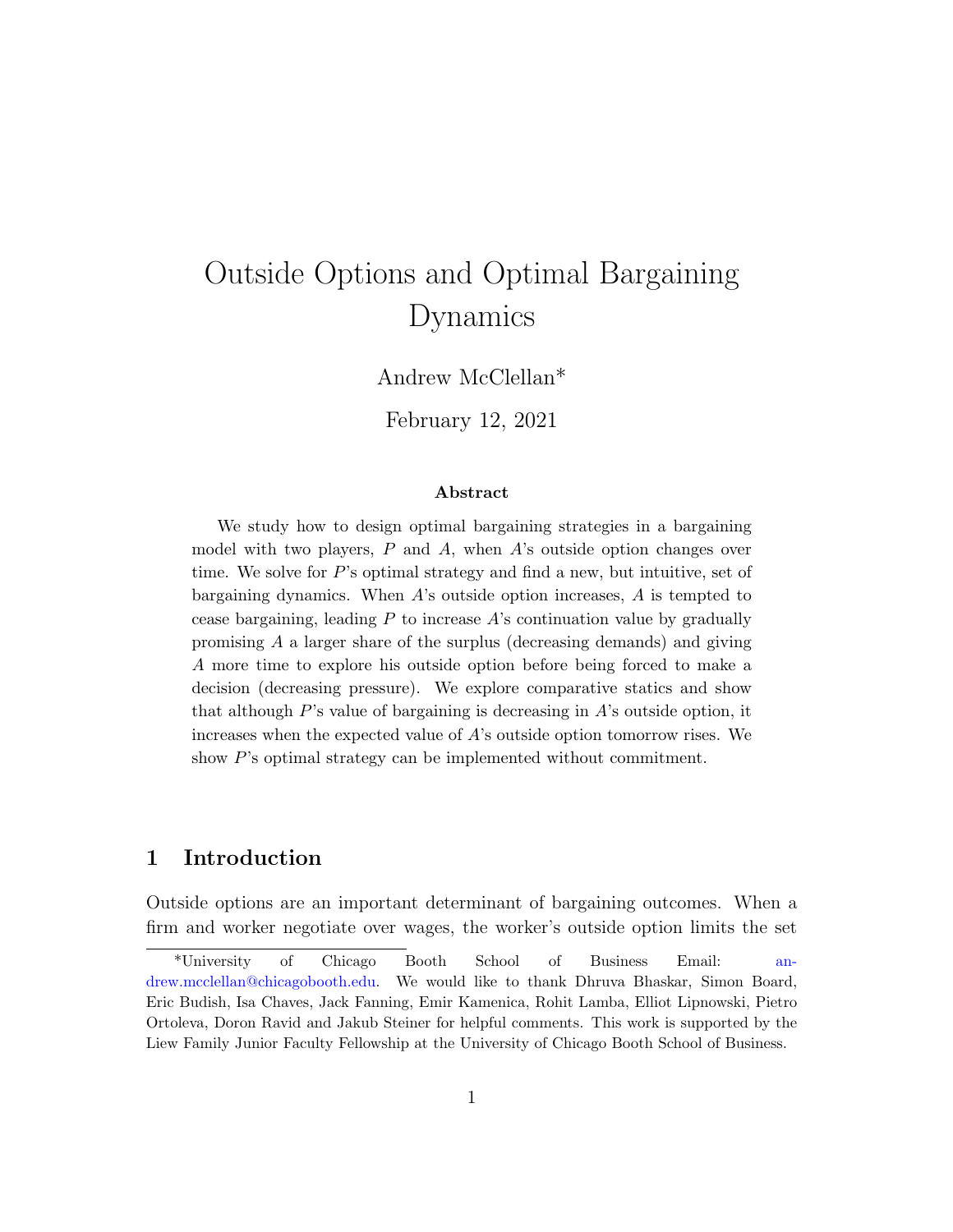of wage offers he will find acceptable. As negotiations go on, the worker's outside option may change. For example, while negotiating with Firm 1, the worker's outside option may go up if he receives a competing offer from competing firms or go down if no competing offer arrives and he becomes pessimistic about the likelihood he will receive an offer from competing firms in the future. If the worker rejects Firm 1's offer today and his outside option becomes better, previous wages offered by Firm 1 may no longer be acceptable to the worker. How should the offers Firm 1 makes depend on changes in the worker's outside option? Should Firm 1 make a take-it-or-leave-it (TIOLI) offer to the worker or give him time to explore his outside options? These questions point to two fundamental decisions while bargaining: how much to *demand* (i.e., how high or low to make the wage) and how much pressure to apply (i.e., how long to let the worker consider the offer).

We bring a dynamic contracting approach to a classic "split-the-pie" bargaining problem between two players, P and A, to which we add a dynamic outside option for player A. We solve for P's optimal bargaining strategy and find that delay and bargaining breakdowns are both prevalent and efficient. The bargaining process features a history dependence that resembles haggling: when A's outside option is high, A threatens to walk away and take his outside option, leading  $P$  to gradually and permanently lower his demands. The pressure exerted by P decreases as well, giving  $A$  more time to explore his outside options before  $P$  makes a TIOLI offer to A. Our results show a complementarity between the choice of how much to demand and how much pressure to apply.

Unsurprisingly, we find that an increase in  $A$ 's outside option lowers  $P$ 's expected value from bargaining as P is forced to make lower demands to prevent A from taking his outside option. However, P's expected value of bargaining is increases when the expectation of A's outside option tomorrow increases. This may be surprising at first glance: A's outside option is more likely to increase tomorrow and such an increase lowers  $P$ 's utility. However, an increase in the expected change of  $A$ 's outside option increases the value for  $A$  of exploring his outside options, which allows  $P$  to increase his demands while still incentivizing A to continue bargaining. This result rationalizes why we see firms take actions during negotiations that may increase a worker's future outside options (e.g., a firm negotiating with a current employee may write a positive recommendation letter for the worker or give the worker time to interview with competing firms).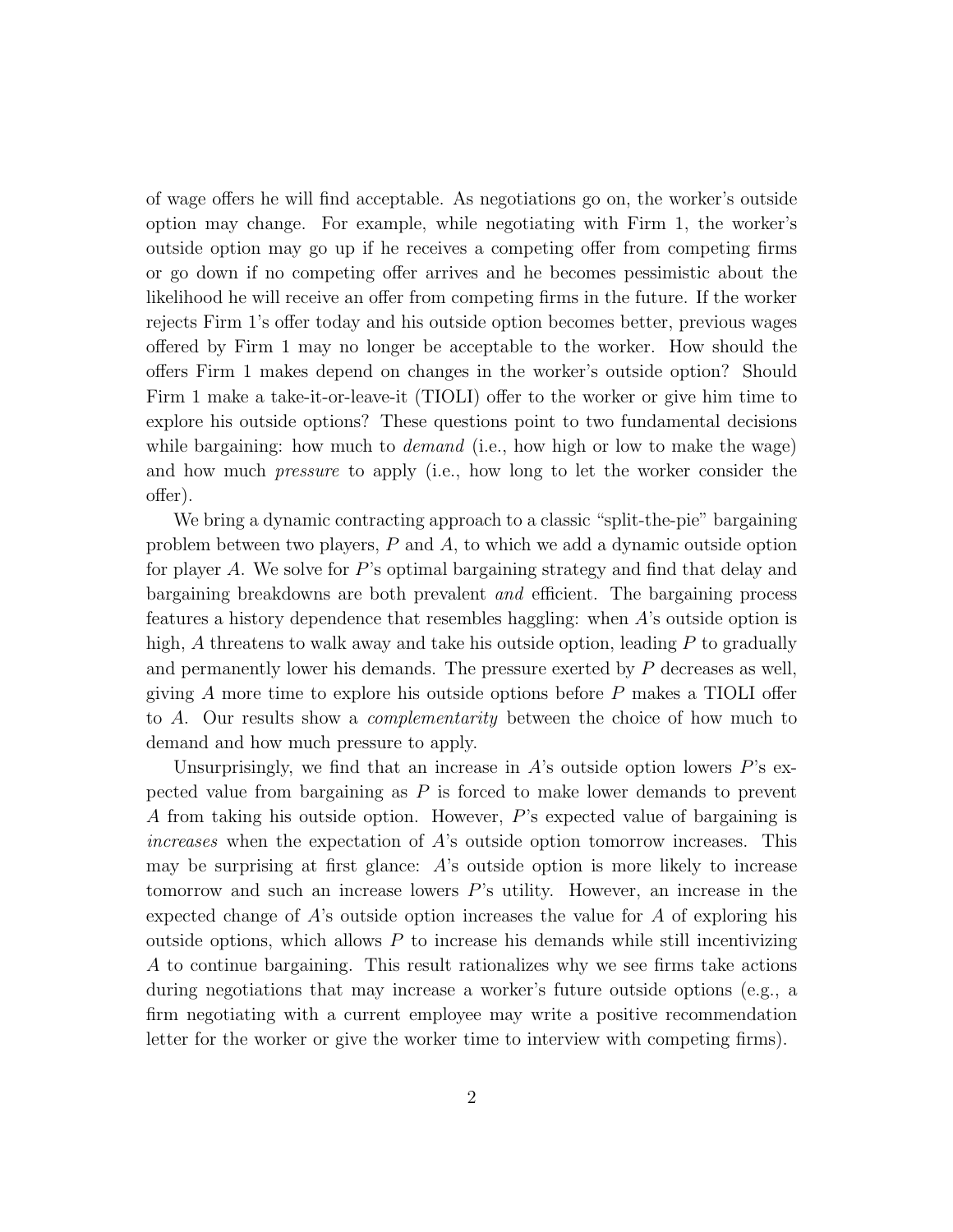Unlike much of the bargaining literature, our results generate efficient delay and gradual concessions in bargaining demands without asymmetric information or behavioral types. The intuition for why delay is efficient can be seen by viewing delay in reaching an agreement as "experimentation" for A. Consider a worker deciding whether to take a firm's wage offer today. If he expects to receive a reasonable offer from the firm tomorrow, he may prefer to delay, knowing he can take the offer tomorrow if his outside option goes down. In this way he can enjoy the benefits when his outside option increases, but still be protected against the risk that it decreases. The firm may also benefit from allowing the worker to explore his outside option if it can appropriate a larger part of the surplus by decreasing its wage offer when the worker's outside option is low.

The dynamics of  $P$ 's bargaining strategy are driven by the fact that  $A$  has the option of walking away and taking his outside option at any time. P's mechanism must therefore ensure  $A$ 's continuation value from bargaining is sufficiently high. Treating A's choice to take his outside option early as a deviation, we must consider deviations in an infinite-dimensional space, making analysis of the problem difficult. Nevertheless, we identify a binding class of constraints on deviations for A and a tractable relaxed problem incorporating only these constraints that yields a solution to our full problem.

The optimal offer process, although it features non-stationary dynamics, is still simple and intuitive. It can be characterized by three objects: a demand function, a split threshold and a breakdown threshold. A split is made when A's outside option goes below the split threshold. The placement of the split threshold tells us how much pressure is placed on  $A$ : the higher the threshold, the less time  $A$ has to explore his outside options before being given a TIOLI offer. We find both P's demand and the location of the split threshold change over the course of the game, decreasing in the maximum of  $A$ 's past outside options. When  $A$ 's outside option reaches a new high,  $P$  gradually lowers his demand and the pressure on  $A$ , keeping it fixed until A's outside option again reaches a new high or an agreement is reached. The bargaining process does not always end with players reaching an agreement: if A's outside option goes above the breakdown threshold, A walks away and takes his outside option. Our model shows that delay and breakdowns, natural outcomes in many real-world bargaining settings, can arise in a complete information environment and are in fact necessary for an efficient outcome.

We also study how the structure of changes in  $A$ 's outside option affects  $P$ 's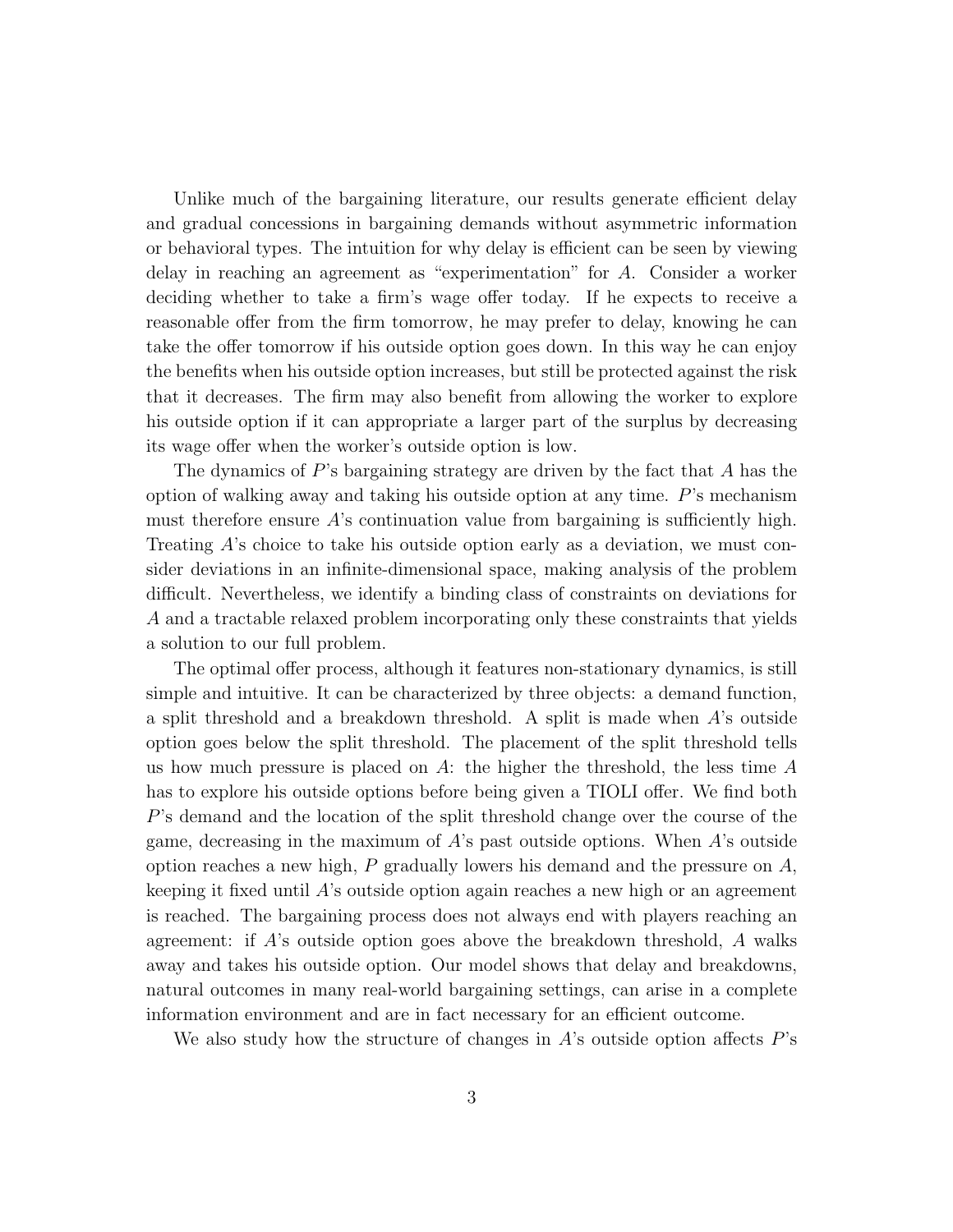value from bargaining. Would  $P$  rather  $A$ 's outside option change frequently in small amounts or infrequently in large jumps? Imposing a constraint on the expected speed at which  $A$ 's outside option may change, we show that whenever  $A$ 's outside option is a martingale and changes frequently, we can construct another martingale outside option with only infrequent large jumps jumps whose optimal mechanism yields strictly higher utility for  $P$ . This result highlights how different types of outside option processes add distortions to the optimal mechanism through A's individual rationality constraint and shows that jump processes introduce less distortions than continuously changing processes.

Although the commitment assumption is reasonable in many of our examples, it is natural to ask how a large a role this assumption plays. We show that our results are robust to relaxing the assumption that  $P$  can commit to his bargaining strategy and looking at a classic discrete time alternating offers version of our model in which we construct an equilibrium that converges to our optimal mechanism in the frequent offer limit. This result shows that, if we allow P to select his preferred equilibrium, the loss from dropping commitment is negligible.

#### Related Literature

Our paper brings a dynamic contracting approach to a bargaining environment and so lies in the intersection of these two literatures. The two important features of our environment, the outside option and the stochasticity of the bargaining environment, have both been the focus of attention in the bargaining literature. The importance of the outside option in bargaining is well known and has been studied in axiomatic bargaining [\(Nash](#page-24-0) [\(1950\)](#page-24-0)), strategic bargaining [\(Binmore et al.](#page-23-0) [\(1989\)](#page-23-0)), in conjuction with reputation [\(Compte and Jehiel](#page-24-1) [\(2002\)](#page-24-1), [Lee and Liu](#page-24-2) [\(2013\)](#page-24-2)) and in relation to the Coase conjecture [\(Board and Pycia](#page-23-1) [\(2014\)](#page-23-1)). These papers assume players' outside options stay fixed throughout the game. The literature on changing bargaining envrioments has recieved growing attention in recent years and has looked the impact of newly arriving players [\(Fuchs and Skrzypacz](#page-24-3) [\(2010\)](#page-24-3), [Chaves](#page-23-2) [\(2019\)](#page-23-2)), the impact of transparency of outside options [\(Hwang](#page-24-4) [and Li](#page-24-4) [\(2017\)](#page-24-4)), the arrival of information about a seller's type [\(Daley and Green](#page-24-5) [\(2018\)](#page-24-5)) and changing costs of supplying a good [\(Ortner](#page-24-6) [\(2017\)](#page-24-6)). These papers have typically focused on studying stationary equilibria where players' strategies are stationary in their beliefs about their opponent's type.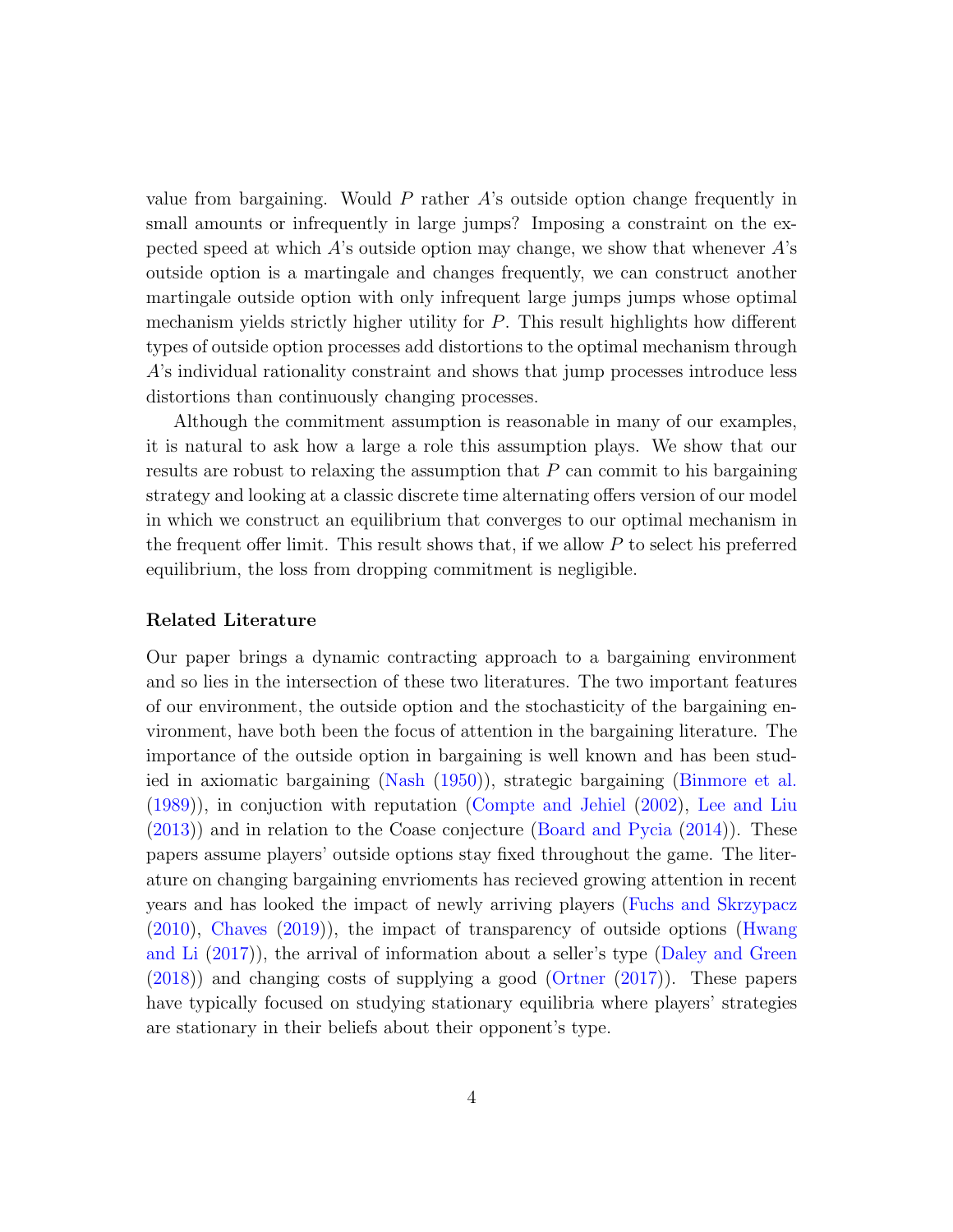[Rubinstein](#page-24-7) [\(1982\)](#page-24-7) established the uniqueness of equilibrium outcomes in an infinite-horizon alternating-offers bargaining model and found that an agreement is reached immediately. The finding of no delay in reaching an agreement is at odds with some real-world phenomena (e.g., haggling, labor strikes, etc.), which spurred the search for bargaining models that generate delay. The majority of the literature has looked to incomplete information to generate delay. Papers in the Coasian bargaining literaure generate a cream-skimming style of delay, finding equilibrium with a gradual, but deterministic, downward movement in demands. Papers in the reputational bargaining literature, such as [Abreu and Gul](#page-23-3) [\(2000\)](#page-23-3), generate a warof-attrition style of delay, finding equilibrium in which any concession in bargaining demands leads to immediate agreement. Our paper by contrast generates delay in a complete information environment and features a new set of dynamics to players' demands with sporadic and gradual concessions, along with periods of intransigence where players hold firm to their demands, and breakdowns in bargaining after significant delay. [Backus et al.](#page-23-4) [\(2020\)](#page-23-4) empirically document delay in bargaining and observe that there is often delayed disagreement and gradually changing offers, features that are outside standard bargaining models but are found in our model.

Efficient delay arises in [Merlo and Wilson](#page-24-8) [\(1995\)](#page-24-8) and [Cripps](#page-24-9) [\(1998\)](#page-24-9), who study models where the size of the surplus to be split is stochastic. In these models, players may benefit from delay only if the expected discounted total surplus tomorrow is greater than the surplus today. The efficiency of delay in our model is driven instead by the option value of choosing between the outside option and a split. An important difference is that the outside option is changing rather than the size of the pie changing introduces very different strategic forces. The dynamic outside option leads to a rich set incentive constraints that  $P$  must satisfy to ensure  $A$ continues bargaining; its these incentive constraints, which do not arise when only the size of the pie changes, that lead to the history dependence in  $P$ 's bargaining strategies.

The dynamics in the efficient offer processes feature a backloading of incentives as in [Ray](#page-24-10)  $(2002)$  and a downward rigidity to P's demands. Similar types of rigidity are also found in [Harris and Holmstrom](#page-24-11) [\(1982\)](#page-24-11), who find such rigidity in wages that arise from a competitive market for workers, [Thomas and Worrall](#page-25-0) [\(1988\)](#page-25-0), who study the design of self-enforcing contracts, and in [McClellan](#page-24-12) [\(2020\)](#page-24-12), who studies the design of approval rules to incentivize experimentation. Our paper differs from these both in the set of tools available to  $P$  (he decides how and when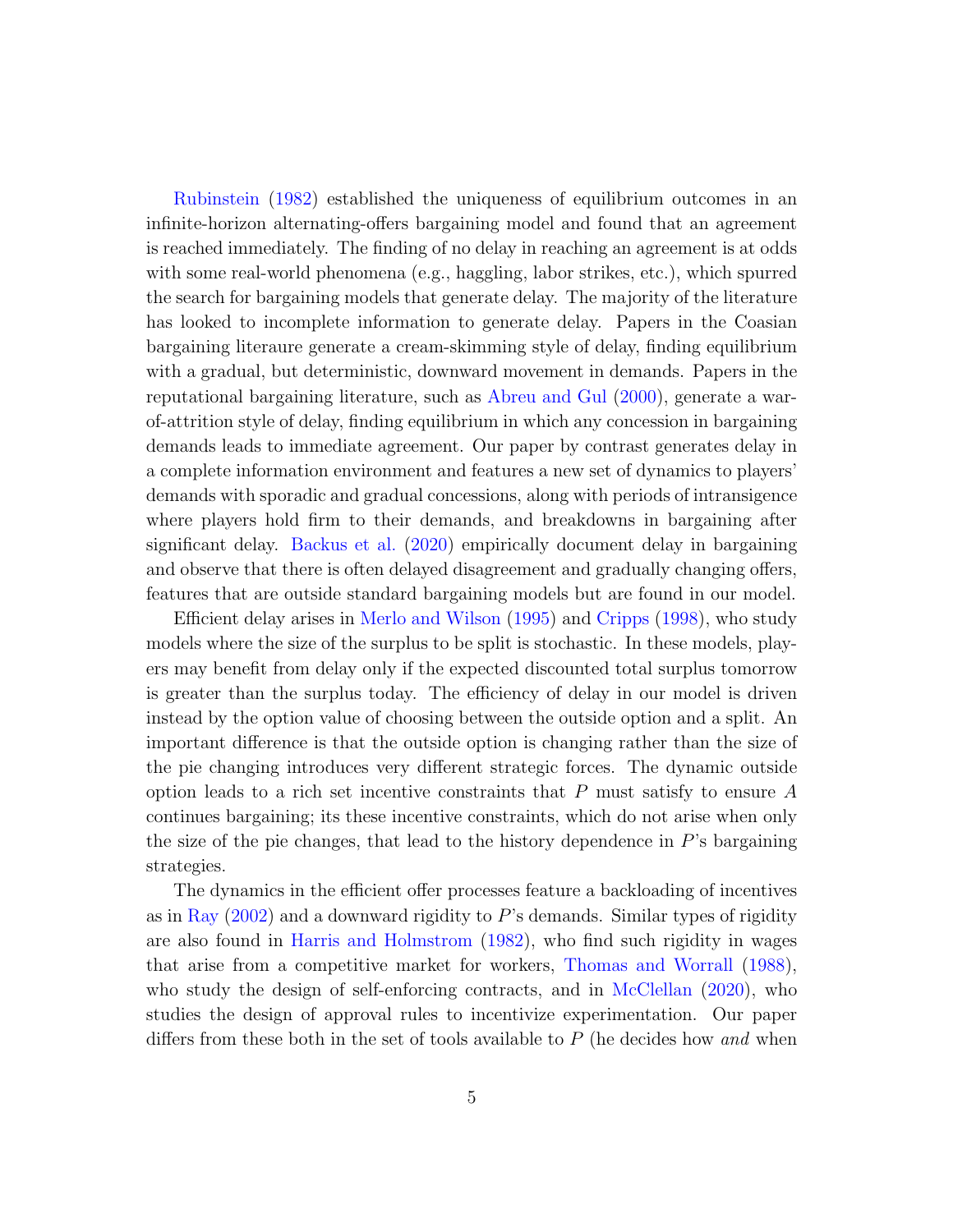to split the surplus, rather than choose transfers in each period as in [Thomas and](#page-25-0) [Worrall](#page-25-0) [\(1988\)](#page-25-0)) and that our solution can be implemented without commitment (this feature was found also in [McClellan](#page-24-12) [\(2020\)](#page-24-12)).

### 2 Model

Two players, P and A, bargain over how to split a surplus of size one. Each player  $i \in \{P, A\}$  has a utility function  $u_i : [0, 1] \to \mathbb{R}$  over the share of the surplus they receive if an agreement is reached. Time runs continuously between 0 and  $\infty$  and both players discount time at a rate of  $r > 0$ .

The game ends when either an agreement to split the surplus is reached or one player takes their outside option. Each player can take their outside option at any time, in which case both players will receive their outside options. P has a constant outside option with value  $\nu \geq 0$ . A's outside option is given by a stochastic process Y with a value at time t of  $Y_t \in [\underline{Y}, \overline{Y}]$ , where  $\underline{Y} \geq 0$ . At each time t, the entire history  $\{Y_s: 0 \le s \le t\}$  is publicly observable. Let  $\mathcal{F} = {\{\mathcal{F}_t\}}_{t \in [0,\infty)}$  be the filtration generated by Y. We consider two types of stochastic processes:

Diffusion Process: The evolution of  $Y_t$  is given by

$$
dY_t = \mu(Y_t)dt + \sigma(Y_t)dB_t,
$$

where  $B_t$  is a standard Brownian motion on the canonical probability space subject to standard conditions. Both  $\mu(\cdot)$  and  $\sigma(\cdot)$  are Lipschitz continuous on  $(Y, \overline{Y})$  with  $\sigma(y) > 0 \ \forall y \in (\underline{Y}, \overline{Y})$ . The boundaries  $\underline{Y}, \overline{Y}$  may be absorbing or reflecting.

Search Process: A receives iid draws  $Z_t \sim F$  with finite support at a Poisson rate  $\zeta(Y_t) > 0$  which is Lipschitz continuous and strictly increasing in  $Y_t$ . When a new  $Z_t$  arrives, A's outside option is then the max of  $Z_t$  and his outside option right before t:  $Y_t = max\{Z_t, Y_{t-}\}\$ . There is a reflecting barrier at Y, so that if  $Y_t > Y$ , it jumps down to  $\widetilde{Y}$  in the next instant:  $Y_{t+} = \widetilde{Y}$ . Otherwise,  $Y_t$  evolves according to  $dY_t = \eta(Y_t)dt$  for some Lipschitz continuous  $\eta(\cdot) < 0$  on  $(\underline{Y}, \overline{Y})$ . We assume  $\underline{Y}$ 

<span id="page-5-0"></span><sup>1</sup>We discuss in the Online Appendix the properties of these two stochastic processes that are used in our proof. The intuition for our results does not rely  $Y_t$  taking one of these two forms, but these two stochastic processes are useful for simplifying the analysis while still capturing a wide range of settings.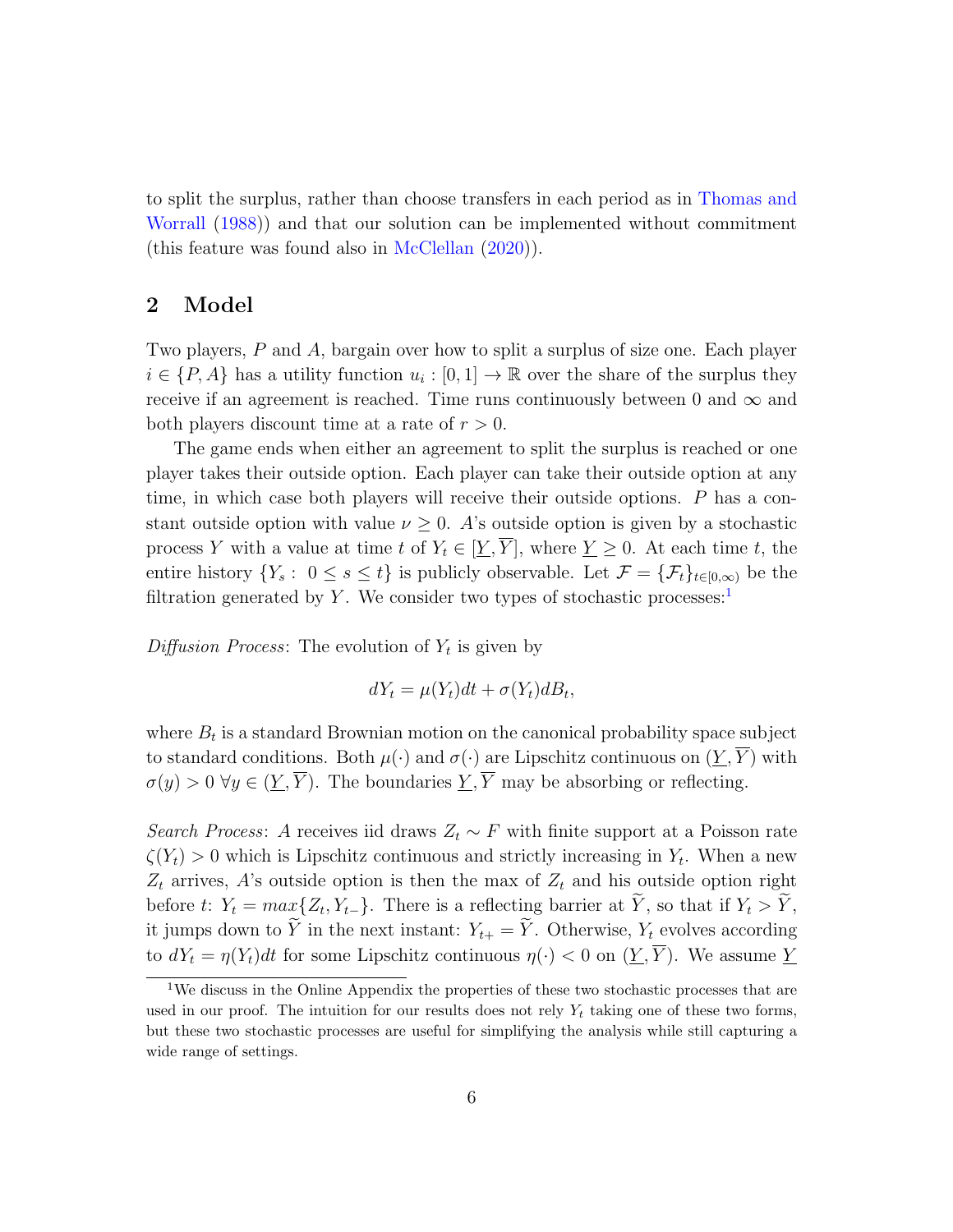cannot be reached in finite time from  $Y_0$ .<sup>[2](#page-6-0)</sup> We provide an explicit construction of Y in the Online Appendix.

To simplify the exposition, we take  $\widetilde{Y} = \overline{Y}$  when discussing a diffusion process.

Our main result focuses on the case in which  $P$  is allowed to commit to how he makes demands, which we call a mechanism. We can heuristically think of P as making a demand at each moment in time that A accepts or rejects. We define a mechanism by the outcome it induces.

**Definition 1.** A mechanism consists of F-measurable functions  $(\tau, d_\tau, \alpha_\tau)$  where

- i.  $\tau$  is a stopping time that gives the time when the game ends; that is, a split is made or one player takes his outside option.
- ii.  $d_{\tau} \in \{0, 1\}$  is a decision rule that equals 1 if and only if a split is made at time  $\tau$ .
- iii.  $\alpha_{\tau} \in [0,1]$  gives P's share of the surplus if a split is made at time  $\tau$ .

P's expected payoff from a mechanism  $(\tau, \alpha_{\tau}, d_{\tau})$  is

$$
J(\tau, d_{\tau}, \alpha_{\tau}) = \mathbb{E}_{Y_0}[e^{-r\tau}(d_{\tau}(u_P(\alpha_{\tau}) - \nu) + \nu)],
$$

and A's expected payoff is

$$
V(\tau, d_{\tau}, \alpha_{\tau}) = \mathbb{E}_{Y_0}[e^{-r\tau}(d_{\tau}(u_A(1-\alpha_{\tau}) - Y_{\tau}) + Y_{\tau})].
$$

For notational convenience, we will drop dependence on  $Y_0$  in  $\mathbb{E}_{Y_0}$  where it causes no confusion. We can easily incorporate flow costs  $c_i$  from bargaining for player i. Because the expected flow costs to i from a mechanism using  $\tau$  are  $\mathbb{E}[\int_0^{\tau} e^{-rt}c_i dt] =$  $\mathbb{E}[\frac{1-e^{-r\tau}}{r}]$  $\frac{e^{-r\tau}}{r}c_i$ , adding flow costs to the model is equivalent to subtracting  $\frac{c_i}{r}$  from *i*'s utility adding  $\frac{c_i}{r}$  to both  $u_i$  and i's outside option.

Without loss, we focus on mechanisms in which A never takes his outside op-tion.<sup>[3](#page-6-1)</sup> To ensure that A does not take his outside option early, we impose a dynamic individual rationality constraint on the set of mechanisms  $P$  can use.

<span id="page-6-0"></span><sup>&</sup>lt;sup>2</sup>This assumption is purely made for simplifying the statement of our results; the structure of the optimal mechanism when relaxing this is discussed in the Appendix.

<span id="page-6-1"></span><sup>&</sup>lt;sup>3</sup>Replacing any instance of A taking his outside option with  $P$  doing so does not change players' payoffs.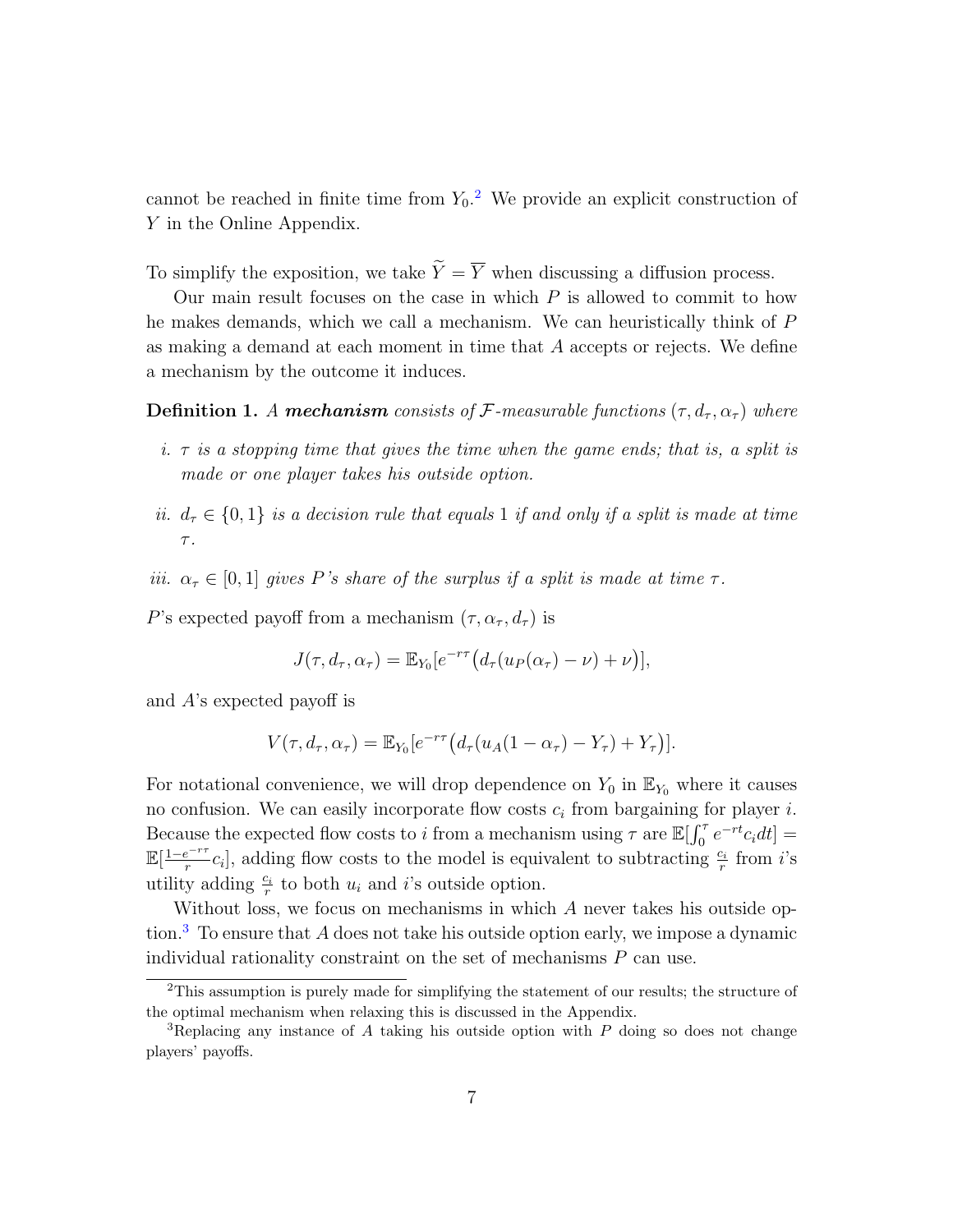Definition 2.  $(\tau, d_{\tau}, \alpha_{\tau})$  is dynamically individually rational if for every  $t \geq 0$  and history up to t, A's continuation value is weakly greater than  $Y_t$ .

We place two relatively weak assumptions on the primitives of the model. Our first assumption imposes that players' utilities are concave, which ensures players cannot benefit from randomization over split amounts.

**Assumption 1.** The utility functions satisfy  $u''_i(\cdot) \leq 0 < u'_i(\cdot)$  on [0, 1],  $i \in \{P, A\}$ with strict concavity for some *i* and bounded derivatives.

Our next assumption ensures that the expected future discounted value of A's outside option is lower than his current outside option. This assumption will be used to show that if A knows there is no possibility of reaching an agreement in the future, then A's best option will be to take his outside option immediately.

### <span id="page-7-0"></span>Assumption 2.  $e^{-rt}Y_t$  is a supermartingale.

We note that Assumption [2](#page-7-0) holds when  $Y_t$  is a supermartingale. Assumption [2](#page-7-0) is a natural property to impose on  $A$ 's outside option.<sup>[4](#page-7-1)</sup> Consider a firm-worker wage negotiation where  $Y_t$  represents the value of searching for new job offers. Because A always has the option to ignore incoming job offers, reentering the search market immediately cannot be worse for A than than rejecting all  $P$ 's offers for some length of time before reentering the search market.

#### Discussion

Outside Option: While a firm-worker negotiation is our main example, our model fits many other settings where outside options may change. For example:

- i. Buyer-seller negotiations where the evolution of buyer's outside option represents the entry and exit of competing sellers.
- ii. Debt negotiations between a bond holder and a politician considering defaulting on sovereign debt where the evolution of the politician's outside option

<span id="page-7-1"></span><sup>&</sup>lt;sup>4</sup>Let  $\bar{Y}_t \coloneqq \sup_{\tau} \mathbb{E}_{Y_t}[e^{-r\tau}Y_{\tau}]$  be A's optimized value choosing when to take his outside option  $Y_t$ . After walking away from bargaining, A should still be able to explore his outside option and decide when to take it. Thus, A's continuation upon walking way from bargaining will be  $\bar{Y}_t$ . We could rewrite the model, only now replacing  $Y_t$  with  $\bar{Y}_t$ . Standard optimal stopping results tell us that  $\bar{Y}_t$  is a supermartingale.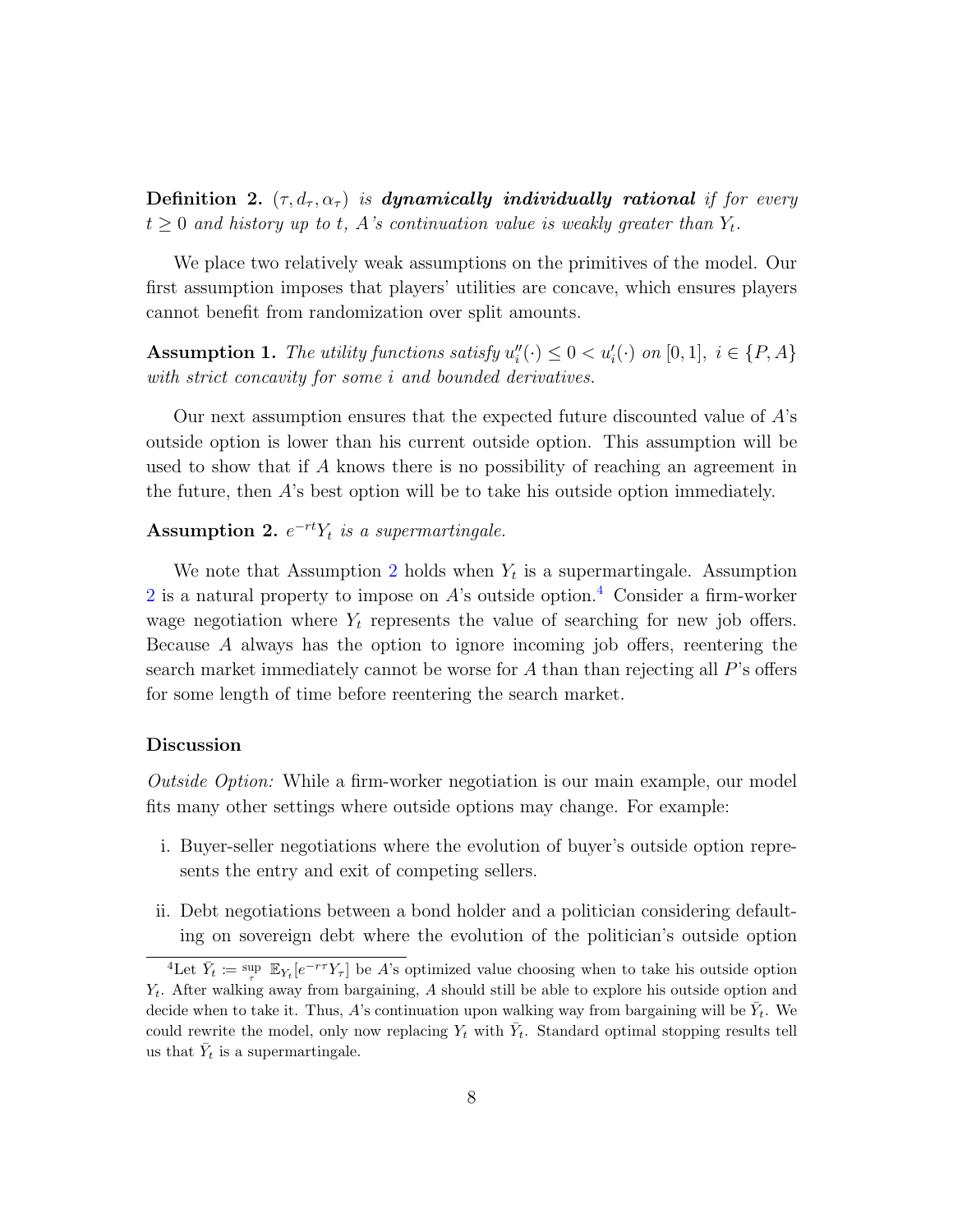represents a change in the public approval for the politician if she exits negotiations and defaults.

iii. Peace negotiations where the evolution of the outside option represents a change in the costs of restarting the conflict or likelihood of winning the subsequent conflict.

The two stochastic processes we consider give us flexibility in how  $A$ 's outside option changes over time and show that our results hold under a wide range of stochastic processes for Y. A diffusion process fits situations in which  $A$ 's outside option changes continuously over time, such as a housing market in which the value of searching for a new house changes in small amounts each day. The diffusion model also fits learning models in which  $Y$  is  $\hat{A}$ 's expected utility of a fixed, but unknown, outside option  $\psi$  and A learns about the value of  $\psi$  over time via a Brownian news process.

Our search process is a generalization of standard search processes and allows for the value of search to change over time. It has a natural interpretation in the job search example. A searches for new outside offers that have value  $Z_t$  when they arrive, which he can then decide to accept or reject.<sup>[5](#page-8-0)</sup> In the absence of the arrival of a new offer, A becomes pessimistic about the likelihood additional offers will arrive. Letting  $Y_t$  be the optimized value of searching for new offers, this pessimism corresponds to a decrease in  $Y_t$  and  $\zeta$ . The reflecting barrier  $\widetilde{Y}$  accounts for the fact that upon rejecting a  $Z_t$  offer, A's outside option may fall; however, it need not fall back to its level prior to the arrival of  $Z_t$  if its arrival makes A more optimistic about receiving future offers.[6](#page-8-1) The class of search processes includes as limiting cases standard search models such as stationary search with recall (take  $\zeta(\cdot)$  constant,  $\eta(\cdot) = 0$  and  $\widetilde{Y} = \overline{Y}$  and stationary search without recall (take  $\widetilde{Y} = Y$  and  $\zeta(Y) > 0$ . We discuss the optimal mechanism for these limiting cases,

<span id="page-8-0"></span><sup>&</sup>lt;sup>5</sup>Taking  $Z_t$  can be interpreted as the value of accepting an outside offer immediately or the value of leaving the negotiations with  $P$  to bargain with a new firm.

<span id="page-8-1"></span><sup>&</sup>lt;sup>6</sup>We can microfound this more formally by supposing that there are K possible offers for A and the next offer arrives at a constant Poisson rate. K is unknown to both players and has a geometric distribution. Every time A receives an offer, his belief that there are additional offers to be found jumps up to some  $\bar{p}$ , after which it drifts down over time as long as a new offer is not received. Let  $s(t)$  be the length of time at t since the arrival of a new offer. Then  $Y_t = \sup_{\tau} \mathbb{E}[e^{-r\tau}Z_{\tau}|s(t)]$ and  $\widetilde{Y} = \sup_{\tau} \mathbb{E}[e^{-r\tau}Z_{\tau}|s(t) = 0].$  By standard optimal stopping arguments (e.g., [Peskir and](#page-24-13) [Shiryaev](#page-24-13)  $(2006)$ ,  $Y_t$  is a super-martingale.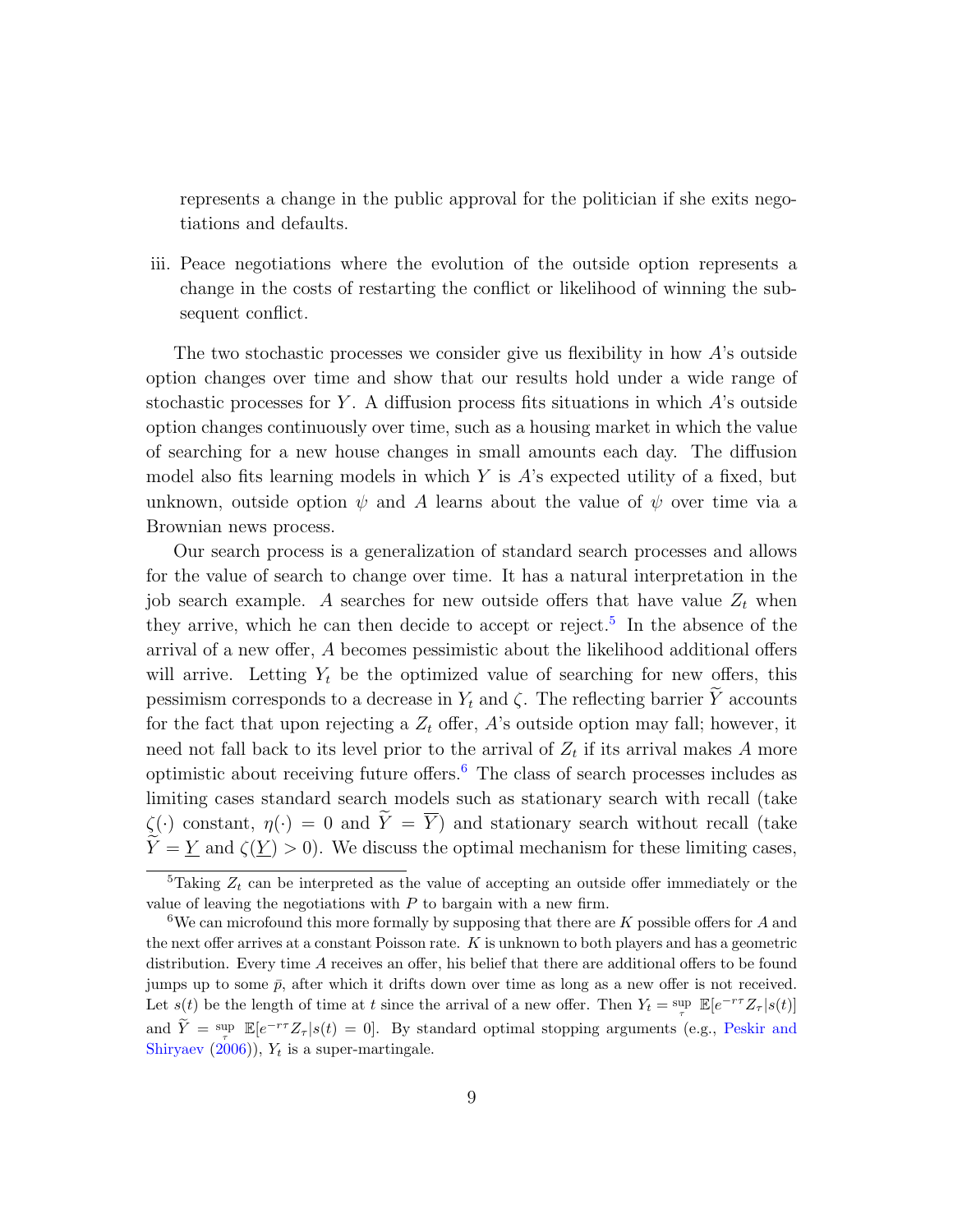which will be similar to the optimal mechanism in our main results, in the Online Appendix.

Observable  $Y_t$ : The assumption of common knowledge of  $Y_t$  is similar to other papers in the literature on changing bargaining environments and is economically reasonable in many situations. In the firm-worker example, the offers that a worker has from other firms often can be verifiably disclosed by the worker. In the buyerseller example, the presence of competing sellers is likely common-knowledge.

Commitment: In contrast to much of the bargaining literature, we allow P to commit to his demands. In many situations, such an assumption is reasonable: in firm/worker or seller/buyer negotiations,  $P$  changing his bargaining demands today may affect bargaining outcomes with the future workers or buyers. If a firm reneges on a offer, it will lose credibility in future negotiations. When  $P$  is a longrun player, such repeated game punishments will enforce the commitment solution. Solving the problem with commitment will prove useful when we study equilibria in a discrete-time version of our model. The commitment solution gives an upper bound on P's payoffs in any equilibrium, which would otherwise be difficult to solve for. Having identified the upper bound, it will be much easier to construct an equilibrium that achieves this upper bound.

### 3 Delay

Waiting to agree to a split is inefficient: a split that is enacted in the future would be better for both players if it were enacted immediately. By Assumption [2,](#page-7-0) we know that delay in taking A's outside option is also inefficient. It seems natural to conjecture that an efficient outcome features no delay. The economic intuition for why this conjecture is wrong can be seen by viewing delay as A experimenting with his outside option and the option to accept a split of the surplus as insurance against a decrease in his outside option. Bargaining creates option value for A.

For an illustrative example, suppose  $dY_t = dB_t$  in  $(\underline{Y}, Y)$  and  $\nu = u_P(0) = 0$ . If  $Y_0 = u_A(1)$ , the only possible bargaining split that achieves no delay and A would accept is to give the entire surplus to  $A$ . Consider an alternative offer by  $P$  in which he asks A to wait for  $\Delta$  length of time and commits to give  $1 - \Delta^2$  to A. If A waits and his outside option goes up, he can take his new higher outside option, but if his outside option goes down, he can take the split if  $Y_{\Delta} < u_A(1 - \Delta^2)$ . This option value protects him against a decrease in his outside option. A's expected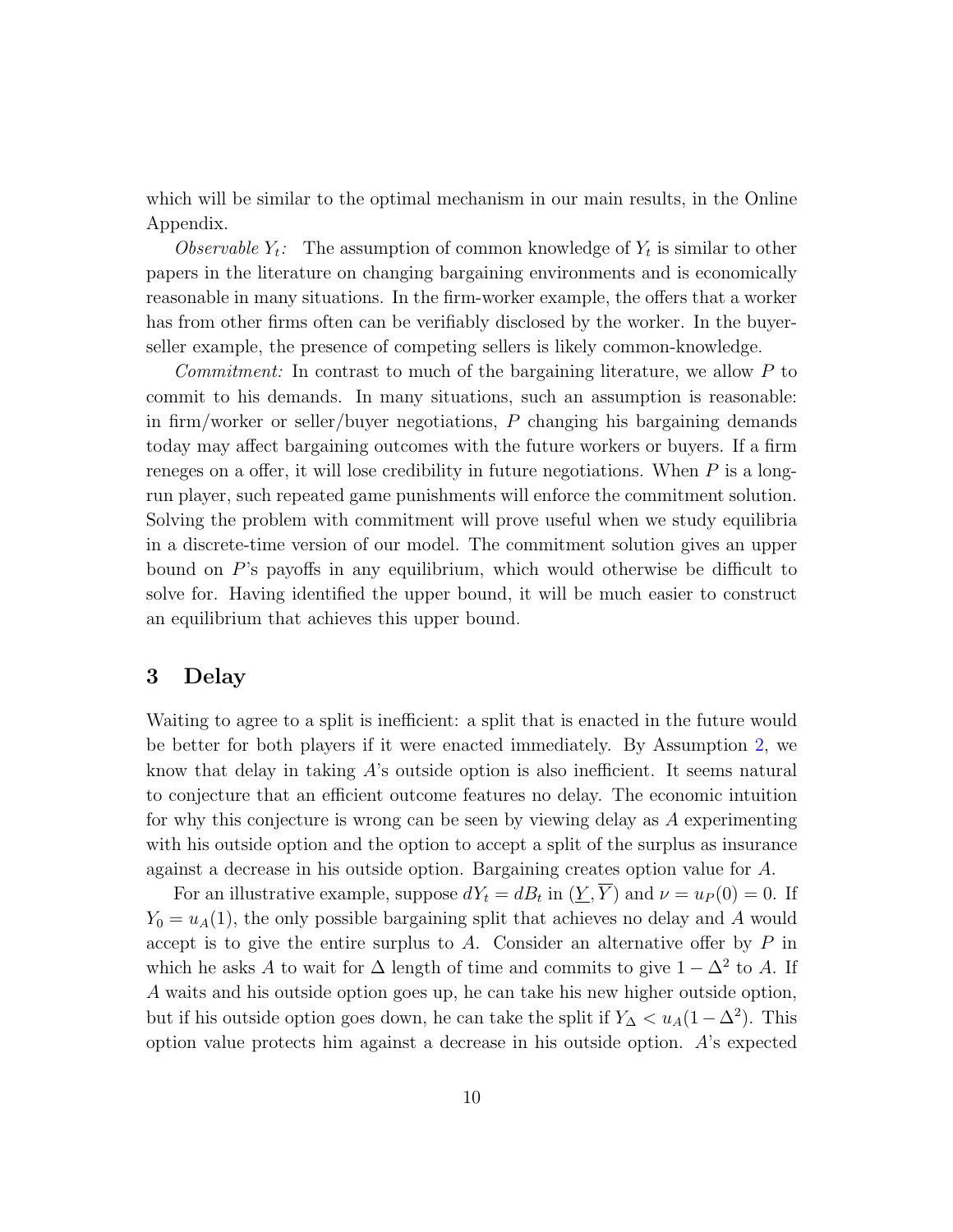

Figure 1: For illustrative purposes, we treat the movement of  $Y_t$  as a random walk. The upper curved arrows indicate the movement of  $Y_0$  to  $Y_\Delta$ , and the downward arrows indicate discounting costs to  $e^{-r\Delta}Y_{\Delta}$ . The black dot indicates the expected value of waiting until  $t = \Delta$  to make a decision.

utility of waiting is equal to  $u_A(1)$  + √ √ ∆  $\frac{\Delta}{2\pi} + O(\Delta)$ . For small  $\Delta$ , this policy yields a higher value than  $u_A(1)$ . The driving force for this result is the fact that allowing A to choose the max of  $u_A(1-\Delta^2), Y_\Delta$  creates a kink in the underlying payoff for A. The convexity this kink creates is enough to make it beneficial for A to delay and take a lottery over payoffs tomorrow.  $P$  is also better off because with positive probability he receives  $\Delta^2$  share of the surplus compared to 0 before.

This intuition is economically relevant in many bargaining situations. A firm might be able to make a TIOLI offer that a worker would choose to accept. However, in order to get the worker to forego his outside option this offer may require such a high wage that the firm may prefer to give the worker a lower offer but grant the worker time to explore his other options before deciding whether to accept the firm's offer. Such non-TIOLI offers are often used by firms.

A natural benchmark we might consider is that of a social planner who, for some  $\rho \in [0, 1]$ , places  $\rho$  and  $1 - \rho$  weight on P's and A's utility, respectively. Ignoring the dynamic individual rationality requirement, the social planner will then choose a mechanism that solves

$$
\sup_{(\tau,\alpha_{\tau},d_{\tau})} \mathbb{E}[e^{-r\tau} (d_{\tau} (\rho [u_P(\alpha_{\tau}) - \nu) + (1 - \rho) [u_A(1 - \alpha_{\tau}) - Y_{\tau}]) + \rho \nu + (1 - \rho) Y_{\tau})]
$$

The solution takes the familiar class of *stationary policies*: namely, we stop when-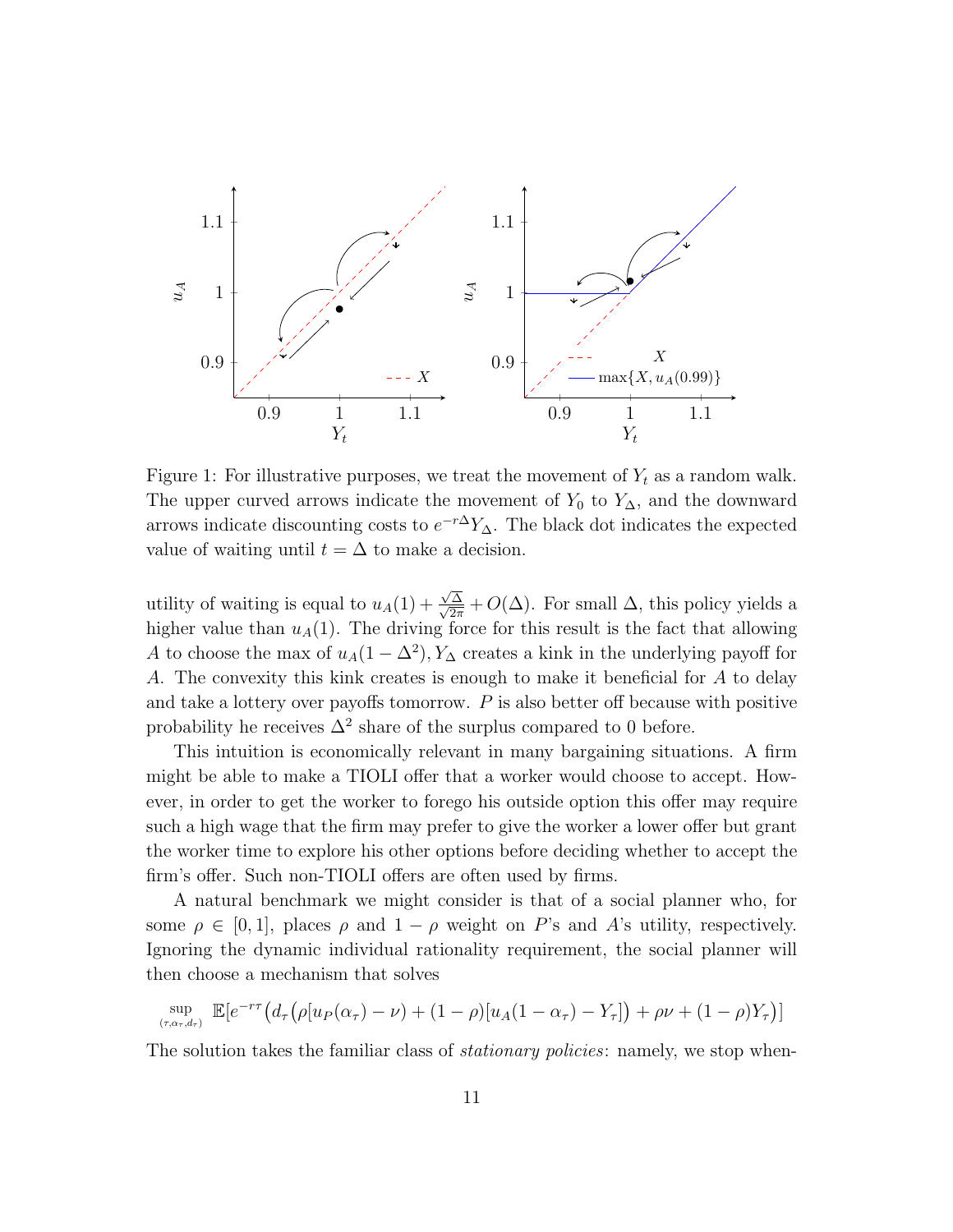ever  $Y_t$  first crosses one of two stationary thresholds and the split amount when an agreement is reached is constant.

<span id="page-11-1"></span>**Proposition 1.** There are  $(b, B, \alpha^b) \in \mathbb{R}^3_+$  with  $b < B$  such that the social planner's mechanism is  $\tau = \inf\{t : Y_t \notin (b, B)\}, d_\tau = \mathbb{1}(Y_\tau \leq b), \alpha_\tau = \alpha^b.$ 

This stationary structure is familiar from standard optimal stopping problems.[7](#page-11-0) However, when  $\rho > 0$ , the social planner's problem does not take into account the incentive constraint that A must find it optimal to delay taking his outside option until the prescribed time. In general, a stationary mechanism which respects  $A$ 's incentive constraints *will not* be efficient.

This is easiest to see when  $\nu = u_P(0) = 0$ . Consider a stationary mechanism that respects A's incentive constraints and calls for P to demand  $\alpha^b > 0$ . Let's go to the moment when  $Y_t$  has reached  $B$  and  $P$  is about to take his outside option.  $P$  clearly has no incentive to take his outside option early, so  $A$  must be indifferent between continuing and walking away at  $B$ . Suppose  $P$  were to come to A and promise to always demands  $\frac{\alpha^b}{2}$  $\frac{\chi^0}{2}$  and let A choose when to accept this demand or take his outside option. This continuation strategy increases the value of bargaining for A, and so, if under the stationary mechanism A was indifferent between continuing and taking his outside option at  $B$ , he will now strictly prefer to continue bargaining. Moreover, this would also increases  $P$ 's utility because a split will now be reached with positive probability. This argument implies that any stationary policy with  $\alpha^b > 0$  can be improved upon. We will need to look at a larger class of mechanisms to find the P-optimal mechanism.

### 4 Mechanism Design Problem

We now turn to the design of the optimal mechanism. Even though we allow for arbitrarily complex mechanisms, the solution is quite simple and intuitive. The optimal mechanism is measurable with respect to only two state variables,  $Y_t$  and the running maximum  $M_t = \max_{s \in [0,t]} Y_s$ , and can be described by three objects: a demand function  $\alpha^*(M_t)$ , a split threshold  $S^*(M_t)$ , and a breakdown threshold  $\overline{R}^*$ . An agreement is reached whenever  $Y_t \leq S^*(M_t)$ , with P demanding  $\alpha^*(M_t)$ . P takes his outside option if and only if  $\overline{R}^*$  is crossed before  $S^*(M_t)$ . The location of

<span id="page-11-0"></span> $7$ The proof follows almost immediately from Lemma [A.1](#page-27-0) in the Online Appendix and is hence omitted.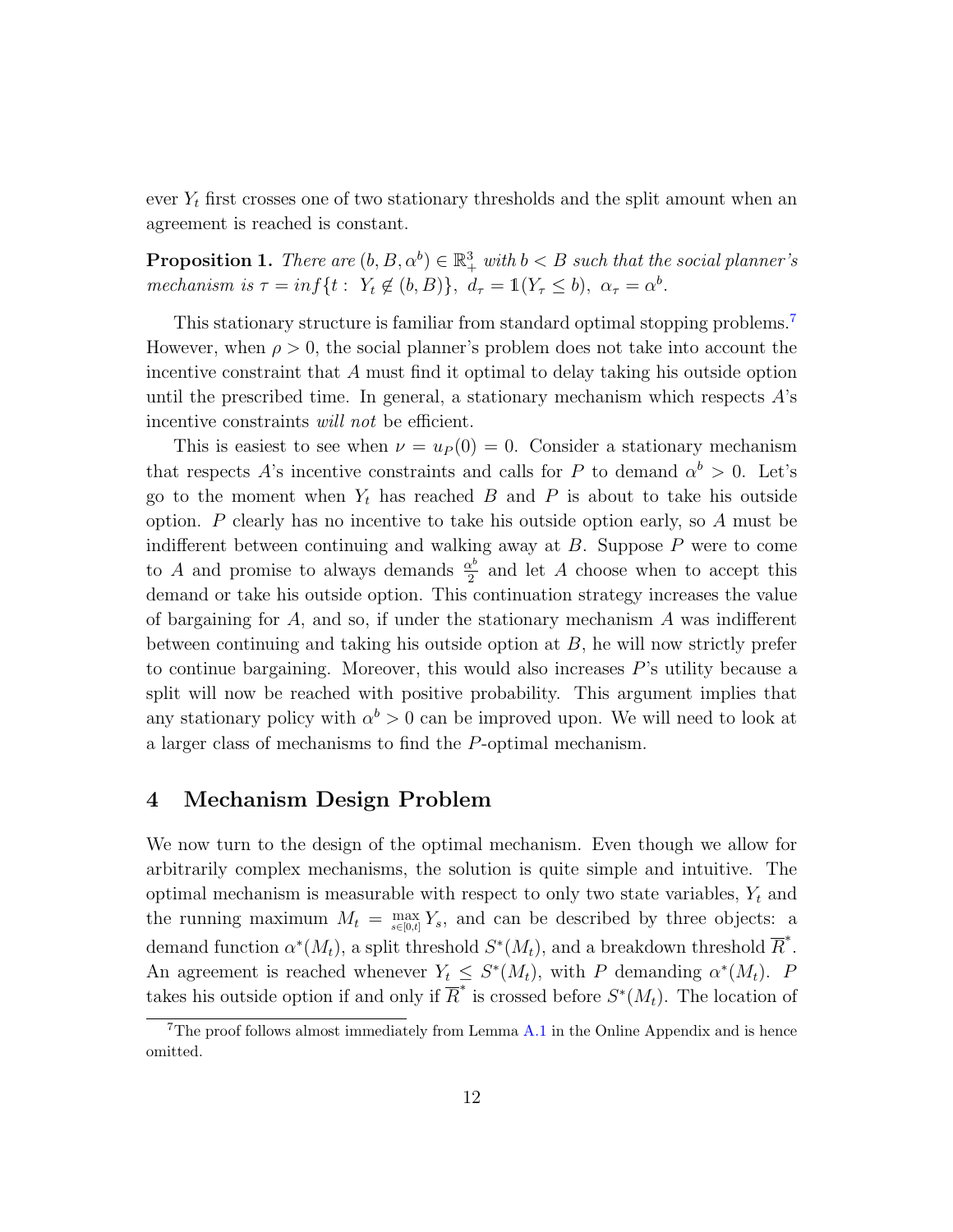the split threshold  $S^*(M_t)$  corresponds to the amount of *pressure* being placed on A: the higher  $S^*$  is, the less time A has to explore his outside option before being forced to make a decision. Theorem [1](#page-12-0) shows that  $\alpha^*$  and  $S^*$  are both decreasing over the course of the game.

<span id="page-12-0"></span>**Theorem 1.** There is an optimal mechanism  $(\tau^*, d^*_\tau, \alpha^*_\tau)$  given by, for some decreasing continuous functions  $S^*(\cdot), \alpha^*(\cdot)$  and threshold  $\overline{R}^*,$ 

 $\tau^* = \inf \{ t : Y_t \notin (S^*(M_t), \overline{R}^*) \}, \ d_\tau^* = \mathbb{1}(Y_\tau \leq S^*(M_\tau)), \ \alpha_\tau^* = \alpha^*(M_\tau).$ 

All proofs are relegated to the Appendix or Online Appendix.

A can not recall past outside options, so why should  $M_t$  play a role in the optimal mechanism? Although  $M_t$  is payoff irrelevant, it captures the additional continuation value  $P$  promises  $A$  to ensure  $A$  continues bargaining.  $A$  is most tempted to take his outside option whenever  $Y_t$  is highest, namely when  $Y_t = M_t$ . P must then increase  $A$ 's continuation value to prevent  $A$  from walking away, which is done by decreasing both  $\alpha^*$  and  $S^*$ . Both of these changes are rigid:  $\alpha^*$  and  $S^*$ never rise after being lowered, implying a persistent effect from A having a higher past outside option. Our results show that P provides incentives is a "smooth" way by keeping both  $\alpha^*$  and  $S^*$  constant until  $M_t$  increases. The stochasticity of increases in  $M_t$  generates demands by  $P$  that gradually decrease, but not without long periods of P holding firm to his demands.

P takes his outside option with positive probability when there is delay in the optimal mechanism, an outcome we call a bargaining breakdown. Unlike much of the bargaining literature, a breakdown in our model may happen after significant delay. Intuitively, delay creates benefits through experimentation, which is only useful if the result of the experimentation, a higher  $Y_t$ , is sometimes taken. Otherwise, delay would be inefficient and  $P$  would be better off making an immediate TIOLI offer.

Gradual concession and significant delay in reaching a split or breakdown are often observed in real life bargaining. Using data on negotiations taking place on eBay, [Backus et al.](#page-23-4) [\(2020\)](#page-23-4) find frequent gradual concessions in demands and delayed bargaining breakdowns, which they note cannot be explained by most bargaining models. Our results both generate and show the efficiency of such dynamics.

Fixing  $Y_t$ , the fact that  $\alpha^*$  and  $S^*$  are decreasing means that the higher A's outside options have been in the past, the longer it will be until an agreement is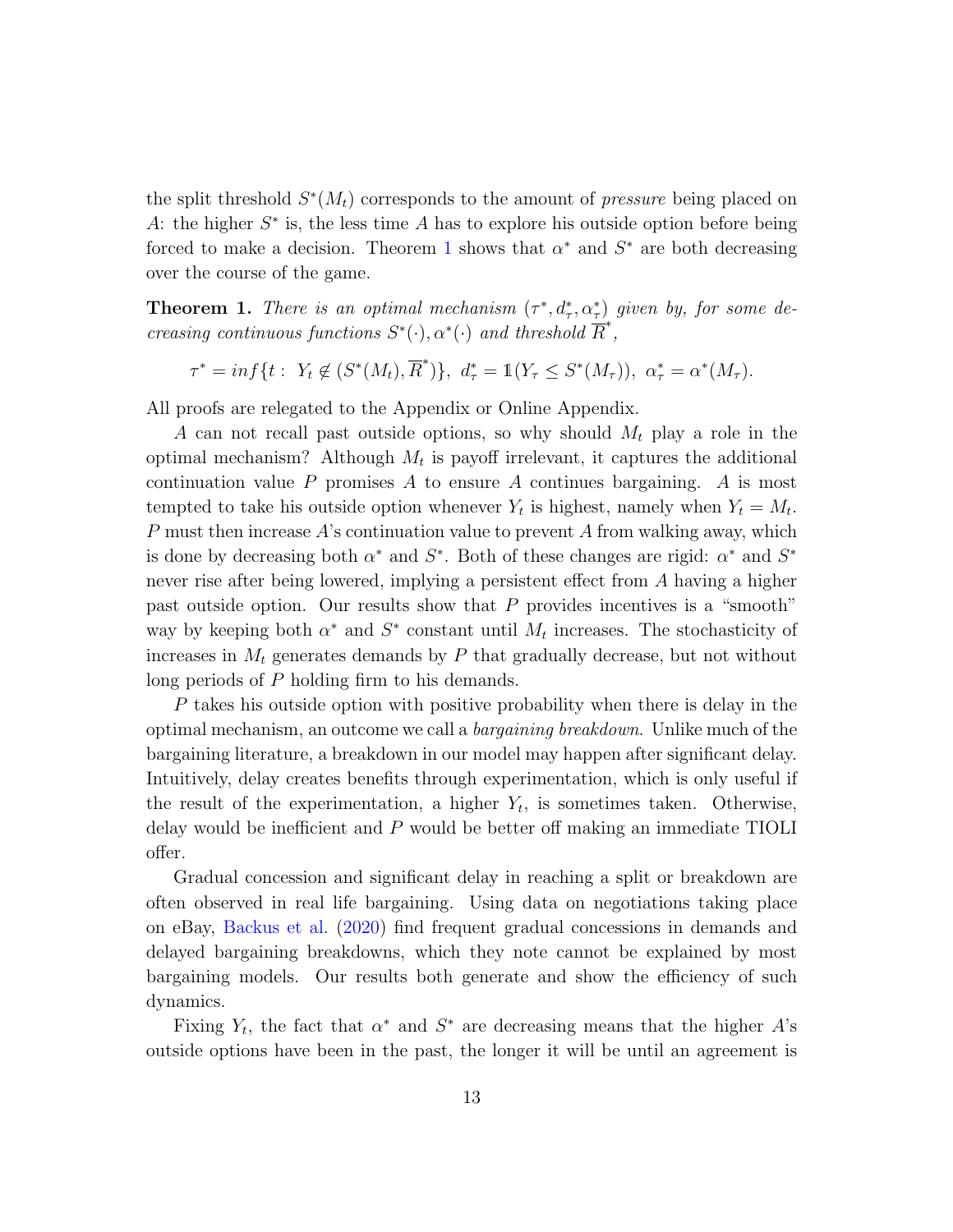

Figure 2: The demand and split threshold are monotonic, decreasing rapidly in spurts and then remaining fixed as  $Y_t$  goes down.

reached. For an outside observer, this might appear to be something like anchoring effects or loss aversion. Our results show how such dynamics arise with standard preferences.

### Proof Sketch

It is expositionally useful to begin by slightly weakening the requirement that the mechanism be dynamically individually rational. Suppose A were to deviate from P's mechanism by taking his outside option early at some stopping time  $\tau'$ . A's expected utility would then be  $V(\tau \wedge \tau', d_\tau \mathbb{1}(\tau < \tau'), \alpha_\tau)$ . P will need to ensure that A prefers not to quit at  $\tau'$  for every  $\tau'$ . We call this a DIR constraint:<sup>[8](#page-13-0)</sup>

$$
DIR: \underset{\tau'}{\sup} V(\tau \wedge \tau', d_{\tau} 1(\tau < \tau'), \alpha_{\tau}) \leq V(\tau, d_{\tau}, \alpha_{\tau}),
$$

Quitting early is the only deviation by  $A$  we need to consider: by committing to take his outside option upon A rejecting P's offer at  $\tau$ , P can ensure A does not

<span id="page-13-0"></span> $8$ DIR is slightly weaker than the dynamic individual rationality constraint in that it can violate dynamic individual rationality on a probability zero event. Lemma [O.A.1](#page-27-0) in the Online Appendix shows that any dynamically individually rational mechanism satisfies DIR. After solving the problem with only  $DIR$ , we will verify that the solution is dynamically individually rationality.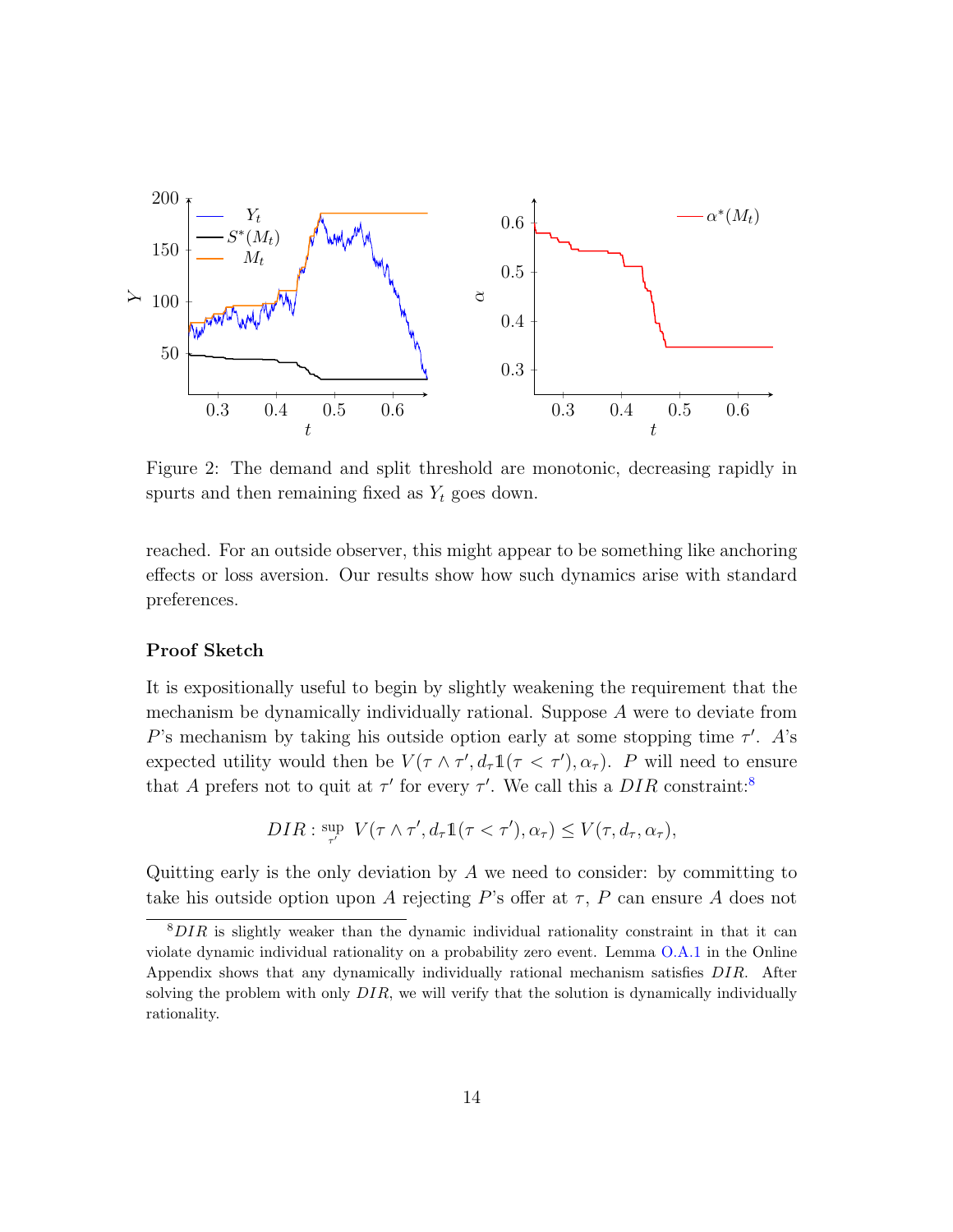delay in accepting an individually rational offer. P's problem is then

<span id="page-14-0"></span>
$$
J^* = \sup_{(\tau, d_\tau, \alpha_\tau)} J(\tau, d_\tau, \alpha_\tau)
$$
  
subject to  $DIR$ . (1)

For those familiar with the dynamic contracting literature, the most natural approach to this problem would be to treat the  $A$ 's continuation value as a state variable and use a dynamic programming approach to solve for  $P$ 's optimal strategy as in [Sannikov](#page-25-1) [\(2008\)](#page-25-1). However, because we also need to keep track of  $Y_t$  as a state variable, using this approach in our model would involve solving a PDE, which is not feasible. Looking at [1,](#page-14-0) the main difficulty we face is that  $DIR$  involves finding A's best response for an arbitrary  $(\tau, d_{\tau}, \alpha_{\tau})$  among an infinite dimensional set of  $\tau'$ , which is intractable. We will need to find a way to relax the  $DIR$  constraint in order to make the problem more tractable.

Before introducing the relaxation, we discretize the model, using a discrete-time framework with period length  $\Delta$ . We replace  $Y_t$  with a discretized outside option  $X_t$  which moves along a countable grid of points  $\mathcal{G}^{\Delta}$  and define  $M_t^X = \max_{s \in \{0,\Delta_t,t\}} X_s$ . We will drop the X from  $M_t^X$  where it causes no confusion. If Y is a diffusion process, then we take X to be a generalized random-walk, with  $X_t = X_{t-\Delta} + w_t$ where  $w_t \in \{-\epsilon, 0, \epsilon\}$  for some  $\epsilon > 0$ . If Y is a search process, then we construct X in the following way. In each period,  $Z_t \sim F^{\Delta}$  arrives with probability  $\zeta^{\Delta}(X_{t-\Delta})$ and  $supp(F^{\Delta}) \subseteq \mathcal{G}^{\Delta}$ . If a Z arrives, then  $X_t = max\{Z_t, X_{t-\Delta}\}\$ . If no Z arrives, X moves down to the next highest grid point:  $X_t = max\{x \in \mathcal{G}^{\Delta} : x < X_{t-\Delta}\}$ . As we take  $\Delta \to 0$ , we will assume that the discrete time process X converges to its continuous time counterpart  $Y$ .<sup>[10](#page-14-2)</sup> We now define J and V as before but with expectation over  $X$  rather than  $Y$ .

We now relax  $DIR$  by limiting the set of deviations A may take. Suppose A takes his outside option whenever  $X$  goes above some threshold  $B$ . A's utility from such a strategy is  $V(\tau \wedge \tau_+(B), d_\tau(B), \alpha_\tau)$  where

$$
\tau_+(B) := \min\{t : X_t \ge B\}, \ d_\tau(B) := d_\tau 1(\tau < \tau_+(B)).
$$

<span id="page-14-1"></span><sup>&</sup>lt;sup>9</sup>We are dropping the reflecting barrier  $\widetilde{Y}$  here. This is without loss in the limit as  $\Delta \to 0$ , where our  $X_t$  process, when above  $\widetilde{Y}$ , will move below  $\widetilde{Y}$  instantaneously in the limit.

<span id="page-14-2"></span><sup>&</sup>lt;sup>10</sup>Details on how to construct  $\mathcal{G}^{\Delta}$  and law of motion for X to ensure convergence to Y are provided in the Appendix.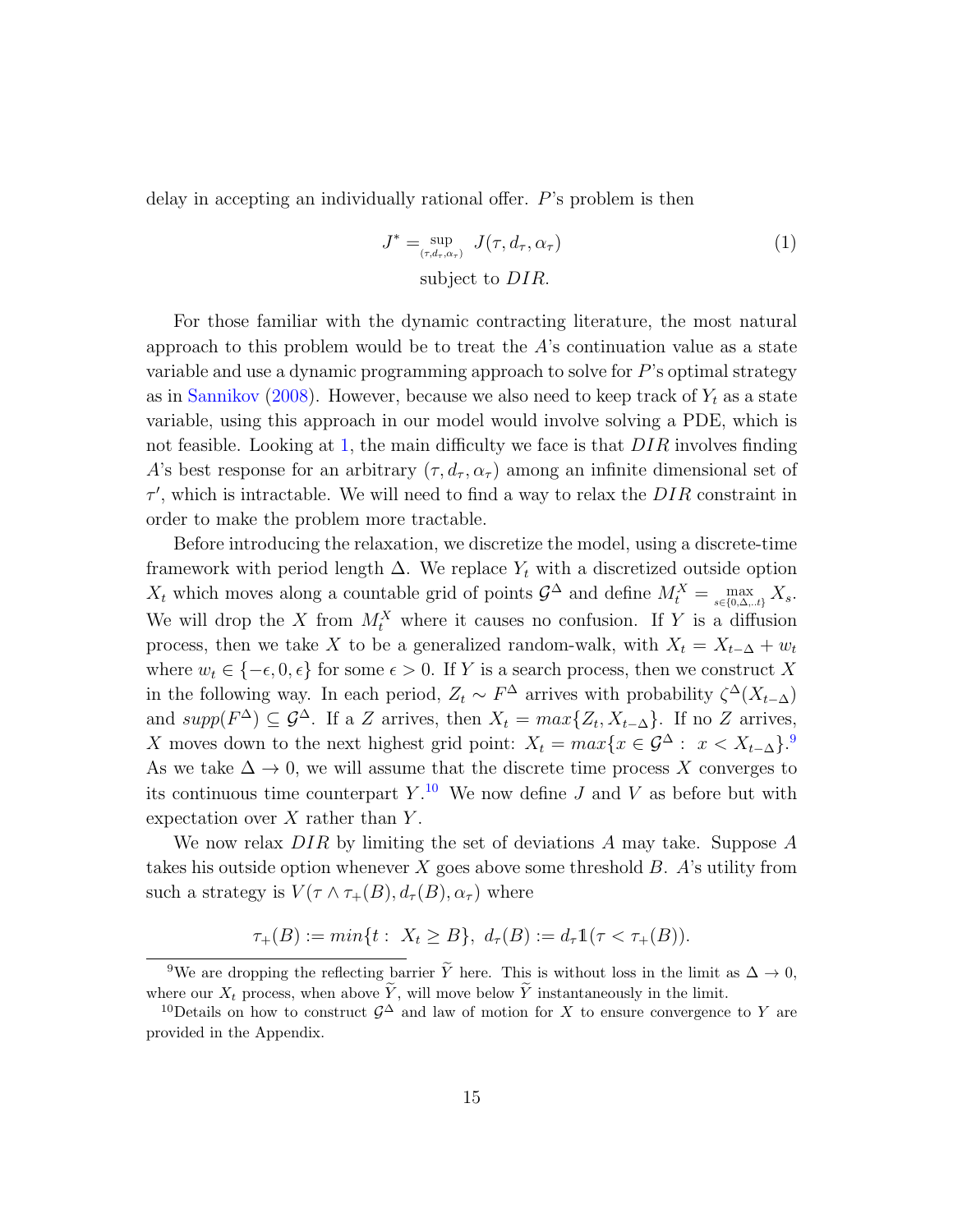Our relaxed problem will limit A to choose deviations of this form. For a threshold B, we define the constraint  $RDIR(B)$  to be

$$
RDIR(B): V(\tau \wedge \tau_+(B), d_{\tau}(B), \alpha_{\tau}) \leq V(\tau, d_{\tau}, \alpha_{\tau}).
$$

Consider A's first-best mechanism (i.e., letting  $\rho = 0$  in the social planner's problem) and let  $R^A$  be the threshold at which A takes his outside option. It is easy to see that P must take his outside option immediately at  $X_t \geq R^A$  in any dynamically individually rational mechanism; otherwise, A can get his firstbest payoff by walking away. We therefore restrict attention to mechanisms with  $\tau \leq min\{t : X_t \geq R^A\}.$ 

Let  $\mathcal{X}_N = \{X^0, X^1, ..., X^N\}$  be the points of  $\mathcal{G}^{\Delta}$  in  $[X_0, R^A)$  in ascending order. Our relaxed mechanism-design problem is given by

<span id="page-15-1"></span><span id="page-15-0"></span>
$$
\sup_{(\tau,d_{\tau},\alpha_{\tau})} J(\tau,d_{\tau},\alpha_{\tau})
$$
\n
$$
\text{subject to } RDIR(X^n) \,\forall X^n \in \mathcal{X}_N. \tag{2}
$$

We employ a Lagrangian approach to solve this relaxed problem. There exists Lagrange multipliers  $(\lambda(X^0), ..., \lambda(X^N)) \in \mathbb{R}^{N+1}_{-}$  associated with the  $RDIR(X^n)$ constraints such that the solution to [2](#page-15-0) solves

$$
\sup_{(\tau,d_{\tau},\alpha_{\tau})} \mathbb{E}\bigg[e^{-r\tau}\big(d_{\tau}\{u_{P}(\alpha_{\tau})-\nu-\lambda(X^{0})(u_{A}(1-\alpha_{\tau})-X_{\tau})\}+\nu-\lambda(X^{0})X_{\tau}\big) \qquad (3)
$$
  
+ 
$$
\sum_{n=1}^{N} \lambda(X^{n})\big\{e^{-r(\tau\wedge\tau_{+}(X^{n})}\big(d_{\tau}(X^{n})(u_{A}(1-\alpha_{\tau})-X_{\tau\wedge\tau_{+}(X^{n})})+X_{\tau\wedge\tau_{+}(X^{n})}\big) \big) \bigg] - e^{-r\tau}\big(d_{\tau}(u_{A}(1-\alpha_{\tau})-X_{\tau})+X_{\tau}\big)\big\bigg] + \lambda(X^{0})X_{0}.
$$

Although the Lagrangian in [3](#page-15-1) may appear complicated, we can use optimal stopping arguments to pin down the structure of the solution.

We show the optimal  $(\tau, d_{\tau}, \alpha_{\tau})$  in [3](#page-15-1) possesses a kind of "local stationarity." Let us focus on the optimal rule before  $\tau_+(X^1)$  (that is, before  $X_t$  goes above  $X^1$ ). Then  $\alpha_{\tau}$  is equal to

$$
\alpha^{0} := argmax_{\alpha \in [0,1]} u_{P}(\alpha) - \lambda(X^{0})u_{A}(1-\alpha),
$$

which does not depend on  $X_{\tau}$ . We also show there exists a split threshold  $S^0$ such that P stops and implements a split whenever  $X_t \leq S^0$ . Because of the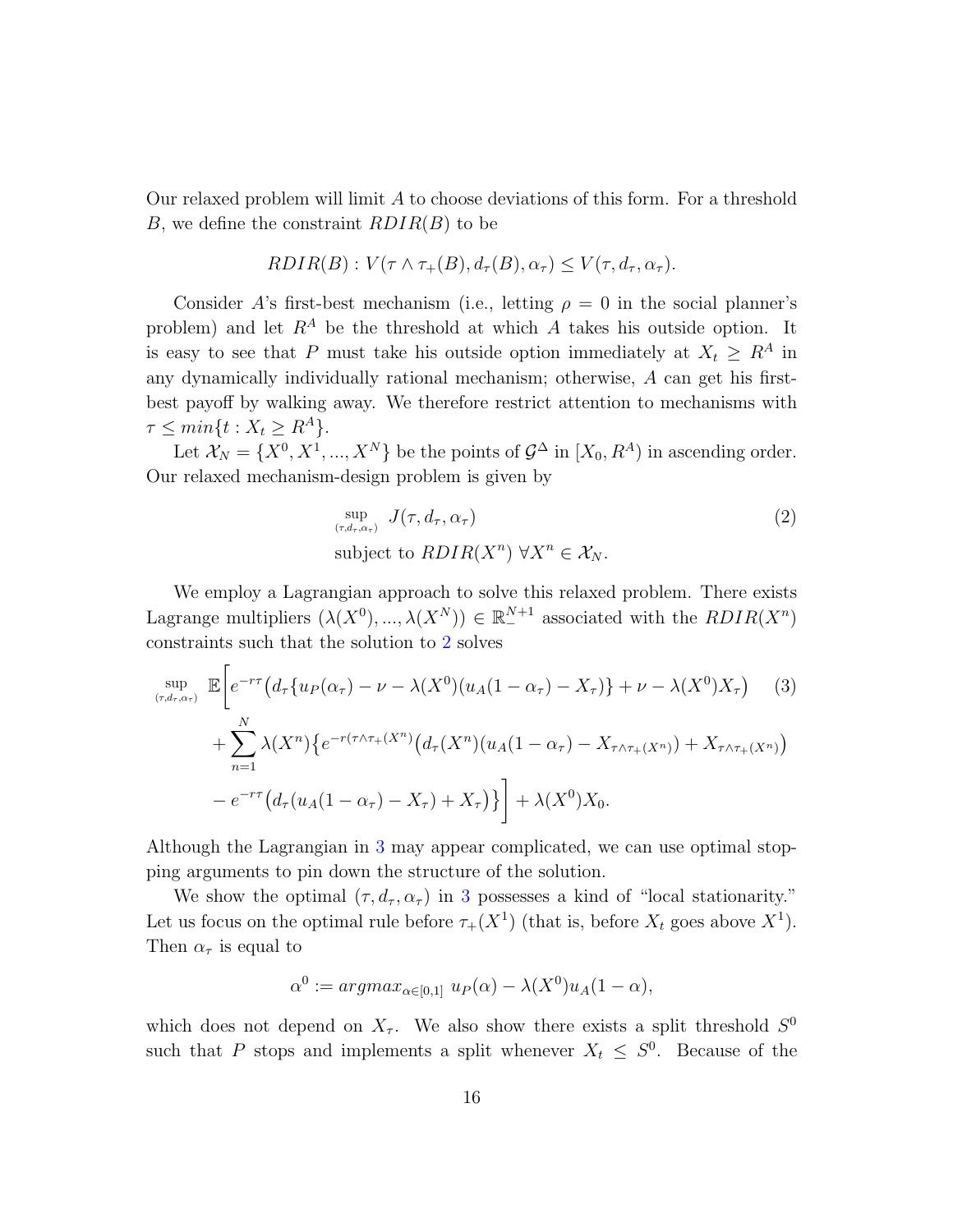discretization of X, we may require P to randomly stop with probability  $\gamma^0 \in$ [0, 1) whenever  $X_t$  is at the grid point right above  $S^0$  (this randomization plays a negligible role for small  $\Delta$ ). The split threshold, randomization and demand are constant as long as  $t < \tau_+(X^1)$ .

At  $\tau_+(X^1)$ , the structure of mechanism will change. We show that the mechanism is again locally stationary until the next  $X^n$  above  $X_{\tau_+(X^1)}$  is crossed. Repeating these arguments, the optimal mechanism after any history depends only on the current  $X_t$  and the set of thresholds in  $X_N$  that have been crossed, for which  $M_t$  is a sufficient statistic. The optimal mechanism after any history takes a similar form as before  $\tau_+(X^1)$ : P's demands are independent of  $X_\tau$  and given by a function  $\alpha^{\Delta}(M_{\tau})$ . There exists a threshold  $S^{\Delta}(M_t)$  such that a split is made immediately at any  $X_t \leq S^{\Delta}(M_t)$  and with probability  $\gamma^{\Delta}(M_t) \in [0,1)$  whenever  $X_t$  is at the grid point right above  $S^{\Delta}(M_t)$ . We show that the outside option is taken whenever  $X_t \geq \overline{R}^{\Delta}$  for some  $\overline{R}^{\Delta} \geq X_0$ . We then define  $S^*, \alpha^*, \overline{R}^*$  by taking the limit of  $S^{\Delta}, \alpha^{\Delta}, \overline{R}^{\Delta}$  as  $\Delta \to 0$ ; we can ignore the role of  $\gamma^{\Delta}$  in the limit. We verify that  $(\tau^*, d^*_\tau, \alpha^*_\tau)$  satisfies dynamic individual rationality and is optimal in continuous time.

The main thing left to understand is *how* the mechanism changes with  $M_t$ . Whenever  $M_t$  increases, P needs to increase A's continuation value. Decreasing  $\alpha^*$  provides a clear way of doing so. Decreasing  $S^*$  provides another means, as A benefits from the additional time to explore his outside option. A lower  $S^*$  is costly for  $P$  as it both lengthens the time until a split is reached and increases the probability that  $M_t$  increases before an agreement in reached, forcing  $P$  to increase  $A$ 's continuation value. Given these two means of increasing  $A$ 's continuation value, it is not immediately clear which P will use. P could decrease  $\alpha^*$  and increase  $S^*$ , decrease  $S^*$  and increase  $\alpha^*$ , or decrease both. The fact that  $\alpha^*$  and  $S^*$  are both decreasing in  $M_t$  comes from a complementarity between these two aspects of the bargaining strategy.

To build some intuition for this complementarity, consider the choice of  $\alpha^*$  and  $S^*$  at some  $(Y_t, M_t)$ . As  $M_t$  increases, P must deliver A a larger continuation value at y. For each choice of  $S^*$ , an increase in A's continuation value leads to a lower corresponding choice of  $\alpha^*$ , which directly reduces P's marginal utility of  $S^*$  in two ways. First, discounting is not as costly for P when  $\alpha^*$  is lower, thereby reducing the benefit to P of a higher  $S^*$ . Second, when P considers an increase in  $S^*$ , he would need to compensate A with a further decrease in  $\alpha^*$  in order to maintain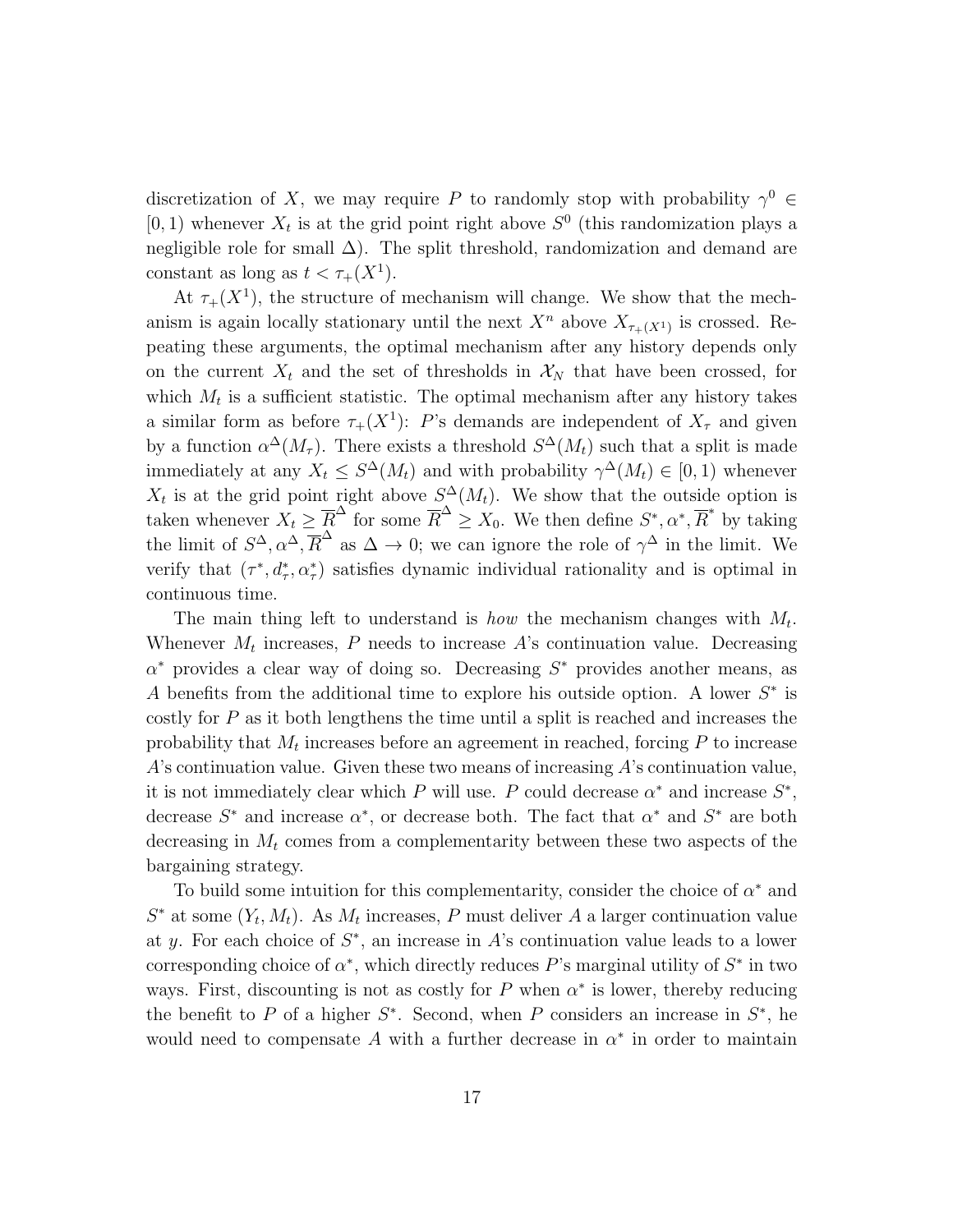A's continuation value. Due to the concavity of  $u<sub>P</sub>$  and  $u<sub>A</sub>$ , a decrease in  $\alpha^*$  when starting at a lower  $\alpha^*$  is, in utility terms, more costly for P and less beneficial to A. Together, the necessary compensating decrease in  $\alpha^*$  in response to an increase in  $S^*$  is now more costly for  $P$ .

A lower  $\alpha^*$  also changes the responsiveness of A's continuation value to an increase in  $S^*$ . When  $\alpha^*$  is lower, the value of stopping and taking a split is higher for A, thereby reducing the decrease in A's utility caused by an increase in  $S^*$ . This force reduces the necessary utility compensation to A for an increase in  $S^*$ , thereby increasing the marginal utility to P of increasing  $S^*$  when  $\alpha^*$  is lower. Nevertheless, we find that this effect is always smaller than the previous two effects and P's marginal benefit of increasing  $S^*$  is lower when  $\alpha^*$  is lower. When P needs to increase A's continuation value, P will find it profitable to use a decrease in  $S^*$ as way to mitigate the decrease in  $\alpha^*$  that would otherwise be necessary.

Our proof shows several other notable features of the optimal mechanism. When delay is optimal in the continuous time limit and we make Assumption [2](#page-7-0) strict,  $^{11}$  $^{11}$  $^{11}$ the solution to our relaxed problem satisfies dynamic individual rationality in the discrete-time model for sufficiently small  $\Delta$ . Thus, our proof gives the discretetime optimal mechanism and shows that the qualitative features of Theorem [1](#page-12-0) are not artifacts of the continuous time structure.

We find that A's continuation value is exactly equal to his outside option when  $Y_t = M_t$ . This allows us to show that optimal continuation mechanism when  $Y_t =$  $M_t$  will be the same as the optimal mechanism from starting at  $Y_0 = M_t$ . Therefore, the form of the optimal continuation mechanism at any  $(Y_t, M_t)$  is *independent* of the starting  $Y_0$ . This independence from the starting value  $Y_0$  is a standard feature in Markovian individual decision-maker problems, but does not always arise when we include strategic interactions between players. This independence relies on the flexibility of  $P$ 's mechanism. For example, if we were to restrict  $P$  to only choose among stationary policies (i.e., a constant demand and split threshold), the choice of an optimal policy *would*, in general, depend on  $Y_0$ .

### **Corollary 1.**  $(\tau^*, d^*_\tau, \alpha^*_\tau)$  is optimal for every  $Y_0$ .

Given the history dependence of the optimal mechanism, we may be concerned that if continuation play at some history was extremely inefficient, players would

<span id="page-17-0"></span><sup>&</sup>lt;sup>11</sup>That is, we assume there is an  $r' < r$  such that  $e^{-r't}X_t$  is a supermartingale for all sufficiently small  $\Delta$ .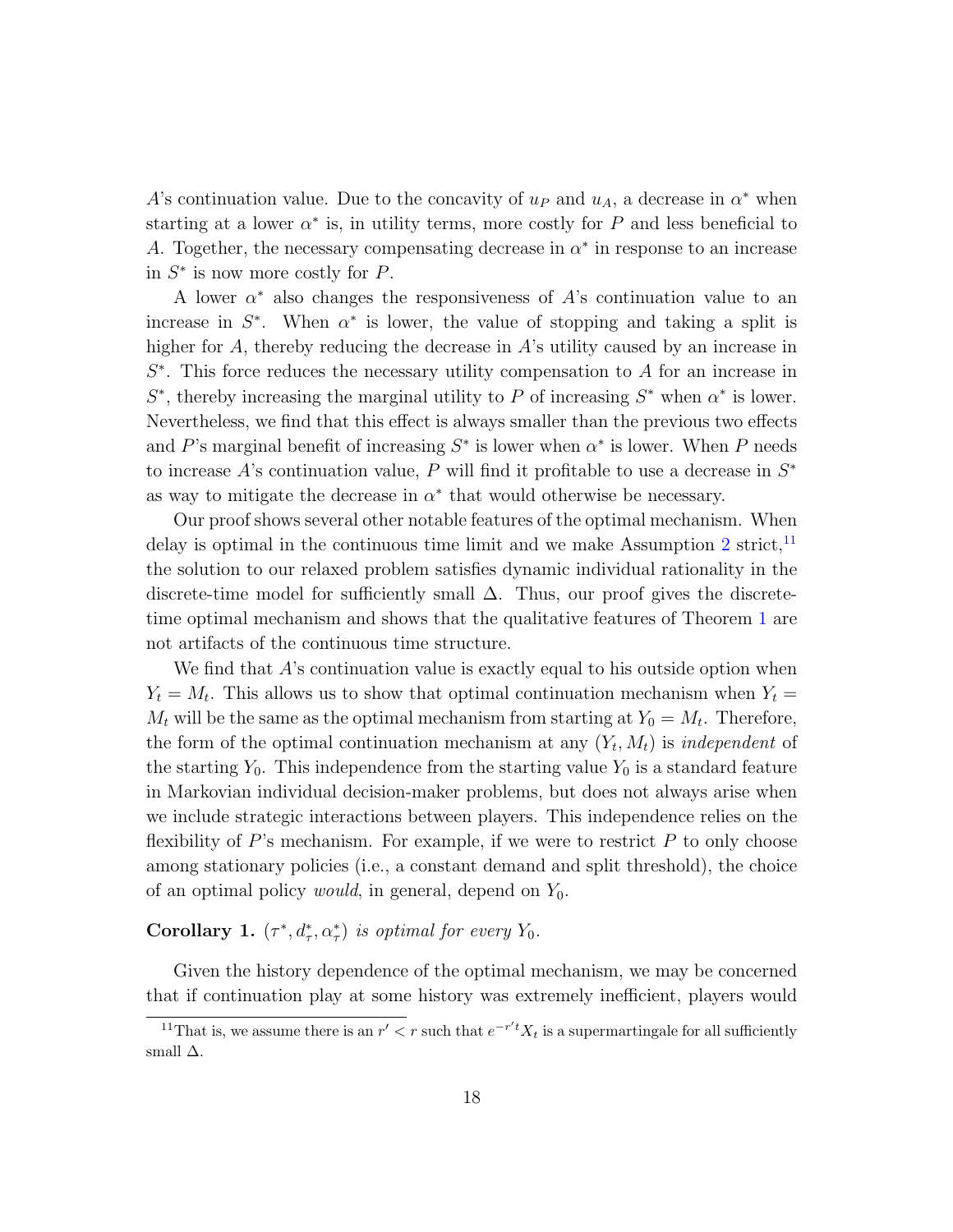have an incentive to renegotiate the mechanism. Proposition [2](#page-18-0) below shows the optimal mechanism is resistant to such concerns. We say a mechanism is constrained Pareto efficient if there is no dynamically individually rational mechanism that weakly increases both players' utilities and strictly increases at least one player's utility. Proposition [2](#page-18-0) shows we can add off-path continuation mechanisms to  $(\tau^*, d^*_\tau, \alpha^*)$  so that it is constrained Pareto-efficient after all on- and off-path histories.

<span id="page-18-0"></span>**Proposition 2.** There exists an optimal mechanism that is constrained Paretoefficient after all histories.

### 5 Comparative Statics

We can use our characterization of  $P$ 's optimal mechanism to study how changes in the evolution of the Y affect  $J^*$ , the value of the optimal mechanism. It is easy to show that P's continuation value at t is decreasing in  $Y_t$ : an increase  $Y_t$  when  $Y_t$  <  $M_t$  increases the probability P will have to lower his future demands and when  $Y_t = M_t$  forces P to immediately lower his demands. A more interesting question is what the impact of an increase in the distribution tomorrow's outside option is, namely an increase in  $\mu$  or  $\zeta$ . Because an increase in  $Y_t$  hurts P, a natural guess is that an increase in the distribution of Y tomorrow will also hurt P.

Proposition [3](#page-18-1) below shows this conjecture is incorrect and the comparative static in fact goes in the opposite direction. This result illustrates an important distinction between the *current level of*  $Y$  and the *expected level of*  $Y$  *tomorrow*: increasing the current level hurts  $P$  while increasing the expected level tomorrow benefits P.

Let  $Y', Y$  be two outside option processes that satisfy Assumption [2.](#page-7-0) We say that Y' is more likely to increase than Y if either both  $Y'$ , Y are diffusion proccesses with respective drifts  $\mu', \mu$  such that  $\mu'(y) \geq \mu(y)$   $\forall y \in [\underline{Y}, \overline{Y}]$  or both  $Y', Y$  are search processes with respective jump rates  $\zeta', \zeta$  such that  $\zeta'(y) \ge \zeta(y) \,\forall y \in [\underline{Y}, \overline{Y}].$ 

<span id="page-18-1"></span>**Proposition 3.** If Y' is more likely to increase than Y, then P's value of bargaining is higher under  $Y'$  than  $Y$ .

The intuition for these Proposition [2](#page-7-0) is simple. Increasing  $\mu$  or  $\zeta$  makes the total "size of the pie" larger by increasing the value of experimentation for A. Keeping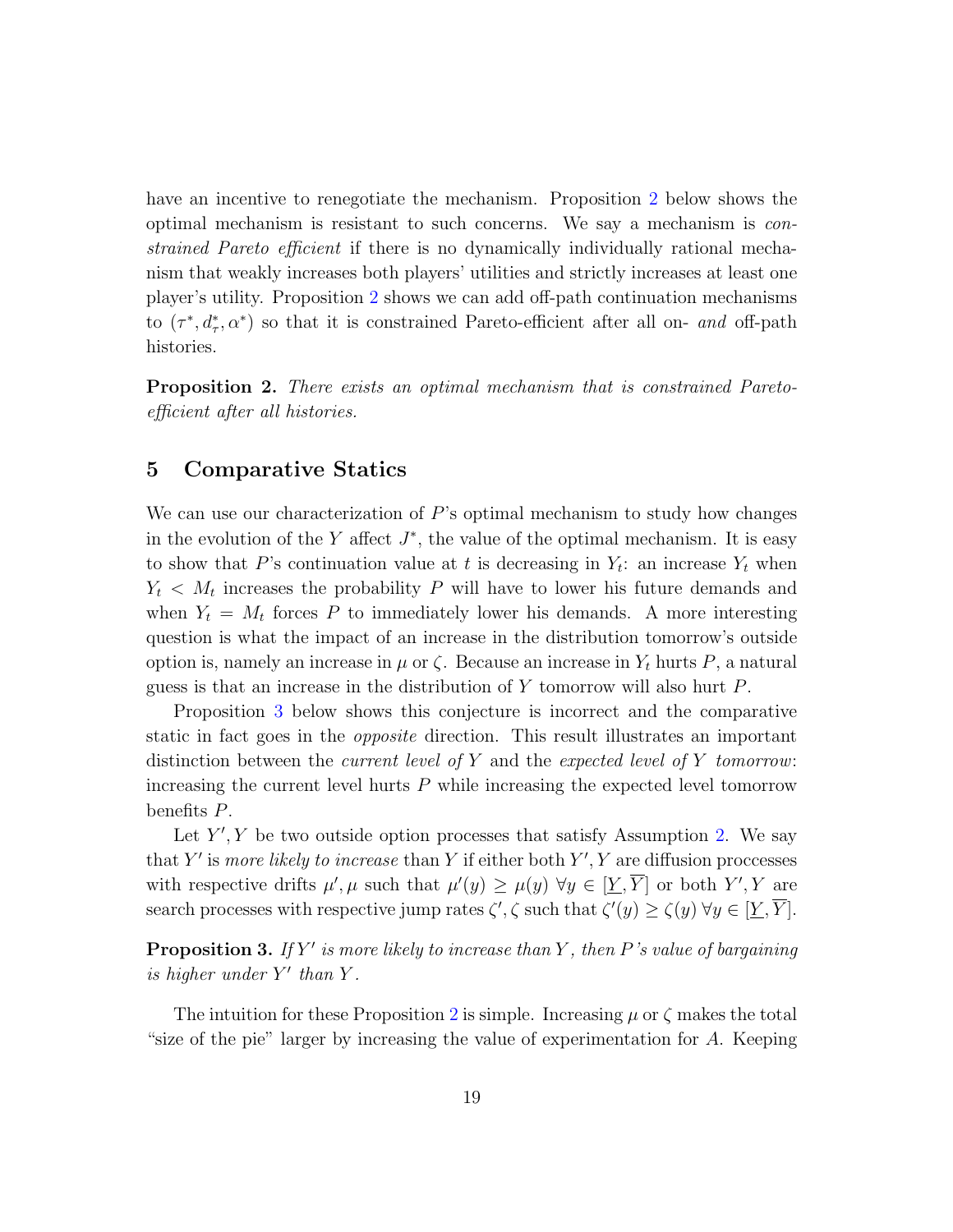the mechanism fixed, as the value of experimentation increases,  $\hat{A}$ 's individual rationality constraint no longer binds. P can then increase his demands while still satisfying dynamic individual rationality and thereby extract the increase in the size of the pie.

However, an increase in the  $Y_0$  increases the social planner's value from bargaining, so we can also view an increase in  $Y_0$  as also increasing the size of the pie. Why does a increase in the size of the pie through  $\mu$  or  $\zeta$  change the sign of the comparative static on  $J^*$  when compared to an increase in  $Y_0$ ? The difference comes from how the increase in value is allocated to players. The additional value created by an increase in the increase of  $Y_0$  is already given entirely to A: due to the  $DIR$  constraint,  $P$  is forced to give  $A$  a larger continuation value and is not able to extract the additional surplus created. In contrast, when  $\mu$  or  $\zeta$  increase, A's participation constraint at  $t = 0$  continues to bind and P alone benefits from the increase in surplus. The key difference is that an increase in  $\mu$  or  $\zeta$  does not improve A's bargaining position today.

Proposition [3](#page-18-1) implies that P would benefit from taking actions, or encouraging A to take actions, that make A's expected outside option tomorrow better. Consider a firm P and worker A bargaining over a new contract upon the expiration of an old contract. P benefits from taking actions such as writing a positive letter of recommendation or permitting A to take time to interview with other firms even though these actions may increase the probability  $P$  is forced to increase his wage offer or A accepts an outside offer. Such actions are often observed in firm-worker relationships and are rationalized by our model.

Our next two results fix the expected change in  $Y_t$  by focusing martingale processes. Martingale processes arise naturally when changes in  $Y_t$  are driven by the arrival of information.

We start by showing that increasing the "speed" of the evolution of  $Y_t$  increases  $J^*$ . For a diffusion process, this corresponds to an increase in  $\sigma(y)$ . For a search process, this corresponds to an decrease in  $\eta(y)$  when we decease  $\zeta(y)$  an appropriate amount to ensure Y remains a martingale. Holding the mechanism fixed, these changes increase both  $P$ 's and  $A$ 's expected utility by reducing delay time.

<span id="page-19-0"></span>**Proposition 4.** If Y is a martingale below Y, then  $J^*$  increases if  $\sigma(y)$  or  $-\eta(y)$ increase for all  $y \in [Y, Y]$ .

The different structures of diffusion and search processes brings another natural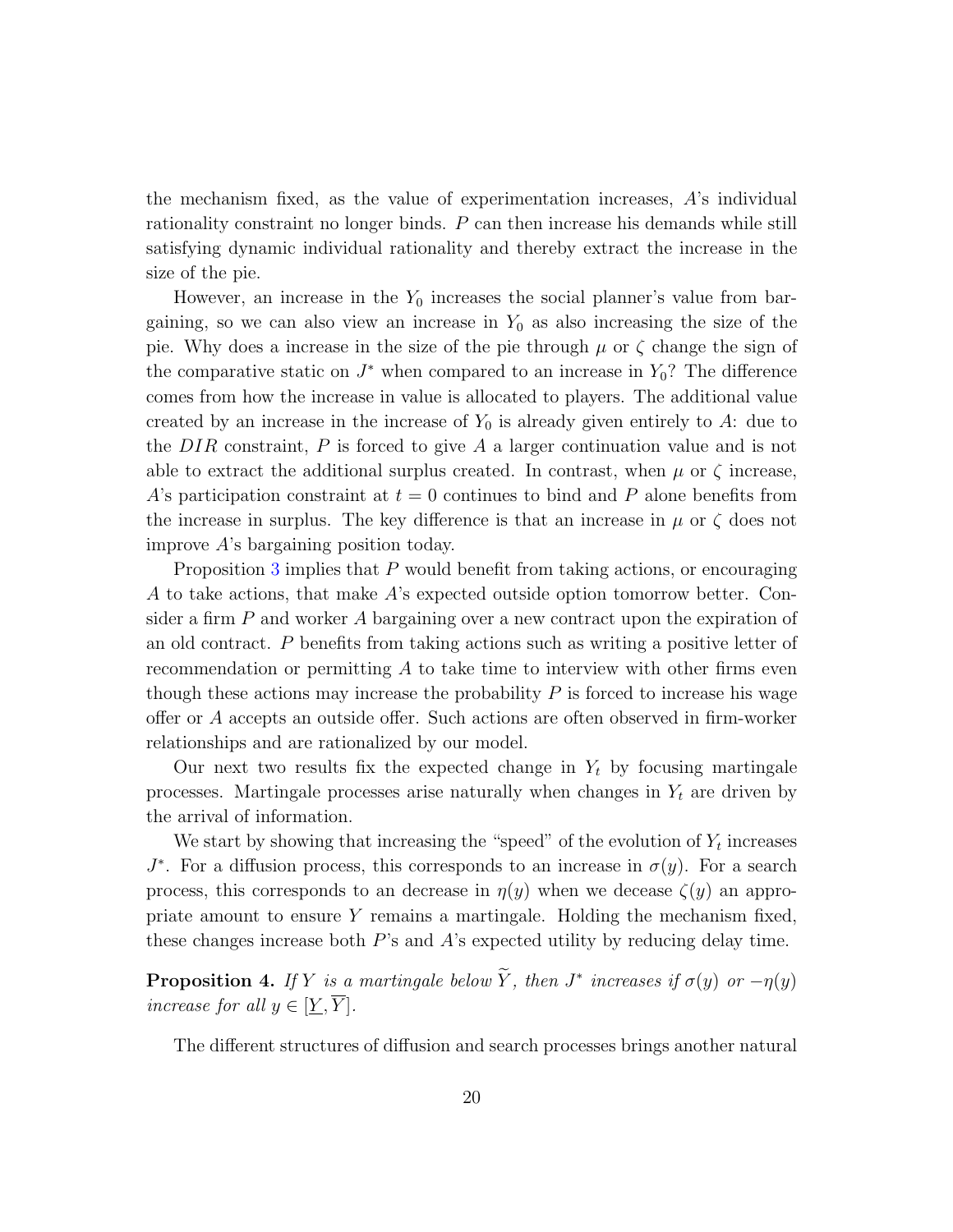question: would P rather changes in  $A$ 's outside option come in small increments, as in a diffusion process, or in large jumps, as in a search process?

To answer this question, we look at a limiting case of a search process. A pure *jump process* for  $Y_t$ , when at  $Y_0$ , jumps down to some  $y_-\lt Y_0$  at Poisson rate  $\zeta$  and up to some  $y_+ > Y_0$  at Poisson rate  $\zeta_+$ ; otherwise it is stationary. The optimal mechanism for a pure jump process can be shown to take the same form as in Theorem [1](#page-12-0) (this is discussed in more detail in the Online Appendix).

In order to stay away from the limit as  $\sigma$  or  $-\eta \to \infty$ , in which delay becomes insignificant, we provide some discipline on the set of proccesses we compare by placing a bound on the expected speed of changes in  $Y_t$ . For some continuous concave function H, we impose a *capacity constraint*  $-\mathbb{E}[\frac{d}{dt}H(Y_t)|Y_t] \le dt$ . Such constraints have been used in experimentation models (e.g., [Zhong](#page-25-2) [\(2019\)](#page-25-2)). When the evolution of  $Y_t$  is driven by the arrival of new information, the capacity constraint represents a cap on the amount of information that can be acquired in any instant.

<span id="page-20-0"></span>**Proposition 5.** For every diffusion process and search process that satisfies the capacity constraint, there is a pure jump process that satisfies the capacity constraint and generates higher expected utility for P.

For an arbitrary diffusion or search process we find an upper bound on P's expected utility by solving the design problem for that process when only imposing an ex-ante participation constraint for A. This upper-bound mechanism uses a constant split threshold and demand function. We then find a pure jump process that increases P's utility when we keep the upper-bound mechanism fixed.

This result is driven by two forces. First, as shown by [Zhong](#page-25-3) [\(2017\)](#page-25-3), moving to a pure jump process increases  $P$ 's payoff when we keep the upper bound mechanism fixed. Second, the pure jump process we construct is less susceptible to the distortions introduced by the dynamic individual rationality constraint. This is most easily seen when comparing it to a diffusion process. The upper bound mechanism is dynamically individually rational with a pure jump process but not with a diffusion process.  $Y_t$  will go above  $Y_0$  with probability one with a diffusion process, at which point  $\hat{A}$ 's continuation value will be too low and P will then need to lower his demands. With our pure jump process, a jump up to  $y_+$  is the first time  $Y_t$  goes above  $Y_0$  and leads to P immediately taking his outside option.

When changes in  $Y$  are driven by the arrival of new information, Proposition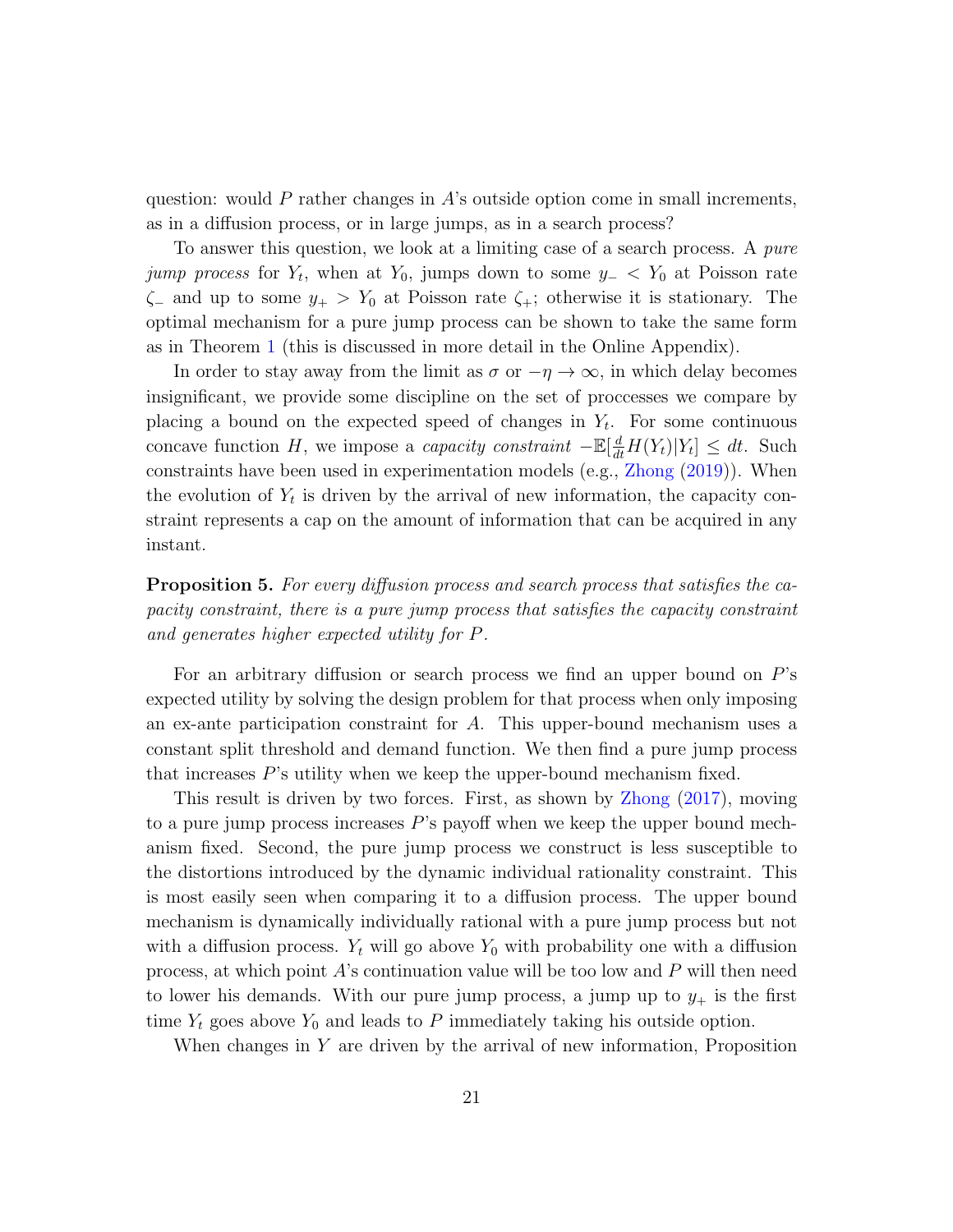[5](#page-20-0) tells us about P's preference on the information structure. P benefits when information arrives in large, "decisive" amounts that trigger an immediate end to bargaining and prefers that beliefs stay the same in the absence of a decisive signal. This result illustrates the optimality of backloading information as a way to reducing the distortions caused by the arrival of non-decisive information through the dynamic individual rationality constraint.

### 6 Alternating Offers Bargaining

The assumption that  $P$  can commit to his bargaining strategy sets us apart from much of the bargaining literature. While we believe such an assumption is reasonable in many settings such as the firm-worker example, it is natural to ask how robust our results are to relaxing commitment. Our optimal mechanism relies on P promising to lower future demands. How credible are these promises without commitment? Using a canonical discrete time alternating offers protocol, Theorem [2](#page-22-0) below shows that the outcome of P's optimal mechanism can be implemented in the frequent offer limit even without commitment power.

The alternating offers game is as follows. Players make demands in a prespecified alternating order at  $t = 0, \Delta, 2\Delta, \dots$  A's outside option follows the discretization used in the proof of Theorem [1.](#page-12-0) [12](#page-21-0) Within each period, both players first observe the realization of  $X_t$ , after which the proposing player i makes his demand. Player  $k \neq i$  can then either accept, reject or take his outside option. If k accepts i's demand, the game ends and the agreed upon split is made. If  $k$  rejects  $i$ 's demand, then  $i$  is given a chance to take his outside option or move to the next period. Both players discount by  $e^{-r\Delta}$ . We make Assumption [2](#page-7-0) strict by assuming that there exists an  $r' < r$  such that  $e^{-r't}X_t$  is a supermartingale as  $\Delta \to 0$ ; we note that this is satisfied when  $X_t$  is a supermartingale. Finally, to simplify the proof, we assume there is a public randomization device observed by both players at the beginning of each period.

Theorem [1](#page-12-0) gives us strategies that yield an upper-bound on  $P$ 's equilibrium value of bargaining. We need to consider if these strategies can be supported in equilibrium. It is not clear ex-ante whether this is possible. For example, when  $X_t = M_t$ , P promises to lower his demands at the split threshold. But when A's

<span id="page-21-0"></span><sup>&</sup>lt;sup>1[2](#page-22-0)</sup>An earlier version of the paper showed Theorem 2 holds for more general discrete-time processes.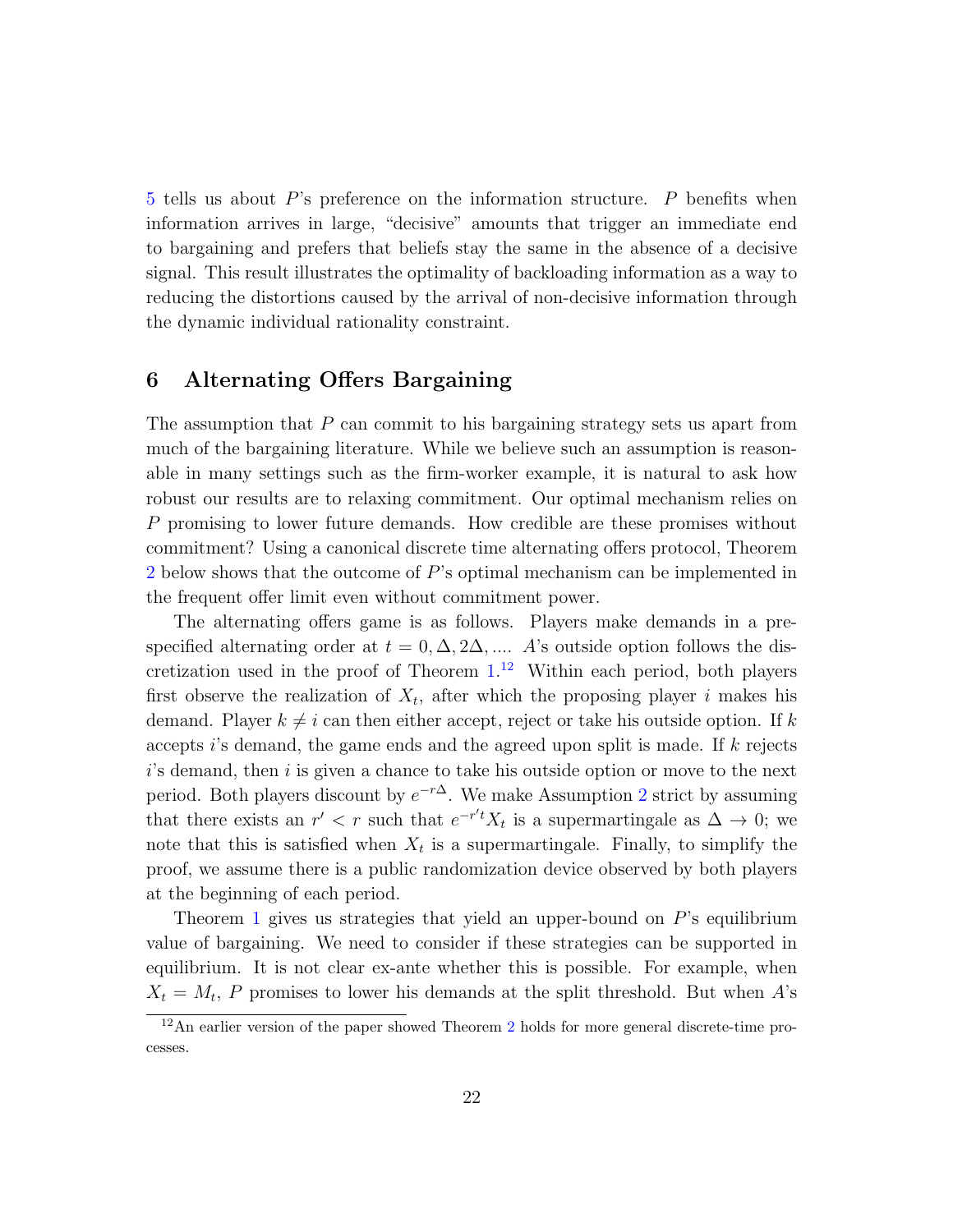outside option reaches the split threshold and  $P$  makes his demand, he may be tempted to renege and increase his demand. Because past outside options cannot be taken, now that  $X_t$  is low, it may be rational for A to accept P's higher demand. Foreseeing this, back when  $X_t = M_t A$  may not view P's promise to decrease his demand in the future as credible and may instead choose to take his outside option.

We construct off-path punishment equilibria to prevent this type of unraveling. When player i increases his demand at  $t$  higher than he is called to, we move to a punishment equilibrium in which  $k$  rejects is demand and makes a high demand of his own demand at  $t + \Delta$ . If k can credibly threaten to take his outside option upon i rejecting at  $t + \Delta$ , i will find it optimal to accept k's high demand. This allows us to threaten  $i$  with a harsh punishment for increasing his demand at  $t$ . In the proof, we build subsequent off-path equilibria that make k's threat to take his outside option credible.

<span id="page-22-0"></span>**Theorem 2.** There exists a sequence of subgame-perfect equilibria with equilibrium payoff  $J^{\Delta}$  for P when the period length is  $\Delta$  such that  $\lim_{\Delta \to 0} J^{\Delta} = J^*$ .

Although this is not quite an "anything goes" type of result (for example, equilibria must satisfy dynamic individual rationality constraints for both A and P), there exist a multiplicity of equilibria in this setting. We view Theorem [2](#page-22-0) as a possibility result: If, as is standard in mechanism design, we allow  $P$  to choose his preferred equilibrium, the loss to  $P$  from relaxing commitment is negligible in the frequent offer limit

Our proof also allows us to, under some conditions, find an equilibrium that exactly achieves the commitment upper-bound at positive  $\Delta$ . The equilibrium we construct in Theorem [2](#page-22-0) uses the mechanism we derived in the discrete-time approximation of  $X_t$  in the proof of Theorem [1.](#page-12-0) When there is delay in the optimal mechanism (i.e.,  $S^*(X_0) < min\{\tilde{Y}, X_0\}$ ), the discrete time strategies we use are able to achieve the commitment upper-bound for positive  $\Delta$ .

**Corollary 2.** If  $S^*(Y_0) < min\{\tilde{Y}, Y_0\}$ , then  $J^{\Delta}$  is equal to the value of P's optimal discrete time mechanism for sufficiently small  $\Delta$ .

### 7 Conclusion

In this paper, we study a bargaining game in which one player's outside option may change over time. A changing outside option leads to a rich set of dynamics in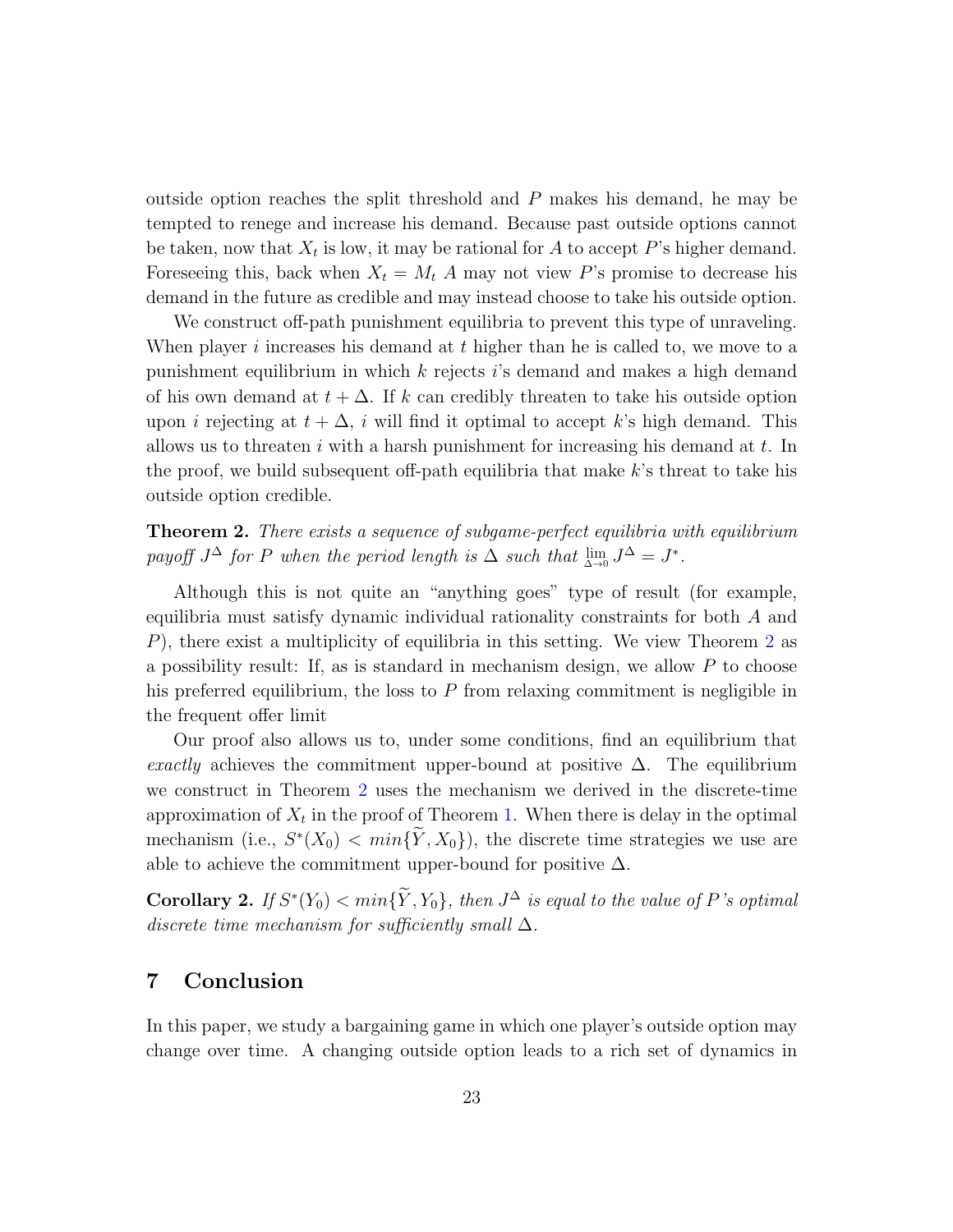the optimal bargaining outcome when one side can commit to their demands. The committed party gradually decreases the demands he makes and the pressure being placed on the other party over the course of the game, with periods of intransigence followed by quick spurts of concession reminiscent of haggling. Our model shows a new interplay between demands and pressure and finds they are complementary in providing incentives to continue bargaining. Our results show how natural features of bargaining outcomes such as delay, gradual concessions and breakdowns can arise in a complete information bargaining model. We study how changes in the evolution to one parties' outside option change the value of the optimal mechanism, finding, for example, an increase in the drift of  $\hat{A}$ 's outside option may increase P's value of bargaining. We also explore how to relax the assumption that one party can commit to his demand process by studying a classic alternating-offers bargaining game, finding subgame perfect equilibrium that implements our optimal mechanism when the period length becomes small.

### References

- <span id="page-23-3"></span>Dilip Abreu and Faruk Gul. Bargaining and reputation. Econometrica, 68:85–117, 2000.
- <span id="page-23-6"></span>Eitan Altman. Constrained Markov decision processes. CRC Press, 1999.
- <span id="page-23-4"></span>Matthew Backus, Thomas Blake, Brad Larsen, and Steven Tadelis. Sequential bargaining in the field: Evidence from millions of online bargaining interactions. Quarterly Journal of Economics, 135:1319–1361, 2020.
- <span id="page-23-5"></span>Rabi N. Bhattacharya and Edward C. Waymire. Stochastic processes with applications. Society for Industrial and Applied Mathematics, 2009.
- <span id="page-23-0"></span>Ken Binmore, Avner Shaked, and John Sutton. An outside option experiment. The Quarterly Journal of Economics, 104:753–770, 1989.
- <span id="page-23-1"></span>Simon Board and Marek Pycia. Outside options and the failure of the coase conjecture. American Economic Review, 104:656–671, 2014.
- <span id="page-23-2"></span>Isaıas N Chaves. Privacy in bargaining: The case of endogenous entry. Working Paper, 2019.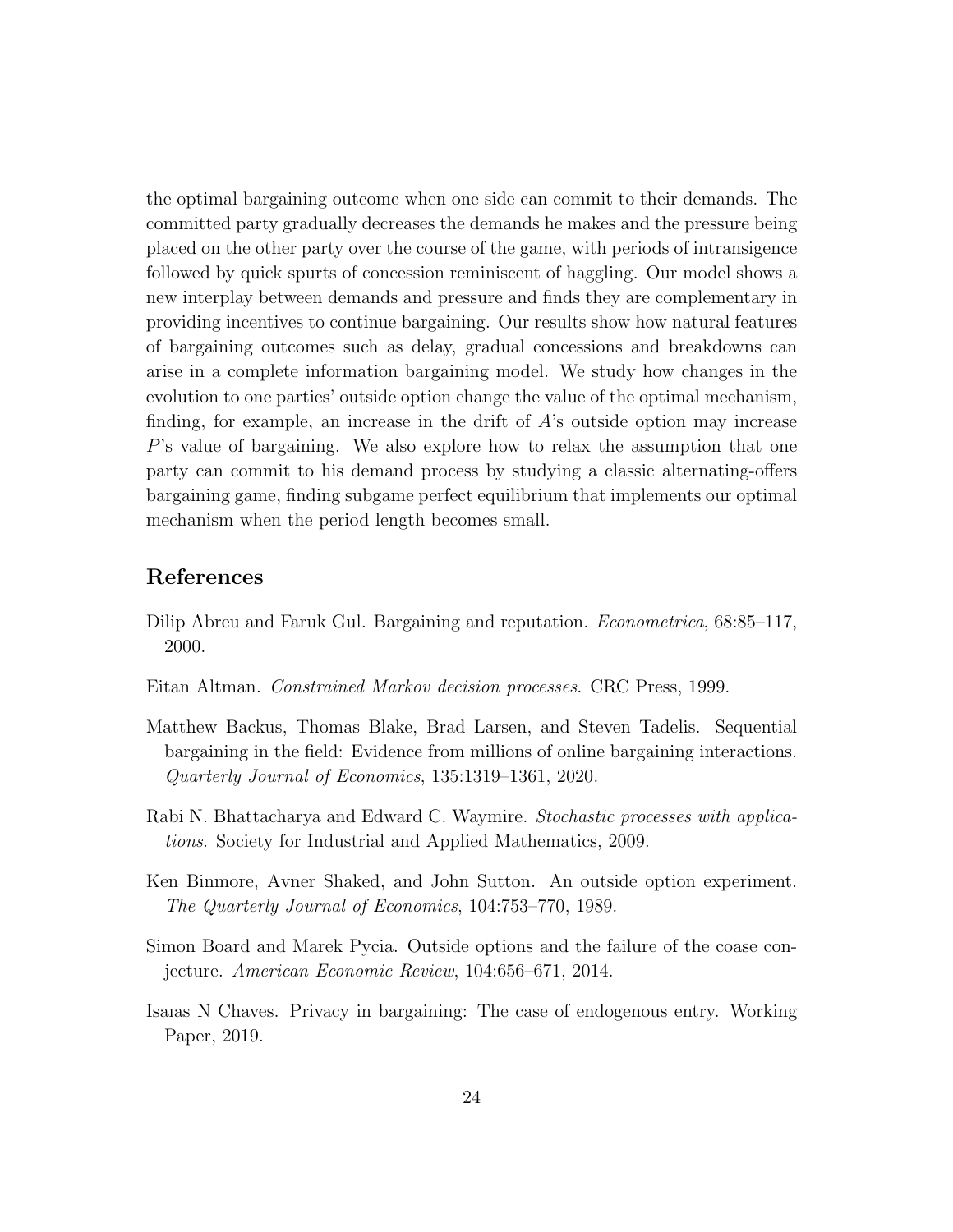- <span id="page-24-1"></span>Olivier Compte and Philippe Jehiel. On the role of outside options in bargaining with obstinate parties.. *Econometrica*, 70:1477–1517, 2002.
- <span id="page-24-9"></span>Martin W Cripps. Markov bargaining games. Journal of Economic Dynamics and Control, 22:341–355, 1998.
- <span id="page-24-5"></span>Brendan Daley and Brett S. Green. Bargaining and news. Working Paper, 2018.
- <span id="page-24-3"></span>William Fuchs and Andrzej Skrzypacz. Bargaining with arrival of new traders. American Economic Review, 100:802–836, 2010.
- <span id="page-24-11"></span>Milton Harris and Bengt Holmstrom. A theory of wage dynamics. Review of Economic Studies, 49:315–333, 1982.
- <span id="page-24-4"></span>Ilwoo Hwang and Fei Li. Transparency of outside options in bargaining. Journal of Economic Theory, 167:116–147, 2017.
- <span id="page-24-2"></span>Jihong Lee and Qingmin Liu. Gambling reputation: Repeated bargaining with outside options. Econometrica, 81:1601–1672, 2013.
- <span id="page-24-12"></span>Andrew McClellan. Experimenation and approval mechanisms. Working Paper, 2020.
- <span id="page-24-8"></span>Antonio Merlo and Charles Wilson. A stochastic model of sequential bargaining with complete information. *Econometrica*, pages 371–399, 1995.
- <span id="page-24-0"></span>John Nash. The bargaining problem. Econometrica, 18:155–162, 1950.
- <span id="page-24-6"></span>Juan Ortner. Durable goods monopoly with stochastic costs. Theoretical Economics, 12:817–861, 2017.
- <span id="page-24-13"></span>Goran Peskir and Albert Shiryaev. Optimal stopping and free-boundary problems. Birkhauser Basel, 2006.
- <span id="page-24-10"></span>Debraj Ray. The time structure of self-enforcing agreements. Econometrica, pages 547–582, 2002.
- <span id="page-24-7"></span>Ariel Rubinstein. Perfect equilibrium in a bargaining model. Econometrica, pages 97–109, 1982.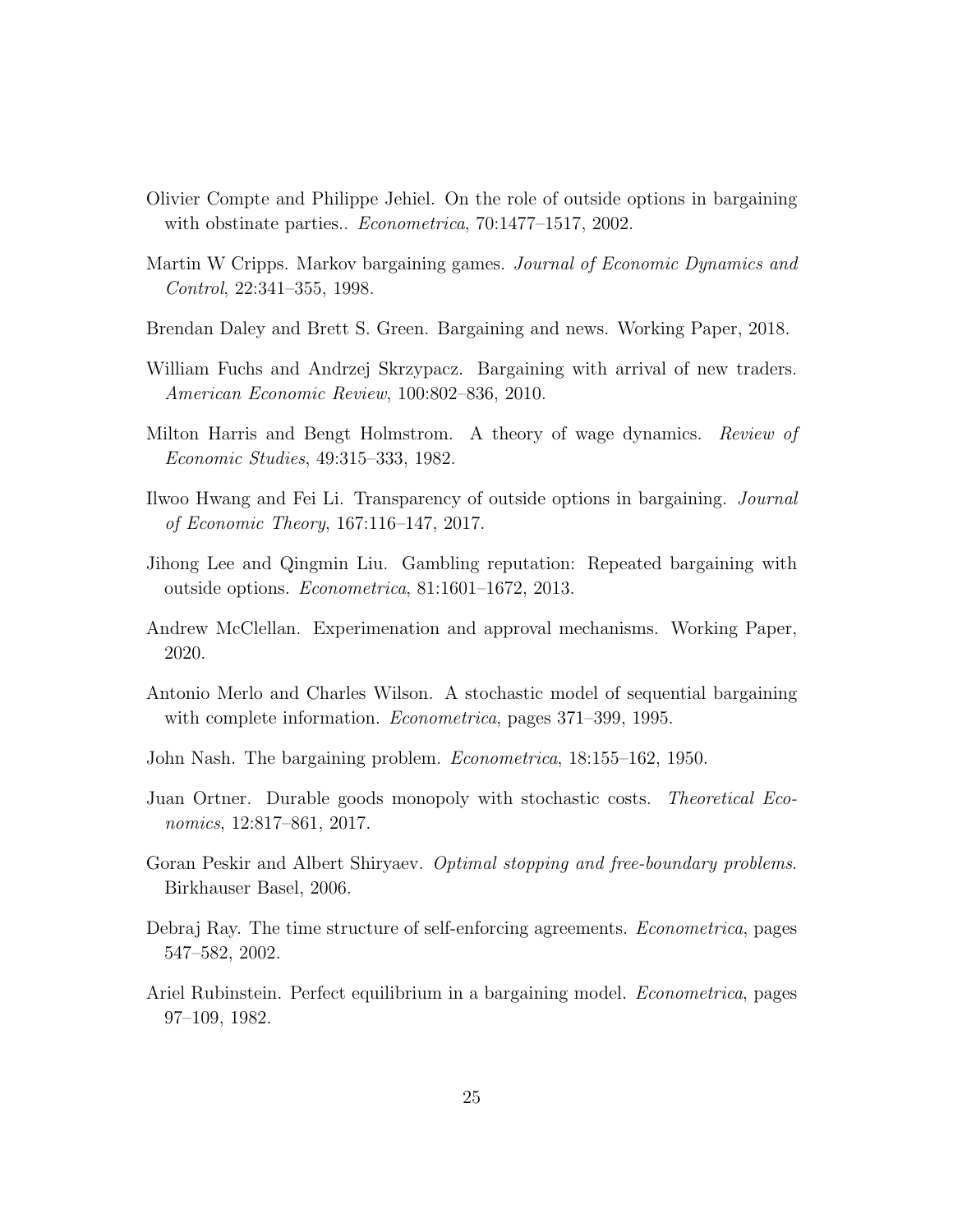- <span id="page-25-1"></span>Yuliy Sannikov. A continuous-time version of the principal-agent problem. Review of Economic Studies, pages 957–984, 2008.
- <span id="page-25-0"></span>Jonathan Thomas and Tim Worrall. Self-enforcing wage contracts. The Review of Economic Studies, pages 541–554, 1988.

<span id="page-25-3"></span>Weijie Zhong. Time preference and information acquisition. Working Paper, 2017.

<span id="page-25-2"></span>Weijie Zhong. Optimal dynamic information acquisition. Working Paper, 2019.

### Appendix A

In this Appendix we provide proofs of Theorems [1](#page-12-0) and [2.](#page-22-0) All remaining proofs can be found in the Online Appendix.

#### Discrete Time Model

Probability Space: We replace Y with a Markovian stochastic process  $X = \{X_t :$  $t \in \{0, \Delta, ...\}$  on a filtered probability space  $(\Omega^{\Delta}, \mathcal{F}^{\Delta}, (\mathcal{F}^{\Delta}_t)_{t \geq 0}, \mathbb{P}^{\Delta})$ . For a fixed sample point  $\omega \in \Omega^{\Delta}$ , the function  $(t, X_0) \mapsto X_t(\omega, X_0)$  is the sample path associated with  $\omega$  when starting at  $X_0$ ; we assume this function is increasing in  $X_0$ .<sup>[13](#page-25-4)</sup> We let  $\tau(\omega, X_0)$  be the stopping time induced by  $(\omega, X_0)$ , with similar definitions for  $d_{\tau}(\omega, X_0)$  and  $\alpha_{\tau}(\omega, X_0)$ .

Discretization: In each period  $t \in \{0, \Delta, ...\}$ ,  $X_t$  and a public randomization device are observed by both players,  $P$  then makes a demand, after which  $A$  decides to accept, reject or take his outside option. If A rejects, we move to the next period which players discount by  $e^{-r\Delta}$ . The discrete time  $X_t$  moves on a countable grid  $\mathcal{G}^{\Delta} = \{..., X^{-1}, X^{0}, X^{1}, ...\}$  where  $X^{i}$  is increasing in i and  $X^{0} = X_{0}$ . The distance between a grid point  $x = X^n$  and the next highest grid point is  $\epsilon_x = X^{n+1} - X^n$ .

*Notation:* We say  $(\tau', d'_{\tau}, \alpha'_{\tau})$  is the *continuation mechanism* of  $(\tau, d_{\tau}, \alpha_{\tau})$  after history  $h_t = (x_0, ..., x_t)$  if  $\tau'(\omega, X_0) = \tau(\omega, X_0) - t$ ,  $d'_{\tau}(\omega, X_0) = d_{\tau}(\omega, X_0)$ , and  $\alpha'_{\tau}(\omega, X_0) = \alpha_{\tau}(\omega, X_0)$  for all  $\omega \in \Omega^{\Delta}$  such that  $(X_0, X_1(\omega, X_0), ..., X_t(\omega, X_0)) =$ 

<span id="page-25-4"></span><sup>&</sup>lt;sup>13</sup>Because our discrete time  $X_{t+\Delta}$  will be increasing in  $X_t$  in a FOSD sense, assuming the mapping from  $(t, X_0)$  into  $X_t(\omega, X_0)$  is increasing in  $X_0$  is without loss.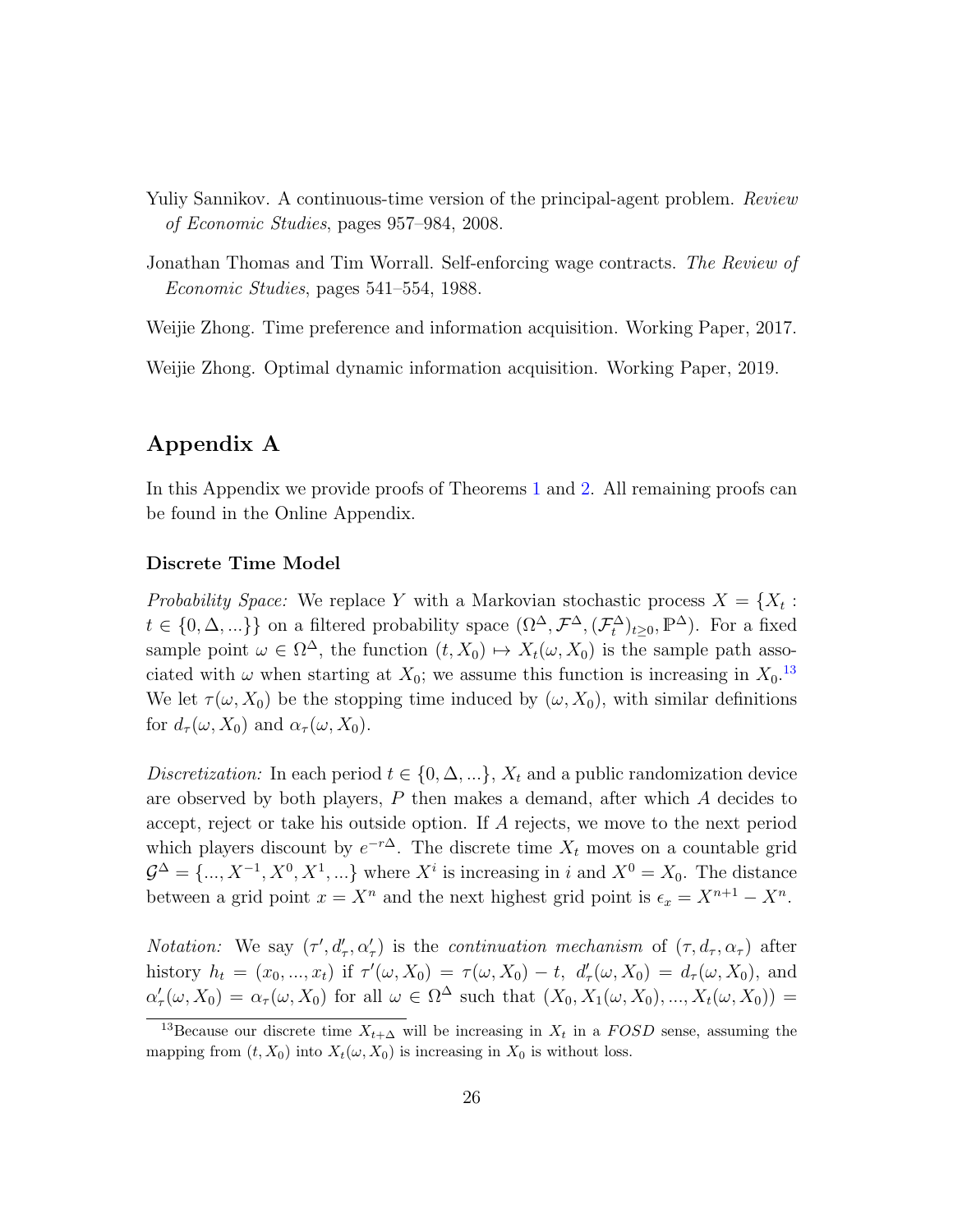$(x_0, x_1, ..., x_t)$ . A mechanism  $(\tau, d_\tau, \alpha_\tau)$  is stationary in  $(X, M)$  if, for each  $(x, m)$ , the distribution of outcomes is the same for all continuation mechanisms of  $(\tau, d_{\tau}, \alpha_{\tau})$ after every history  $h_t$  with  $(X_t, M_t) = (x, m)$ .

Diffusion Approximation: We follow the discretization in the text. Our grid  $\mathcal{G}^{\Delta}$  is defined by  $X^0 = X_0 = Y_0$  and  $X^j = X^{j-1} + \epsilon$ . Let  $q_+(X_{t-\Delta}) = \mathbb{P}(w_t = \epsilon | X_{t-\Delta})$  and  $q_{-}(X_{t-\Delta}) = \mathbb{P}(w_t = -\epsilon | X_{t-\Delta})$ . To ensure for convergence of X to Y as  $\Delta \to 0$ , we let  $\sigma_0 = \max_{y \in [\underline{Y}, \overline{Y}]} \sigma(y)$  and set

$$
\epsilon = \sigma_0 \sqrt{\Delta}, \ q_+(x) = \frac{1}{2} \left( \frac{\sigma^2(x)}{\sigma_0^2} + \frac{\mu(x)}{\sigma_0} \sqrt{\Delta} \right), \ q_-(x) = \frac{1}{2} \left( \frac{\sigma^2(x)}{\sigma_0^2} - \frac{\mu(x)}{\sigma_0} \sqrt{\Delta} \right).
$$

Convergence of X to Y as  $\Delta \rightarrow 0$  follows from Theorem 4.1 of [Bhattacharya and](#page-23-5) [Waymire](#page-23-5) [\(2009\)](#page-23-5). With some abuse of language, we will continue to call the random walk a diffusion process.

Search Approximation: We again follow the discretization in the text. Let  $W_t(w) =$  $\int_0^t \eta(W_s(w))ds$  with  $W_0(w) = min\{\widetilde{Y}, w\}$ ; if no Z arrive in  $[t, t + \Delta]$ , then  $Y_{t+\Delta} =$  $W_{\Delta}(Y_t)$ . We define our grid  $\mathcal{G}^{\Delta}$  in the following way. Let  $\tilde{Y} = X^k \in \mathcal{G}^{\Delta}$  for some k. For  $j \ge k$ , let  $X^{j+1} = min\{z \in supp(F) : z > X^j\}$ . For  $j < k$ , let  $X^{j-1} = W_\Delta(X^j)$ . If  $Y_0 > Y$  and  $Y_0 \notin supp(F)$ , then we insert  $Y_0$  into  $\mathcal{G}^\Delta$ . We take  $X_0 = \min_{x \in \mathcal{G}^\Delta} |x - Y_0|$  and rename indices so that  $X^0 = X_0$ . If  $x \leq Y$ , we set  $\zeta^{\Delta}(x) = 1 - exp(-\int_0^{\Delta} W_s(x)ds)$ ; if  $x > \tilde{Y}$ , we set  $\zeta^{\Delta}(x) = \zeta(x)\Delta$ . We determine the value of Z in discrete time by drawing  $Z' \sim F$  and rounding up to the nearest point in  $\mathcal{G}^{\Delta}$ . For an arbitrary function  $f$ ,  $\mathbb{E}_Z[f(Z)] = \sum_{z \in supp(F^{\Delta})} f(z) \mathbb{P}^{\Delta}(Z = z)$ . A formal construction of the discrete time search process is provided in the Online Appendix alongside the construction of the continuous time search process.

The solution to our discrete time problem will hold for general transition probabilities for X, not just those needed for convergence of X to Y, as long as  $e^{-rt}X_t$ is a supermartingale, which we will assume throughout. By the convergence of  $Y$ , it is easily shown that  $e^{-rt}X_t$  is a supermartingale for sufficiently small  $\Delta$  if, for some  $r' < r$ ,  $e^{-r't}Y_t$  is a supermartingale. We can potentially run into problems with ensuring  $e^{-rt}X_t$  is a supermartingale if  $e^{-rt}Y_t$  is a martingale over some range of  $[\underline{Y}, \overline{Y}]$ . In such a case, the proof of Theorem [1](#page-12-0) will proceed by deriving the optimal continuous time mechanism when the discount rate is  $r'' > r$  and taking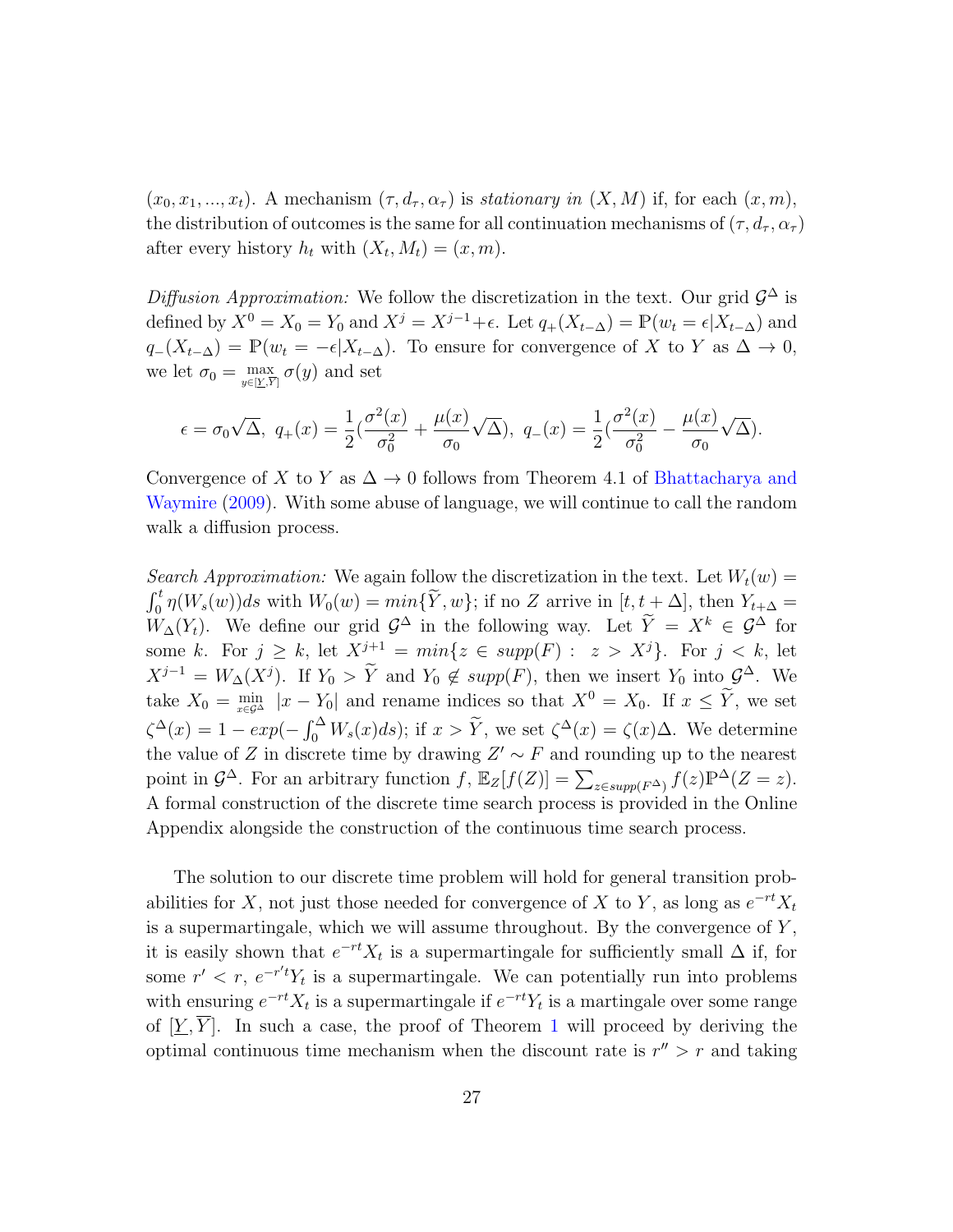$r'' \to r$ .

#### Derivation of the Optimal Mechanism

Our first Lemma characterizes A's first-best mechanism and will allow us to partially characterize the optimal mechanism. If A takes his outside option at some  $x$  in his first-best mechanism, then, because  $A$  can achieve his first-best payoff by taking his outside option immediately,  $P$  cannot incentivize  $A$  to continue bargaining at  $x$  while satisfying dynamic individual rationality. We show that the set of such  $x$  takes a simple form. The proof is standard and deferred to the Online Appendix.

<span id="page-27-0"></span>**Lemma A.1.** For some  $S^A$ ,  $R^A$ , A's first-best mechanism is

$$
\tau^{A} = \min\{t : X_{t} \notin (S^{A}, R^{A})\}, \ d_{\tau}^{A} = \mathbb{1}(X_{\tau} < R^{A}), \ \alpha_{\tau}^{A} = 1.
$$

We restrict attention to mechanisms with  $\tau \leq \tau_+(R^A)$  and  $d_{\tau} = 0$  at  $X_{\tau} \geq R^A$ .

We now turn to characterizing the optimal mechanism in our relaxed problem [2.](#page-15-0) Our next Lemma shows that we can restrict attention to mechanisms which are stationary in  $(X, M)$ . The proof is a relatively straightforward application of results in [Altman](#page-23-6) [\(1999\)](#page-23-6) and is therefore deferred to the Online Appendix.

#### <span id="page-27-1"></span>**Lemma A.2.** There exists an optimal mechanism that is stationary in  $(X, M)$ .

We let  $(\tau^{\Delta}, d_{\tau}^{\Delta}, \alpha_{\tau}^{\Delta})$  be an optimal mechanism which is stationary in  $(X, M)$ . Players' continuation values after every history  $h_t$  with  $(X_t, M_t) = (x, m)$  will be the same as at the first time s such that  $(X_s, M_s) = (x, m)$ . Define  $\tau_1(x, m) =$  $min{t : (X_t, M_t) = (x, m)}$ . For expositional ease, we will henceforth say " $(\tau, d_{\tau}, \alpha_{\tau})$  is the continuation mechanism at  $(x, m)$ " as short-hand for " $(\tau, d_{\tau}, \alpha_{\tau})$ " is the continuation mechanism for  $(\tau^{\Delta}, d^{\Delta}_{\tau}, \alpha^{\Delta}_{\tau})$  after a history  $h_{\tau_1(x,m)}$ ."

Let  $(\tau^{(x,m)}, d_{\tau}^{(x,m)}, \alpha_{\tau}^{(x,m)})$  be the continuation mechanism of  $(\tau^{\Delta}, d_{\tau}^{\Delta}, \alpha^{\Delta})$  at  $(x, m)$  and  $\tau_+^{(x,m)}(x')$  be the length of time after  $\tau_1(x, m)$  until X goes above x':  $\tau^{(x,m)}_+(x') = \min\{s : s \geq \tau_1(x,m), \ X_s \geq x'\} - \tau_1(x,m)$ . Similar to  $\tau_+$  and  $\tau^{(x,m)}_+$ , we define a lower threshold stopping rule  $\tau_-(S) = min\{t : X_t \leq S\}$  and let  $\tau_{-}^{(x,m)}(x') = min\{s : s \geq \tau_1(x,m), X_s \leq x'\} - \tau_1(x,m)$ . When conditioning on  $(x, m)$  in an expectation, we mean conditional on the history  $h_{\tau_1(x,m)}$ .

With some abuse of notation, we let  $J(x, m)$  and  $V(x, m)$  be P's and A's respective continuation values from  $(\tau^{\Delta}, d^{\Delta}_{\tau}, \alpha^{\Delta}_{\tau})$  at the beginning of a period t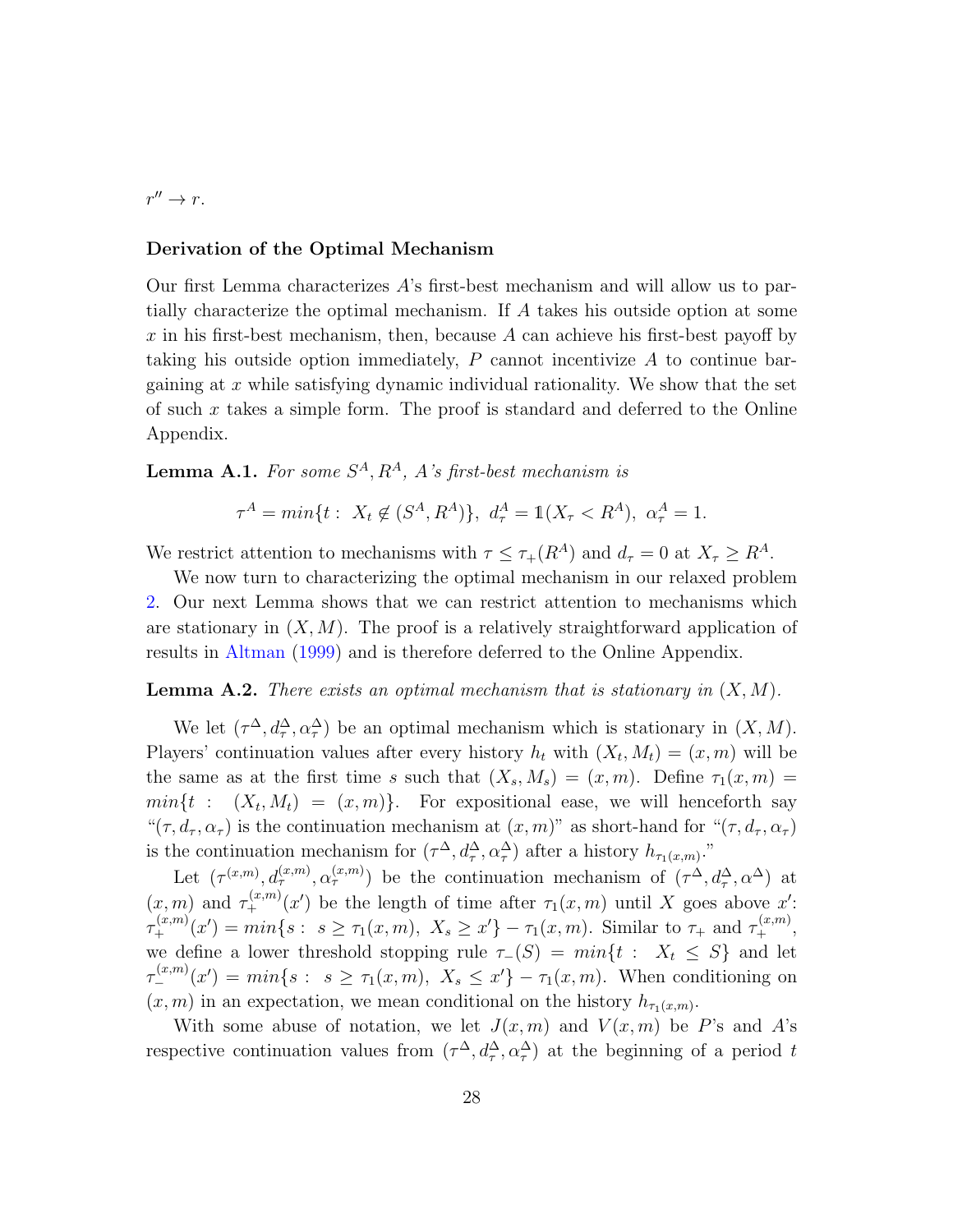with  $(X_t, M_t) = (x, m)$ . We define R to be the set of  $(x, m)$  which are reached with positive probability under  $\tau^{\Delta}$ :

<span id="page-28-1"></span>
$$
\mathcal{R} = \{ (x, m) : \mathbb{P} \big( \exists t < \tau^{\Delta} \ s.t. \ (X_t, M_t) = (x, m) \big) > 0 \}.
$$

We use a Lagrangian approach to solve the relaxed problem in [2.](#page-15-0) By Theorem 9.10 of [Altman](#page-23-6) [\(1999\)](#page-23-6),<sup>[14](#page-28-0)</sup> there exist multipliers  $(\lambda(X^0), ..., \lambda(X^N)) \in \mathbb{R}^{N+1}$  such that [2](#page-15-0) has a solution that solves:

$$
\mathcal{L}(X_0) = \max_{(\tau, d_\tau, \alpha_\tau)} \mathbb{E} \left[ e^{-r\tau} \left( d_\tau \{ u_P(\alpha_\tau) - \nu - \lambda(X^0) (u_A(1 - \alpha_\tau) - X_\tau) \} + \nu - \lambda(X^0) X_\tau \right) \right. \\
\left. + \sum_{n=1}^N \lambda(X^n) \left\{ e^{-r(\tau \wedge \tau_+(X^n))} \left( d_\tau (X^n) (u_A(1 - \alpha_\tau) - X_{\tau \wedge \tau_+(X^n)}) + X_{\tau \wedge \tau_+(X^n)} \right) \right. \\
\left. - e^{-r\tau} \left( d_\tau (u_A(1 - \alpha_\tau) - X_\tau) + X_\tau \right) \right\} \right] + \lambda(X^0) X_0.
$$
\n(4)

Our next Lemma uses [4](#page-28-1) to characterize when, prior to  $\tau_+(X^1)$ , a split is reached and what the split amount is. A standard solution to optimal stopping problems is to stop the first time some chosen threshold is crossed. We show that the same type of solution holds prior to  $\tau_+(X^1)$  when we generalize the notion of the stopping threshold. We say a mechanism uses a  $(S, \gamma)$ -split threshold if it stops and implements a split with probability  $\gamma \in [0, 1)$  in each period t with  $X_t = S + \epsilon_S$ and with probability one when  $X_t \leq S$ .

<span id="page-28-2"></span>**Lemma A.3.** If a split is made with positive probability prior to  $\tau_+(X^1)$ , then there are unique  $\alpha^0$  and S' such that every stationary solution to [4](#page-28-1) has  $\alpha_\tau = \alpha^0$  if  $\tau < \tau_+(X^1)$  and uses an  $(S^0, \gamma^0)$ -split threshold prior to  $\tau_+(X^1)$  for some  $(S^0, \gamma^0)$ such that  $S^0$  is either S' or  $max\{x \in \mathcal{G}^{\Delta}: x < S'\}$ 

*Proof.* From [4,](#page-28-1) if a split is made before  $\tau_+(X^1)$ , then  $\alpha_{\tau}$  is equal to  $\alpha^0$  as defined in the text, which is independent of  $X_\tau$  and unique by our concavity assumption.

If it is strictly optimal to stop immediately at  $t = 0$ , then we are done. Suppose it is not. Let  $K(x')$  be the continuation value in [4](#page-28-1) at  $\tau_+(X^1)$  when  $X_{\tau_+(X^1)} =$ x'. Let  $L(x, \tau, d_\tau)$  be the continuation value in [4](#page-28-1) at  $(X_t, M_t) = (x, X_0)$  if we

<span id="page-28-0"></span> $14$ Theorem 9.10 assumes a Slater-type condition which is satisfied in our problem by the mechanism  $(\tau^A, d^A_\tau, \alpha^A_\tau)$ . Although Theorem 9.10 is stated in terms of a "total cost" formulation of the constrained optimization problem, Chapter 10 of [Altman](#page-23-6) [\(1999\)](#page-23-6) shows how to translate the the discounted cost structure of our problem into the total cost formulation.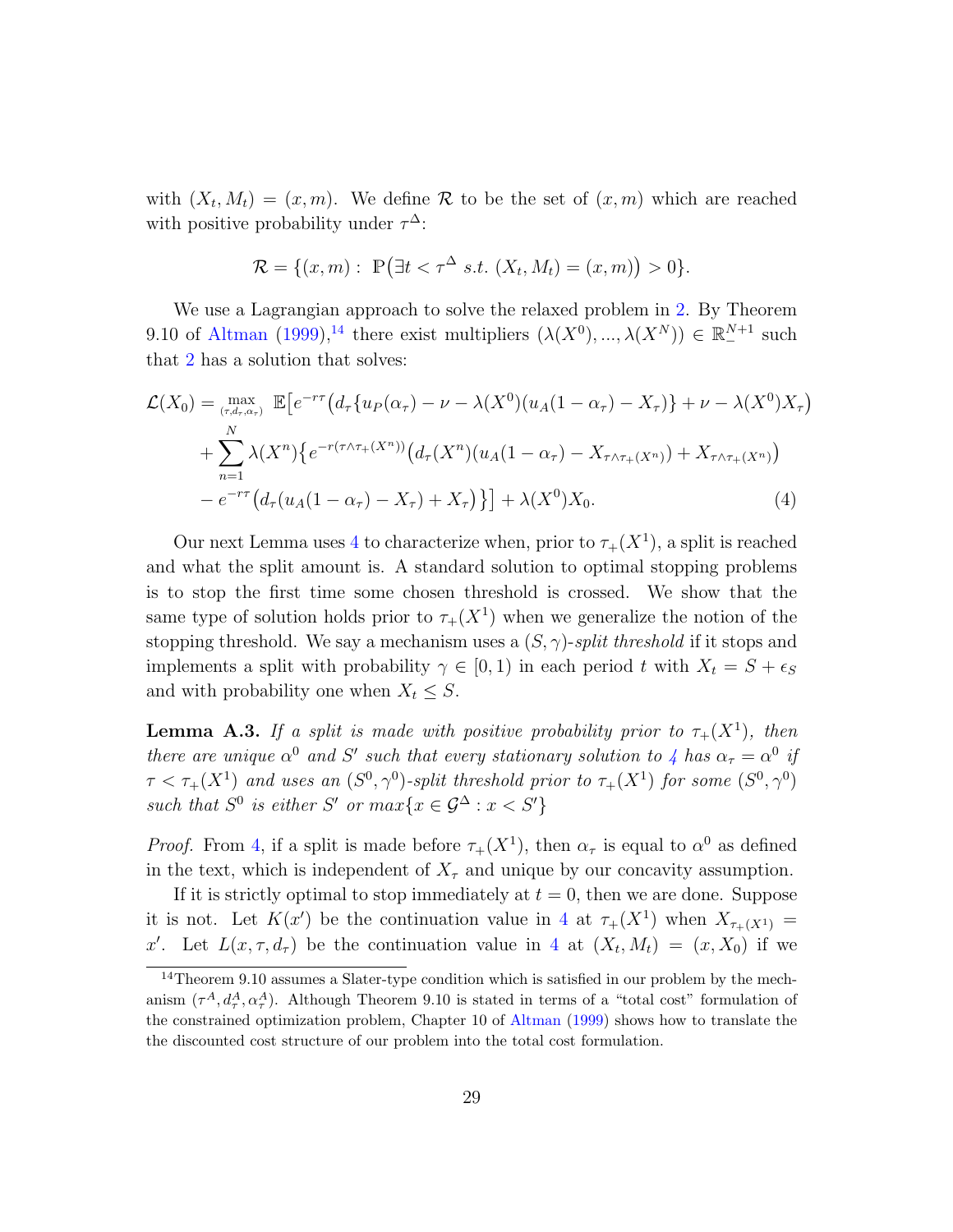use a continuation mechanism  $(\tau, d_\tau, \alpha^0)$  until  $\tau_+(X^1)$  and revert to the optimal mechanism at  $\tau_+(X^1)$ :

$$
L(x,\tau,d_{\tau}) = \mathbb{E}_{x} \left[ e^{-r\tau} \left\{ d_{\tau} [u_{P}(\alpha^{0}) - \nu - \lambda(X^{0})(u_{A}(1-\alpha^{0}) - X_{\tau})] \right. \\ \left. + \nu - \lambda(X^{0})X_{\tau} \right\} \mathbb{1}(\tau < \tau_{+}(X^{1})) + e^{-r\tau_{+}(X^{1})} K(X_{\tau_{+}(X^{1})}) \mathbb{1}(\tau \ge \tau_{+}(X^{1})) \right].
$$

Define  $L^*(x) = \max_{(\tau,d_{\tau})} L(x,\tau,d_{\tau})$ . Then  $\mathcal{L}(X_0) = L(X_0,\tau^{\Delta},d_{\tau}^{\Delta}) = L^*(X_0)$ . Let  $D(x)$ be the value of stopping at  $X_t = x$  when  $t < \tau_+(X^1)$  and C be the continuation region:

$$
D(x) = \max\{u_P(\alpha^0) - \lambda(X^0)u_A(1 - \alpha^0), \nu - \lambda(X^0)x\},
$$
  
\n
$$
C = \{x : x < X^1, \exists (\tau, d_\tau) \text{ s.t. } L(x, \tau, d_\tau) \ge D(x) \text{ and } \mathbb{P}(\tau > 0) > 0.\}.
$$

By standard arguments it is weakly optimal to continue at x if  $x \in \mathcal{C}$  and strictly optimal to stop immediately at x if  $x \notin \mathcal{C}$ .

A useful property of X is that the distribution of  $X_{\tau+(X^1)}$  is independent of the current  $X_t$ . Therefore, the expected continuation value at  $\tau_+(X^1)$  when  $X_0 = x$  $(i.e., \mathbb{E}_x[K(X_{\tau_+(X^1)})])$  is the same for all x. Because it is not strictly optimal to stop immediately at  $X_0$  and  $D(X_0) \ge D(x)$   $\forall x \le X_0$ , it must be that  $\mathbb{E}_{X_0}[K(X_{\tau_+(X^1)})] >$  $D(X_0)$ .

Take any  $x' \in \mathcal{C}$  such that  $(x', X_0) \in \mathcal{R}$ . We will show  $L^*(x'') > L^*(x') \forall x'' > x'$ . Let  $(\tau_{x'}, d_{\tau,x'}) \in argmax_{(\tau,d_{\tau})} L(x', \tau, d_{\tau})$  such that  $\mathbb{P}(\tau_{x'} > 0) > 0$  and  $x'' > x'$ . Define  $\tilde{\tau}(\omega, x'') = \tau_{x'}(\omega, x')$  and  $\tilde{d}_{\tau}(\omega, x'') = d_{\tau, x'}(\omega, x')$ . For each  $\omega$ , we have  $\tau_+(X^1)(\omega, x'') \leq \tau_+(X^1)(\omega, x')$  and so

$$
\tilde{\tau}(\omega, x'') \wedge \tau_+(X^1)(\omega, x'') \le \tau_{x'}(\omega, x') \wedge \tau_+(X^1)(\omega, x').
$$

Because  $X_t(\omega, x'') \ge X_t(\omega, x')$ , the value of stopping before  $\tau_+(X^1)$  is weakly higher when starting at x''. Additionally,  $\mathbb{P}(\tilde{\tau} \geq \tau_+(X^1)|x'') > \mathbb{P}(\tau_{x'} \geq \tau_+(X^1)|x')$ , which increases the value of L because  $\mathbb{E}_x[K(X_{\tau_+(X^1)})] > D(x)$   $\forall x < X^1$ . Therefore,  $L^*(x'') \ge L(x'', \tilde{\tau}, \tilde{d}_{\tau}) > L^*(x').$ 

Let  $S' = max\{x : L^*(x) = u_P(\alpha^0) - \lambda(X^0)u_A(1-\alpha^0), x \le X_0\}$ . If there was an  $x \in \mathcal{C}$  such that  $x < S'$  and  $(x, X_0) \in \mathcal{R}$ , then  $L^*(x) \ge D(x) = D(S') = L^*(S')$ , a contradiction. Therefore, if it is weakly optimal to immediately implement a split at  $S'$ , then it is strictly optimal to immediately implement a split at all  $x < S'$ which are reached with positive probability. Every solution to [4](#page-28-1) must either stop at S' with probability one or, if  $S' \in \mathcal{C}$ , mix at S' and stop with probability one at  $max{x \in \mathcal{G}^{\Delta} : x < S'}$ .  $\Box$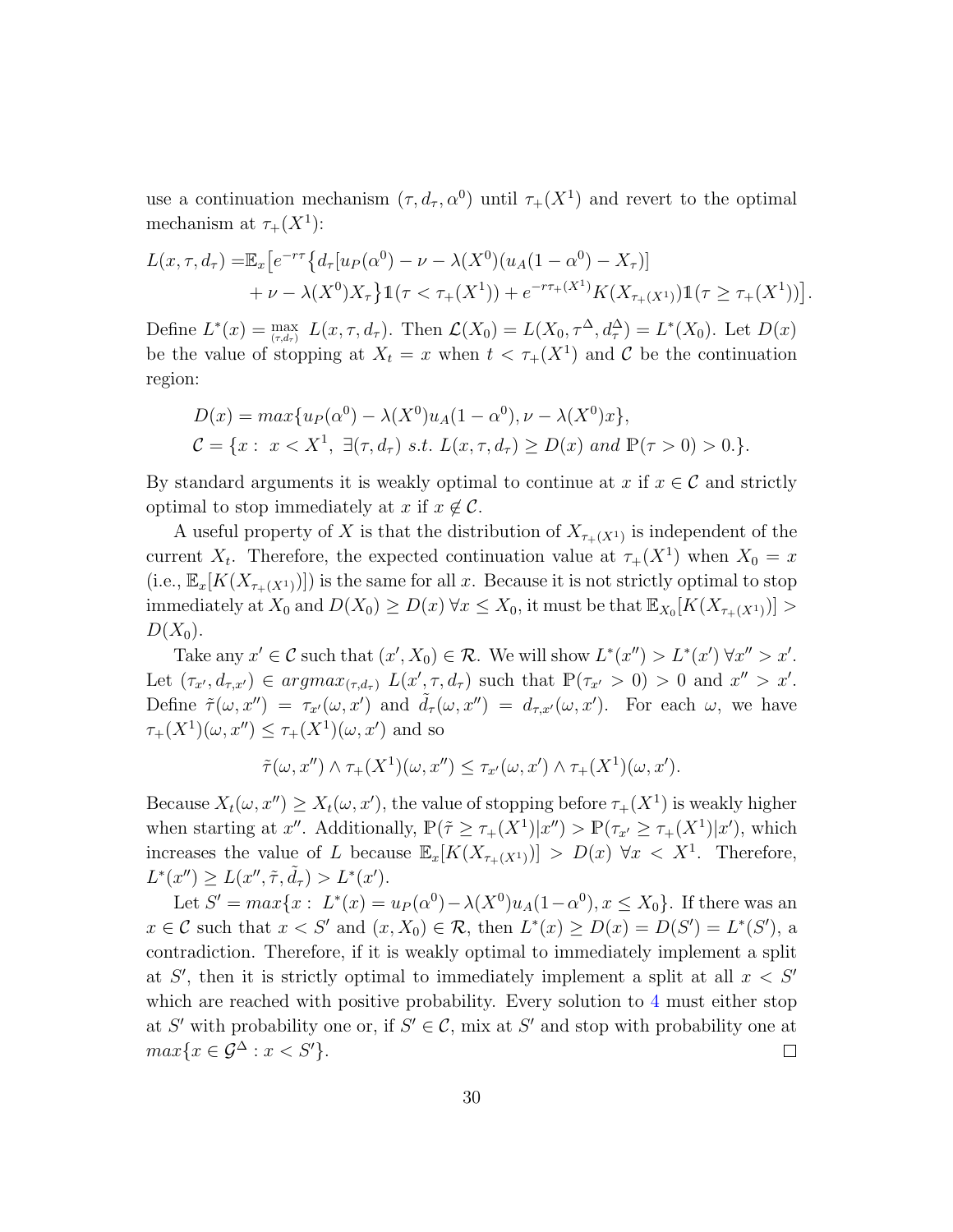The continuation mechanism at  $\tau_+(X^1)$  when  $X_{\tau_+(X^1)} = X^{\ell}$  solves  $K(X^{\ell})$ . Defining  $\underline{\lambda}(X^{\ell}) = \sum_{k \leq \ell} \lambda(X^k)$ ,  $K(X^{\ell})$  is equal to

$$
\max_{(\tau,d_{\tau},\alpha_{\tau})} \mathbb{E}_{X^{\ell}} \left[ e^{-r\tau} \left( d_{\tau} \left\{ u_{P}(\alpha_{\tau}) - \nu - \underline{\lambda}(X^{\ell}) (u_{A}(1-\alpha_{\tau}) - X_{\tau}) \right\} + \nu - \underline{\lambda}(X^{\ell}) X_{\tau} \right) \right. \\
\left. + \sum_{j>\ell} \lambda(X^{j}) \left\{ e^{-r(\tau \wedge \tau_{+}(X^{j})} \left( d_{\tau}(X^{j}) (u_{A}(1-\alpha_{\tau}) - X_{\tau \wedge \tau_{+}(X^{j})}) + X_{\tau \wedge \tau_{+}(X^{j})} \right) \right) \right. \\
\left. - e^{-r\tau} \left( d_{\tau} (u_{A}(1-\alpha_{\tau}) - X_{\tau}) + X_{\tau} \right) \right\} \right] + \sum_{k \leq \ell} \lambda(X^{k}) X^{k}.
$$

The similarity to [4](#page-28-1) is clear and we can apply the same arguments as in Lemma [A.3](#page-28-2) when solving  $K(X^{\ell})$  to conclude that a  $(S, \gamma)$ -split threshold and constant split amount are used until  $\tau_+(X^\ell + \epsilon_{X^\ell})$ . Repeating these arguments, we conclude that, for some functions  $S(\cdot)$ ,  $\gamma(\cdot)$  and  $\alpha(\cdot)$ , when  $M_t = m$ , the optimal continuation mechanism from  $\tau_{+}(m)$  to  $\tau_{+}(m + \epsilon_m)$  uses a  $(S(m), \gamma(m))$ -split threshold and a split gives  $P \alpha(m)$ .

Complementary slackness conditions imply  $\lambda(X^n) = 0$  whenever  $RDIR(X^n)$  is slack. It is easily verified that  $\alpha$ , S and  $\gamma$  only change when we reach a new  $X^{\ell}$ for which  $RDIR(X^{\ell})$  binds. Otherwise, they remain constant. For any  $X^{k} < X^{\ell}$ such that  $RDIR(X^n)$  is slack for all  $X^n \in (X^k, X^{\ell}), S(m), \alpha(m), \gamma(m), J(x, m)$ and  $V(x, m)$  are constant in m for all  $m \in [X^k, X^{\ell})$ .

Before providing more structure to  $\alpha(\cdot)$  and  $S(\cdot)$ , it is useful to look at P's and A's continuation values. The next Lemma pins down properties of  $V(x, m)$ and is important for establishing that our mechanism is dynamically individually rational. In order to not continually specify whether we are at an  $(x, m)$  which can be reached in the optimal mechanism, it is useful to specify "off-path" continuation mechanisms. For any  $(x, m) \notin \mathcal{R}$  with  $x < min\{R^A, m\}$ , we specify that the continuation mechanism at date t with  $(X_t, M_t) = (x, m)$  is A's first-best mechanism; for all other  $(x, m) \notin \mathcal{R}$ , the continuation mechanism takes the outside option immediately.[15](#page-30-0)

<span id="page-30-1"></span>**Lemma A.4.**  $V(x, m) \geq x$ , with equality if  $x = m$ .

*Proof.* The desired properties hold at  $(m, m)$  with  $m \geq R^A$  and all  $(x, m) \notin \mathcal{R}$ . We proceed by induction. Suppose  $m \ge X_0$  is such that  $V(m', m') = m' \forall m' > m$ .

<span id="page-30-0"></span> $15$  Even though  $\overline{A}$ 's continuation value is higher in these off-path continuation mechanisms, the decision of when to stop is entirely in the hands of  $P$ , so there is no deviation by  $A$  which can lead to these off-path mechanisms.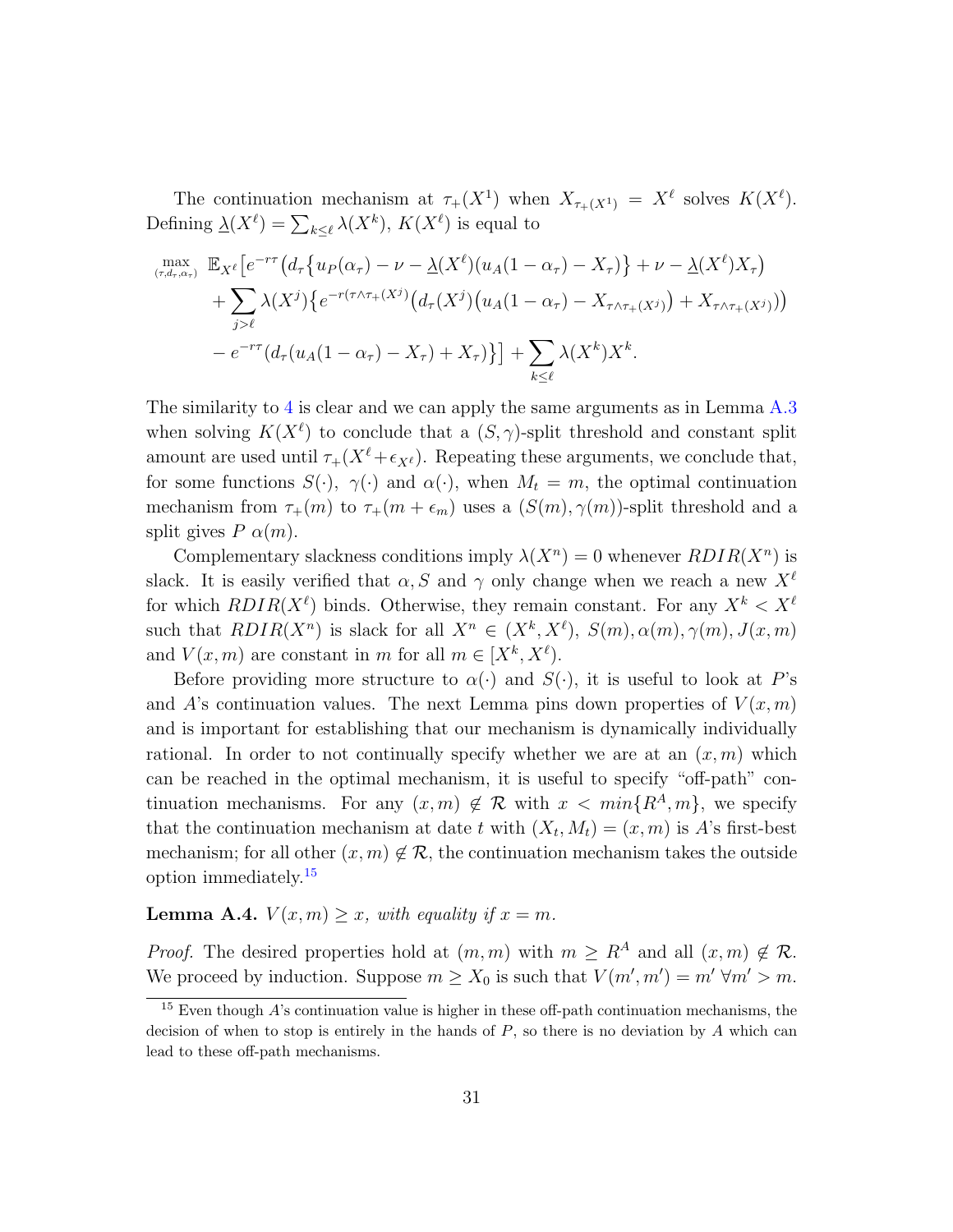Let  $I_-(m) = 1$  $(\tau^{\Delta} < \tau_+(m))$ , and  $I_+(m', m) = 1$  $(\tau^{\Delta} \ge \tau_+(m), X_{\tau_+(m)} = m')$ .  $RDIR(m)$  implies

$$
\mathbb{E}[e^{-r\tau^{\Delta}}(d_{\tau}^{\Delta}(u_{A}(1-\alpha_{\tau}^{\Delta})-X_{\tau^{\Delta}})+X_{\tau^{\Delta}})I_{-}(m)] + \sum_{m'\geq m} \mathbb{E}[e^{-r\tau_{+}(m)}m'I_{+}(m',m)]
$$
  
\n
$$
\leq \mathbb{E}[e^{-r\tau^{\Delta}}(d_{\tau}^{\Delta}(u_{A}(1-\alpha_{\tau}^{\Delta})-X_{\tau^{\Delta}})+X_{\tau^{\Delta}})I_{-}(m)] + \sum_{m'\geq m} \mathbb{E}[e^{-r\tau_{+}(m)}V(m',m') I_{+}(m',m)],
$$
  
\n
$$
\Rightarrow \sum_{m'\geq m} \mathbb{E}[e^{-r\tau_{+}(m)}m'I_{+}(m',m)] \leq \sum_{m'\geq m} \mathbb{E}[e^{-r\tau_{+}(m)}V(m',m')I_{+}(m',m)]. \tag{5}
$$

<span id="page-31-2"></span>Because  $V(m', m') = m' \forall m' > m$ , we have  $V(m, m) \geq m$ , with equality if  $RDIR(m)$  binds.

Suppose there is an  $(x, m) \in \mathcal{R}$  such that  $V(x, m) \leq x$ . Define  $\check{\tau} = \tau^{(m,m)} \wedge$  $\tau^{(m,m)}_-(x) \wedge \tau^{(m,m)}_+(m + \epsilon_m)$ -namely, the length of time after  $\tau_1(m,m)$  until the mechanism stops or  $X_t$  exits the interval  $(x, m + \epsilon_m)$ . If  $x > S(m)$ , then  $\tau^{(m,m)}$  $\tau^{(m,m)}_-(x) \wedge \tau^{(m,m)}_+(m+\epsilon_m)$  implies  $d_{\tau}^{(m,m)}=0$ . If  $x = S(m)$ , then  $V(x,m) \leq x$ implies  $u_A(1-\alpha(m)) \leq x$ , so A's utility at  $\tau^{(m,m)}$  when  $\tau^{(m,m)} < \tau^{(m,m)}_-(x)$   $\wedge$  $\tau^{(m,m)}_+(m+\epsilon_m)$  is always weakly less than  $X_{\tau^{(m,m)}}$ . Together,  $V(x,m) \leq x$  and  $V(m', m') = m' \forall m' > m$  imply

<span id="page-31-1"></span>
$$
V(m, m) = \mathbb{E}\left[e^{-r\tilde{\tau}}\left(V(x, m)\mathbb{1}(\tilde{\tau} = \tau_{-}^{(m, m)}(x)\right)\right.+ \left(d_{\tau}^{(m, m)}(u_{A}(1 - \alpha(m)) - X_{\tau^{(m, m)}}) + X_{\tau^{(m, m)}}\right)\cdot \mathbb{1}(\tilde{\tau} = \tau^{(m, m)} < \tau_{-}^{(m, m)}(x) \wedge \tau_{+}^{(m, m)}(m + \epsilon_{m}))+ V(X_{\tau_{+}^{(m, m)}(m + \epsilon_{m})}, X_{\tau_{+}^{(m, m)}(m + \epsilon_{m})})\mathbb{1}(\tilde{\tau} = \tau_{+}^{(m, m)}(m + \epsilon_{m}))\right)(m, m)\leq \mathbb{E}\left[e^{-r\tilde{\tau}}X_{\tilde{\tau}}|(m, m)\right]\leq m,
$$
\n(6)

where the final inequality follows from Doob's Optional Stopping Theorem. The first inequality is strict if  $V(x, m) < x$ , which contradicts  $V(m, m) \geq m$ . Therefore, when  $V(m', m') = m' \forall m' > m$ , we have  $V(x, m) \geq x \forall x \leq m$ .

We conclude the inductive step by showing  $V(m, m) = m$ . Suppose  $V(m, m) >$ m. Let  $\hat{m} = max\{x : x < m, \quad RDIR(x) \; binds, \; (x, x) \in \mathcal{R}\}$ .<sup>[16](#page-31-0)</sup> For all  $x \in \mathcal{R}$  $[\hat{m}, m], V(x, m')$  is constant in  $m' \in [x, m]$  because all  $RDIR(m')$  constraints are

<span id="page-31-0"></span> $16\hat{m}$  exists because  $RDIR(X_0)$  binds; if it were slack P could increase his demand before  $\tau_{+}(X^{1})$  without violating any constraints.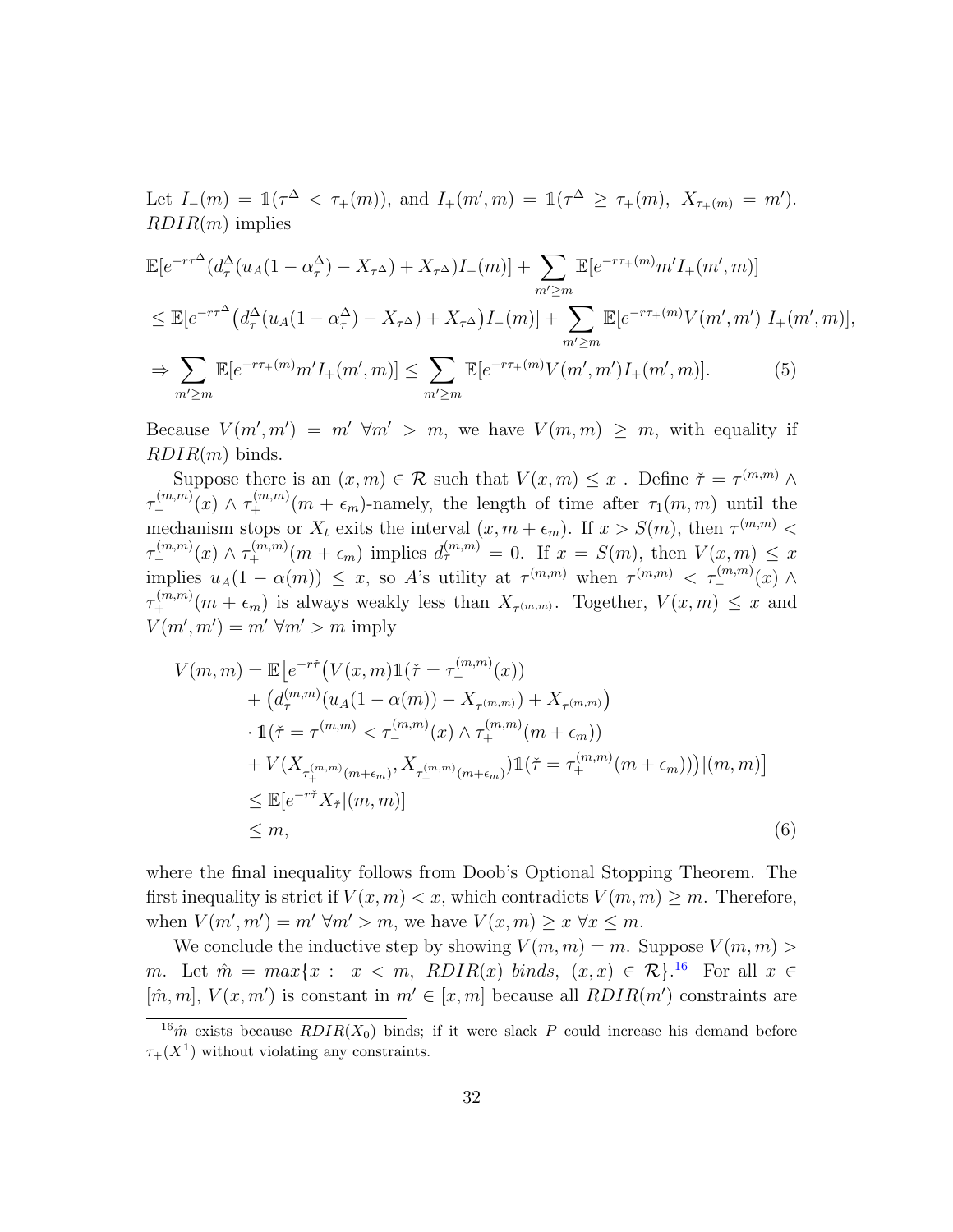slack. Because  $V(\hat{m}, \hat{m}) = V(\hat{m}, m)$ , taking  $x = \hat{m}$  in [6,](#page-31-1) we get  $V(m, m) \leq m$  if  $V(\hat{m}, \hat{m}) \leq \hat{m}$ . Therefore  $V(m, m) > m$  implies  $V(\hat{m}, \hat{m}) > \hat{m}$ .

Because  $RDIR(\hat{m})$  is binding, the same steps as in [5](#page-31-2) imply

<span id="page-32-0"></span>
$$
\sum_{m'\geq \hat{m}} \mathbb{E}[e^{-r\tau_{+}(\hat{m})}m'I_{+}(m',\hat{m})] = \sum_{m'\geq \hat{m}} \mathbb{E}[e^{-r\tau_{+}(\hat{m})}V(m',m')I_{+}(m',\hat{m})].
$$
 (7)

For a diffusion process, because  $X_{\tau_+(\hat{m})} = \hat{m}$ , [7](#page-32-0) implies  $V(\hat{m}, \hat{m}) = \hat{m}$ , a con-tradiction. For a search process, [7](#page-32-0) and  $V(\hat{m}, \hat{m}) > \hat{m}$  imply  $V(m'', m'') < m''$ for some  $m'' \in (\hat{m}, m)$  with  $\mathbb{P}(X_{\tau^+(\hat{m})} = m'') > 0$ . By our previous arguments,  $V(m'', m'') = V(m'', m) \ge m''$ , a contradiction. Therefore,  $V(m, m) = m$ .  $\Box$ 

The next Lemma shows that  $P$ 's continuation value is always higher than his outside option.

<span id="page-32-1"></span>**Lemma A.5.**  $J(x,m) \geq \nu \ \forall (x,m) \in \mathcal{R}$  with strict inequality if  $x < m$ . If P doesn't take his outside option with probability one when  $(X_t, M_t) = (m + \epsilon_m, m +$  $(\epsilon_m)$ , then  $J(m, m) > J(m + \epsilon_m, m + \epsilon_m)$ .

*Proof.* If  $\nu > J(m, m)$ , P is better off taking his outside option immediately at  $(m, m)$ . Doing so does not change A's continuation value because  $V(m, m) = m$ by Lemma [A.4.](#page-30-1) Therefore,  $J(m, m) \geq \nu \forall m$  such that  $(m, m) \in \mathcal{R}$ .

We show  $J(x,m) \ge \nu$  by induction. For the base case, let  $\bar{m} = max\{m' :$  $(m', m') \in \mathcal{R}$ . Then  $J(\bar{m}, \bar{m}) \geq \nu$  and, vacuously,  $J(\bar{m}, \bar{m}) \geq J(m', m')$  for all  $m' > \bar{m}$  such that  $(m', m') \in \mathcal{R}$ . We show the inductive step in two steps. In the first step, for an arbitrary m such that  $(m, m) \in \mathcal{R}$ , we show that if  $J(m, m) \geq$  $J(m', m') \geq \nu$  for all  $m' > m$  such that  $(m', m') \in \mathcal{R}$ , then  $J(x, m) \geq \nu$  for all  $(x, m) \in \mathcal{R}$ . In the second step, we let  $m_{-} = max\{m' : m' < m \text{ and } (m', m') \in \mathcal{R}\}\$ and show that  $J(m_-, m_-) \geq J(m, m)$ .

Take an m such that  $J(m, m) \geq J(m', m') \geq \nu$  for all  $(m', m') \in \mathcal{R}$  with  $m' > m$ . If  $(x,m) \in \mathcal{R}$ , then  $(x',m) \in \mathcal{R}$  for all  $x' \in [x,m]$  because the only way to reach  $(x, m)$  from  $(m, m)$  is to go through  $(x', m)$ . We show, for any  $(x, m) \in \mathcal{R}$  and  $x' \in [x, m]$ , that  $J(x, m) \geq J(x', m) \geq \nu$ . This is done by induction as well. For the base case, take  $x = m$ . For the inductive step, suppose  $J(x,m) \geq J(x',m) \geq \nu \ \forall x' \in [x,m].$  Let  $x_- = max\{x'' \in \mathcal{G}^\Delta : x'' < x\}.$  If  $(x_-, m) \notin \mathcal{R}$ , we are done.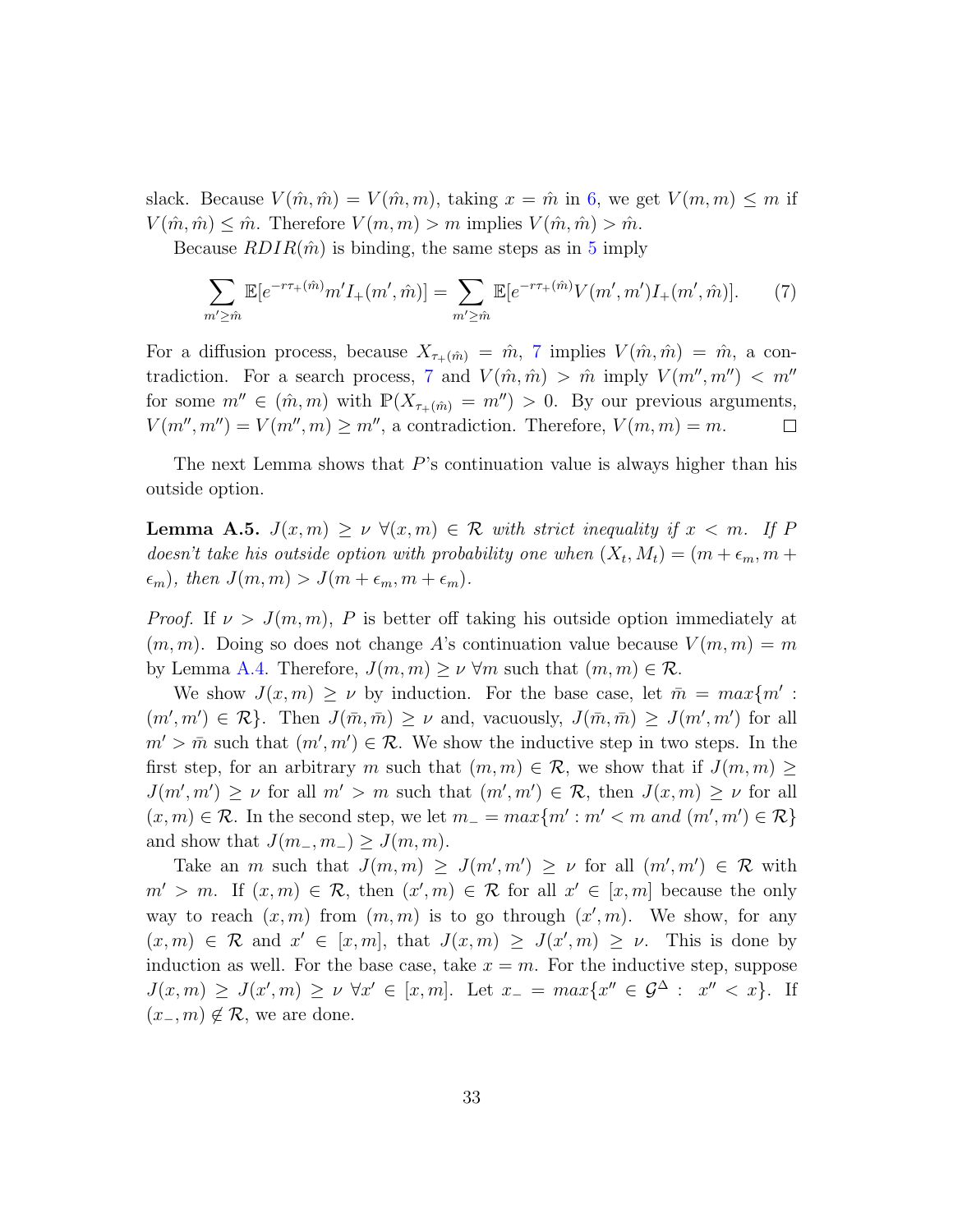Suppose  $(x_-, m) \in \mathcal{R}$ . Note that

$$
J(x,m) = \mathbb{E}[e^{-r\tau_{-}^{(x,m)}(x_{-})}J(x_{-},m)\mathbb{1}(\tau_{-}^{(x,m)}(x_{-}) \leq \tau_{+}^{(x,m)}(x+\epsilon_{x}) \wedge \tau^{(x,m)})
$$
  
\n
$$
+ e^{-r\tau_{+}^{(x,m)}(d_{\tau}^{(x,m)}(u_{P}(\alpha(m)) - \nu) + \nu)\mathbb{1}(\tau^{(x,m)} < \tau_{-}^{(x,m)}(x_{-}) \wedge \tau_{+}^{(x,m)}(x+\epsilon_{x}))
$$
  
\n
$$
+ e^{-r\tau_{+}^{(x,m)}(x+\epsilon_{x})}J(X_{\tau_{+}^{(x,m)}(x+\epsilon_{x})},\max\{m,X_{\tau_{+}^{(x,m)}(x+\epsilon_{x})}\})
$$
  
\n
$$
\cdot \mathbb{1}(\tau_{+}^{(x,m)}(x+\epsilon_{x}) \leq \tau_{-}^{(x,m)}(x_{-}) \wedge \tau^{(x,m)})|(x,m)],
$$
  
\n
$$
\leq \mathbb{E}[e^{-r\tau_{-}^{(x,m)}(x_{-})}J(x_{-},m)\mathbb{1}(\tau_{-}^{(x,m)}(x_{-}) \leq \tau_{+}^{(x,m)}(x+\epsilon_{x}) \wedge \tau^{(x,m)})
$$
  
\n
$$
+ e^{-r\tau_{+}^{(x,m)}(d_{\tau}^{(x,m)}(u_{P}(\alpha(m)) - \nu) + \nu)\mathbb{1}(\tau_{+}^{(x,m)} < \tau_{-}^{(x,m)}(x_{-}) \wedge \tau_{+}^{(x,m)}(x_{+}))
$$
  
\n
$$
+ e^{-r\tau_{+}^{(x,m)}(x+\epsilon_{x})}J(x,m)\mathbb{1}(\tau_{+}^{(x,m)}(x+\epsilon_{x}) \leq \tau_{-}^{(x,m)}(x_{-}) \wedge \tau^{(x,m)})|(x,m)].
$$

Thus, due to discounting,  $J(x, m)$  is strictly less than either  $J(x_-, m)$  or, when  $\tau^{(x,m)} < \tau^{(x,m)}_-(x_-) \wedge \tau^{(x,m)}_+(x_+), d^{(x,m)}_\tau(u_P(\alpha(m)) - \nu) + \nu.$  If  $S(m) = x_-,$  then  $J(x_-, m) = u_P(\alpha(m))$ , which, because  $J(x, m) \ge \nu$  and  $d_{\tau}^{(x,m)}(u_P(\alpha(m)) - \nu)$  +  $\nu \in \{u_P(\alpha(m)), \nu\},\$ implies  $J(x_-, m) > J(x, m)$ . If  $S(m) < x_-,$  then  $d_{\tau}^{(x,m)} = 0$ whenever  $\tau^{(x,m)} < \tau^{(x,m)}_{-}(x_-) \wedge \tau^{(x,m)}_{+}(x+\epsilon_x)$ , which implies  $J(x_-, m) > J(x, m)$ . This concludes the inductive step and shows  $J(x, m) \geq \nu$  for all x such that  $(x, m) \in \mathcal{R}$ , with strict inequality if  $x < m$ .

We next prove the second step. If P takes his outside option at  $(m, m)$ , then  $J(m, m) = \nu$  and we are done because  $J(m_-, m_-) \geq \nu$ . Suppose P doesn't take his outside option with probability one at  $(m, m)$ . If  $S(m) \geq m$ , then  $\alpha(m) \leq$  $1 - u_A^{-1}$  $\chi_A^{-1}(S(m))$  because  $V(S(m), m) \geq S(m)$ . P could make a TIOLI demand of  $1 - u_A^{-1}$  $A^{-1}(m)$  at  $(m_-, m_-)$  and without changing A's continuation value because  $V(m_-, m_-) = m_-.$  This implies

$$
J(m_-, m_-) \ge u_P(1 - u_A^{-1}(m_-)) > u_P(1 - u_A^{-1}(S(m))) \ge J(m, m).
$$

If  $S(m) < m_-,$  then by our arguments above  $J(m_-, m) > J(m, m)$ . Because  $V(m_-, m) \ge m_- = V(m_-, m_-),$  at  $(m_-, m_-)$  P could use the continuation mechanism at  $(m_-, m)$  without violating A's RDIR constraints. Therefore,  $J(m_-, m_-) \geq$  $J(m_-, m) > J(m, m) \geq \nu$ .  $\Box$ 

The next two Lemmas add more structure to  $(\tau^{\Delta}, d_{\tau}^{\Delta}, \alpha_{\tau}^{\Delta})$ .

**Lemma A.6.**  $d_{\tau}^{\Delta} = \mathbb{1}(X_{\tau} < \overline{R})$  for some  $\overline{R} \ge X_0$ .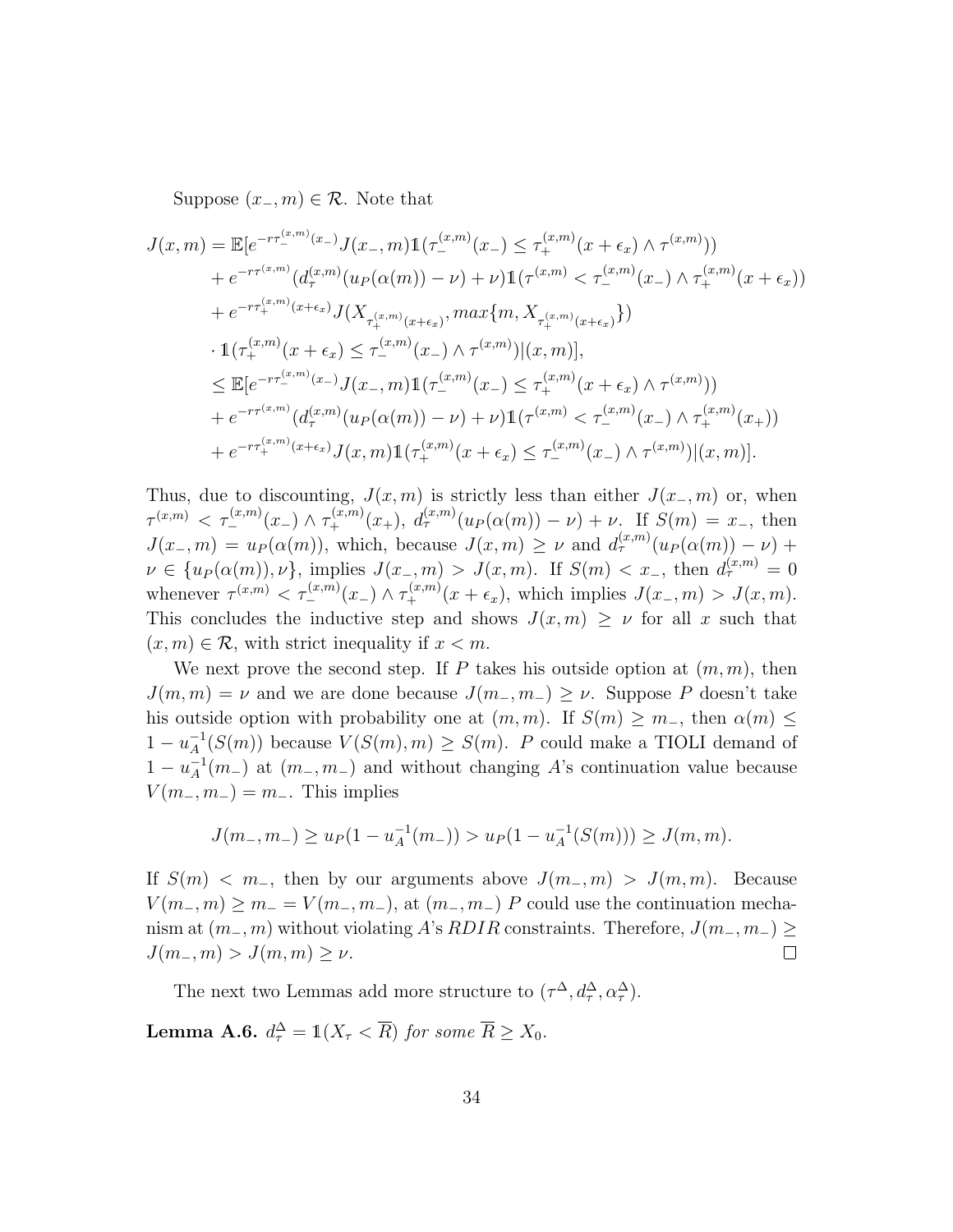*Proof.* Suppose P takes his outside option at  $(X_t, M_t) = (x, m) \in \mathcal{R}$  with  $x < m$ with probability  $p \in (0,1]$ . Because  $V(x,m) \geq x$ , A's continuation value when P does not take his outside option today is weakly greater than x. Because A weakly prefers to continue bargaining, for  $p \in (0,1]$  to be optimal, it must be that  $\nu > J(x, m)$ , contradicting Lemma [A.5.](#page-32-1) Therefore, there is an optimal mechanism stationary in  $(X, M)$  in which P does not take his outside option at any  $x < m$ . Let  $\overline{R} = min\{m : J(m, m) = \nu\}$ . Lemma [A.5](#page-32-1) shows  $J(\overline{R}, \overline{R}) \ge J(m, m) \ \forall m > \overline{R}$ with  $(m, m) \in \mathcal{R}$  and so it is optimal for P to take his outside option at such  $\Box$  $m.$ 

### <span id="page-34-0"></span>**Lemma A.7.**  $S(m)$  and  $\alpha(m)$  are decreasing in m.

*Proof.* The monotonicity of  $\alpha(\cdot)$  follows from pointwise optimization of  $\alpha$  in [4](#page-28-1) at  $(X_t, M_t) = (x, m)$ :

$$
\alpha(m) = argmax_{\alpha \in [0,1]} u_P(\alpha) - \sum_{X^n \le m} \lambda(X^n) u_A(1-\alpha).
$$

Because  $\lambda(X^n) \leq 0$ ,  $\alpha(m)$  is decreasing in m. It then immediately follows that, at the optimal choice of  $S(m)$  and  $\gamma(m)$ , P's utility is strictly increasing in  $S(m)$  and  $\gamma(m)$ , as increasing either decreases both delay time and the chance that P's future demand will decrease. This means that A's utility must be strictly decreasing in  $S(m)$  and  $\gamma(m)$ ; otherwise it would be optimal for P to increase  $S(m)$  or  $\gamma(m)$ .

Next, we argue that  $S(\cdot)$  is decreasing. Take some  $m < \overline{R}$ . By stationarity of the mechanism between  $\tau_{+}(m)$  and  $\tau_{+}(m + \epsilon_m)$ , both players' continuation value will be the same at  $\tau_{+}^{(m,m)}(m+\epsilon_m)$  and  $\tau_{+}^{(m,m+\epsilon_m)}(m+\epsilon_m)$ . Starting at  $X_0 = m$ , we consider an alternative problem in which we fix continuation values at  $\tau_+(m + \epsilon_m)$ to be  $J(X_{\tau+(m+\epsilon_m)}, X_{\tau+(m+\epsilon_m)})$  and  $X_{\tau+(m+\epsilon_m)}$  for P and A respectively and allow P to choose  $S, \gamma$  and  $\alpha$ . We also impose a promise-keeping constraint to deliver W expected utility to A.

Let  $\tau^{S,\gamma}$  be the stopping time induced by an  $(S,\gamma)$ -split threshold. We define  $\Phi(S,\gamma) = \mathbb{E}_m[e^{-r\tau_+(m+\epsilon_m)}1(\tau^{S,\gamma} > \tau_+(m+\epsilon_m))]$  and  $\phi(S,\gamma) = \mathbb{E}_m[e^{-r\tau^{S,\gamma}}1(\tau^{S,\gamma} <$  $\tau_{+}(m + \epsilon_{m})$ ]. The promise-keeping constraint for W pins down the split amount  $\alpha(W, S, \gamma)$ :

$$
W = \Phi(S, \gamma) \mathbb{E}[X_{\tau_{+}(m+\epsilon_{m})}] + \phi(S, \gamma)u_{A}(1 - \alpha(W, S, \gamma)),
$$
  

$$
\Rightarrow \alpha(W, S, \gamma) = 1 - u_{A}^{-1}(\frac{W - \Phi(S, \gamma) \mathbb{E}[X_{\tau_{+}(m+\epsilon_{m})}]}{\phi(S, \gamma)}).
$$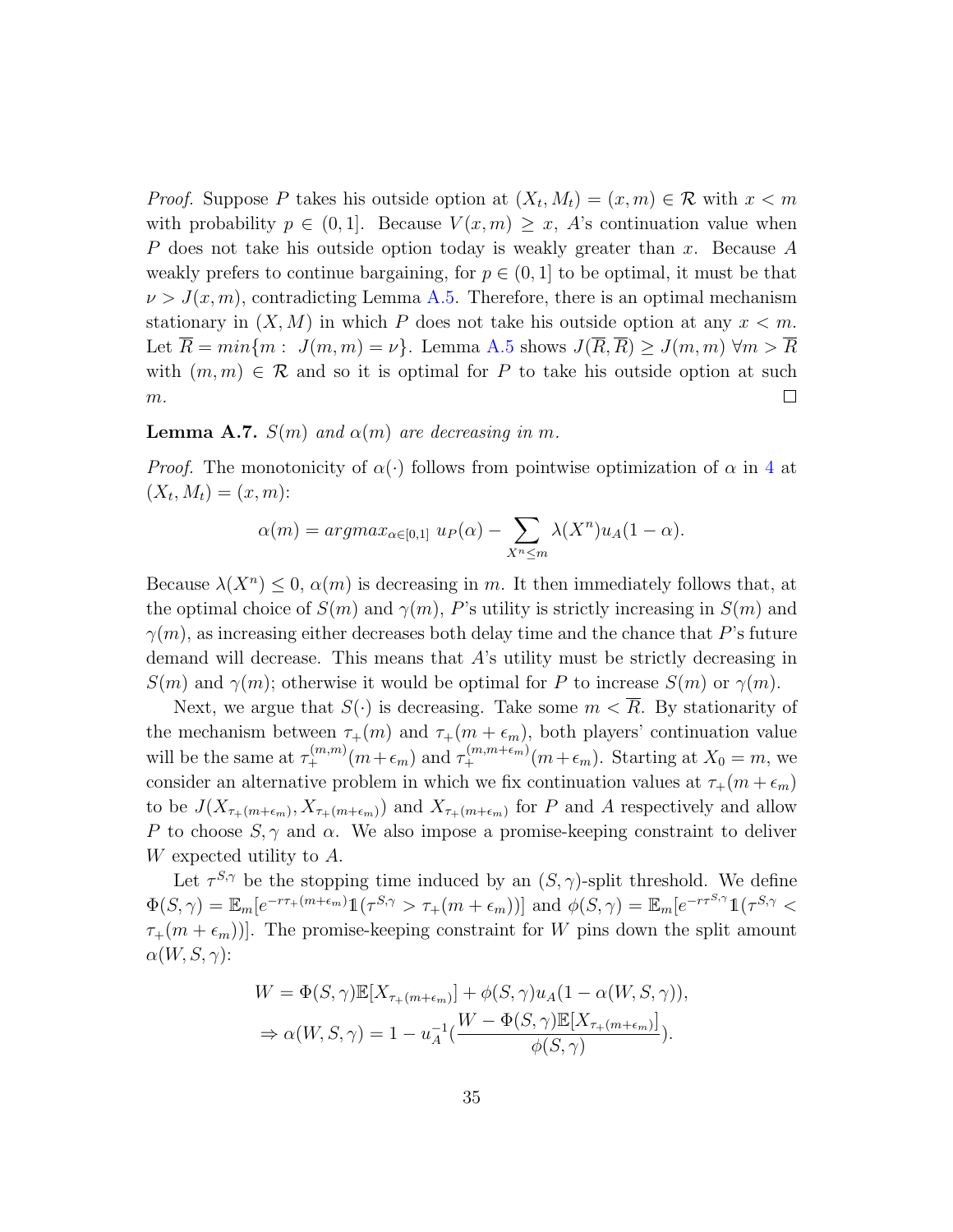P's problem is to choose  $S, \gamma$  subject to  $\alpha = \alpha(W, S, \gamma)$ :

$$
\hat{J}(W) := \max_{S,\gamma} \ \Phi(S,\gamma) \mathbb{E}[J(X_{\tau+(m+\epsilon_m)}, X_{\tau+(m+\epsilon_m)})] + \phi(S,\gamma) u_P(\alpha(W,S,\gamma)). \tag{8}
$$

 $\hat{J}$  is decreasing in W. When  $W = V(m, m)$ , we have  $\hat{J}(W) = J(m, m)$  and the solution to [8](#page-35-0) is  $S(m)$ ,  $\gamma(m)$ . When  $W = V(m, m + \epsilon_m)$ ,  $\hat{J}(W) = J(m, m + \epsilon_m)$  and the solution to [8](#page-35-0) is  $S(m + \epsilon_m), \gamma(m + \epsilon_m)$ .

Compare two  $(S, \gamma)$ -split thresholds  $(S_1, \gamma_1)$  and  $(S_2, \gamma_2)$  and let  $\alpha_j(W)$  =  $\alpha(W, S_j, \gamma_j)$ . P prefers  $(S_1, \gamma_1)$  to  $(S_2, \gamma_2)$  if

$$
\Phi(S_1, \gamma_1) \mathbb{E}[J(X_{\tau_+(m+\epsilon_m)}, X_{\tau_+(m+\epsilon_m)})] + \phi(S_1, \gamma_1) u_P(\alpha_1(W))
$$
\n
$$
- \left[ \Phi(S_2, \gamma_2) \mathbb{E}[J(X_{\tau_+(m+\epsilon_m)}, X_{\tau_+(m+\epsilon_m)})] + \phi(S_2, \gamma_2) u_P(\alpha_2(W)) \right] \ge 0.
$$
\n
$$
(9)
$$

When we increase  $W$ , [9](#page-35-1) changes by

$$
\phi(S_1, \gamma_1)u'_P(\alpha_1(W))\alpha'_1(W) - \phi(S_2, \gamma_2)u'_P(\alpha_2(W))\alpha'_2(W). \tag{10}
$$

Using  $\alpha'_i(W) = \frac{-1}{\phi(S_i, \gamma_i)u'_A(1-\alpha_i(W))}$ , [10](#page-35-2) becomes

<span id="page-35-2"></span><span id="page-35-1"></span><span id="page-35-0"></span>
$$
\frac{u'_P(\alpha_2(W))}{u'_A(1-\alpha_2(W))} - \frac{u'_P(\alpha_1(W))}{u'_A(1-\alpha_1(W))}.
$$

By concavity of  $u_P$  and  $u_A$ , [10](#page-35-2) is strictly positive if and only if  $\alpha_1(W) > \alpha_2(W)$ .

We argue the optimal S is decreasing in W for  $W \in [V(m, m), V(m, m + \epsilon_m)]$ . Consider a point W' at which P is indifferent between two optimal choices  $(S_1, \gamma_1)$ and  $(S_2, \gamma_2)$  with  $S_1 < S_2$ . For the sake of contradiction, suppose  $\alpha_1(W') \leq \alpha_2(W')$ . Let  $\tau^i$  be the stopping time induced by  $(S_i, \gamma_i)$ -split threshold in the alternative problem. Because  $\tau^2 \leq \tau^1$ , P's indifference between  $(S_1, \gamma_1)$  and  $(S_2, \gamma_2)$  implies

$$
\hat{J}(W') = \mathbb{E}_{m}[e^{-r\tau^{2}}u_{P}(\alpha_{2}(W'))\mathbb{1}(\tau^{2} < \tau_{+}(m+\epsilon_{m}))]
$$
\n
$$
+ \mathbb{E}_{m}[e^{-r\tau_{+}(m+\epsilon_{m})}J(X_{\tau_{+}(m+\epsilon_{m})}, X_{\tau_{+}(m+\epsilon_{m})})\mathbb{1}(\tau^{2} > \tau_{+}(m+\epsilon_{m}))]
$$
\n
$$
= \mathbb{E}_{m}\bigg[e^{-r\tau^{2}}\mathbb{1}(\tau^{2} < \tau_{+}(m+\epsilon_{m}))\mathbb{E}_{m}\big[e^{-r(\tau^{1}-\tau^{2})}u_{P}(\alpha_{1}(W'))\mathbb{1}(\tau^{1} < \tau_{+}(m+\epsilon_{m}))
$$
\n
$$
+ e^{-r(\tau_{+}(m+\epsilon_{m})-\tau^{2})}\mathbb{E}[J(X_{\tau_{+}(m+\epsilon_{m})}, X_{\tau_{+}(m+\epsilon_{m})})]\mathbb{1}(\tau^{1} > \tau_{+}(m+\epsilon_{m}))|h_{\tau^{2}}]\bigg]
$$
\n
$$
+ \mathbb{E}_{m}[e^{-r\tau_{+}(m+\epsilon_{m})}J(X_{\tau_{+}(m+\epsilon_{m})}, X_{\tau_{+}(m+\epsilon_{m})})\mathbb{1}(\tau^{2} > \tau_{+}(m+\epsilon_{m}))],
$$
\n
$$
\Rightarrow \mathbb{E}[J(X_{\tau_{+}(m+\epsilon_{m})}, X_{\tau_{+}(m+\epsilon_{m})})] > u_{P}(\alpha_{2}(W')),
$$
\n
$$
\Rightarrow \hat{J}(W') < \mathbb{E}[J(X_{\tau_{+}(m+\epsilon_{m})}, X_{\tau_{+}(m+\epsilon_{m})})].
$$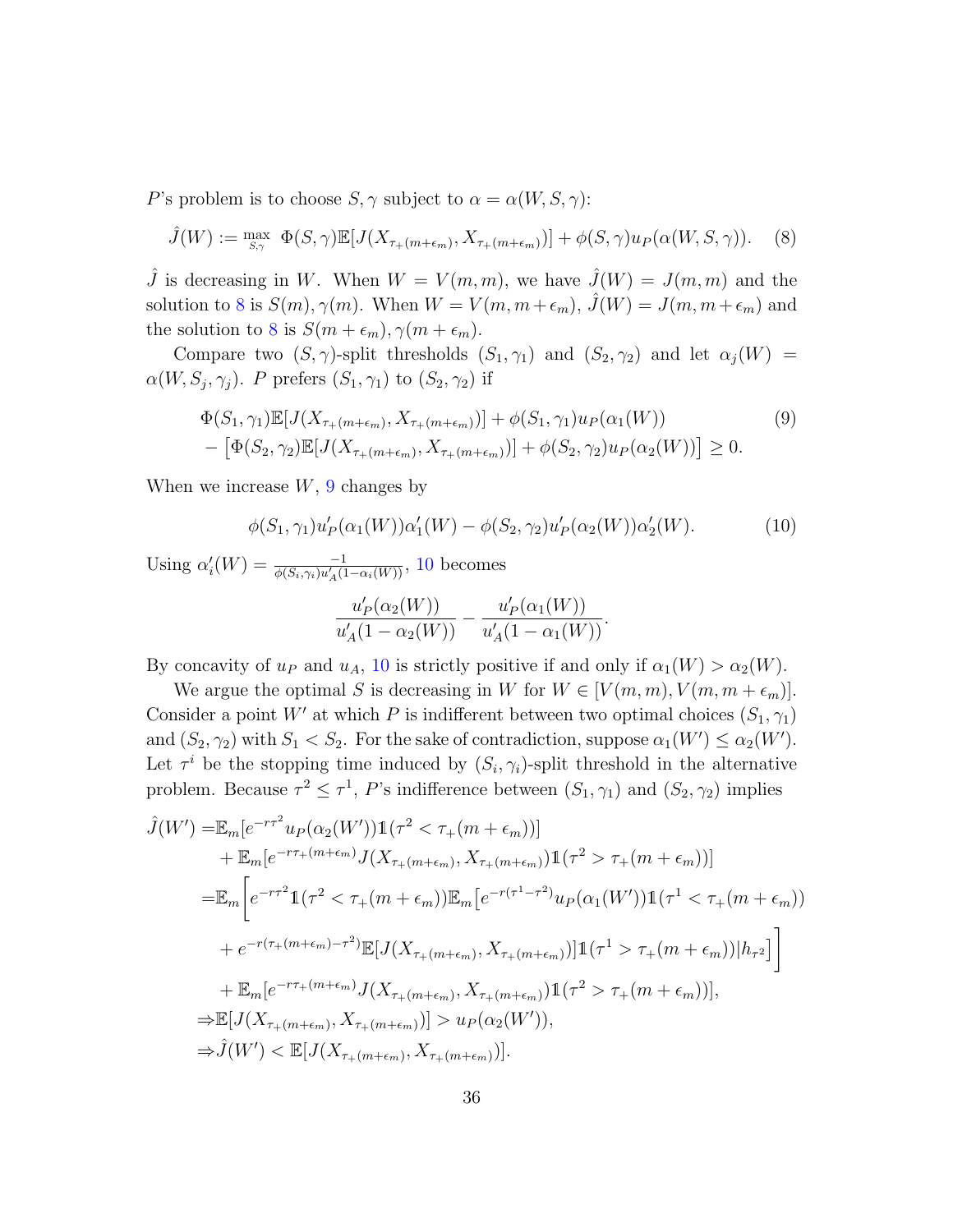By Lemma [A.5,](#page-32-1)  $J(m, m + \epsilon_m) \ge J(m', m') \forall m' \ge m + \epsilon_m$ , so

$$
\hat{J}(W') \geq \hat{J}(V(m, m + \epsilon_m)) = J(m, m + \epsilon_m) \geq \mathbb{E}[J(X_{\tau_{+}(m + \epsilon_m)}, X_{\tau_{+}(m + \epsilon_m)})],
$$

a contradiction. Thus,  $\alpha_1(W') > \alpha_2(W')$  and P strictly prefers  $(S_1, \gamma_1)$  at higher W. Thus, the optimal choice of S is decreasing in W and  $S(m + \epsilon_m) \leq S(m)$ .  $\Box$ 

We now look in the limit as  $\Delta \to 0$ . For each  $\Delta$ , let  $S^{\Delta}(M_t), \alpha^{\Delta}, \overline{R}^{\Delta}$  be the respective optimal approval threshold, split amount and breakdown threshold in the discrete time relaxed problem. Let  $S^*, \alpha^*, \overline{R}^* = \lim_{\Delta \to 0} S^{\Delta}, \alpha^{\Delta}, \overline{R}^{\Delta}$ .<sup>[17](#page-36-0)</sup> Use  $S^*, \alpha^*, \overline{R}^*$  to define the mechanism  $(\tau^*, d^*, \alpha^*_\tau)$  as in Theorem [1.](#page-12-0) If  $S^*(Y_0) \ge Y_0$ , we take  $\tau^* = 0, d^*_{\tau} = \mathbb{1}(Y_0 < \overline{R})$  and  $\alpha^*_{\tau} = 1 - u_A^{-1}$  $_{A}^{-1}(Y_0).$ 

The limit threshold and demand functions  $S^*$  and  $\alpha^*$  are continuous. This result follows from the fact that  $V(m, m) = m$  and, as noted in Lemma [A.7,](#page-34-0) A's utility is decreasing in the  $S^{\Delta}$  and  $\alpha^{\Delta}$ . A discrete jump down in  $S^*$  or  $\alpha^*$  at m would mean that A strictly preferred to continue bargaining at  $(X_t, M_t) = (m, m)$ for small  $\Delta$ ; P could then increase  $S^*$  and  $\alpha^*$  without violating dynamic individual rationality. The proof is deferred to the Online Appendix.

### <span id="page-36-1"></span>**Lemma A.8.**  $S^*$  and  $\alpha^*$  are continuous.

Before formally proving Theorem [1,](#page-12-0) we note an auxiliary result that shows that, under some conditions, the mechanism  $(\tau^{\Delta}, d^{\Delta}_{\tau}, \alpha^{\Delta}_{\tau})$  is the optimal discrete time dynamically individually rational mechanism. By Lemma [A.4,](#page-30-1) to show dynamic individual rationality it suffices to show that A finds it optimal to accept a split when offered one. We show that when when there is non-vanishing delay in reaching a split as  $\Delta \to 0$ , namely  $S^*(Y_0) < min\{Y, Y_0\}$ , and A's expected discounted value of  $X_{t+\Delta}$  is strictly less than  $X_t$ , then  $(\tau^{\Delta}, d^{\Delta}, \alpha^{\Delta}_\tau)$  is dynamically individually rational for small  $\Delta$ . The proof is in the Online Appendix.

**Proposition A.1.** Suppose there exists an  $r' < r$  such that  $x \geq \mathbb{E}_x[e^{-r'\Delta}X_\Delta]$   $\forall x$ as  $\Delta \to 0$ . If  $S^*(Y_0) < min\{\tilde{Y}, Y_0\}$ , then  $(\tau^{\Delta}, d^{\Delta}_{\tau}, \alpha^{\Delta}_{\tau})$  is dynamically individually rational for sufficiently small  $\Delta$ .

The fact that  $(\tau^*, d^*_\tau, \alpha^*_\tau)$  is optimal in continuous time follows from the conver-gence of X to Y, thereby yielding Theorem [1.](#page-12-0) Let  $\mathbb{E}^{\Delta}$  be the expectation over  $X_t$ 

<span id="page-36-0"></span><sup>&</sup>lt;sup>17</sup>Because  $S^{\Delta}$  and  $\alpha^{\Delta}$  are decreasing and uniformly bounded, by Helly's Selection Theorem the sequence as  $\Delta \to 0$  has a subsequence converging to decreasing functions  $S^*$  and  $\alpha^*$ .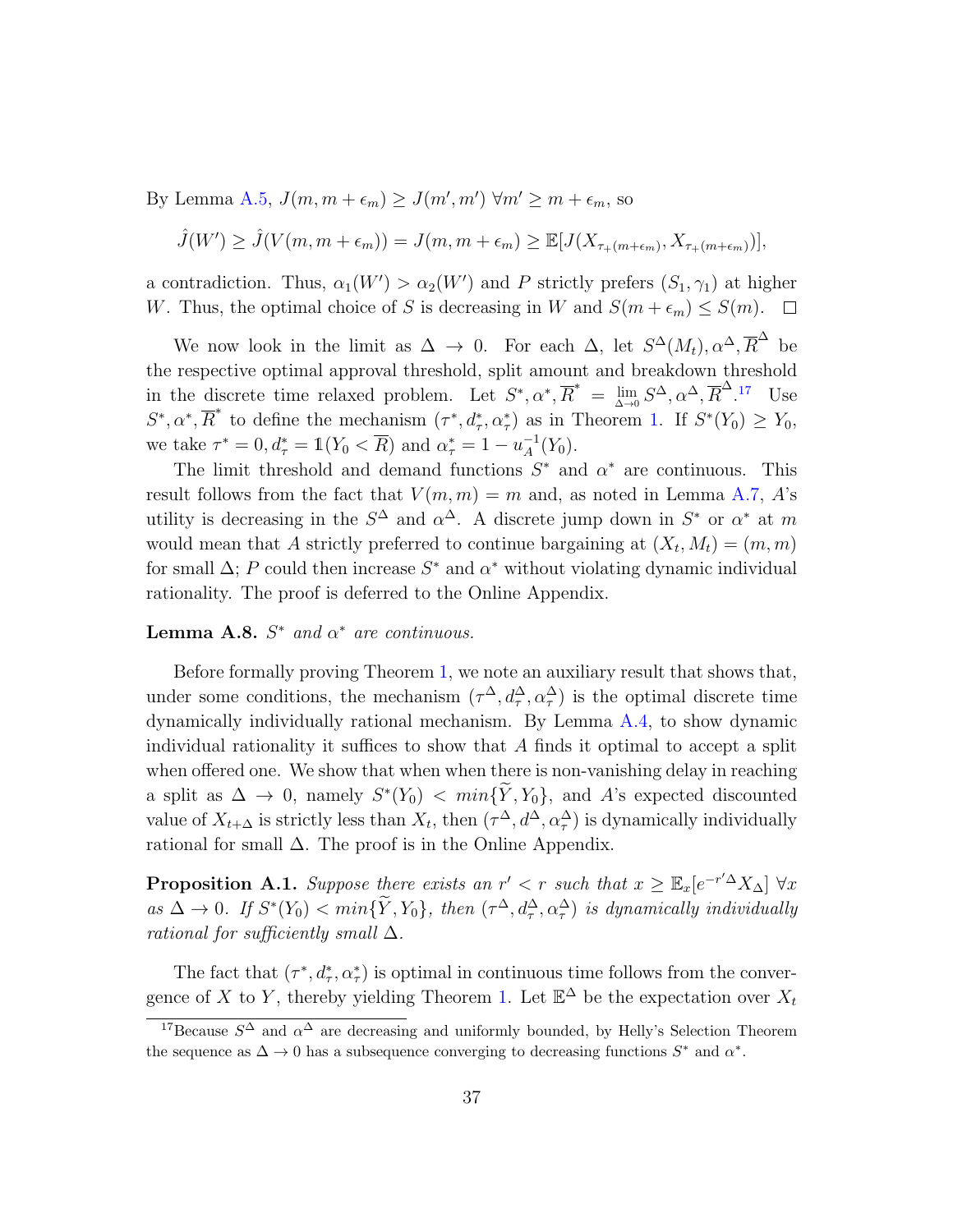with period length  $\Delta$  and  $\mathbb{E}^c$  be the expectation over  $Y_t$ . We provide the proof for a diffusion process below. The proof for a search process is similar, but requires more details on the construction of the continuous time search process, and so is deferred to the Online Appendix.

*Proof.* Let us extend  $X_t$  to continuous time by keeping X constant on  $[0, \Delta), [\Delta, 2\Delta), ....$ That P's utility from  $(\tau^{\Delta}, d^{\Delta}_{\tau}, \alpha^{\Delta}_{\tau})$  converges to the  $(\tau^*, d^*_{\tau}, \alpha^*_{\tau})$  as  $\Delta \to 0$  and his continuous time utility from  $(\tau^*, d^*_\tau, \alpha^*_\tau)$ -namely,

$$
\lim_{\Delta \to 0} \mathbb{E}^{\Delta} [e^{-r\tau^{\Delta}} (d_{\tau}^{\Delta}(u_P(\alpha_{\tau}^{\Delta}) - \nu) + \nu)] = \lim_{\Delta \to 0} \mathbb{E}^{\Delta} [e^{-r\tau^*} (d_{\tau}^*(u_P(\alpha_{\tau}^*) - \nu) + \nu)]
$$
  
=  $\mathbb{E}^c [e^{-r\tau^*} (d_{\tau}^*(u_P(\alpha_{\tau}^*) - \nu) + \nu)],$ 

is straightforward from the continuity of  $S^*$ ,  $\alpha^*$  and the well-known fact that there exists a probability space such that for any  $T, \delta > 0$ , for small enough  $\Delta$  we have  $\mathbb{P}(\max_{t\in[0,T]} |X_t - Y_t| > \delta) < \delta$ . The same convergence holds for A's discrete and continuous time utility from  $(\tau^*, d^*_\tau, \alpha^*_\tau)$ . It is easily seen that A's continuous time continuation value under  $(\tau^*, d^*_\tau, \alpha^*_\tau)$  is, for each  $(y, m)$  the same for every history with  $(Y_t, M_t) = (y, m)$ . Let  $V^c(y, m)$  and  $V^{\Delta}(x, m)$  be A's continuous and discrete time continuation values respectively. Then  $(\tau^*, d^*_\tau, \alpha^*_\tau)$  is dynamically individually rational if  $V^{c}(y, m) \geq y$  for all  $m < \overline{R}^{*}$  and  $y \in (S^{*}(m), m]$ . Suppose  $V^{c}(y, m) < y$ for some such  $(y, m)$ . Let  $(x^{\Delta}, m^{\Delta})$  be a sequence such that  $(x^{\Delta}, m^{\Delta}) \uparrow (y, m)$  and  $(x^{\Delta}, m^{\Delta}) \in \mathcal{G}^{\Delta} \times \mathcal{G}^{\Delta}$ . Then  $\lim_{\Delta \to 0} V^{\Delta}(x^{\Delta}, m^{\Delta}) = V^{c}(y, m) < y$ , contradicting the fact that  $V^{\Delta}(x^{\Delta}, m^{\Delta}) \geq x^{\Delta}$  by Lemma [A.4.](#page-30-1) Therefore,  $(\tau^*, d^*_\tau, \alpha^*_\tau)$  is dynamically individually rational.

All that is left is to show is that  $(\tau^*, d^*_\tau, \alpha^*_\tau)$  is optimal in continuous time. Suppose there was a dynamically individually rational continuous time mechanism  $(\tau^{**}, d^{**}_{\tau}, \alpha^{**}_{\tau})$  such that  $J^{**} := J(\tau^{**}, d^{**}_{\tau}, \alpha^{**}_{\tau}) > J(\tau^{*}, d^{*}_{\tau}, \alpha^{*}_{\tau}).$ 

We start by extending  $u_P$  and  $u_A$  to be defined on R rather than [0, 1] in any way that satisfies  $u''_i \leq 0 < u'_i$  for  $i = P, A$  with each  $u'_i$  uniformly bounded away from 0 and  $\infty$ . We also expand the range of  $\alpha_{\tau}$  to  $(-\infty, 1]$ . With this extended environment, all the steps in the derivation of the optimal discrete time mechanism go through verbatim and the optimal mechanism takes the same form as when we restricted  $\alpha_{\tau} \geq 0$ . <sup>[18](#page-37-0)</sup> We will use this extended model for the rest of the proof.

<span id="page-37-0"></span><sup>&</sup>lt;sup>18</sup>Note that in our optimal mechanism, the restriction to  $\alpha_{\tau} \geq 0$  was not binding; even if P could choose  $\alpha_{\tau} < 0$ , the monotonicity of  $\alpha^{\Delta}(m)$  and the fact that  $V(m, m) = m$  implies that, whenever  $\alpha^{\Delta}(m) < 0$ , P would be better off taking his outside option at  $(m, m)$ . Thus, the value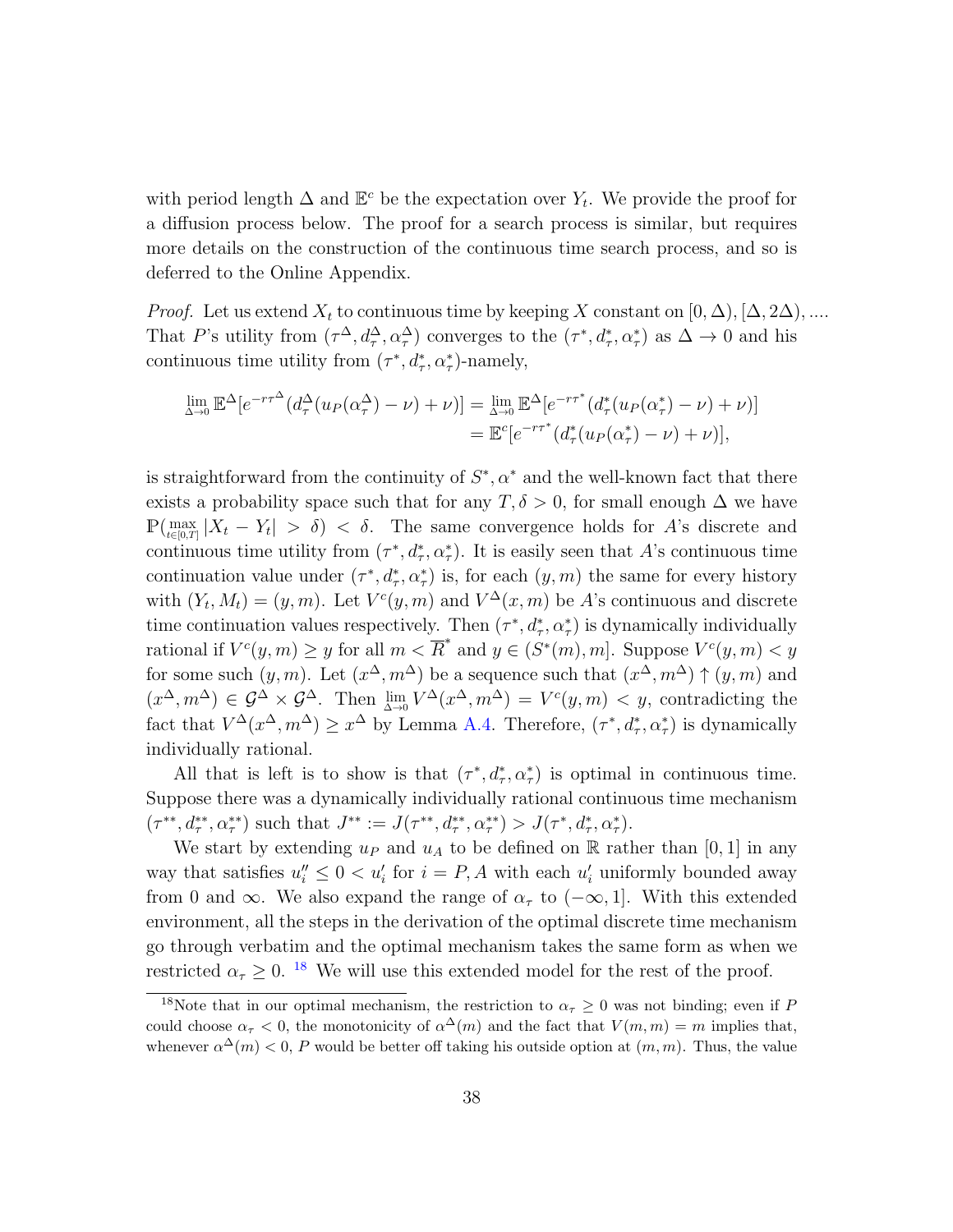Take some small  $\delta, \delta_{\alpha}, \delta_T > 0$  and T such that  $e^{-rT}u_P(1) = \delta_T$ . We use a single probability space so that convergence in probability of  $X_t$  to  $Y_t$  holds over [0, T]. Let  $\Delta(\delta, \delta_T)$  be a  $\Delta$  such that  $\mathbb{P}(\max_{t \in [0,T]} |Y_t - X_t| > \delta) < \delta$ . We allow the discrete time mechanism to depend on the realization of  $Y$  as well as  $X$ . Because Y is payoff irrelevant, allowing our discrete-time mechanism to be measurable with respect to  $Y_t$  changes neither the optimal mechanism  $(\tau^{\Delta}, d^{\Delta}_{\tau}, \alpha^{\Delta}_{\tau})$  nor P's value from  $(\tau^{\Delta}, d_{\tau}^{\Delta}, \alpha_{\tau}^{\Delta})$ .

Let  $\lceil t \rceil_{\Delta}$  be t rounded up the nearest date in  $\{0, \Delta, ...\}$  and  $\overline{\alpha} < 1 - u_A^{-1}$  $_{A}^{-1}(Y) < 0.$ We define a discrete-time mechanism  $(\hat{\tau}, \hat{d}_{\tau}, \hat{\alpha}_{\tau})$  that approximates  $(\tau^{**}, d^{**}_{\tau}, \alpha^{**}_{\tau})$ as long as  $\tau^{**} < T$  and  $Y_t$  and  $X_t$  are close; otherwise it gives  $1 - \overline{\alpha}$  to A. Let  $\hat{\tau} = [\tau^{**} \wedge T \wedge inf\{t : |Y_t - X_t| > \delta\}]_{\Delta}$ . If  $\hat{\tau} < [T \wedge inf\{t : |Y_t - X_t| > \delta\}]_{\Delta}$  and  $X_{\hat{\tau}} < u_A(1-\alpha_{\hat{\tau}}+\delta_{\alpha})$ , then  $\hat{d}_{\tau} = d_{\tau^{**}}$  and  $\hat{\alpha}_{\tau} = \alpha_{\tau^{**}} - \delta_{\alpha}$ ; otherwise,  $\hat{d}_{\tau} = 1$ ,  $\hat{\alpha}_{\tau} =$  $\overline{\alpha} - \delta_{\alpha}$ .

Let  $\delta, \delta_T \to 0$  (which implies  $\Delta(\delta, \delta_T) \to 0$ ). Because  $\delta_\alpha > 0$ , A receives a discrete increase in utility from any split. By the convergence of  $X$  to  $Y$ , for small  $\Delta$ , A's continuation value at any t in the discrete-time mechanism is strictly higher than than his continuous time continuation value from  $(\tau^{**}, d^{**}, \alpha^{**}_\tau)$ . Because  $(\tau^{**}, d^{**}_{\tau}, \alpha^{**}_{\tau})$  satisfies dynamic individual rationality, so too will  $(\hat{\tau}, \hat{d}_{\tau}, \hat{\alpha}_{\tau})$ . Taking  $\delta, \delta_T \to 0$ , P's value from  $(\hat{\tau}, \hat{d}_{\tau}, \hat{\alpha}_{\tau})$  when  $\Delta = \Delta(\delta, \delta_T)$  is bounded below by  $J^{**} + u'_P(-\delta_\alpha)\delta_\alpha + O(\delta_\alpha^2)$ . Because  $\delta_\alpha$  is arbitrary, we can take  $\delta_\alpha \to 0$  to get a dynamically individually rational mechanism that gets arbitrarily close to  $J^{**}$ for small  $\Delta$ . But this contradicts the fact P's utility from  $(\tau^{\Delta}, d_{\tau}^{\Delta}, \alpha_{\tau}^{\Delta})$  is the solution to P's relaxed problem and converges to  $J(\tau^*, d^*_\tau, \alpha^*_\tau)$ . Therefore, no such  $(\tau^{**}, d^{**}, \alpha^{**}_\tau)$  exists.  $\Box$ 

### Appendix B Alternating Offers Bargaining

Define  $\chi = u_A(1 - u_P^{-1})$  $P^{-1}(\nu)$ . There is an immediate split at t that is individually rational (IR) for both parties if and only if  $X_t \leq \chi$ . By constrained Pareto efficiency, we know  $\overline{R}^* > \chi$ . Because, at any  $(X_t, M_t)$ , the continuation mechanism in our relaxed problem does not depend on  $X_0$  and  $S^*(M)$  is decreasing in M, there exists  $M^*$  such that the optimal mechanism has an immediate split if and only if  $X_0 \leq M^*$ . Note that  $M^* < \chi$ ; otherwise  $J(M^*, M^*) < \nu$ , a contradiction

of the optimal mechanism with these extended utility functions is the same as when restricting  $\alpha_{\tau} \in [0,1].$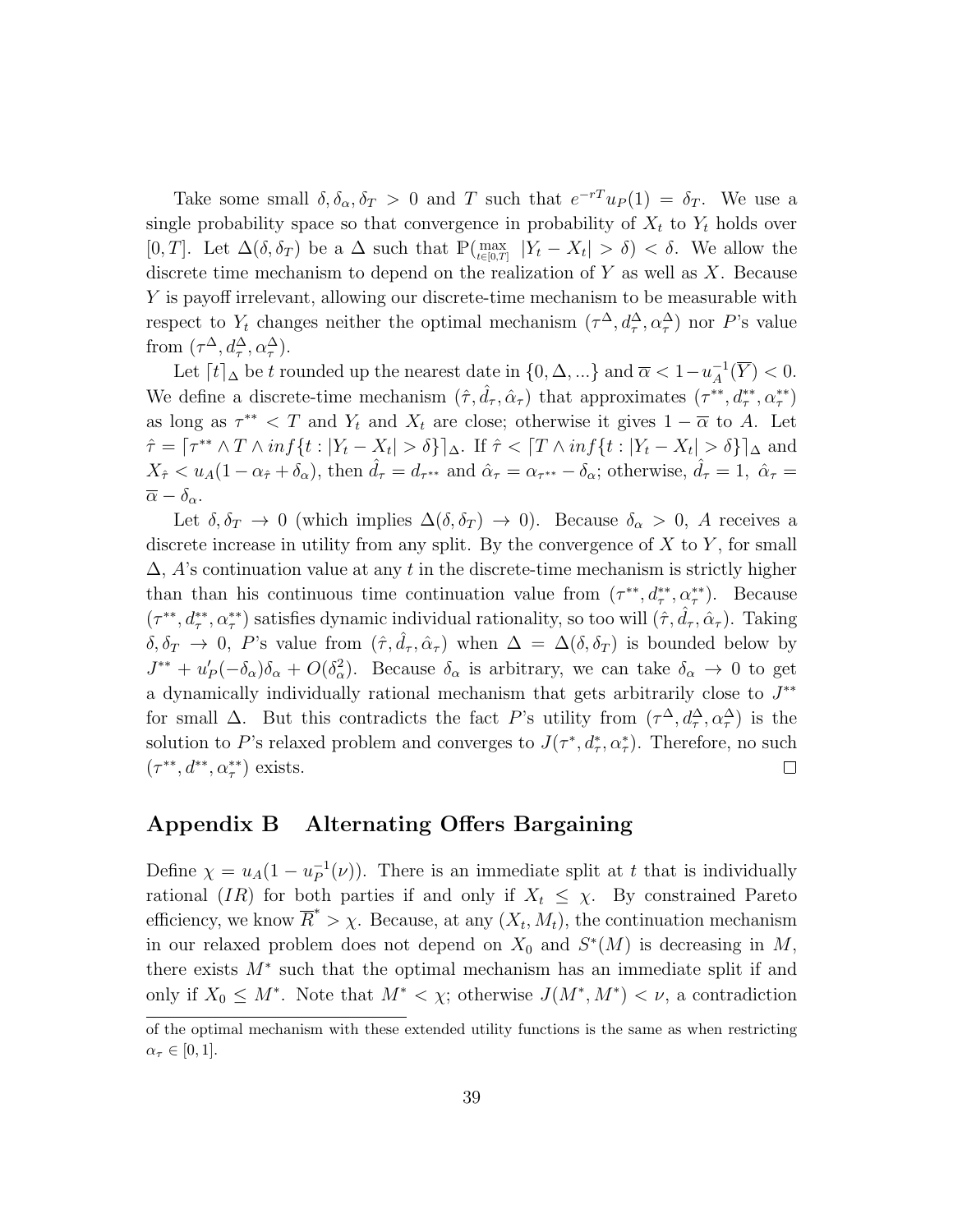of Lemma [A.5.](#page-32-1) If  $S^*(Y_0) > \tilde{Y}$ , then an immediate agreement is reached. We will treat such situations as if  $S^*(Y_0) = Y_0$ .

### Equilibrium Definition

Let  $\alpha_t$  and  $\beta_t$  be P's and A's respective demands at time t. Fix some  $\kappa \in (0, \chi - M^*)$ and let  $M^{\kappa} = M^* + \kappa$ . Suppose  $X_0 \geq M^{\kappa}$ . We specify on-path strategies that implement the same outcomes as  $(\tau^{\Delta}, d^{\Delta}_{\tau}, \alpha^{\Delta}_{\tau}).$  The proposer at  $\tau^{\Delta}$  is called to make a demand that gives P and A, respectively,  $\alpha^{\Delta}(M_{\tau})$  and  $1-\alpha^{\Delta}(M_{\tau})$  if  $X_{\tau^{\Delta}} < \overline{R}^{\Delta}$ and take his outside option if  $X_{\tau^{\Delta}} \geq \overline{R}^{\Delta}$ . Prior to  $\tau^{\Delta}$ , the proposer demands the entire surplus and the responder rejects. Whether a split is proposed at  $S^{\Delta}(M_t)$  +  $\epsilon_{S^{\Delta}(M_t)}$  when  $\gamma^{\Delta}(M_t) \in (0,1)$  is determined by the public randomization device.

To support these on-path strategies, we define several off-path punishment equilibria. In an *outside equilibrium*, the proposer makes the maximal possible demand subject to the responder's individual rationality (IR) constraint-namely,  $\alpha_t = 1 - u_A^{-1}$  $_{A}^{-1}(X_{t})$  and  $\beta_{t} = 1 - u_{P}^{-1}$  $P^{-1}(\nu)$ . The responder accepts any *IR* demand and rejects otherwise. If the responder rejects the demand, the proposer immediately takes his outside option.

We now define an A-inside equilibrium beginning at  $t + \Delta$ . The A-inside equilibrium begins when P proposes at  $t + \Delta$  and will depend on the value of  $X_t$ . If  $X_t \geq M^{\kappa}$ , P uses the same continuation strategies from  $t + \Delta$  on as if we were on-path at time  $\Delta$  when starting at  $(X_0, M_0) = (X_t, X_t)$ . By Lemma [A.4,](#page-30-1) A's continuation value is  $X_t$ .

If  $X_t \nvert A^{\kappa}$ , at  $t + \Delta P$  demands  $\hat{\alpha}_{t+\Delta}$ , which is chosen to leave A indifferent between waiting until  $t + \Delta$  or taking his outside option immediately at t. A accepts any demand with  $\alpha_{t+\Delta} \leq \hat{\alpha}_{t+\Delta}$  and rejects otherwise. For a diffusion process,  $\hat{\alpha}_{t+\Delta} = 1 - u_A^{-1}$  $_{A}^{-1}(X_{t+\Delta}) - \delta_{A}$ , where  $\delta_{A}$  is chosen so that

$$
X_t = e^{-r\Delta} \mathbb{E}_{X_t}[u_A(u_A^{-1}(X_\Delta) + \delta_A))].
$$

For a search process,  $\hat{\alpha}_{t+\Delta} = 1 - u_A^{-1}$  $\frac{1}{A}(X_t - \epsilon_{X_t}) - \delta_A$  if there is  $X_{t+\Delta} < X_t$ ,  $\hat{\alpha}_{t+\Delta} = 1 - u_A^{-1}$  $_{A}^{-1}(X_{t+\Delta})$  if  $X_{t+\Delta} \in [X_t, \chi)$ . If  $X_{t+\Delta} > \chi$ , P makes no offer and takes his outside option. We choose  $\delta_A$  so that

$$
X_t = e^{-r\Delta} \left[ \zeta^{\Delta}(X_t) \mathbb{E}_Z[max\{Z_t, X_t\}] + (1 - \zeta^{\Delta}(X_t))u_A(u_A^{-1}(X_t - \epsilon_{X_t}) - \delta_A) \right].
$$

As  $\Delta \to 0$ ,  $\delta_A \to 0$  and  $\hat{\alpha}_{t+\Delta} \to 1 - u_A^{-1}$  $_{A}^{-1}(X_{t})$ . P's continuation value at t from the A-inside equilibrium begining at  $t + \Delta$  converges to  $u_P(1 - u_A^{-1})$  $_{A}^{-1}(X_{t})) > \nu.$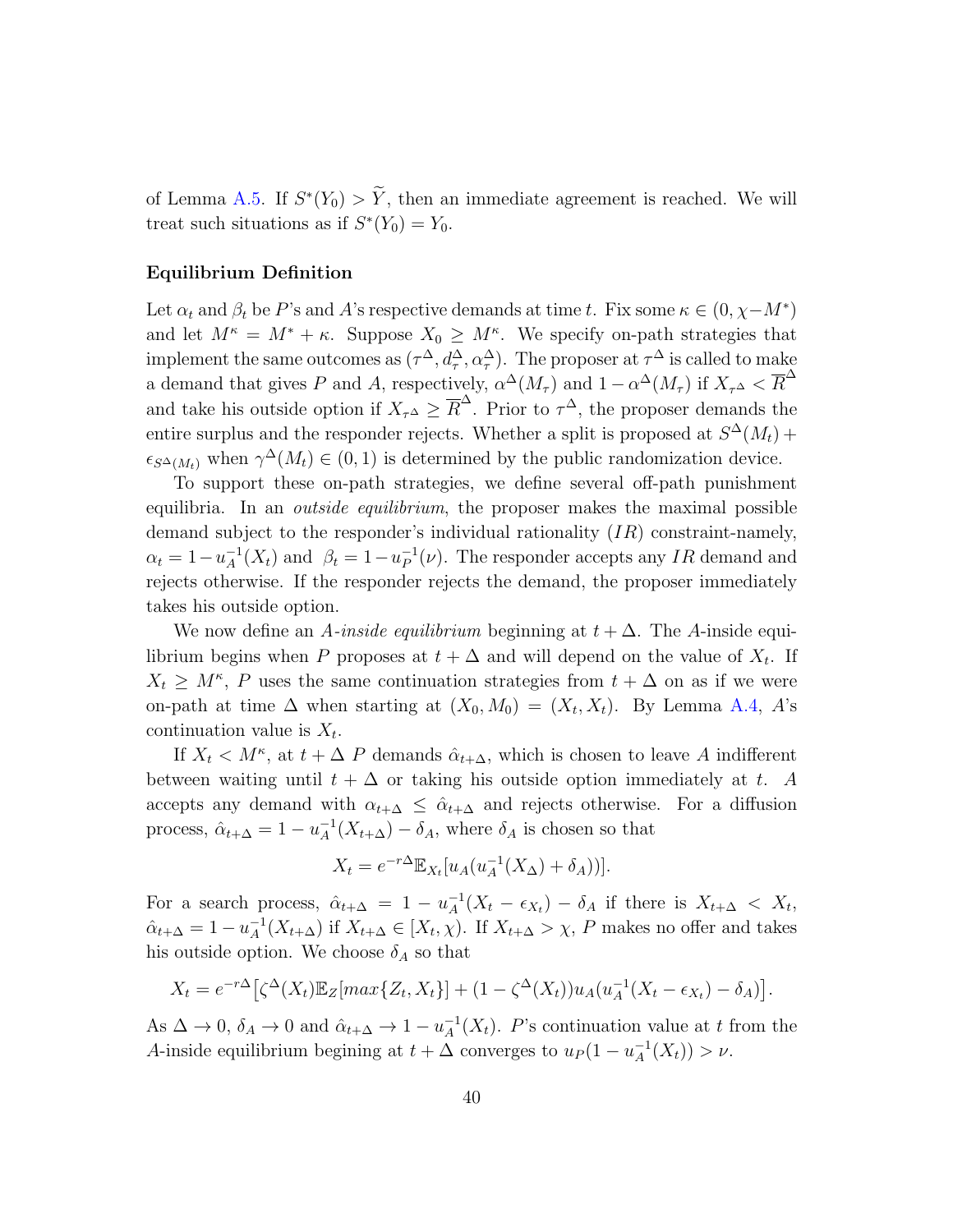We now define a *P-inside equilibrium* beginning at  $t + \Delta$ . The *P*-inside equilibrium begins when A proposes at  $t + \Delta$  and will also depend on the value of  $X_t$ . At  $t + \Delta$ , A makes a demand  $\hat{\beta}_{t+\Delta}$ . P accepts any demand with  $\beta_{t+\Delta} \leq \hat{\beta}_{t+\Delta}$  and rejects otherwise. For a diffusion process,  $\hat{\beta}_{t+\Delta} = 1 - u_P^{-1}$  $P^{-1}(\nu) - \delta_P; \delta_P$  is set to leave P indifferent between waiting for A's demand and taking his outside option immediately:

$$
\nu = e^{-r\Delta} u_P(u_P^{-1}(\nu) + \delta_P).
$$

For a search process,  $\hat{\beta}_{t+\Delta} = 1 - u_P^{-1}$  $P_P^{-1}(\nu) - \delta_P$  if  $X_{t+\Delta} < X_t$ ,  $\hat{\beta}_{t+\Delta} = 1 - u_P^{-1}$  $_P^{-1}(\nu)$  if  $X_{t+\Delta} \in [X_t, \chi)$ . If  $X_{t+\Delta} > \chi$ , A makes no offer and takes his outside option. We choose  $\delta_P$  so that

$$
\nu = e^{-r\Delta} [\zeta^{\Delta}(X_t)\nu + (1 - \zeta^{\Delta}(X_t))u_P(u_P^{-1}(\nu) + \delta_P)].
$$

As  $\Delta \to 0$ ,  $\delta_P \to 0$  and A's continuation value at t converges to  $\chi$ . For any  $X_t < \chi$ , A will find it strictly optimal to wait at t rather than take his outside option for all sufficiently small  $\Delta$ .

When  $X_0 \geq M^{\kappa}$ , we specify the following reaction to a deviation. If i is the proposer and deviates at  $t$  by making a larger demand when  $k$  is called to accept the equilibrium demand, then  $k$  rejects is demand and i moves to the next period. Continuation play is given by the *i*-inside equilibrium beginning at  $t + \Delta$ . If k either rejects  $i$ 's demand when k is called to accept or fails to take his outside option when called to, then i immediately takes his outside option. If i does not take his outside option, we move to the outside equilibrium for all subsequent periods. We note that, for small  $\Delta$ , the only equilibrium demands for which IR is not binding and are called to be accepted are made at  $X_t \leq M^{\kappa}$ .

If  $X_0 \lt M^{\kappa}$  and P is the first proposer, then we start in the outside equilibrium. If A is the first proposer, then we fix a small  $\delta > 0$  and specify that A demands  $u_A^{-1}$  $_A^{-1}(X_0 + \delta)$  and P accepts immediately. If A raises his demand, P rejects and we move to an A-inside equilibrium.

#### Proof of Theorem [2](#page-22-0)

*Proof.* For  $X_0 \geq M^{\kappa}$ , by Theorem [1,](#page-12-0) the on-path strategies converge to the optimal continuous time mechanism. Because  $\kappa$  was arbitrary, this holds for any  $X_0 > M^*$ . For  $X_0 \leq M^*$ , convergence to the continuous time mechanism is clear as  $\kappa, \delta \to 0$ . We need only verify that the strategies are a sub-game perfect equilibrium.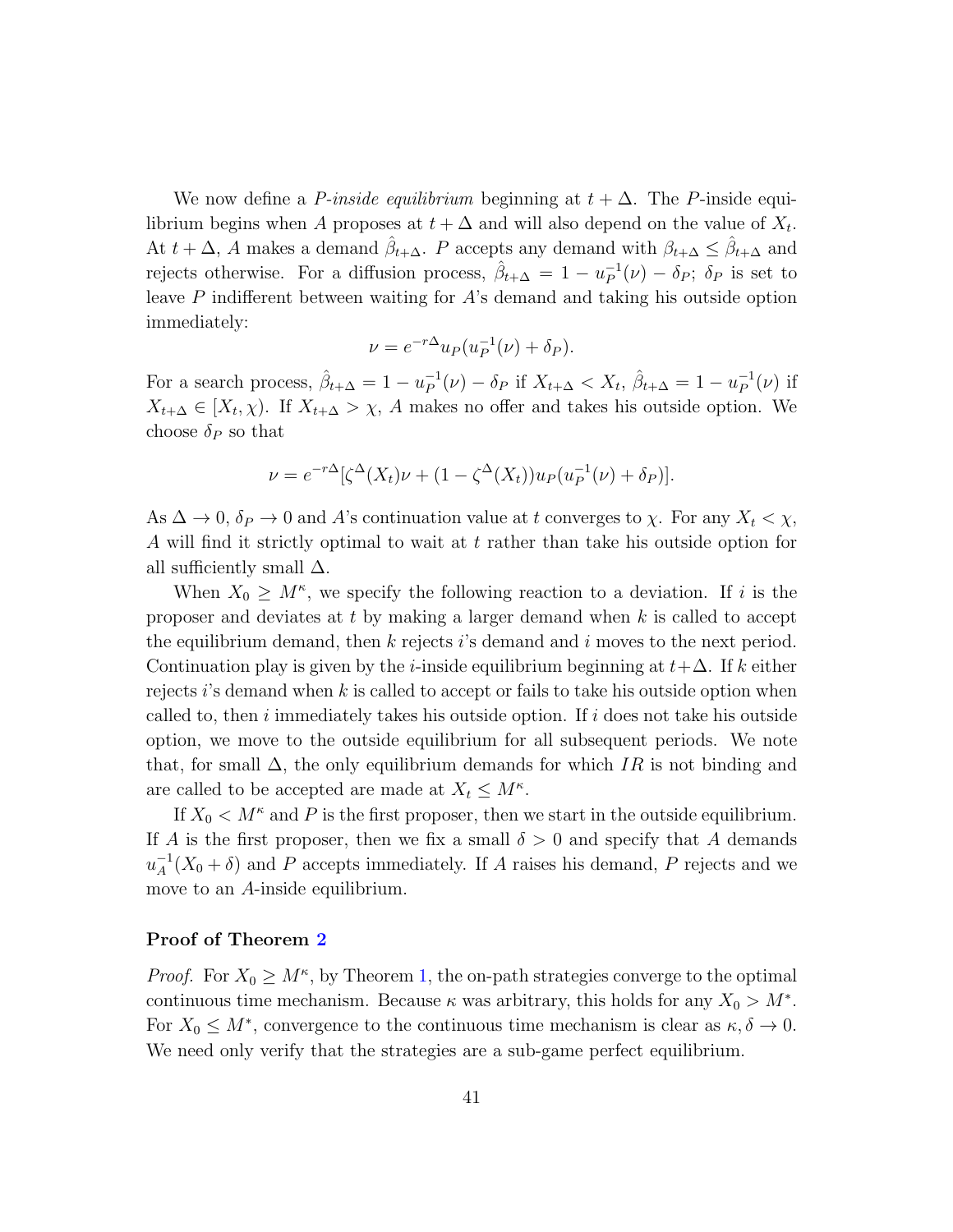We first argue that the outside equilibrium is sub-game perfect. The proposer has no incentive to change his demand because he is getting the maximal amount he can subject to the responder's  $IR$  constraint. Taking his outside option following a rejection is optimal for the proposer because he has a continuation value in the next period equal to his outside option. His opponent finds it optimal to accept the proposer's demand because it is  $IR$  and rejection will lead to the proposing player taking his outside option immediately.

We now argue that our on-path and inside equilibria strategies are sub-game perfect. In on-path play, due to the constrained Pareto-efficiency of continuation play (Proposition [2\)](#page-18-0), there is no deviating demand before  $\tau^{\Delta}$  that would be profitable for the proposer and which the responder would accept. Continuation play is always dynamically individually rational for small  $\Delta$ ,<sup>[19](#page-41-0)</sup>so neither player has an incentive to take their outside option earlier than called to. At  $t + \Delta$ , the splits agreed upon are  $IR$  for both players. Thus, the responder has no incentive to reject a demand he is called to accept because a rejection leads to the proposer immediately taking his outside option. The proposer has no incentive to raise his demands as they will be rejected and his continuation value will be equal to his outside option.

All that is left to show is that player  $k$ , when called to reject a deviating demand by player i, finds it optimal to do so. Suppose  $P$  were to increase his demand in a period in which A is called to accept  $P$ 's equilibrium demand and  $P$ 's increased demand was IR for A. For small  $\Delta$ , P only makes an equilibrium IR demand for A if  $X_t \leq M^{\kappa}$ . If A rejects, A's continuation value in the subsequent P-inside equilibrium is approximately  $u_A(1-u_P^{-1})$  $_P^{-1}(\nu) > M^{\kappa}$ . Fixing any demand amount  $\alpha_t > u_P^{-1}(\nu)$ , for all  $\Delta$  small enough, A will find it optimal to reject P's deviating demand. When  $X_0 \geq M^{\kappa}$  or we are in a A-inside equilibrium that began at  $X_t \geq M^{\kappa}$ , P's equilibrium demand when A is called to accept is bounded away from  $u_P^{-1}$  $P^{-1}(v)$ ; otherwise, due to discounting costs, P would be better off taking his outside option at  $X_0$  or the beginning of the A-inside equilibrium, contradicting Lemma [A.5.](#page-32-1) Thus, an increased demand by  $P$  will be rejected by  $A$ .

Now suppose  $A$  increases his demand in a period in which  $P$  is called to accept  $A$ 's equilibrium demand.  $P$ 's continuation value in the  $A$ -inside equilibrium is equal to  $J(X_t, X_t)$  if  $X_t \geq M^{\kappa}$  or, if  $X_t < M^{\kappa}$ , approximately  $u_P(1-u_A^{-1})$  $_{A}^{-1}(X_{t})$  as  $\Delta \rightarrow 0$ . In a P-inside equilibrium,  $A$ 's equilibrium demands leave  $P$  with approximately a

<span id="page-41-0"></span><sup>&</sup>lt;sup>19</sup>For A, this follows from Proposition [A.1;](#page-11-1) for P it follows from Lemma [A.5.](#page-32-1)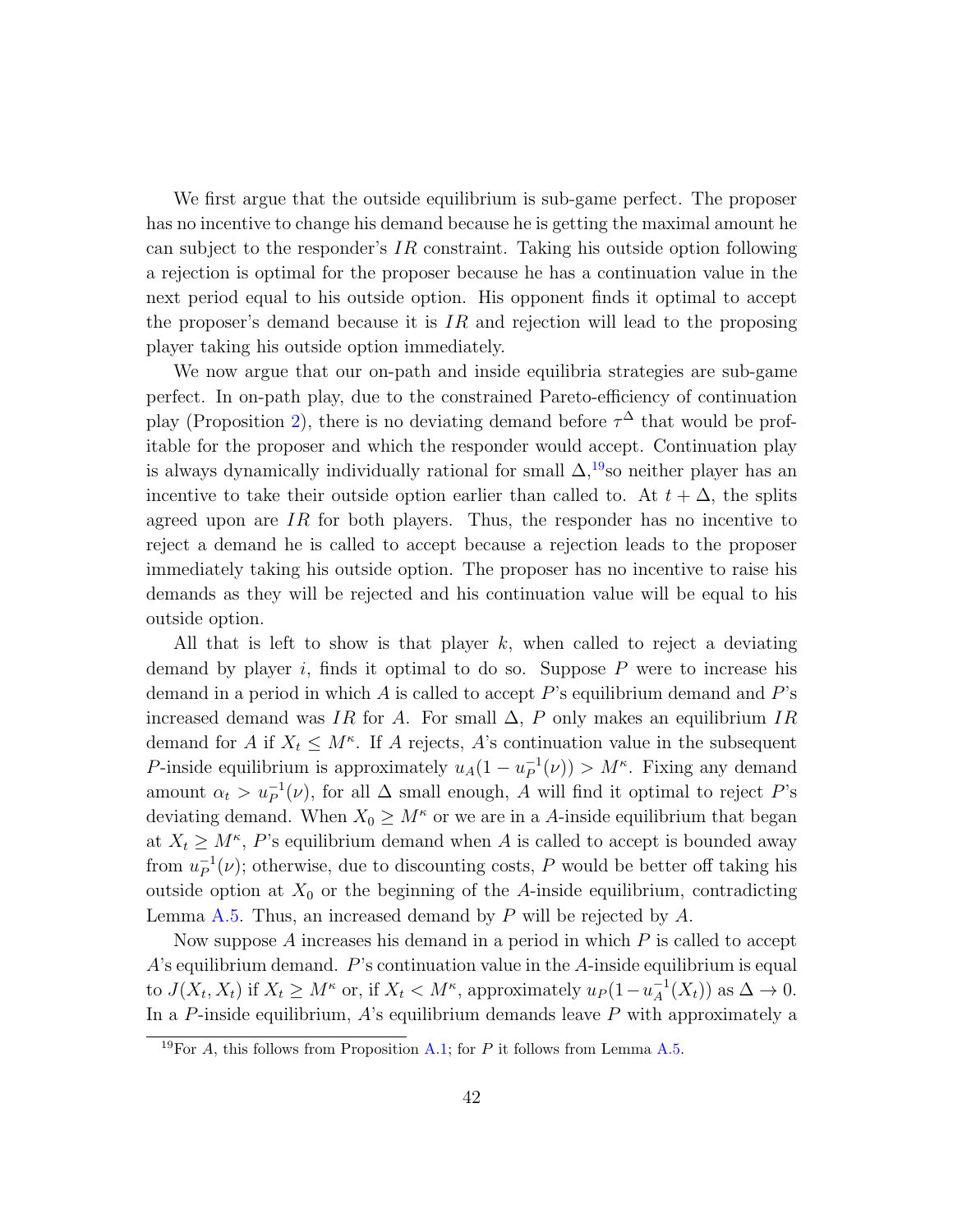utility of  $\nu$  if  $X_t < \chi$  and exactly equal to  $\nu$  if  $X_t \geq \chi$ . Because  $J(X_t, X_t) > \nu$ for  $X_t < \chi$  by Lemma [A.5,](#page-32-1) in a P-inside equilibrium, any increase in A's demand will be rejected by  $P$ . In the on-path equilibrium,  $A$  is making a demand that is called to be accepted only at  $\tau^{\Delta}$  and  $X_{\tau^{\Delta}} < M^{\kappa}$ . At  $\tau^{\Delta}$ , A is making a demand which, for small  $\Delta$ , gives A utility which is bounded away from his outside option:  $\beta_t = 1 - \alpha^{\Delta}(M_t) > u_A^{-1}(X_t)$ , which gives P a utility strictly less than (and bounded away from as  $\Delta \to 0$ )  $u_P (1 - u_A^{-1})$  $_{A}^{-1}(X_{t})$ ). P's utility from the A-inside equilibrium if he rejects is approximately  $u_P(1-u_A^{-1})$  $_{A}^{-1}(X_{t})$ ). Thus, an increased demand by A will be rejected by  $P$ .  $\Box$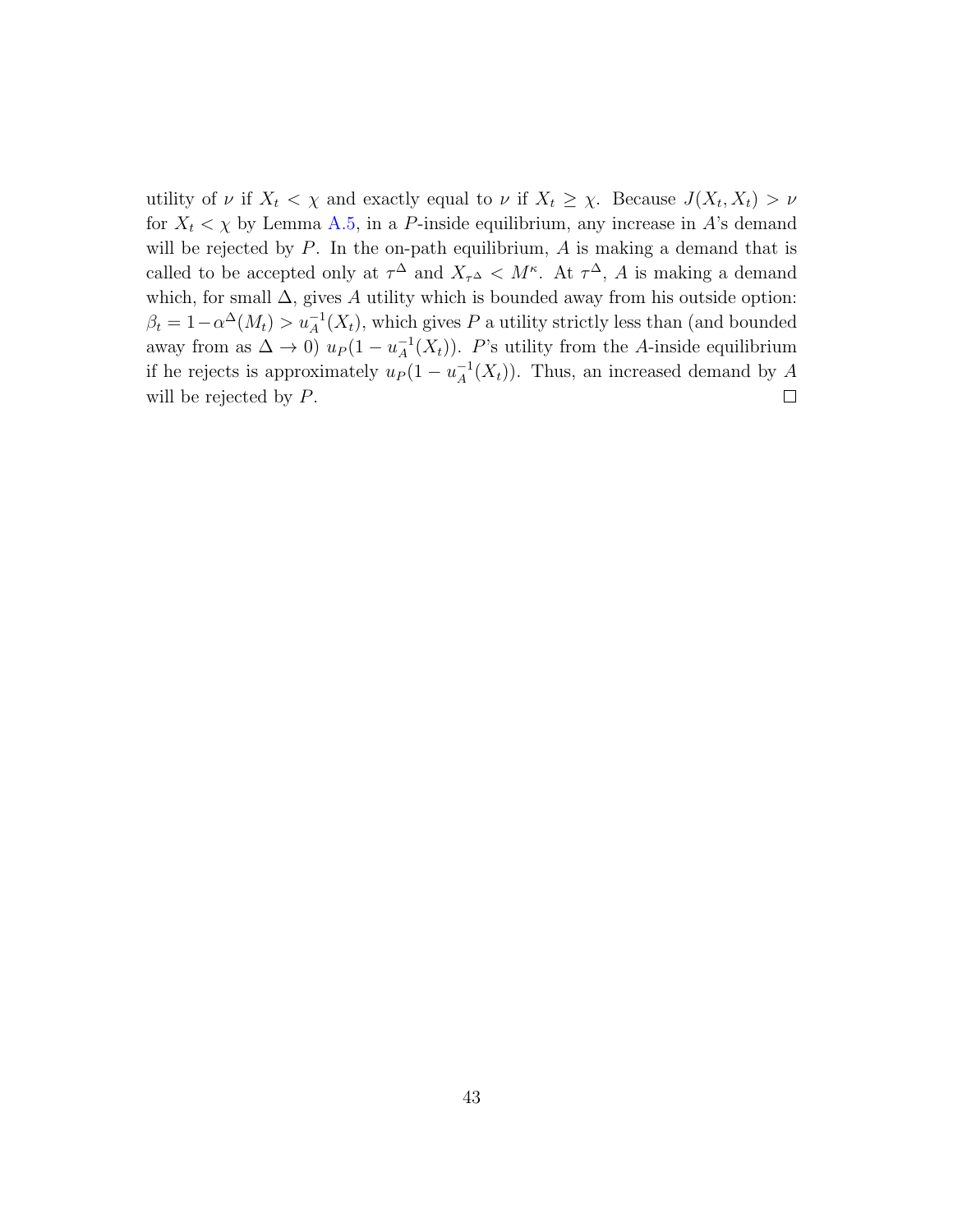### Appendix O.A Online Appendix

### Proof of Lemma [A.1](#page-27-0)

*Proof.* That  $\alpha_{\tau} = 1$  is immediate. To find the optimal  $(\tau, d_{\tau})$ , we partition  $\mathcal{G}^{\Delta}$  into a continuation set C and a stopping set D and partition D into  $\mathcal{D}_S$ , where it is optimal to take the split, and  $\mathcal{D}_{\scriptscriptstyle O}$ , where it is optimal to take the outside option:

$$
C = \{x : V^*(x) > max\{u_A(1), x\}\},\
$$
  
\n
$$
\mathcal{D}_S = \{x : V^*(x) = u_A(1) \ge x\},\
$$
  
\n
$$
\mathcal{D}_O = \{x : V^*(x) = x > u_A(1)\}.
$$

It is clear that  $min\{x \in \mathcal{D}_0\} > max\{x \in \mathcal{D}_S\}$ . As is standard, the optimal stopping rule is then given by  $\tau = min\{t : X_t \in \mathcal{D}\}\$  with  $d_{\tau} = 1(X_{\tau} \in \mathcal{D}_S)$ .

We want to show  $\mathcal{C} = (S^A, R^A) \cap \mathcal{G}^\Delta$  for  $S^A = max\{x : x \in \mathcal{D}_S\}$  and  $R^A =$  $min\{x: x \in \mathcal{D}_O\}$ . Let  $x_1, x_2 \in \mathcal{D}$  such that  $x_2 > x_1 + \epsilon_{x_1}$  and  $x \in \mathcal{C} \ \forall x \in (x_1, x_2)$ . Take  $x' \in (x_1, x_2)$ . We argue that it must be that  $x_1 \in \mathcal{D}_S$  and  $x_2 \in \mathcal{D}_O$ . This suffices to show  $\mathcal{C} = (S^A, R^A) \cap \mathcal{G}^\Delta$  as otherwise there would exist such  $x_1, x_2 \in \mathcal{D}_S$ or  $x_1, x_2 \in \mathcal{D}_O$ .

We first consider a diffusion process. Suppose  $x_1, x_2 \in \mathcal{D}_S$ . Then

$$
V^*(x') = \mathbb{E}_{x'}[e^{-r(\tau_-(x_1)\wedge\tau_+(x_2))}V^*(X_{\tau_-(x_1)\wedge\tau_+(x_2)})]
$$
  
=  $\mathbb{E}_{x'}[e^{-r(\tau_-(x_1)\wedge\tau_+(x_2))}u_A(1)]$   
<  $u_A(1),$ 

contradicting  $x' \in \mathcal{C}$ . Next, suppose  $x_1, x_2 \in \mathcal{D}_O$ . Then

<span id="page-43-0"></span>
$$
V^*(x') = \mathbb{E}_{x'}[e^{-r(\tau_-(x_1)\wedge \tau_+(x_2))}V^*(X_{\tau_-(x_1)\wedge \tau_+(x_2)})]
$$
  
=  $\mathbb{E}_{x'}[e^{-r(\tau_-(x_1)\wedge \tau_+(x_2))}X_{\tau_-(x_1)\wedge \tau_+(x_2)}]$   
 $\leq x',$ 

where the inequality follows from Doob's Optional Stopping Theorem, contradicting  $x' \in \mathcal{C}$ .

We next consider a search process. It is easily seen that  $V^*(x)$  is increasing in x. Suppose  $x_1, x_2 \in \mathcal{D}_S$ . The fact that continuing for one additional period is optimal at  $x_1 + \epsilon_{x_1}$  and it is optimal to stop at  $x_1$  implies

$$
V^*(x_1 + \epsilon_{x_1}) = e^{-r\Delta}[\zeta^{\Delta}(x_1 + \epsilon_{x_1})\mathbb{E}_Z[V^*(max\{Z, x_1 + \epsilon_{x_1}\})]] + (1 - \zeta^{\Delta}(x_1 + \epsilon_{x_1}))u_A(1)]
$$
  
>  $u_A(1).$  (11)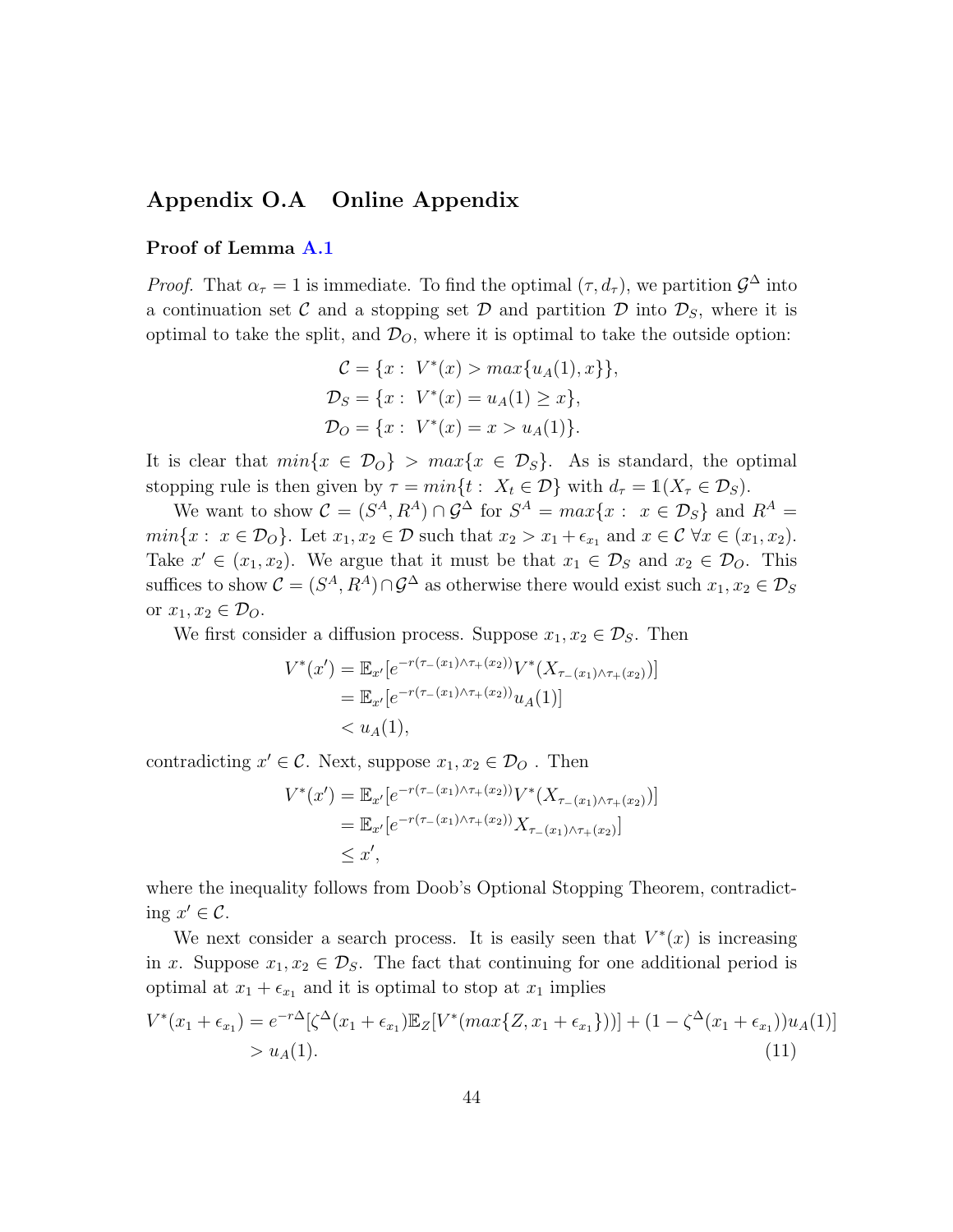For this to be true, we must have  $\mathbb{E}_Z[V^*(max\{Z, x_1 + \epsilon_{x_1}\})] > u_A(1)$ . The fact that it is not optimal to continue for one more period at  $x_2$  implies

$$
e^{-r\Delta}[\zeta^{\Delta}(x_2)\mathbb{E}_Z[V^*(max\{Z,x_2\})]+(1-\zeta^{\Delta}(x_2))u_A(1)] < u_A(1) = V^*(x_2).
$$

a contradiction of [11](#page-43-0) because  $\zeta^{\Delta}(x)$  and  $\mathbb{E}_Z[V^*(max\{Z, x\})]$  are increasing in x.

Now suppose  $x_1, x_2 \in \mathcal{D}_O$ . When  $X_0 = x'$ ,  $X_t$  must travel through  $x_1$  to go below  $x_1$ . Therefore  $min\{t : X_t \in \mathcal{D}\} = min\{t : X_t \in \mathcal{D}_0\}$  and

$$
V^*(x') = \sup_{\tau} \mathbb{E}_{x'}[e^{-r\tau} \max\{u_A(1), X_{\tau}\}] = \sup_{\tau} \mathbb{E}_{x'}[e^{-r\tau} X_{\tau}] \leq x',
$$

where the inequality follows from Doob's Optional Stopping Theorem, contradicting  $x' \in \mathcal{C}$ .  $\Box$ 

### Proof of Lemma [A.2](#page-27-1)

Proof. Our goal is to write the relaxed problem [2](#page-15-0) as a constrained Markov decision problem (as in [Altman](#page-23-6) [\(1999\)](#page-23-6)) with state space is  $\{0, 1\} \times \mathcal{G}^{\Delta} \times \mathcal{G}^{\Delta}$  and generic state  $(H_t, X_t, M_t)$  at time t.  $X_t$  and  $M_t$  are taken from the discretized outside option process while  $H_t$  is a indicator variable for whether  $P$  has not stopped prior to t. An action in period t is  $(a_t, d_t, \alpha_t) \in \{0, 1\} \times \{0, 1\} \times [0, 1]$  where  $a_t$  is the action to stop at time  $t, d_t$  is an indicator for a split being made when stopping at t and  $\alpha_t$  is the share of the surplus going to P when implementing a split t. A history at  $t > 0$  takes the form  $h_t = (H_0, X_0, M_0, a_0, d_0, \alpha_0, H_1, \dots, \alpha_{t-1}, H_t, X_t, M_t)$ with  $h_0 = (H_0, X_0, M_0)$ . A strategy  $(\tau, d_\tau, \alpha_\tau)$  maps histories  $h_t$  into a probability mixture over  $(a_t, d_t, \alpha_t)$ .<sup>[20](#page-44-0)</sup> By our restriction after Lemma [A.1,](#page-27-0) we set  $a_t = 1, d_t = 0$ whenever  $X_t \geq R^A$ . The transition probability for H is  $H_{t+\Delta} = H_t(1 - a_t)$  and  $H_0 = 1.$ 

We now show how to write the objective function and constraint set with state space  $(H, X, M)$  and in the form used in [Altman](#page-23-6) [\(1999\)](#page-23-6). The objective function, P's expected utility, is equal to

$$
\mathbb{E}[\sum_{t\in\{0,\Delta,\ldots\}}e^{-rt}H_t a_t \big(d_t(u_P(\alpha_t)-\nu)+\nu\big)\big].
$$

<span id="page-44-0"></span> $^{20}$ [Altman](#page-23-6) [\(1999\)](#page-23-6) shows it is without loss to focus on behavioral policies which do not condition on past randomization.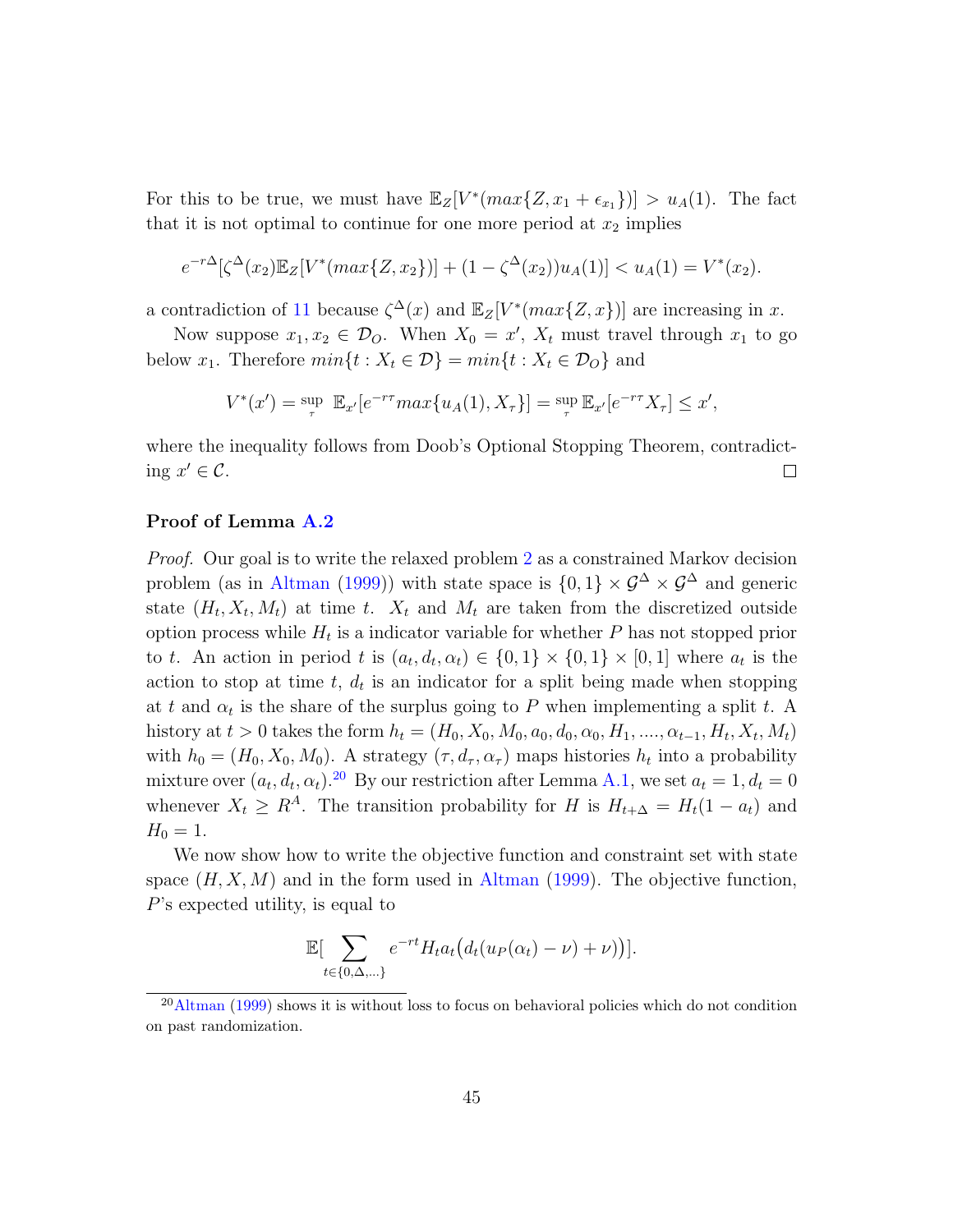We can rewrite  $RDIR(X<sup>n</sup>)$  as

<span id="page-45-3"></span>
$$
V(\tau \wedge \tau_+(X^n), d_\tau(X^n), \alpha_\tau) - V(\tau, d_\tau, \alpha_\tau) \le 0.
$$
 (12)

Similar to the objective function,  $V(\tau, d_{\tau}, \alpha_{\tau})$  is equal to

$$
\mathbb{E}[\sum_{t\in\{0,\Delta,\ldots\}}e^{-rt}H_t a_t \big(d_t(u_A(1-\alpha_t)-X_t)+X_t)\big)].
$$

If  $X^n = X^0$ , then  $V(\tau \wedge \tau_+(X^n), d_\tau(X^n), \alpha_\tau) = X^0$  and we are done. When  $X^n > X^0$ ,  $V(\tau \wedge \tau_+(X^n), d_{\tau}(X^n), \alpha_{\tau})$  is equal to

$$
\mathbb{E}[\sum_{t \in \{0,\Delta,\dots\}} e^{-rt} H_t a_t (d_t (u_A(1 - \alpha_t) - X_t) + X_t) \mathbb{1}(M_t < X^n)] + \mathbb{E}[\sum_{t \in \{\Delta,\dots\}} e^{-rt} H_t \mathbb{1}(M_{t-\Delta} < X^n) \mathbb{1}(X^n \le X_t) X_t].
$$

The first line is the payoff of the mechanism stopping prior to  $\tau_+(X^n)$  and the second line is the payoff from taking the outside option at  $\tau_{+}(X^{n})$ .<sup>[21](#page-45-0)</sup> Let  $\mathbb{P}_{x,x'}=$  $\mathbb{P}(X_{t+\Delta}=x|X_t=x')$  The second line is equal to

<span id="page-45-1"></span>
$$
\mathbb{E}\left[\sum_{t\in\{\Delta,\ldots\}}e^{-rt}H_t\mathbb{1}(M_{t-\Delta}
$$

Because  $H_t = H_{t-\Delta}(1 - a_{t-\Delta})$ , [13](#page-45-1) is equal to

$$
\mathbb{E}\big[\sum_{t\in\{0,\Delta,\ldots\}}e^{-rt}H_t(1-a_t)\mathbb{1}(M_t
$$

We can clearly see that  $RDIR(X^n)$  depends only on P's strategy and  $(H, X, M)$ .

By Theorem 8.4 of [Altman](#page-23-6) [\(1999\)](#page-23-6), there exists a optimal solution to our relaxed problem which is stationary in  $(H, X, M)$ ;<sup>[22](#page-45-2)</sup> that is, conditional on  $H_t = 1$ , in each period the probability distribution over  $(a_t, d_t, \alpha_t)$  is a function only of  $(X_t, M_t)$ .  $\Box$ 

<span id="page-45-0"></span><sup>&</sup>lt;sup>21</sup>We drop  $t = 0$  from the summation because the probability of going above  $X^n$  at  $t = 0$  is zero.

<span id="page-45-2"></span><sup>&</sup>lt;sup>22</sup>The application of Theorem 8.4 follows the discussion on pg. 138 of [Altman](#page-23-6) [\(1999\)](#page-23-6) which, using Altman's terminology, assumes a non-negative immediate cost. We can rewrite  $RDIR(X<sup>n</sup>)$ to satisfy the non-negative immediate costs by adding  $\sum_{t=\{0,\Delta,...\}} e^{-rt} \overline{X}$  to both sides of [12.](#page-45-3)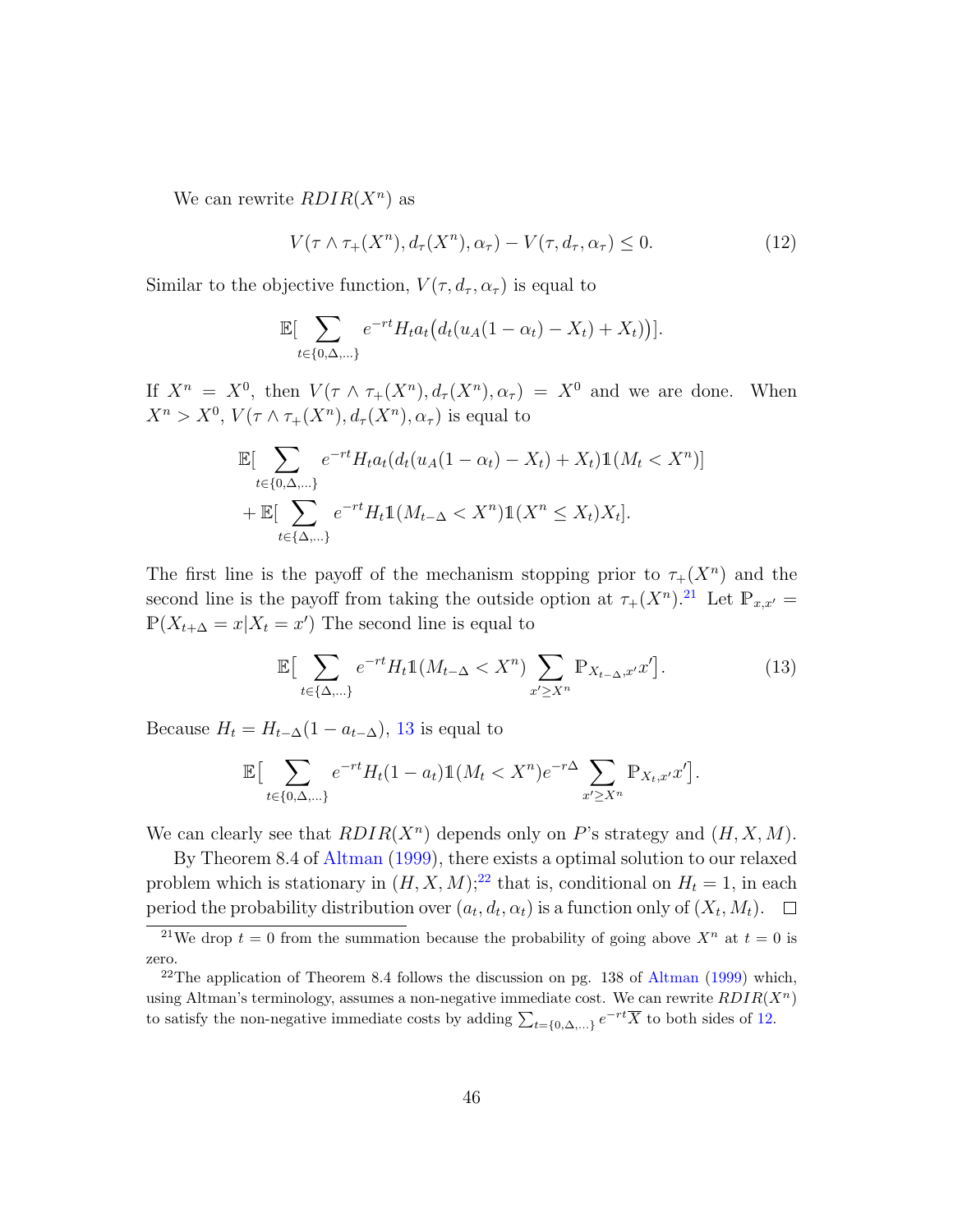#### Dynamic Individual Rationality

We prove below that  $DIR$  is weaker than dynamic individual rationality.

Lemma O.A.1. Any mechanism that satisfies dynamic individual rationality satisfies DIR.

Proof. Suppose  $(\tau, d_{\tau}, \alpha_{\tau})$  is dynamically individually rational. For any  $\tau'$  and corresponding history  $h_{\tau'}$ , we have  $V(\tau, d_{\tau}, \alpha_{\tau}) - V(\tau \wedge \tau', d_{\tau} \mathbb{1}(\tau < \tau'), \alpha_{\tau})$  is equal to

$$
\mathbb{E}\big[e^{-r\tau'}\mathbb{E}[e^{-r(\tau-\tau')}(d_{\tau}(u_A(1-\alpha_{\tau})-X_{\tau})+X_{\tau})|h_{\tau'}]\mathbb{1}(\tau'\leq\tau)\big],
$$

which is positive by the fact that A's continuation value at  $h_{\tau}$ ,  $\mathbb{E}[e^{-r(\tau-\tau')}(d_{\tau}(u_A(1-\tau)))]$  $(\alpha_{\tau}) - X_{\tau} + X_{\tau}$ , is positive by dynamic individual rationality. Because this holds for all  $\tau'$ ,  $DIR$  is satisfied.  $\Box$ 

#### Proof of Proposition [A.1](#page-11-1)

We start with a simple Lemma pointing out that the solution to our discrete time relaxed is "almost" dynamically individually rational for any  $\Delta$ . Lemma [A.4](#page-30-1) shows A's continuation value is above his outside option at the beginning of a period after every history. This is close to, but not quite, dynamic individual rationality. We still need to check that A prefers to accept a split when offered one. The next Lemma shows this will be true except, potentially, when reaching a split at  $S^{\Delta}(X_0) + \epsilon_{S^{\Delta}(X_0)}$ .

**Lemma O.A.2.**  $u_A(1 - \alpha^{\Delta}(M_{\tau})) > X_{\tau}$  except, potentially, when  $X_{\tau} = S^{\Delta}(X_0) +$  $\epsilon_{S^{\Delta}(X_0)}$ .

*Proof.* If  $u_A(1-\alpha^{\Delta}(X_0)) \geq S^{\Delta}(X_0) + \epsilon_{S^{\Delta}(X_0)}$ , then, because  $\alpha^{\Delta}(m)$  and  $S^{\Delta}(m)$  are decreasing,  $u_A(1-\alpha^{\Delta}(M_{\tau})) \geq S^{\Delta}(M_{\tau}) + \epsilon_{S^{\Delta}(M_{\tau})} \geq X_{\tau}$ . Suppose  $u_A(1-\alpha^{\Delta}(X_0)) <$  $S^{\Delta}(X_0) + \epsilon_{S^{\Delta}(X_0)}$ . If  $u_A(1 - \alpha^{\Delta}(X_0)) < S^{\Delta}(X_0)$ , then, because A's continuation value at  $\tau_+(X^1)$  is  $X_{\tau_+(X^1)}$ 

$$
V(X_0, X_0) = \mathbb{E}[e^{-r(\tau \wedge \tau_+(X^1))} \left( X_{\tau_+(X^1)} \mathbb{1}(\tau^\Delta > \tau_+(X^1)) + u_A(1 - \alpha^\Delta(X_0)) \mathbb{1}(\tau^\Delta < \tau_+(X^1)) \right)]
$$
  

$$
< \mathbb{E}[e^{-r(\tau \wedge \tau_+(X^1))} \left( X_{\tau_+(X^1)} \mathbb{1}(\tau^\Delta > \tau_+(X^1)) + X_{\tau^\Delta} \mathbb{1}(\tau^\Delta < \tau_+(X^1)) \right)]
$$
  

$$
\leq X_0,
$$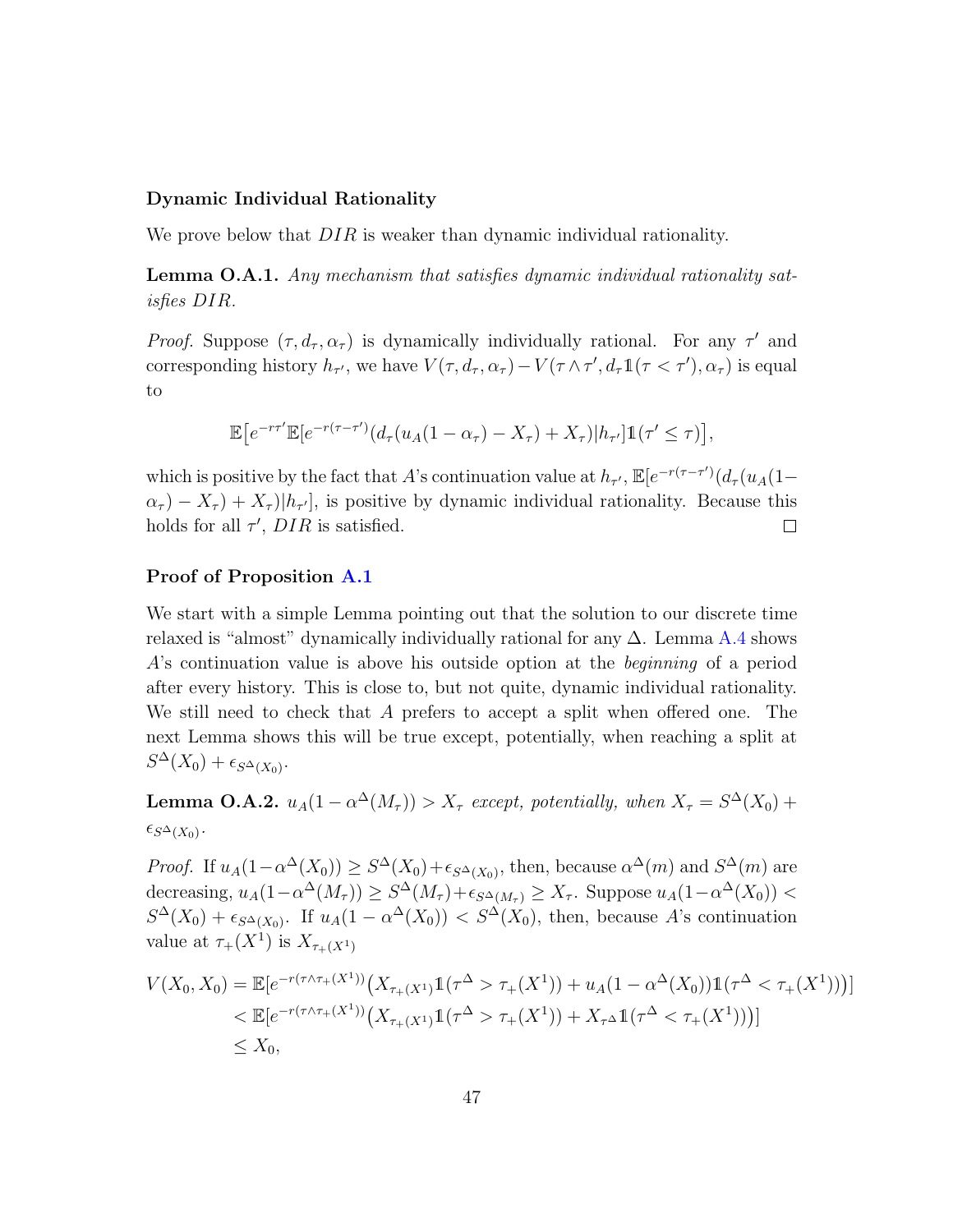where the final inequality follows from Doob's Optional Stopping Theorem. Therefore we must have  $u_A(1-\alpha^{\Delta}(X_0)) \geq S^{\Delta}(X_0)$ . Because  $\alpha^{\Delta}(m)$  and  $S^{\Delta}(m)$  are decreasing,  $u_A(1-\alpha^{\Delta}(M_{\tau})) \geq S^{\Delta}(M_{\tau}) + \epsilon_{S^{\Delta}(M_{\tau})} > S^{\Delta}(M_{\tau})$  for all  $M_{\tau}$  such that  $S^{\Delta}(M_{\tau}) < S^{\Delta}(X_0).$  $\Box$ 

We can now prove Proposition [A.1.](#page-11-1)

*Proof.* By Lemma [A.4,](#page-30-1)  $V(x, m) \geq x$ , so to establish dynamic individual rationality we only need to verify that, whenever offered a split,  $A$  prefers to accept  $P$ 's proposed split rather than take his outside option. By Lemma [O.A.2,](#page-27-1) it suffices to show that  $u_A(1 - \alpha^{\Delta}(X_0)) \geq S^{\Delta}(X_0) + \epsilon_{S^{\Delta}(X_0)}$ .

Suppose, for arbitrarily small  $\Delta$ ,  $u_A(1 - \alpha^{\Delta}(X_0)) < S^{\Delta}(X_0) + \epsilon_{S^{\Delta}(X_0)}$ . Let  $x = argmin_{x' \in \mathcal{G}^{\Delta}} |x' - \frac{S^*(X_0) + min\{\tilde{Y}, X_0\}}{2}|$ . Let  $\tau' = \tau^{(x, X_0)}_{-}(S^{\Delta}(X_0)) \wedge \tau^{(x, X_0)}_{+}(X^1)$ . Because A strictly prefers to continue than take the split  $S^{\Delta}(X_0) + \epsilon_{S^{\Delta}(X_0)}$ , we can (weakly) increase A's utility by setting  $\gamma^{\Delta}(X_0)$  to 0. This lets us bound A's continuation value at  $(x, X_0)$ :

$$
V(x, X_0) \leq \mathbb{E}[e^{-r\tau_{-}^{(x, X_0)}(S^{\Delta}(X_0))}u_A(1 - \alpha^{\Delta}(X_0))\mathbb{1}(\tau_{-}^{(x, X_0)}(S^{\Delta}(X_0)) < \tau_{+}^{(x, X_0)}(X^1))
$$
\n
$$
+ e^{-r\tau_{+}^{(x, X_0)}(X^1)}V(X_{\tau_{+}(X^1)}, X_{\tau_{+}(X^1)})\mathbb{1}(\tau_{-}^{(x, X_0)}(S^{\Delta}(X_0)) > \tau_{+}^{(x, X_0)}(X^1))|(x, X_0)|
$$
\n
$$
\leq \mathbb{E}[e^{-r\tau_{-}^{(x, X_0)}(S^{\Delta}(X_0))}(S^{\Delta}(X_0) + \epsilon_{S^{\Delta}(X_0)})\mathbb{1}(\tau_{-}^{(x, X_0)}(S^{\Delta}(X_0)) < \tau_{+}^{(x, X_0)}(X^1))
$$
\n
$$
+ e^{-r\tau_{+}^{(x, X_0)}(X^1)}X_{\tau_{+}(X^1)}\mathbb{1}(\tau_{-}^{(x, X_0)}(S^{\Delta}(X_0)) > \tau_{+}'(X^1))|(x, X_0)|
$$
\n
$$
= \mathbb{E}[e^{-r\tau'}X_{\tau'}|(x, X_0)] + \epsilon_{S^{\Delta}(X_0)}\mathbb{E}[e^{-r\tau'}\mathbb{1}(\tau_{-}'(S^{\Delta}(X_0)) < \tau_{+}^{(x, X_0)}(X^1))|(x, X_0)],
$$
\n
$$
\leq \mathbb{E}[e^{-r\tau'}X_{\tau'}|(x, X_0)] + \epsilon_{S^{\Delta}(X_0)}.
$$
\n(14)

By our choice of x, the expected length of time until  $\tau'$  is strictly bounded away from 0 as  $\Delta \to 0$ . Take  $r' < r$  such that  $x' \geq e^{-r'\Delta} \mathbb{E}_{x'}[X_\Delta]$  for all  $x' \in [S^\Delta(X_0), X^1]$ . Then  $e^{-r't}X_t$  is a supermartingale on  $[S^{\Delta}(X_0), X^1]$  and, by Doob's Optional Stopping Theorem,  $\mathbb{E}[e^{-r'\tau'}X_{\tau'}](x,X_0)] \leq x$ . Because this holds for all  $\Delta$ , there is a  $k < 1$  such that

<span id="page-47-0"></span>
$$
\lim_{\Delta \to 0} \mathbb{E}[e^{-r\tau'} X_{\tau'}|(x, X_0)] < \lim_{\Delta \to 0} k \mathbb{E}[e^{-r'\tau'} X_{\tau'}|(x, X_0)] \leq kx.
$$

Substituting this into [14,](#page-47-0) because  $\epsilon_{S^{\Delta}(X_0)} \to 0$ , we get  $V(x, X_0) < x$  for sufficiently small  $\Delta$ , a contradiction of Lemma [A.4.](#page-30-1) Therefore,  $u_A(1 - \alpha^{\Delta}(X_0)) \geq S^{\Delta}(X_0) +$  $\epsilon_{S^{\Delta}(X_0)}$ .  $\Box$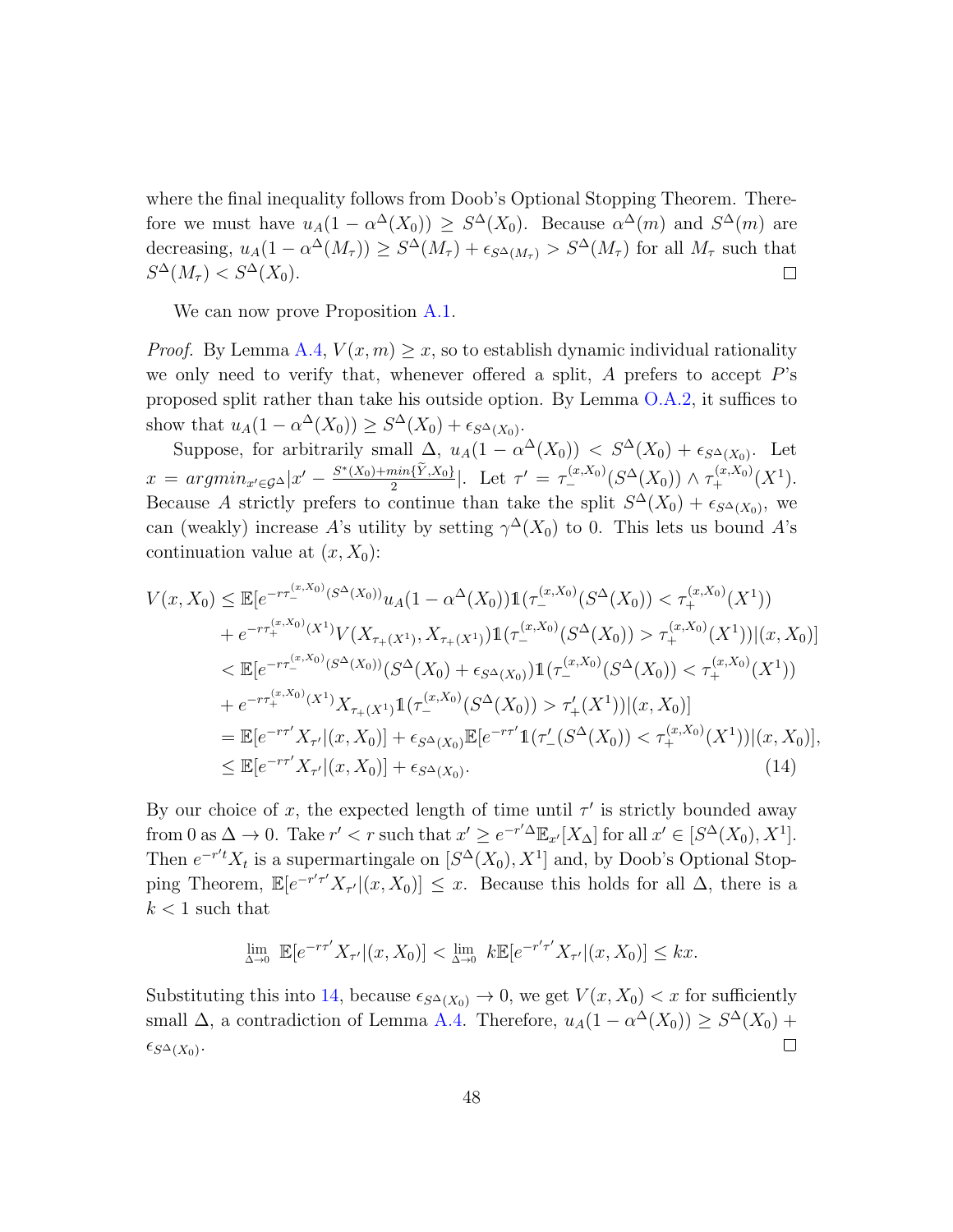### Proof of Lemma [A.8](#page-36-1)

*Proof.* Take an arbitrary  $(S, \gamma)$  and let  $\tau^{S, \gamma}$  be the stopping rule induced by the  $(S, \gamma)$ -split threshold. For arbitrary x, we consider a problem in which we start at  $X_0 = x$  and allow A to choose a stopping time  $\tau' \leq \tau^{S,\gamma}$  at which point he can choose to take his outside option or take a split giving him  $1 - \alpha$ . A's value function in this problem is

<span id="page-48-1"></span>
$$
\widetilde{V}^*(x, S, \gamma, \alpha) = \max_{\tau'} \widetilde{V}(x, S, \gamma, \alpha, \tau')
$$
\n(15)

\nwhere  $\widetilde{V}(x, S, \gamma, \alpha, \tau') := \mathbb{E}_x[e^{-r(\tau' \wedge \tau^{S,\gamma})} \max\{X_{\tau' \wedge \tau^{S,\gamma}}, u_A(1-\alpha)\}].$ 

Let  $\mathcal{C}(S, \gamma, \alpha)$  be the region for which it is weakly optimal to continue:

$$
\mathcal{C}(S,\gamma,\alpha) = \{x: \exists \tau' \ s.t. \ \mathbb{P}(\tau' > 0), \ \widetilde{V}(x,S,\gamma,\alpha,\tau') = \widetilde{V}^*(x,S,\gamma,\alpha)\}.
$$

Let  $B(S, \gamma, \alpha) = max\{x : x \in C(S, \gamma, \alpha)\}\$ and  $b(S, \gamma, \alpha) = min\{x : x \in C(S, \gamma, \alpha)\}$  $\mathcal{C}(S, \gamma, \alpha)$ . By similar arguments as in Lemma [A.1,](#page-27-0) A's optimal stopping time takes the form  $\tau' = \min\{t : X_t \notin (b(S, \gamma, \alpha), B(S, \gamma, \alpha))\}$  with  $b(S, \gamma, \alpha) \geq S^{23}$  $b(S, \gamma, \alpha) \geq S^{23}$  $b(S, \gamma, \alpha) \geq S^{23}$  A only takes his outside option when stopping at  $x \geq B(S, \gamma, \alpha)$ .

For any  $(S', \gamma', \alpha')$  and  $(S'', \gamma'', \alpha'')$  with  $\alpha' \geq \alpha''$  and either  $S' > S''$  or  $S' = S''$ and  $\gamma' \geq \gamma''$ , it is easily seen that  $\tilde{V}^*(x, S', \gamma', \alpha') \leq \tilde{V}^*(x, S'', \gamma'', \alpha'')$ , which implies  $B(S', \gamma', \alpha') \leq B(S'', \gamma'', \alpha'').$ 

Let  $B^*(m) = B(S^{\Delta}(m), \gamma^{\Delta}(m), \alpha^{\Delta}(m))$  and  $b^*(m) = b(S^{\Delta}(m), \gamma^{\Delta}(m), \alpha^{\Delta}(m))$ . Because  $V(m, m) = m$ , we have  $V^*(x, S^{\Delta}(m), \gamma^{\Delta}(m), \alpha^{\Delta}(m)) \ge V(x, m)$  for  $x < m$ with equality if  $b^*(m) = S^{\Delta}(m)$  and  $B^*(m) = m$ . If  $B^*(m) > m$ , then, for  $m' \in$  $[m, B^*(m))$ , A would be willing to continue bargaining even if P didn't decrease  $S^{\Delta}$ or  $\alpha^{\Delta}$ . P could increase his expected utility from  $(\tau^{\Delta}, d^{\Delta}_{\tau}, \alpha^{\Delta}_{\tau})$  by increasing  $S^{\Delta}(m')$ to  $b^*(m)$  and  $\alpha^{\Delta}(m')$  to  $\alpha^{\Delta}(m)$  while setting  $\gamma^{\Delta}(m') = \gamma^{\Delta}(m)1(b^*(m) = S^{\Delta}(m'))$ without violating  $RDIR(m')$ . If  $B^*(m) < m$ , then  $\tilde{V}^*(x, S^{\Delta}(m), \gamma^{\Delta}(m), \alpha^{\Delta}(m)) =$ x for  $x > B^*(m)$  and  $x \notin \mathcal{C}(S, \gamma, \alpha)$ . Because  $V(x, m) \geq x$ , A would find it weakly optimal to not stop immediately in [15](#page-48-1) by taking  $B^* = m$  and using  $b^* = S^{\Delta}(m)$ , a contradiction of  $x \notin \mathcal{C}(S, \gamma, \alpha)$ . We must therefore have  $B^*(m) = m$ . To see that  $b^*(m) = S^{\Delta}(m)$ , remember that P would better off if A takes a split sooner. If  $b^*(m) > S^{\Delta}(m)$ , P could increase the split threshold from  $S^{\Delta}(m)$  to  $b^*(m)$  and make both players strictly better off.

<span id="page-48-0"></span><sup>&</sup>lt;sup>23</sup>This is without loss because setting  $b < S$  is equivalent to  $b = S$ .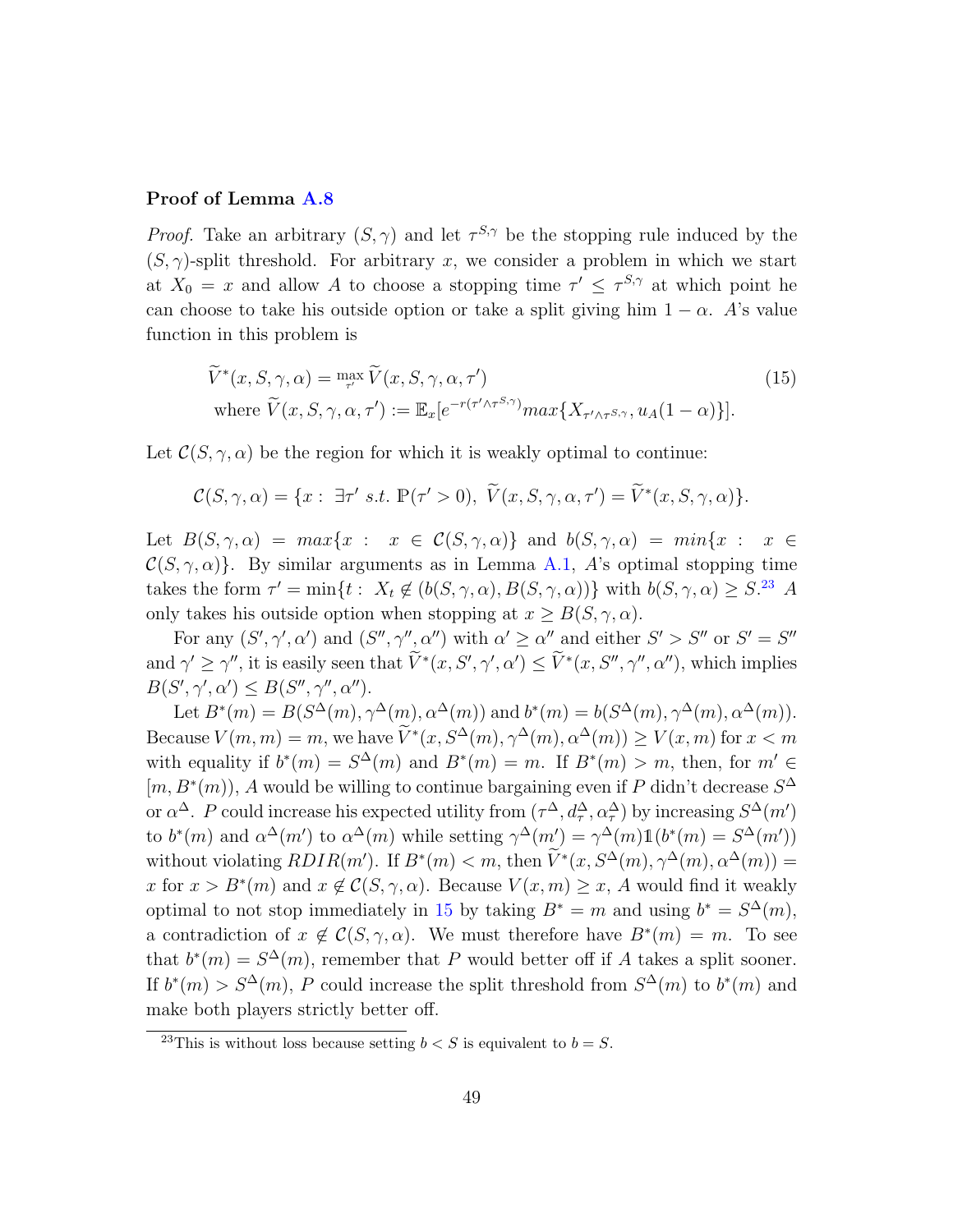As noted in Lemma [A.7,](#page-34-0) A's utility from increasing the split threshold at  $S^{\Delta}(m)$ is strictly negative. A fixed decrease in the split threshold from  $S$  to  $S' < S$  will, for small  $\Delta$ , lead to a discrete increase in  $\tilde{V}^*$  and B. A similar conclusion holds for a fixed discrete decrease in  $\alpha$ . Suppose there is a discontinuity in  $S^*$  or  $\alpha^*$  at  $m_d$ . Because B is increasing in S and  $\alpha$ , there is a  $\delta > 0$  such that, for small enough  $\Delta$ , we have  $B^*(m_d + \epsilon_{m_d}) > B^*(m_d) + \delta = m_d + \delta$ , a contradiction of  $B^*(m_d + \epsilon_{m_d}) = m_d + \epsilon_{m_d}$  when  $\Delta$  is small enough that  $\delta > \epsilon_{m_d}$ . Therefore, no such discontinuity exists.  $\Box$ 

#### Search Process Construction

We provide a construction of a search process  $Y$  and its discrete time approximation X and prove the convergence of  $(\tau^*, d^*_\tau, \alpha^*_\tau)$  under X to  $(\tau^*, d^*_\tau, \alpha^*_\tau)$  under Y as  $\Delta \rightarrow 0$ . The proof, while intuitive, is somewhat long and tedious and can be skipped by the reader without much loss.

Let  $Z^{\infty}$  be a sequence  $(Z^1, Z^2, ...)$  of iid draws of  $Z^k \sim F$  and  $U^{\infty}$  be a sequence  $(U^1, U^2, ...)$  of iid draws  $U^k \sim U[0, 1]$ . Let  $G(t, w) = exp(-\int_0^t \zeta(W(s, w))ds)$ , where  $W(s, w)$  is the solution at time s of the differential equation  $dW_t = \eta(W_t)dt$  with initial condition  $W_0 = min\{Y, w\}.$ 

Let  $W^0 = min\{Y, Y_0\}$  and  $T_1(W^0) = inf\{t : G(t, W^0) \leq U^1\}$  be the arrival time of the first Z draw, namely  $Z^1$ . Let  $\underline{W}_1 = W(T_1(W^0), W^0)$  be the value of W at  $T_1(W^0)$ . For  $k \geq 1$ , let  $\underline{W}_k = W(T_{k-1}(W^{k-1}), W^{k-1})$ ,  $W^k =$  $max\{min\{Z^k, Y\}, \underline{W}_k\}$  and  $T_{k+1}(W^k) = inf\{t : G(t, W^k) \leq U^{k+1}\}$  be the length of time between the arrival of  $Z^k$  and  $Z^{k+1}$ . Then  $Z^k$  arrives at  $\overline{T}^k$  =  $\sum_{j=1}^{k} T_j(W^{j-1})$  with  $\overline{T}^0 = 0$ . We define  $Y_t$  for  $t > 0$  by

$$
Y_t = \sum_{k=0}^{\infty} W(t - \overline{T}^k, W^k) \mathbb{1}(\overline{T}^k < t < \overline{T}^{k+1}) + \mathbb{1}(t = \overline{T}^k) \max\{Z^k, W^k\}.
$$

We construct X in a similar way. If  $w > Y$ , let  $n^F(w) = |\{x \in \mathcal{G}^\Delta : x \in \mathbb{R}^N\}|$  $(\widetilde{Y}, w]$ }| be the number of periods X remains above  $\widetilde{Y}$  when starting at  $X_0 = w$ if no new Z arrives before X crosses  $\overline{Y}$ ; if  $w \leq \overline{Y}$ , let  $n^F(w) = 0$ . Note that  $n^{F}(w) \leq \overline{F} := |supp(F)| + 1^{24}$  $n^{F}(w) \leq \overline{F} := |supp(F)| + 1^{24}$  $n^{F}(w) \leq \overline{F} := |supp(F)| + 1^{24}$ . Let  $\xi(\ell, w)$  be the value of x which is  $\ell$  grid points below w, with  $\xi(0, w) = w$  and define  $\bar{\xi}(w) = \sum_{x \in \mathcal{G}^{\Delta} \cap (\tilde{Y}, w]} \zeta(x)$ . We define the

<span id="page-49-0"></span><sup>&</sup>lt;sup>24</sup>The addition to  $|supp(F)|$  accounts for the possible addition of  $Y_0$  to  $\mathcal{G}^{\Delta}$ .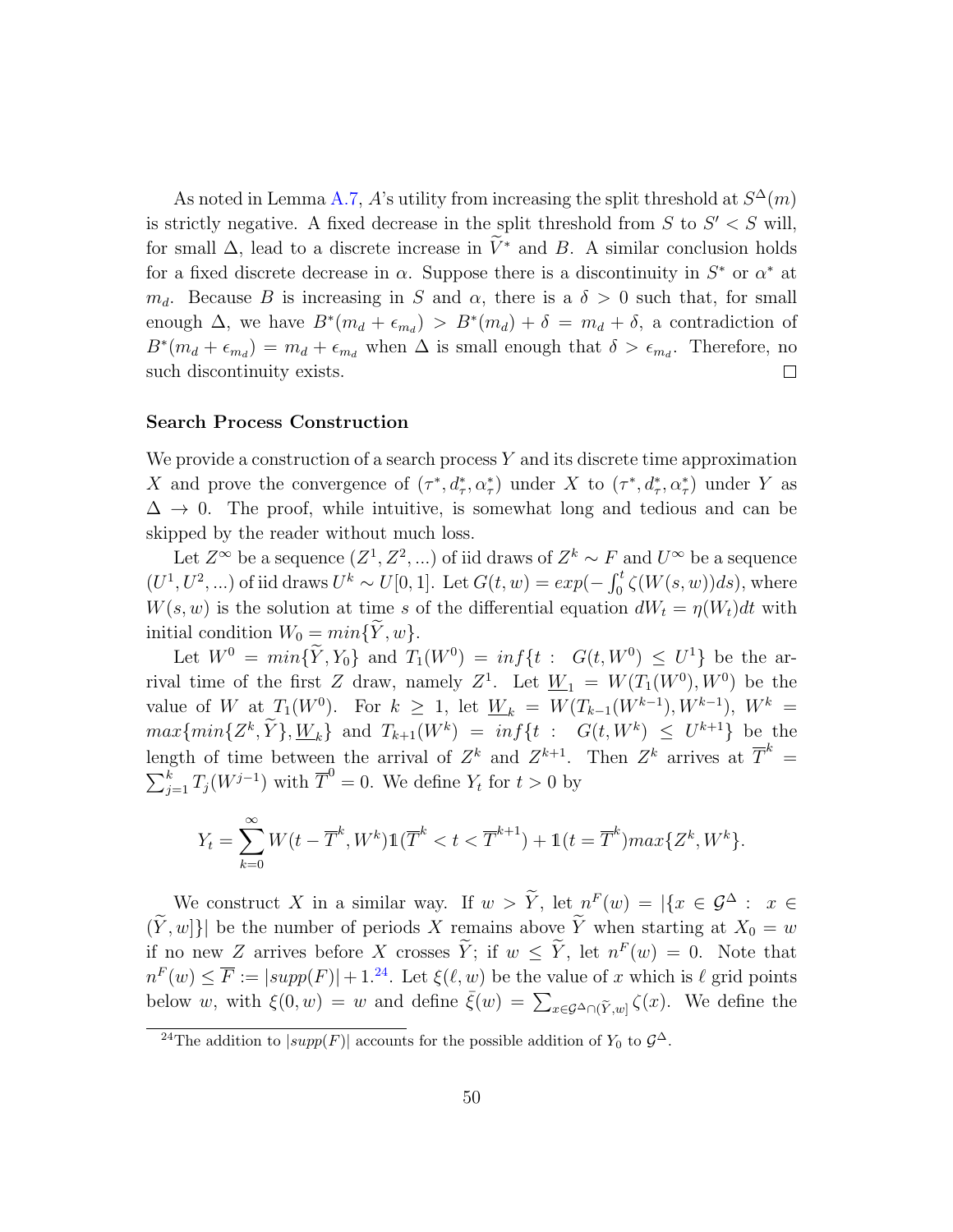discrete time analogue of G by

$$
G^{\Delta}(s, w) = \begin{cases} 1 & \text{if } s \in [0, \Delta) \\ exp\left(-\sum_{x \in [\xi(\lfloor \frac{s-\Delta}{\Delta} \rfloor), w), w]} \zeta(x) \Delta\right) & \text{if } s \in [\Delta, n^F(w) \Delta), \\ exp\left(-\{\bar{\xi}(w)\Delta + \int_{n^F(w)}^s \zeta(W(t - n^F(w)\Delta, w))dt\}\right) & \text{if } s \ge n^F(w) \Delta. \end{cases}
$$

where  $W(t, w)$  is defined as before. The key difference is that we need to consider the movement downwards of X across points in  $\mathcal{G}^{\Delta}$  above  $\widetilde{Y}$ ; this enters  $G^{\Delta}$  in the sum over  $x \in (\tilde{Y}, w]$ . Because  $\zeta(x)$  is bounded and  $\overline{F}$  is finite, it is clear that  $G^{\Delta}(s, w) \rightarrow G(s, w)$  as  $\Delta \rightarrow 0$ .

We define a discrete time version of  $W$  at  $t$  when starting at  $w$  as

$$
W^{\Delta}(t, w) = \mathbb{1}(t < n^F(w)\Delta)\xi(\lfloor \frac{t}{\Delta} \rfloor, w) + \mathbb{1}(t \ge n^F(w)\Delta)W(t - n^F(w)\Delta, w).
$$

We define  $(Z^{1,\Delta}, Z^{2,\Delta}, ...)$  by rounding  $(Z^1, Z^2, ...)$  up to the nearest point in  $\mathcal{G}^{\Delta}$ :  $Z^{k,\Delta} = min\{x \in \mathcal{G}^{\Delta} : x > Z^{k}\}.$  Let  $\mathbb{T} = \{0, \Delta, ...\}.$  The initial value of X is  $W^{0,\Delta} = X_0$  and the length of time until the arrival of  $Z^{1,\Delta}$  is  $T_1^{\Delta}(W^{0,\Delta}) =$  $min\{t \in \mathbb{T} : G^{\Delta}(t, W^{0,\Delta}) \leq U^0\}$ . At  $T_1^{\Delta}(W^{0,\Delta})$ , the value of  $W^{\Delta}$  is  $\underline{W}^{\Delta}_0 =$  $\underline{W}(T_1^{\Delta}(W^{0,\Delta}), W^{0,\Delta}).$  For  $k \geq 1$ , let  $\underline{W}_k^{\Delta} = W^{\Delta}(T_{k-1}^{\Delta}(W^{k-1,\Delta}), W^{k-1,\Delta}), W^{k,\Delta} =$  $max\{Z^{k,\Delta}, \underline{W}_{k-1}^{\Delta}\}\$ and  $T_{k+1}^{\Delta}(W^{k,\Delta}) = min\{t \in \mathbb{T}: G^{\Delta}(t, W^{k,\Delta}) \leq U^{k+1}\}\$ . The time of the arrival of  $Z^{k,\Delta}$  is then  $\overline{T}^{k,\Delta} = \sum_{j=1}^k T_j^{\Delta}(W^{j-1,\Delta})$  and  $\overline{T}^{0,\Delta} = 0$ . We define  $X_t$  for  $t \in \mathbb{T}$  by

$$
X_t = \sum_{k=0}^{\infty} W^{\Delta}(t - \overline{T}^{k,\Delta}, W^{k,\Delta}) \mathbb{1}(\overline{T}^{k,\Delta} < t < \overline{T}^{k+1,\Delta}) + \mathbb{1}(t = \overline{T}^{k,\Delta}) \max\{Z^{k,\Delta}, W^{k,\Delta}\}.
$$

Let  $\overline{\eta} = \max_{y \in [\underline{Y}, \overline{Y}]} |\eta(y)|$  and  $\underline{\eta} = \min_{y \in [S^*(\overline{R}^*, \tilde{Y})]} |\eta(y)|$ . By our definition of  $\mathcal{G}^{\Delta}$ ,  $\overline{\eta} \Delta \ge$ max  $\max_{x \in \tilde{Y}} \epsilon_x$ . In the definition of  $\underline{\eta}$  we restrict to  $y \geq S^*(\overline{R}^*)$  because we will be concerned with bounds on the speed of the decrease in  $W$  when it is above  $S^*$ , for which  $S^*(\overline{R}^*)$  is a lower bound. We note that  $S^*(\overline{R}^*) > \underline{Y}$ ; otherwise, for small  $\Delta$ , it would take arbitrarily long to reach  $S^{\Delta}(M_t)$  when  $M_t \approx \overline{R}^{\Delta}$ , which would violate RDIR. Let  $\Theta$  be the length of time it takes  $W^{\Delta}$ , when starting at  $\overline{Y}$ , to reach  $S^*(\overline{R}^*)$ , which is defined by  $W^{\Delta}(\Theta, \overline{Y}) = S^*(\overline{R}^*)$ . This is an upper bound on the maximum amount of time that can occur between arrivals of Z before X or Y stop under  $(\tau^*, d^*_\tau, \alpha^*_\tau)$ .

Before proving our convergence result, we start with a technical Lemma.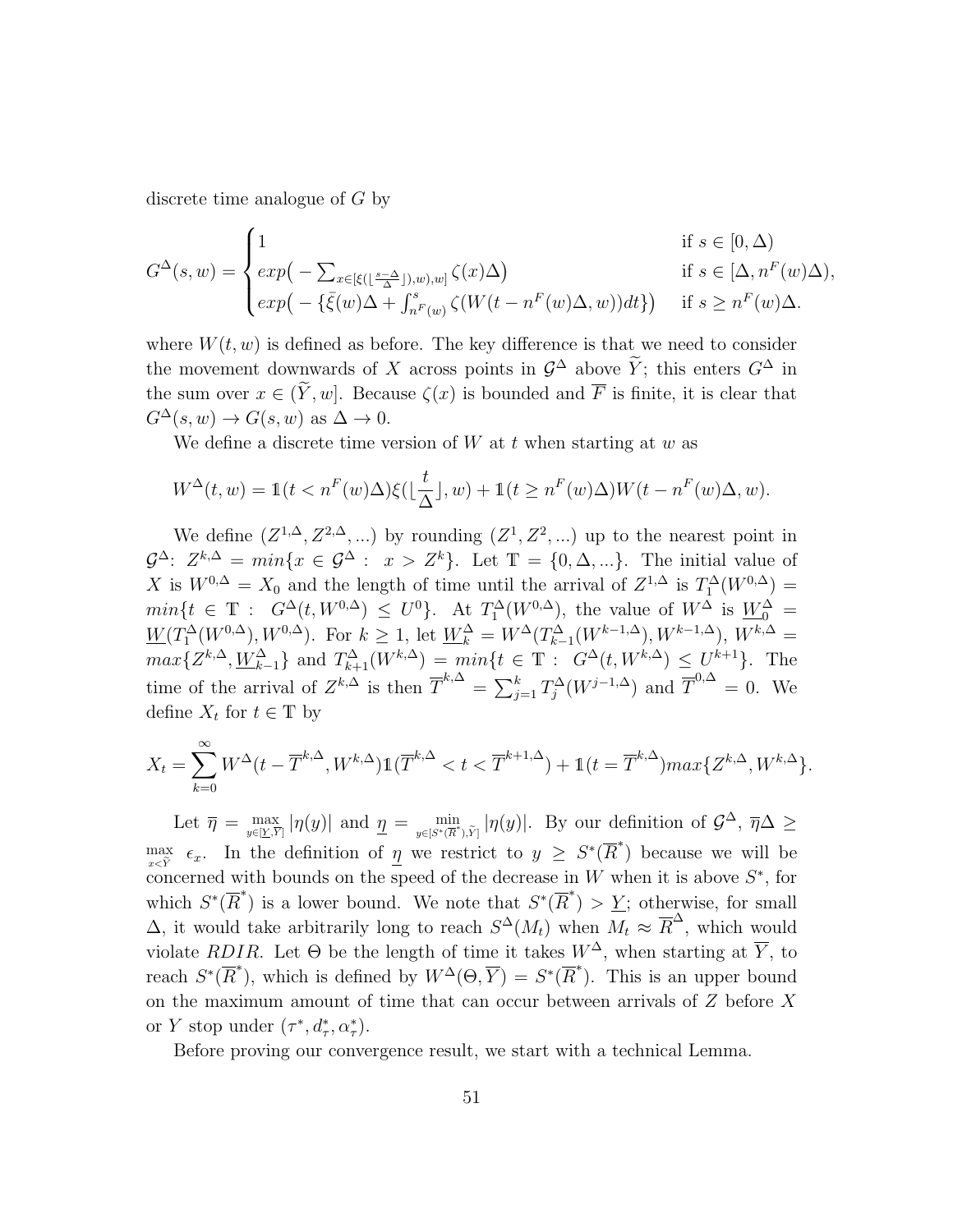**Lemma O.A.3.**  $W(t, w)$  and  $T_{k+1}(w)$  are Lipschitz continuous for any  $k \geq 0$ as long as  $W(t, w) \in [\overline{Y}, S^*(\overline{R}^*)]$  and  $T_{k+1}(w) \in [0, \Theta]$  with Lipschitz constants  $K_W, K_T$ .

*Proof.* We start with W. Because we have not reached  $S^*$ , we know  $|\eta(W(t, w))| \ge$ η. Take  $w' < w$ . Then  $W(t, w') < W(t, w)$ . Note that  $W(t, w') \geq w' - \overline{\eta}t$  and  $W(t, w) \leq w - \eta t$ . If  $W(t, w) \geq w'$ , then  $\eta t < w - w'$  and

$$
W(t, w) - W(t, w') \le (w - \underline{\eta}t - (w' - \overline{\eta}t)) \le (w - w')\frac{\overline{\eta}}{\underline{\eta}}.
$$

Suppose  $W(t, w) < w'$  and let  $\vartheta(w, w')$  be defined by  $W(\vartheta(w, w'), w) = w'$ ; note that  $\vartheta(w, w') \leq (w - w')\eta^{-1}$ . Then  $W(t, w) = W(t - \vartheta(w, w'), w')$  and

$$
W(t,w) - W(t,w') = W(t - \vartheta(w,w'),w') - W(t,w') \leq \overline{\eta}\vartheta(w,w') \leq (w-w')\frac{\overline{\eta}}{\underline{\eta}}.
$$

To see that  $W(t, w)$  is Lipschitz continuous in t, we note that for  $t' > t$ ,  $W(t, w)$  –  $W(t', w) \leq \overline{\eta}(t'-t)$ . Let  $K_W$  be the Lipschitz constant for W.

Now we turn to  $T_{k+1}$ . Remember,  $T_{k+1}(w)$  is defined by  $\int_0^{T_{k+1}(w)} \zeta(W(s, w))ds =$  $log(U^{k+1})$ . Let  $w' < w$ . Because  $W(s, w') < W(s, w)$  and  $\zeta$  is increasing,  $T_{k+1}(w') >$  $T_{k+1}(w)$ . Let  $K_{\zeta}$  be the Lipschitz constant for  $\zeta$ . We then have

$$
\zeta(W(s, w)) - \zeta(W(s, w')) \le \zeta(W(s, w') + K_W(w - w')) - \zeta(W(s, w')) \le K_\zeta K_W(w - w').
$$
  
Therefore, 
$$
\int_0^{T_{k+1}(w)} \zeta(W(s, w)) ds \le \int_0^{T_{k+1}(w)} \zeta(W(s, w')) ds + K_W K_\zeta(w - w') T_{k+1}(w).
$$
  
Thus we have

$$
\int_{T_{k+1}(w)}^{T_{k+1}(w)} \zeta(W(s, w'))ds + \int_0^{T_{k+1}(w)} \zeta(W(s, w'))ds = \int_0^{T_{k+1}(w)} \zeta(W(s, w))ds
$$
  
\n
$$
\Rightarrow \int_{T_{k+1}(w)}^{T_{k+1}(w')} \zeta(W(s, w'))ds \le K_W K_{\zeta}(w - w')T_{k+1}(w) \le K_W K_{\zeta}(w - w')\Theta
$$
  
\n
$$
\Rightarrow (T_{k+1}(w') - T_{k+1}(w))\zeta(S^*(\overline{R})) \le K_W K_{\zeta}(w - w')\Theta
$$

Thus  $T_{k+1}(w)$  is Lipschitz in w as long as neither X or Y have reached  $S^*$  between the arrival of the kth and  $k + 1$ st Z.  $\Box$ 

Let  $(\tau^{*,c}, d^{*,c}_\tau, \alpha^{*,c}_\tau)$  and  $(\tau^{*,\Delta}, d^{*,\Delta}_\tau, \alpha^{*,\Delta}_\tau)$  be the continuous time and discrete time outcomes induced by the mechanism defined in Theorem [1.](#page-12-0) Given our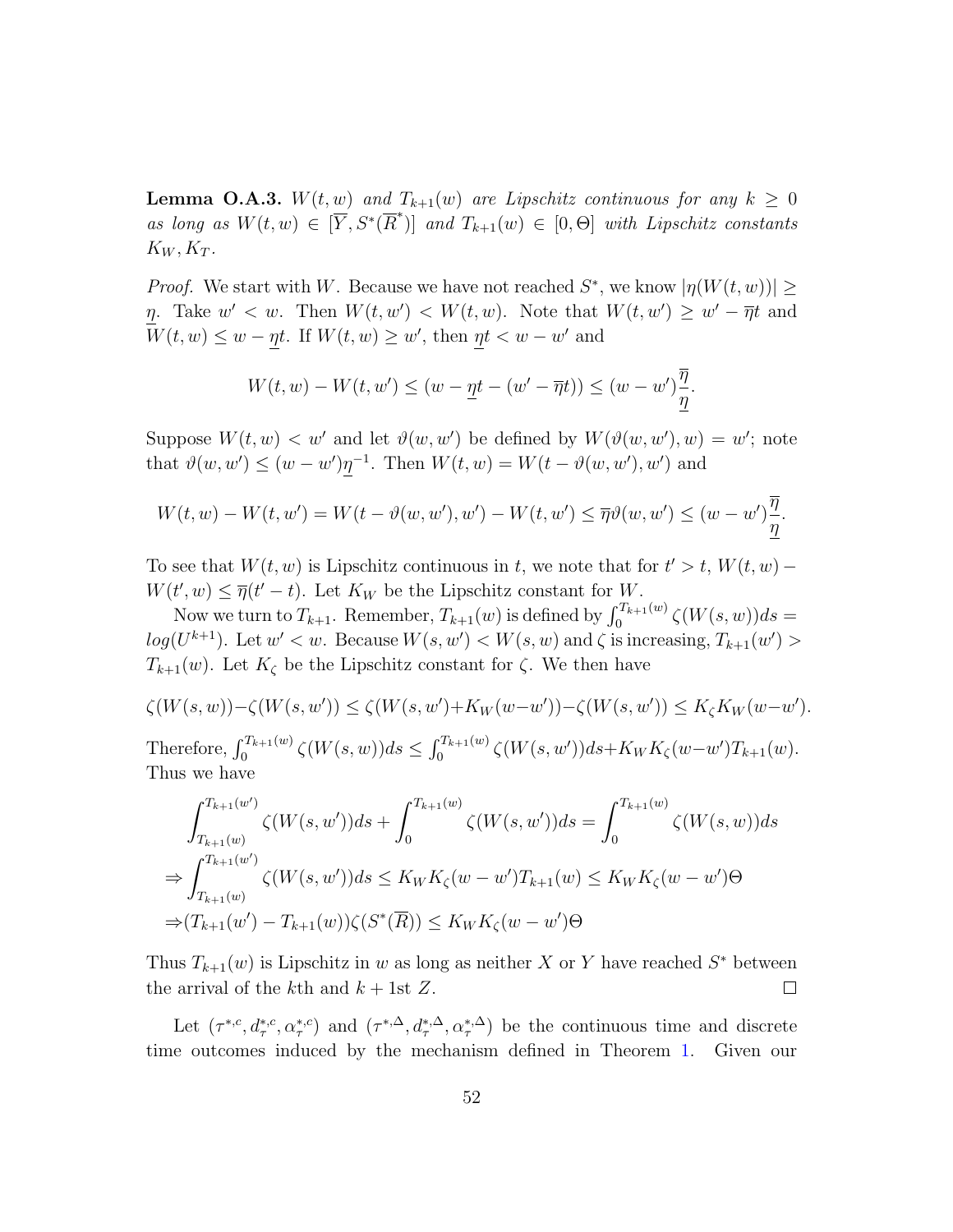construction, it should be intuitive that  $(\tau^{*,\Delta}, d^{*,\Delta}_{\tau}, \alpha^{*,\Delta}_{\tau})$  under  $X_t$  converges to  $(\tau^{*,c}, d_{\tau}^{*,c}, \alpha_{\tau}^{*,c})$  under  $Y_t$ . The following technical Lemma verifies this fact. It is immediate from this Lemma that P's and A's utility from  $(\tau^*, d^*_\tau, \alpha^*_\tau)$  in discrete time converges to their utility from  $(\tau^*, d^*_\tau, \alpha^*_\tau)$  in continuous time.

## Lemma O.A.4.  $(\tau^{*,\Delta}, d^{*,\Delta}_\tau, \alpha^{*,\Delta}_\tau) \xrightarrow{p} (\tau^{*,c}, d^{*,c}_\tau, \alpha^{*,c}_\tau)$ .

*Proof.* Let us focus on the event  $E^L$  in which  $U_k < exp(-\overline{F}\zeta(\overline{Y})\Delta)$  for all  $k \in$  $\{1, ..., L\}$  for some large L. This restriction on  $U_k$  implies  $T_k^{\Delta}(W^{k,\Delta}) \geq \overline{F}\Delta$  and  $W^{\Delta}(T^{\Delta}_k(W^{k,\Delta}), W^{k,\Delta}) \leq \tilde{Y}$ . As  $\Delta \to 0$ , the probability of  $E^L$  converges to 1. The probability there are L arrivals of Z before  $\tau^{*,c}$  or  $\tau^{*,\Delta}$  is less than  $(1 - F(\overline{R}^*))^L$ , which goes to 0 as  $L \to \infty$ . To show convergence of  $\tau^{*,c}, \tau^{*,\Delta}$ , it is therefore sufficient to show that for any  $\delta > 0$  and finite L,  $\mathbb{P}(|\tau^{*,c} \wedge \overline{T}^L - \tau^{*,\Delta} \wedge \overline{T}^{L,\Delta}| >$  $\delta |E^L\rangle$  < δ for sufficiently small  $\Delta$ . Because  $M, M^X$  can only increase at the arrival of  $Z$ ,  $|M_{\overline{T}^{k,\Delta}}^X - M_{\overline{T}^k}| < \overline{\eta}\Delta$ . If we can show that  $\tau^{*,c} \in (\overline{T}^k, \overline{T}^{k+1})$  implies  $\tau^{*,\Delta} \in (\overline{T}^{k,\Delta}, \overline{T}^{k+1,\Delta})$  with high probability for all  $k \in \{1, ..., L\}$  (and vice versa), then convergence of  $d_{\tau}^{*,\Delta}, \alpha_{\tau}^{*,\Delta}$  to  $d_{\tau}^{*,c}, \alpha_{\tau}^{*,c}$  is straightforward.

We argue that there exists  $(\Gamma_0, \Gamma_0^T, \Gamma_1, ..., \Gamma_L^T) \in \mathbb{R}_+^{2(L+1)}$  such that, as long as neither Y nor X has reached  $S^*$  before  $\overline{T}^k$  or  $\overline{T}^{k,\Delta}$  respectively, we have  $\left\lfloor \min\{\widetilde{Y}, W^{k,\Delta}\} - \right\rfloor$  $|W^k| \leq \Gamma_k \Delta$  and  $|T_k^{\Delta}(W^{k,\Delta}) - T_k(W^k)| \leq \Gamma_k^T \Delta$ . We proceed by induction. Taking  $T_0^{\Delta}$ ,  $T_0 = 0$ , this holds for  $k = 0$  by taking  $\Gamma_K = \overline{\eta}$  and  $\Gamma_0^T = 0$ . For the inductive step, suppose Y and X have both realized  $k Z$  arrivals and have not stopped and  $\left| min\{\overline{Y}, W^{k,\Delta}\}-W^k \right| \leq \Gamma_k \Delta.$ 

We start by putting bounds on the difference between  $T_{k+1}^{\Delta}(w)$  and  $T_{k+1}(w)$  in the event that neither X nor Y stop between the kth and  $k + 1$ st arrival of Z. If  $w \leq Y$ , then  $G(t, w) = G^{\Delta}(t, w)$ , which implies  $|T^{\Delta}_{k+1}(w) - T_{k+1}(w)| \leq \Delta$ . When  $w > \tilde{Y}$ , for  $t \geq n^F(w) \Delta$ 

$$
G^{\Delta}(t, w) = exp(-\bar{\xi}(w)\Delta)G(t - n^{F}(w)\Delta, w).
$$

Thus  $G^{\Delta}(t, w) \leq G(t, w)$ . Take some  $\delta_S \in (0, S^*(\overline{R}^*) - \underline{Y})$  and let  $\Delta$  be small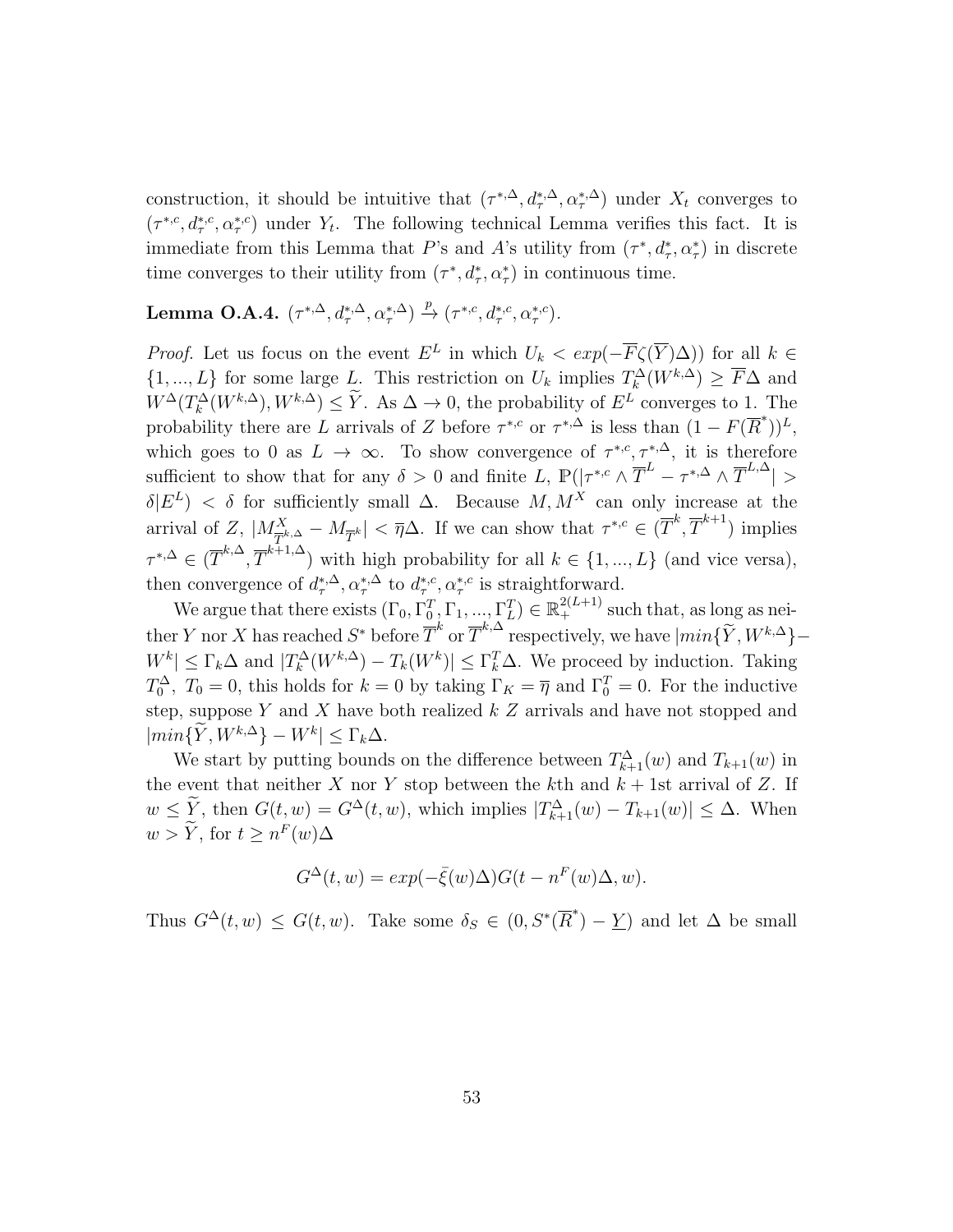enough that  $W(t+\overline{F}\frac{\zeta(\overline{R}^*)}{\zeta(s*\sqrt{R}^*)}$  $\frac{\zeta(\overline{R}^*)}{\zeta(S^*(\overline{R}^*)-\delta_S)}\Delta, w) > S^*(\overline{R}^*)-\delta_S$ . Then we have  $\int_0^t$  $n^F(w)$  $\zeta(W(s-n^F(w),w))ds+\bar{\xi}(w)\Delta$  $\leq \int_0^t$ 0  $\zeta(W(s,w))ds + \overline{F}\zeta(\overline{R}^*)\Delta$  $\leq \int_0^t$ 0  $\zeta(W(s,w))ds+\int^{t+\overline{F}\frac{\zeta(\overline{R}^*)}{\zeta(S^*(\overline{R}^*)-\delta_S)}\Delta}$ t  $\zeta(S^*(\overline{R}^*)-\delta_S)ds$  $\leq \int^{t+\overline{F}\frac{\zeta(\overline{R}^{*})}{\zeta(S^{*}(\overline{R}^{*})-\delta_{S})}\Delta}$ 0  $\zeta(W(s, w))ds$ 

We therefore have  $G(t + \overline{F} \frac{\zeta(\overline{R}^*)}{\zeta(s \times \overline{R}^*)}$  $\frac{\zeta(R)}{\zeta(S^*(\overline{R}^*)-\delta_S)}\Delta,w$   $\leq G^{\Delta}(t,w)$ . From the definition of  $T_k^{\Delta}, T_k$ , we have  $|T_{k+1}^{\Delta}(w) - T_{k+1}(w)| \leq (\overline{F} \frac{\zeta(\overline{R}^*)}{\zeta(S^*(\overline{R}^*))})$  $\frac{\zeta(R)}{\zeta(S^*(\overline{R}^*)-\delta_S)}+1)\Delta.$ 

We can then bound the difference between  $T^{\Delta}_{k+1}(W^{k,\Delta}), T_{k+1}(W^k)$  in the event that neither X, Y stop between the kth and  $k+1$ st arrival of Z. Because  $T_{k+1}(w)$  =  $T_{k+1}(min\{\widetilde{Y},w\})$ , we have

$$
|T_{k+1}^{\Delta}(W^{k,\Delta}) - T_{k+1}(W^k)| \le |T_{k+1}^{\Delta}(W^{k,\Delta}) - T_{k+1}(W^{k,\Delta})|
$$
  
+ |T\_{k+1}(min{\tilde{Y}, W^{k,\Delta}}) - T\_{k+1}(W^k)|]  

$$
\le (\overline{F}\frac{\zeta(\overline{R}^*)}{\zeta(S^*(\overline{R}^*) - \delta_S)} + 1)\Delta + K_T|min{\tilde{Y}, W^{k,\Delta}}) - W^k|
$$
  

$$
\le (\overline{F}\frac{\zeta(\overline{R}^*)}{\zeta(S^*(\overline{R}^*) - \delta_S)} + K_T\Gamma_k + 1)\Delta
$$

Define  $\Gamma_{k+1}^T = \overline{F} \frac{\zeta(\overline{R}^*)}{\zeta(S^*(\overline{R}^*))}$  $\frac{\zeta(R)}{\zeta(S^*(\overline{R}^*)-\delta_S)}+K_T\Gamma_k+1.$ 

We now argue that the values of X and Y just after the  $k + 1$ st arrival of Z will be close. In the event  $E^L$ ,  $W^{\Delta}(T^{\Delta}_{k+1}(W^{k,\Delta}), W^{k,\Delta}) = W(T^{\Delta}_{k+1}(W^{k,\Delta})$  $n^F(W^{k,\Delta})\Delta, min\{\tilde{Y}, W^{k,\Delta}\})$  and so

$$
|W^{\Delta}(T_{k+1}^{\Delta}(W^{k,\Delta}), W^{k,\Delta}) - W(T_{k+1}(W^{k}), W^{k})|
$$
  
= |W(T\_{k+1}^{\Delta}(W^{k,\Delta}) - n^{F}(W^{k,\Delta})\Delta, min{\tilde{Y}, W^{k,\Delta}\}) - W(T\_{k+1}(W^{k}), W^{k})|  

$$
\leq K_{W}(|min{\tilde{Y}, W^{k,\Delta}\} - W^{k}| + |T_{k+1}(W^{k}) - T_{k+1}^{\Delta}(W^{k,\Delta}) + n^{F}(W^{k,\Delta})\Delta|)
$$
  

$$
\leq K_{W}(\Gamma_{k} + \Gamma_{k+1}^{T} + \overline{F})\Delta
$$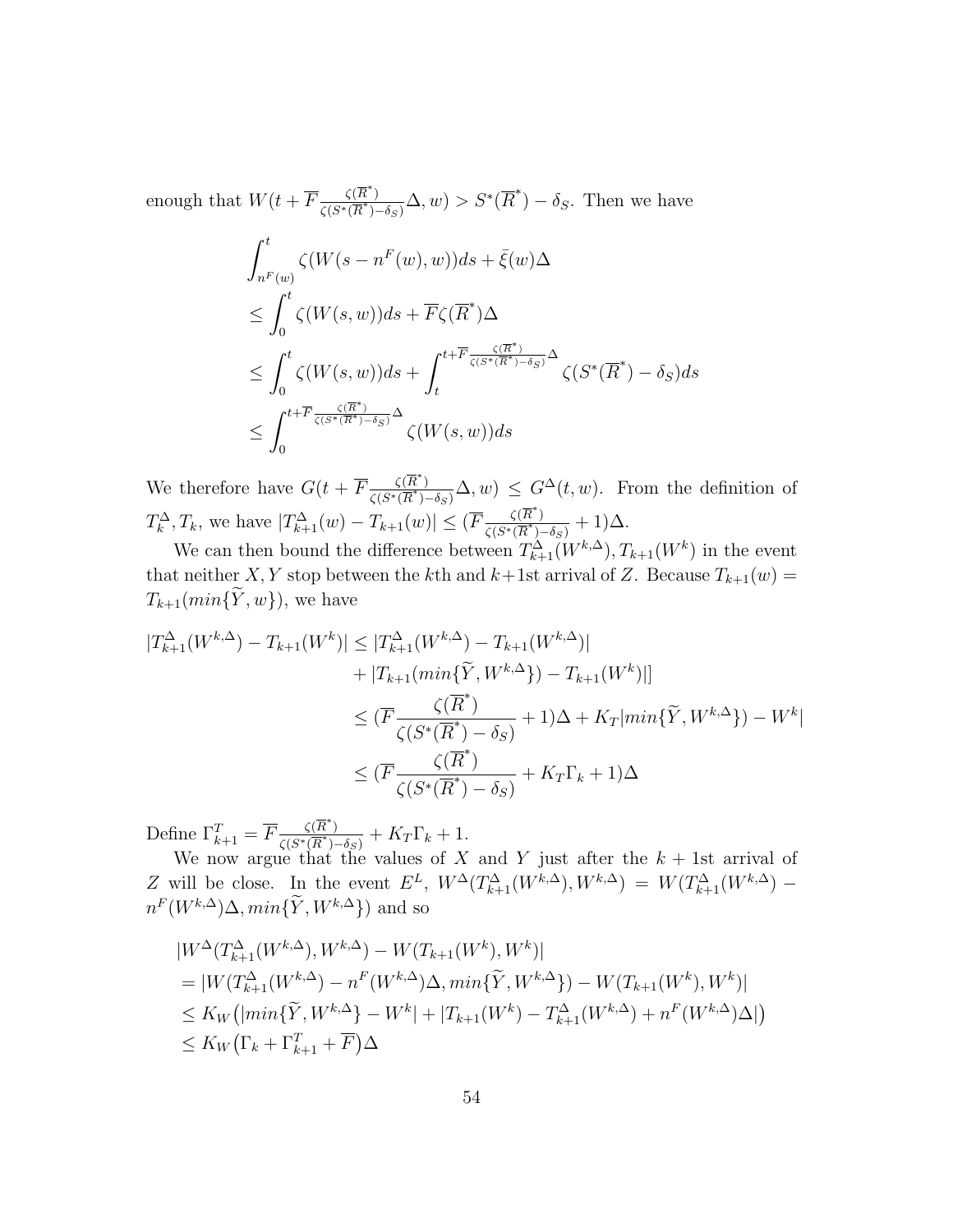We know  $|Z^{k+1,\Delta} - Z^{k+1}| \leq \overline{\eta}\Delta$ . Let  $\Gamma_{k+1} = K_W(\Gamma_k + \Gamma_{k+1}^T + \overline{F}) + \overline{\eta}$ . From the definition of  $W^{k+1,\Delta}$  and  $W^{k+1}$ , we have  $|min\{\tilde{Y}, W^{k+1,\Delta}\} - W^{k+1}| \leq \Gamma_{k+1}\Delta$ , completing the inductive step.

We next argue that if either Y or X stop before the  $k + 1$ st jump, then the other process stops too with a probability converging to 1 as  $\Delta \to 0$ . Let  $\hat{\theta}(w, b)$  be length of time, in the absence of a  $Z$  arrival, until Y crosses some threshold  $b$  when starting at  $w \ge b$ , defined by  $W(\hat{\theta}(w, b), w) = b$ . Define  $\theta(w, m) = \hat{\theta}(w, S^*(m))$ . We similarly define the length of time  $\hat{\theta}^{\Delta}(w^{\Delta},b)$  it takes X to cross b when starting at  $w^{\Delta}$  in the absence of Z arrival, defined by  $W^{\Delta}(\hat{\theta}^{\Delta}(w^{\Delta},b), w^{\Delta}) = b$ , and  $\theta^{\Delta}(w^{\Delta},m) = \hat{\theta}^{\Delta}(w^{\Delta},S^*(m)).$  Let  $D_S^{\Delta} = \max_{y \in [Y,\overline{Y} - \overline{\eta}\Delta]} S^*(y) - S^*(y - \overline{\eta}\Delta).$  Let  $m = M_{T_k(W^{k-1})}$  and  $m^{\Delta} = M_{T_k^{\Delta}(W^{k-1}, \Delta)}^X$  be the maximum of Y and X after the kth arrival of Z. Because  $|m - m^{\Delta}| \leq \overline{\eta}\Delta$ , we must have  $S^*(m^{\Delta}) \geq S^*(m) - D_S^{\Delta}$ . Because it takes at most  $\overline{F}\Delta$  length of time for  $W^{\Delta}$  to reach  $\widetilde{Y}$  and, from  $\widetilde{Y}$  it takes at most  $\hat{\theta}(min{\{\widetilde{Y}, w\}}, S^*(m) - D_S^{\Delta})$  length of time to reach  $S^*(m^{\Delta})$ , we have  $\theta^{\Delta}(w,m) \leq \hat{\theta}(min{\{\widetilde{Y},w\}}, S^*(m) - D_S^{\Delta}) + \overline{F}\Delta.$ 

We now want to show, for small  $\Delta$ ,  $\hat{\theta}(w, b)$  is Lipschitz when  $w < \tilde{Y}$  and  $b < S^*(\overline{R})$ . If  $w' < w$ , then  $W(t, w) < w'$  if  $t > \eta^{-1}(w - w')$ . Having reached w', then length of time to reach b is then  $\hat{\theta}(w', b)$ ; thus  $\hat{\theta}(w, b) - \hat{\theta}(w', b) \leq \eta^{-1}(w - w')$ . Similarly, for  $b' \in (S^*(\overline{R}^*), b)$  we have  $0 \leq \hat{\theta}(w, b') - \hat{\theta}(w, b) \leq \eta^{-1}(\overline{b} - b')$ . Let  $K_{\hat{\theta}} = \underline{\eta}^{-1}$  be the Lipschitz constant for  $\hat{\theta}$ .

Suppose Y stops at  $S^*(m)$ . This implies that  $U^{k+1} \leq G(\theta(W^k, m), W^k)$ . Suppose  $Z^{k+1,\Delta}$  arrives prior to X reaching  $S^*(m^\Delta)$ . This implies  $U^{k+1} \geq G^{\Delta}(\theta^{\Delta}(W^{k,\Delta}, m^\Delta)+$  $(\Delta, W^{k,\Delta}) \geq G^{\Delta}(\hat{\theta}^{\Delta}(W^{k,\Delta}, S(m) - D_S^{\Delta}) + \Delta, W^{k,\Delta})^{25}$  $(\Delta, W^{k,\Delta}) \geq G^{\Delta}(\hat{\theta}^{\Delta}(W^{k,\Delta}, S(m) - D_S^{\Delta}) + \Delta, W^{k,\Delta})^{25}$  $(\Delta, W^{k,\Delta}) \geq G^{\Delta}(\hat{\theta}^{\Delta}(W^{k,\Delta}, S(m) - D_S^{\Delta}) + \Delta, W^{k,\Delta})^{25}$  Because  $\zeta, W$  are Lipschitz,

<span id="page-54-0"></span><sup>&</sup>lt;sup>25</sup>We add  $\Delta$  to  $\theta^{\Delta}$  to account of the rounding up of  $\theta^{\Delta}$  to a date in  $\{0, \Delta, ...\}$ .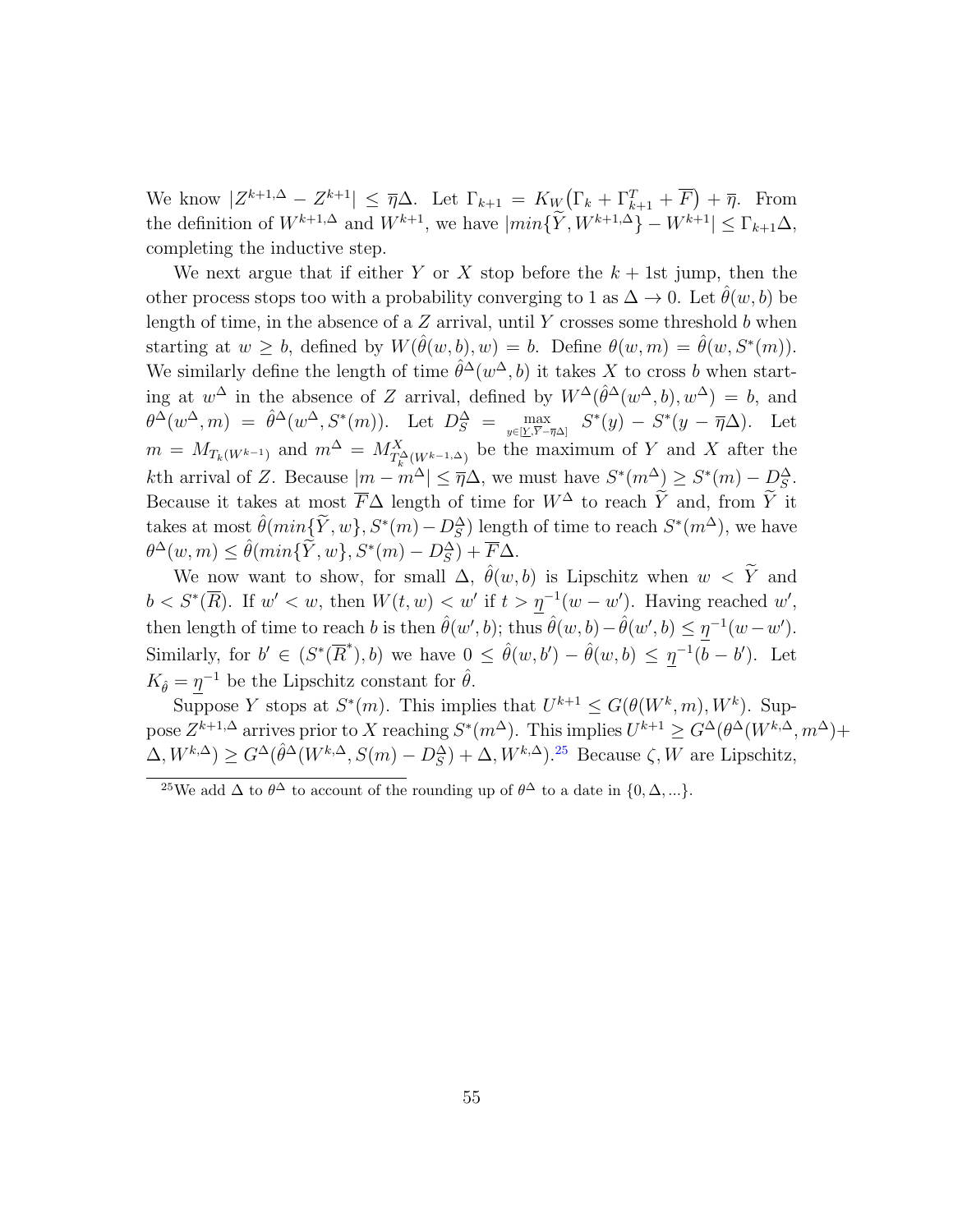so is  $G(t, w)$ . Let  $K_G$  be a Lipschitz constant for G. Then

$$
|G(\theta(W^k, m), W^k) - G^{\Delta}(\hat{\theta}^{\Delta}(W^{k, \Delta}, S(m) - D_S^{\Delta}) + \Delta, W^{k, \Delta})|
$$
  
\n
$$
\leq G(\theta(W^k, m), W^k) - G(\hat{\theta}^{\Delta}(W^{k, \Delta}, S(m) - D_S^{\Delta}) + (\overline{F} \frac{\zeta(\overline{R}^*)}{\zeta(S^*(\overline{R}^*) - \delta_S)} + 1)\Delta, W^{k, \Delta})
$$
  
\n
$$
\leq K_G(|W^k - W^{k, \Delta}| + (\overline{F} \frac{\zeta(\overline{R}^*)}{\zeta(S^*(\overline{R}^*) - \delta_S)} + 1)\Delta
$$
  
\n
$$
+ |\hat{\theta}(W^k, S^*(m)) - \hat{\theta}^{\Delta}(W^{k, \Delta}, S^*(m) - D_S^{\Delta})|)
$$
  
\n
$$
\leq K_G(|W^k - W^{k, \Delta}| + (\overline{F} \frac{\zeta(\overline{R}^*)}{\zeta(S^*(\overline{R}^*) - \delta_S)} + 1)\Delta)
$$
  
\n
$$
+ |\hat{\theta}(W^k, S^*(m)) - \hat{\theta}(min{\{\widetilde{Y}, W^{k, \Delta}\}, S^*(m) - D_S^{\Delta})| + \overline{F}\Delta)
$$
  
\n
$$
\leq (K_G(\Gamma_k(1 + K_{\hat{\theta}}) + (2\overline{F} \frac{\zeta(\overline{R}^*)}{\zeta(S^*(\overline{R}^*) - \delta_S)} + 1))\Delta) + K_{\hat{\theta}}D_S^{\Delta}
$$

Thus, the probability  $U^{k+1} \in (G^{\Delta}(\theta^{\Delta}(W^{k,\Delta}, m^{\Delta}) + \Delta, W^{k,\Delta}), G(\theta(W^k, m), W^k))$ is at most  $K_G(|W^k - W^{k,\Delta}|(1+K_{\hat{\theta}}) + K_{\hat{\theta}}D_S^{\Delta} + \overline{F} \frac{\zeta(\overline{R}^*)}{\zeta(S^*(\overline{R}^*))}$  $\frac{\zeta(R)}{\zeta(S^*(\overline{R}^*)-\delta_S)}\Delta$ ). As  $\Delta \to 0$ , this goes to 0 and the probability that X stops at  $S^*(m^{\Delta})$  conditional on Y stopping at  $S^*(m)$  goes to one. The case when X at  $S^*(m^{\Delta})$  first is similar and the probability that Y stops at  $S^*(m)$  goes to one as well.  $\Box$ 

### Proof of Theorem [1](#page-12-0) for a Search Process

The proof of Theorem [1](#page-12-0) for a search process immediately follows from the following two Lemmas. The first Lemma shows that the upper-bound on our relaxed problem, given by P's utility from  $(\tau^{\Delta}, d^{\Delta}_{\tau}, \alpha^{\Delta}_{\tau})$ , converges to P's utility from  $(\tau^*, d^*_\tau, \alpha^*_\tau)$ as  $\Delta \to 0$ . The second Lemma shows that  $(\tau^*, d^*_\tau, \alpha^*_\tau)$  is dynamically individually rational and there is no dynamically individually rational continuous time mechanism that does strictly better than  $(\tau^*, d^*_\tau, \alpha^*_\tau)$ .

**Lemma O.A.5.** P's utility from  $(\tau^*, d^*_\tau, \alpha^*_\tau)$  is optimal in the limit as  $\Delta \to 0$ :

$$
\lim_{\Delta \to 0} \mathbb{E}^{\Delta} [e^{-r\tau^{\Delta}}(d_{\tau}^{\Delta}(u_P(\alpha_{\tau}^{\Delta}) - \nu) + \nu)] = \lim_{\Delta \to 0} \mathbb{E}^{\Delta} [e^{-r\tau^*}(d_{\tau}^*(u_P(\alpha_{\tau}^*) - \nu) + \nu)].
$$

*Proof.* Convergence is obvious when  $S^*(Y_0) > Y_0$ . Consider the case in which  $S^*(Y_0) = Y_0$ . For  $\Delta > 0$ ,  $\alpha^{\Delta}(X_0)$  represents an upper-bound on P's utility from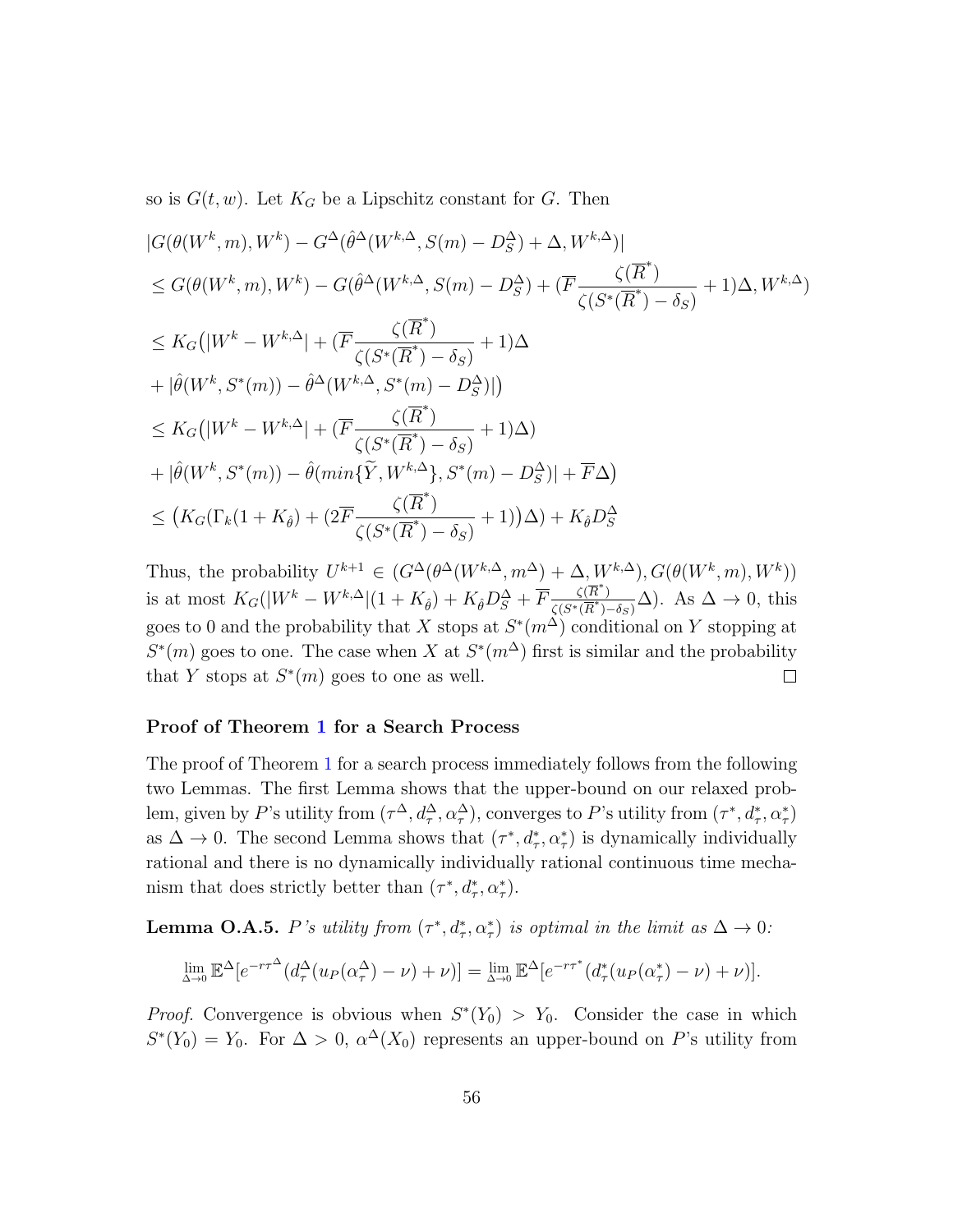$$
(\tau^{\Delta}, d_{\tau}^{\Delta}, \alpha_{\tau}^{\Delta}). \text{ As } |S^{\Delta}(X_0) - X_0| \to 0, \mathbb{P}(\tau^{\Delta} > \tau_+(X^1)) \to 0 \text{ and}
$$
  

$$
\mathbb{E}[e^{-r\tau^{\Delta}}u_P(\alpha^{\Delta}(X_0))1(\tau^{\Delta} < \tau_+(X^1))
$$
  

$$
+ e^{-r\tau_+(X^1)}J(X_{\tau_+(X^1)}, X_{\tau_+(X^1)})1(\tau^{\Delta} > \tau_+(X^1)) \xrightarrow{\Delta \to 0} u_P(\alpha^*(Y_0))
$$

Optimality in the limit then follows from the fact that  $u_P(\alpha^*(Y_0)) = \lim_{\Delta \to 0} u_P(\alpha^{\Delta}(X_0)).$ 

Now suppose  $S^*(Y_0) < Y_0$ . For some small  $\delta \in (0, S^*(\overline{R}^*) - \underline{Y})$ , let  $\overline{\zeta}^{\Delta} =$  $\max_{y} \zeta^{\Delta}(y)$  and  $\underline{\eta}^{\delta} = \min_{y \geq S^*(\overline{R}) - \delta} |\eta(y)|$ . Let  $\ell^{\Delta}$  be the maximum number of grid points between  $S^{\Delta}(M)$  and  $S^*(M)$ , which is at most  $\max_{m \in [X_0, \overline{R}^{\Delta}]}$  $|S^*(m) - S^{\Delta}(m)|$  $\frac{1-S^{\infty}(m)!}{\eta^{\delta}\Delta}$  for small  $\Delta$ . Because  $S^*$  is continuous and  $S^{\Delta}$  is monotone, convergence to  $S^*$  is uniform; therefore,  $\ell^{\Delta}\Delta \to 0$  as  $\Delta \to 0$ . At  $\tau^* \wedge \tau^{\Delta}$ , we know  $\tau^* \vee \tau^{\Delta}$  arrives in at most  $\ell^{\Delta} + 1$ periods if there is no  $Z$  arrival; thus,

$$
\mathbb{P}(|\tau^* - \tau^{\Delta}| \leq (\ell^{\Delta} + 1)\Delta) \geq 1 - \overline{\zeta}^{\Delta}(\ell^{\Delta} + 1)\Delta,
$$

and so  $\lim_{\Delta \to 0} \mathbb{P}(|\tau^* - \tau^{\Delta}| \leq (\ell^{\Delta} + 1)\Delta) = 1$ . In the event no Z arrives between  $\tau^* \wedge \tau^{\Delta}$ and  $\tau^* \vee \tau^{\Delta}$ , the split amount will be the same at both  $\tau^*$  and  $\tau^{\Delta}$ . Convergence of P's expected utility from  $(\tau^{\Delta}, d^{\Delta}_{\tau}, \alpha^{\Delta}_{\tau})$  to his expected utility from  $(\tau^*, d^*, \alpha^*_{\tau})$ follows.  $\Box$ 

**Lemma O.A.6.**  $(\tau^*, d^*_\tau, \alpha^*_\tau)$  is dynamically individually rational in continuous time. There exists no dynamically individually rational continuous time mechanism which yields strictly higher utility than  $(\tau^*, d^*_\tau, \alpha^*_\tau)$ .

*Proof.* That  $(\tau^*, d^*_\tau, \alpha^*_\tau)$  is dynamically individually rational in continuous time follows from the same arguments as in the case of a diffusion process.

Suppose there was a dynamically individually rational  $(\tau^{**}, d^{**}_{\tau}, \alpha^{**}_{\tau})$  which in continuous time gave P an expected utility of  $J^{**}$  with  $J^{**} > \lim_{\Delta \to 0} \mathbb{E}^{\Delta}[e^{-r\tau^{\Delta}}(d^{\Delta}_{\tau}(u_P(\alpha^{\Delta}_\tau) (\nu + \nu)$ . We consider below the same extension of  $u_P$  and  $u_A$  to allow for  $\alpha_\tau \in$  $(-\infty, 1]$  $(-\infty, 1]$  $(-\infty, 1]$  as in the proof of Theorem 1 for a diffusion process. For our continuous time process, it is without loss to only consider mechanisms which are measurable to histories of the form  $h'_t = (k, Z^1, U^1, ..., Z^k, U^k, \overline{U}_t^{k+1})$  $\binom{n+1}{t}$  where k is determined by  $t \in (\overline{T}^k, \overline{T}^{k+1})$  and  $\overline{U}_t^{k+1}$  $t_t^{k+1}$  is the upper-bound on  $U^{k+1}$  implied by no arrival of  $Z^{k+1}$ by time t. This information maps out then entire history  $\{Y_s: 0 \le s \le t\}$  and so any mechanism measurable with respect to  $Y$  will be measurable with respect to such histories.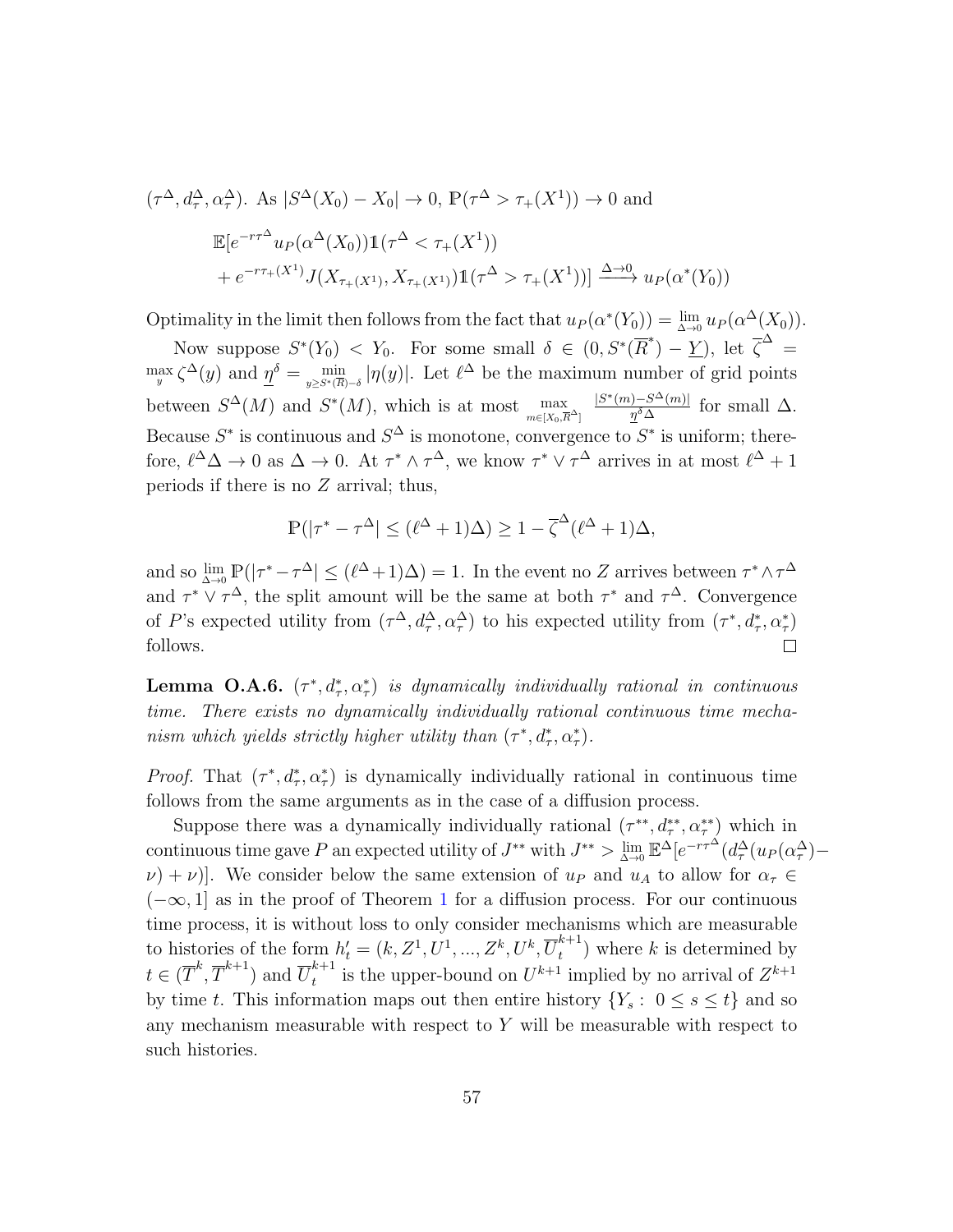We define a discrete time mechanism which is measurable with respect to these same histories; for the same reasons as in continuous time, this is without loss. Fix some small  $\delta_{\alpha} > 0$ . Let  $\hat{\tau}^{**} = {\tau^{**}}|_{\Delta}$ ,  $\hat{d}_{\tau}^{**} = d_{\tau}^{**}$  and  $\hat{\alpha}_{\tau}^{**} = (\alpha_{\tau}^{**} - \delta_{\alpha}) \mathbb{1}(u_A(1 (\alpha^{**}_{\tau} + \delta_{\alpha}) > X_{\hat{\tau}^{**}} + \bar{\alpha} \mathbb{1}(u_A(1-\alpha^{**}_{\tau}+\delta_{\alpha})) < X_{\hat{\tau}^{**}}$  where  $u_A(1-\bar{\alpha}) > \bar{Y}$  (where  $\bar{\alpha}$  is defined in the same way as in the diffusion process case). As  $\Delta \rightarrow 0$ , it is straightforward to see that P's discrete time value from  $(\hat{\tau}^{**}, \hat{d}_{\tau}^{**}, \hat{\alpha}_{\tau}^{**})$  is bounded below by  $J^{**} - u'(0)\delta_\alpha + O(\delta_\alpha^2)$  and, because  $\delta_\alpha > 0$ , it is dynamically individually rational for small enough  $\Delta$ . Because  $\delta_{\alpha}$  is arbitrary, we can find a discrete-time dynamically individually rational mechanism whose value to  $P$  is arbitrarily close to  $J^{**}$ , which is strictly greater than  $\mathbb{E}^{\Delta}[e^{-r\tau^{\Delta}}(d^{\Delta}_{\tau}(u_P(\alpha^{\Delta}_\tau)-\nu)+\nu)]$  for small  $\Delta$ , a contradiction of the fact that  $(\tau^{\Delta}, d^{\Delta}_{\tau}, \alpha^{\Delta}_{\tau})$  delivers an upper-bound on P's value of the discrete time optimal mechanism. Therefore, no such  $(\tau^{**}, d^{**}_{\tau}, \alpha^{**}_{\tau})$  exists.

#### Role of Assumptions on Stochastic Processes

We assumed that every search process had  $\eta(y) < 0 \ \forall y$  and  $\inf\{t : Y_t = \underline{Y}\} = \infty$ . These assumptions simplify the statement of the optimal mechanism by allowing us to write the decision of when to stop and reach a split as the first time  $Y_t$  crosses  $S^*(M_t)$ . Suppose that we allowed for Y to reach y' that are absorbing until the arrival of a new  $Z_t > y'$ -namely, y' such that  $\eta(y') = 0$ . It is easy to incorporate such absorbing  $y'$  into our discrete-time relaxed problem. As we take the limit as  $\Delta \to 0$ , if y' is absorbing and  $S^*(M_t) = y'$ , then P will offer a split at a Poisson rate  $\gamma^*(M_t) \in \mathbb{R}_+ \cup \{\infty\}$  where  $\gamma^*(M_t) = \infty$  implies an immediate split at  $S^*(M_t) = y'$ .

This observation allows us to extend our results to cover the stationary search without recall model. Once a  $Z_t$  offer has been rejected,  $Y_{t+} = \underline{Y}$ , at which point P proceeds to make a TIOLI offer with demand  $\alpha^*(M_t)$  at a rate  $\gamma^*(M_t)$ . The case of stationary search with recall is less interesting. Because  $A$ 's outside option is only increasing, the optimal mechanism will have no delay: either  $P$  makes an immediate TIOLI offer or A takes his outside option immediately.

The proofs of Theorem [1](#page-12-0) its supporting Lemmas rely on several properties that are shared by the diffusion and search processes. These two processes are both approximated by  $X$  which satisfy:

1. Downward Continuity: if  $X_s < X_t$  for  $t < s$ , then for every  $x \in (X_s, X_t) \cap \mathcal{G}^{\Delta}$ ,  $\exists q \in (t, s)$  such that  $X_q = x$ .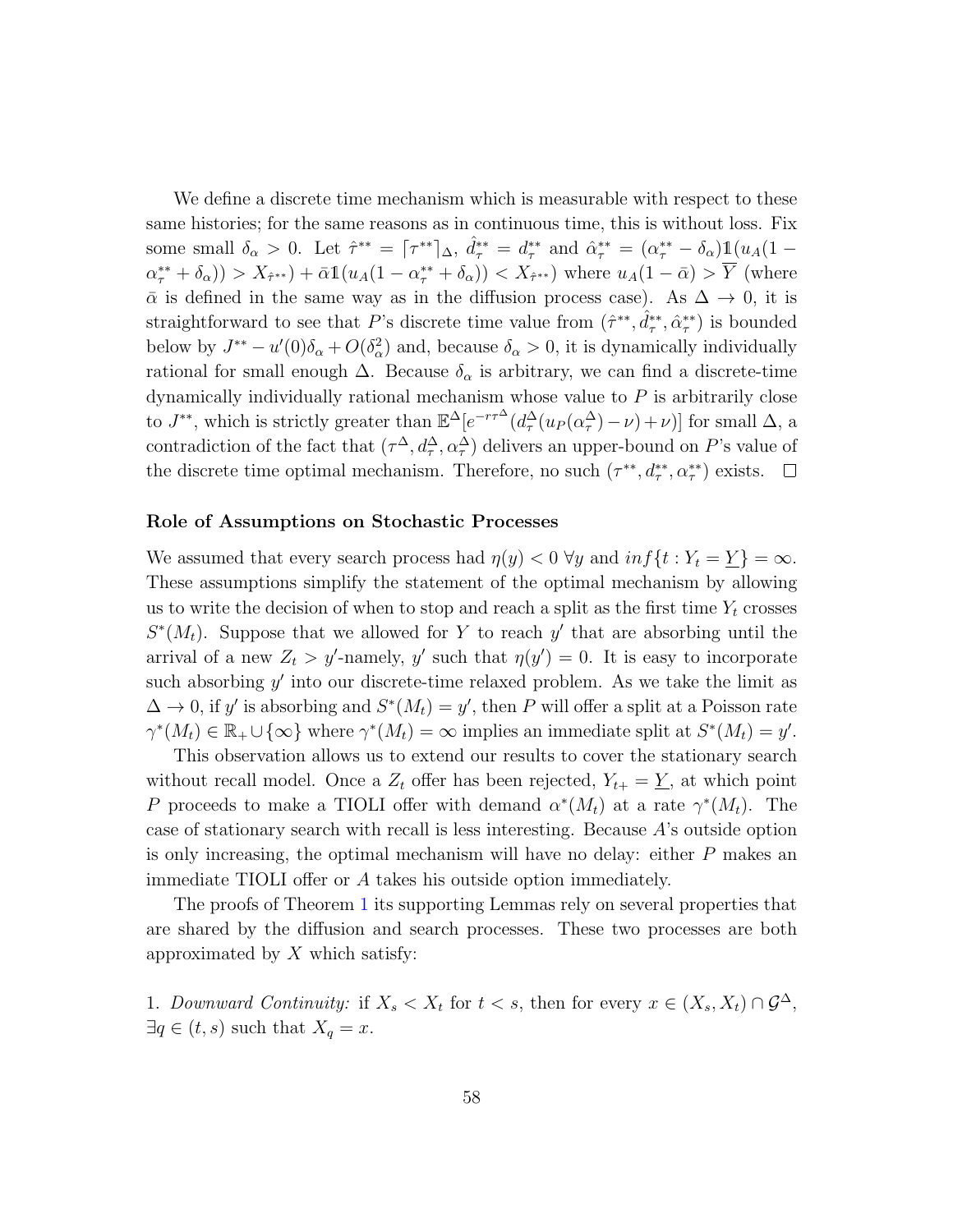2. Upward Crossing Independence: for every x' and  $\tau' := min\{t : X_t \geq x'\}$ , the distribution of  $X_{\tau'}$  is the same for all  $X_0 < x'$ .

The intuition for our results does not rely on these two properties; their role is purely to simplify the analysis. These two properties are not exclusive to diffusion and search processes. We can extend our results to other Y processes, such as purejump processes, which can be approximated by  $X$  possessing the two properties above. For a pure-jump process, even though we have an absorbing state at  $y_-,$  it will be optimal to stop immediately at  $y_$  because there can be no further change of Y and any additional delay will be purely wasteful. Thus a pure-jump process has an optimal mechanism taking the same form as in Theorem [1.](#page-12-0)

#### Proof of Proposition [2](#page-18-0)

*Proof.* Suppose that, after some history  $h_t$  with  $(Y_t, M_t) = (y, m)$ , the continuation mechanism was not constrained Pareto efficient. Let  $V^{c}(y, m)$  be the continuation value for A after such a history. By replacing the continuation mechanism after  $h_t$ with an optimal dynamically individually rational mechanism for P when we add a promise-keeping constraint to deliver at least  $V^{c}(y, m)$  continuation value to A, we can increase  $P$ 's payoffs. Moreover, this change would not affect the incentive of A to take his outside option before t because A evaluates the continuation value after  $h_t$  in the new mechanism as the same as in the old mechanism. Therefore, A's continuation value at every history  $h_s$  that might lead to  $h_t$  is exactly the same: if A had no strict incentive to take his outside option at  $s$  in the old mechanism, then he will have no strict incentive to take his outside option at s in the new mechanism.  $\Box$ 

### Comparative Statics Proofs

#### Proof of Proposition [3](#page-18-1)

Proof. Consider the discrete time relaxed problem. For a diffusion process, an increase in  $\mu(x')$  leads to an increase in  $q_+(x')$  and decrease in  $q_-(x')$ . For a search process, an increase in  $\zeta(x')$  leads to an increase in  $\zeta^{\Delta}(x')$ . Let  $\mu, \overline{\mu}$  and  $\zeta^{\Delta}, \overline{\zeta}^{\Delta}$ be two pairs of functions such that  $\mu(x) \leq \overline{\mu}(x)$  and  $\zeta^{\Delta}(x) \leq \overline{\zeta}^{\Delta}(x)$  for all x. We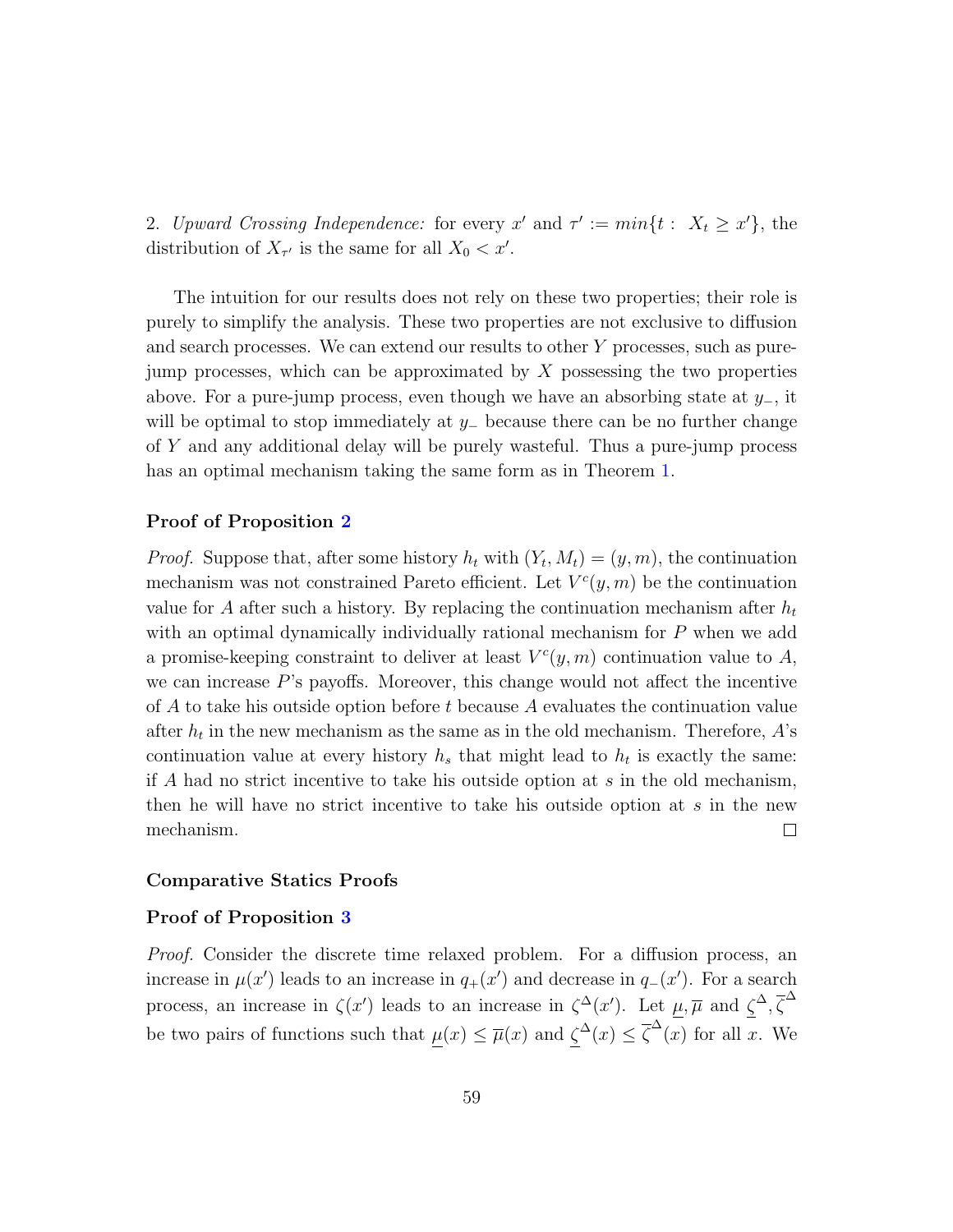show that  $P$ 's utility from the solution to the discrete time problem in  $2$  increases when we increase  $\mu$  from  $\mu$  to  $\overline{\mu}$  or  $\zeta^{\Delta}$  from  $\zeta^{\Delta}$  to  $\overline{\zeta}^{\Delta}$ . The Proposition then follows by taking the limit as  $\Delta \to 0$ .

We start with a diffusion process. Let  $J(x, m; \mu)$  be P's value of the discrete time relaxed problem when the drift is  $\mu$ . Let  $m = max\{x \in \mathcal{G}^{\Delta} : x < \overline{R}^{\Delta}, (x, x) \in$  $\mathcal{R}$ } be the highest value of x at which  $(\tau^{\Delta}, d^{\Delta}_{\tau}, \alpha^{\Delta}_{\tau})$  does not immediately stop, where we define  $\overline{R}^{\Delta}$  as the breakdown threshold in the optimal mechanism when  $\mu = \mu$ . Consider the optimal choice of  $(\tau, d_{\tau}, \alpha_{\tau})$  at  $(m, m)$  subject to  $RDIR(m)$ when we fix continuation value at  $\tau_+(m + \epsilon_m)$  for P and A to be  $\nu$  and  $X_{\tau_+(m+\epsilon_m)}$ respectively. P's problem for a fixed  $\mu$  is

$$
\widehat{J}(m, m; \mu) = \max_{(\tau, d_{\tau}, \alpha_{\tau})} \mathbb{E}_{m} [e^{-r\tau} u_{P}(\alpha) \mathbb{1}(\tau < \tau_{+}(m + \epsilon_{m})) \n+ e^{-r\tau_{+}(m + \epsilon_{m})} \nu \mathbb{1}(\tau > \tau_{+}(m + \epsilon_{m})) |\mu|,
$$
\nsubject to  $m \leq \mathbb{E}_{m} [e^{-r\tau} u_{A}(1 - \alpha) \mathbb{1}(\tau < \tau_{+}(m + \epsilon_{m})) \n+ e^{-r\tau_{+}(m + \epsilon_{m})} X_{\tau_{+}(m + \epsilon_{m})} \mathbb{1}(\tau > \tau_{+}(m + \epsilon_{m})) |\mu|.$ \n(16)

We condition on  $\mu$  to mean conditional on the law of motion for X given the function  $\mu$  that determines  $q_+(X_t)$  and  $q_-(X_t)$ .

When  $\mu = \mu$ , the solution to [16](#page-59-0) and its value  $\hat{J}(m, m; \mu) = J(m, m; \mu)$ . We now modify [16](#page-59-0) to allow P to choose the drift  $\mu(x) \in [\mu(x), \overline{\mu}(x)]$  at each x. Let  $\Xi$ be the set of  $\mu$  such that  $\mu(x) \in [\mu(x), \overline{\mu}(x)]$   $\forall x$  and let P's choice of  $\mu$  be  $\mu^P \in \Xi$ . P's value when he can choose  $\mu$  is then

<span id="page-59-1"></span><span id="page-59-0"></span>
$$
\widehat{J}^*(m, m) := \max_{\mu^P \in \Xi} \widehat{J}(m, m; \mu^P). \tag{17}
$$

Because P could always choose  $\mu^P = \underline{\mu}$ , we have  $\widehat{J}^*(m, m) \ge J(m, m; \underline{\mu})$ .

Let  $\lambda$  be the Lagrange multiplier on  $RDIR(m)$  in [17](#page-59-1) and define  $\mathcal{J}^*$  as

$$
\mathcal{J}^*(x;\mu^P) = \max_{(\tau,d_\tau,\alpha_\tau)} \mathbb{E}_x[e^{-r(\tau \wedge \tau_+(m+\epsilon_m))}\{[d_\tau(u_P(\alpha) - \lambda u_A(1-\alpha) - \nu + \lambda X_\tau) + \nu - \lambda X_\tau]\mathbb{1}(\tau < \tau_+(m+\epsilon_m)) + [\nu - \lambda X_{\tau_+(m+\epsilon_m)}]\mathbb{1}(\tau > \tau_+(m+\epsilon_m))\}|\mu^P].
$$

For each choice of  $\mu^P$ , the same arguments as in Lemma [A.3](#page-28-2) imply that P uses a  $(S, \gamma)$ -split threshold at  $(m, m)$  and a constant demand  $\alpha^m$  and that  $\mathcal{J}^*(x; \mu^P)$  is strictly increasing in x. Let  $\mathcal{J}^{**}(m) = \max_{\mu^P \in \Xi} \mathcal{J}^*(m; \mu^P)$  be the Lagrangian for our problem in [17.](#page-59-1)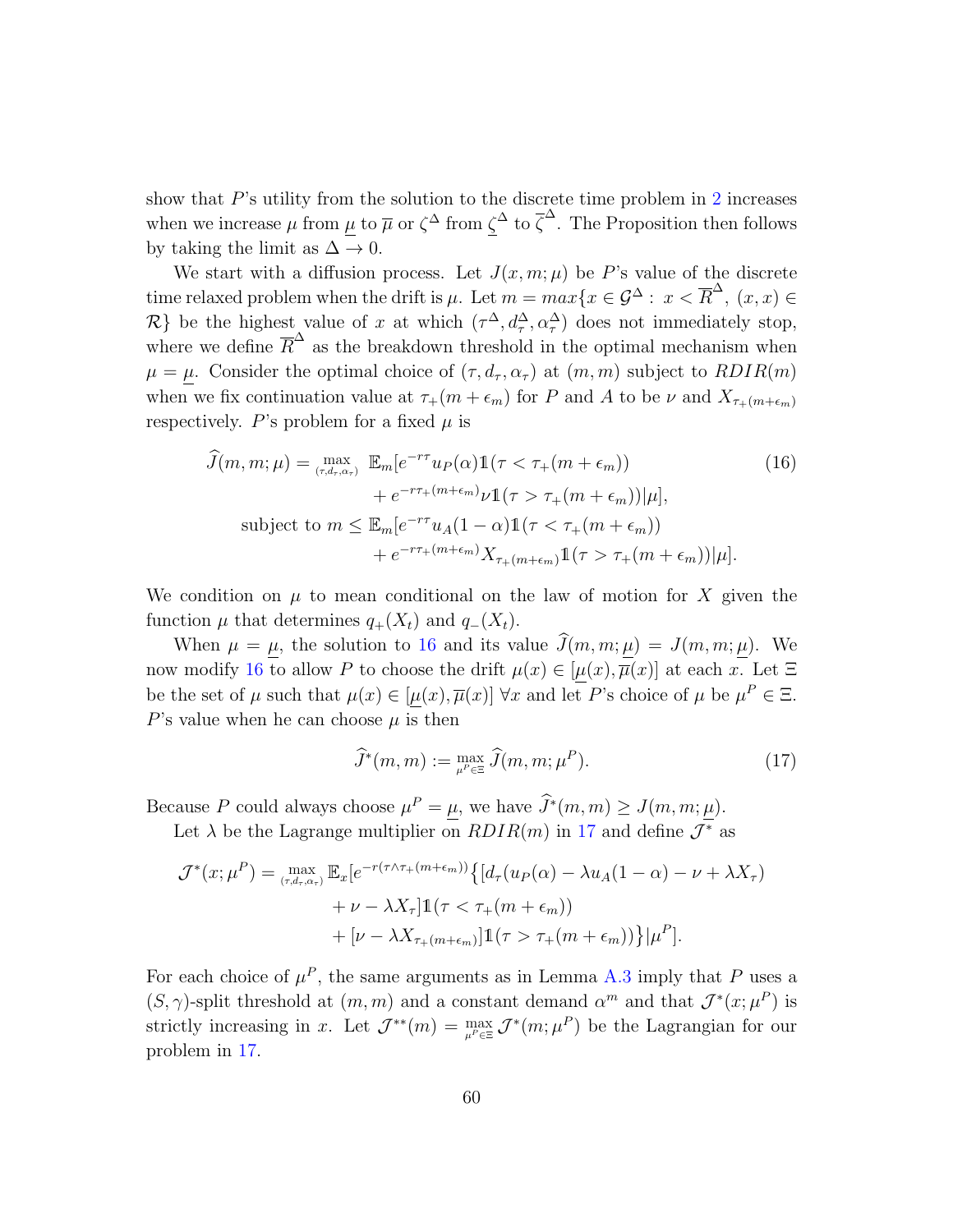We next show that  $\mathcal{J}^{**}(x) = \mathcal{J}^{*}(x;\overline{\mu})$  for all x. Let  $(S^m, \gamma^m)$  be the optimal  $(S, \gamma)$ -threshold in [17.](#page-59-1) At  $x \leq S^m$  we have  $\mathcal{J}^{**}(x) = \mathcal{J}^*(x; \mu^P) = u_P(\alpha^m)$  for any choice of  $\mu^P$ . At  $x > S^m$  we have<sup>[26](#page-60-0)</sup>

$$
\mathcal{J}^{**}(x) = \max_{\mu^P(x) \in [\underline{\mu}(x), \overline{\mu}(x)]} \mathbb{1}(x = S^m + \epsilon_{S^m}) \gamma^m u_P(\alpha^m) + e^{-r\Delta} \Big[ \frac{1}{2} \Big( \frac{\sigma^2(x)}{\sigma_0^2} + \frac{\mu^P(x)}{\sigma_0} \Big) \mathcal{J}^{**}(x + \epsilon) + \frac{1}{2} \Big( \frac{\sigma^2(x)}{\sigma_0^2} - \frac{\mu^P(x)}{\sigma_0} \Big) \mathcal{J}^{**}(x - \epsilon) + (1 - \frac{\sigma^2(x)}{\sigma_0^2}) \mathcal{J}^{**}(x) \Big].
$$

Because  $\mathcal{J}^{**}(x)$  is strictly increasing in x, it is clear that the uniquely optimal choice of  $\mu^P(x)$  is  $\overline{\mu}(x)$ . Because this holds for all x,  $\overline{\mu}$  is P's optimal  $\mu^P$ .

Now consider  $m_- = max\{x \in \mathcal{G}^\Delta : x < m, (x, x) \in \mathcal{R}\}\)$ . Replacing m with  $m_-\,$  in the problem for  $\widetilde{J}^*(m,m)$  and let  $\widetilde{J}^*(m,m)$  replace  $\nu$  as P's continuation value at  $\tau_{+}(m_{-}+\epsilon_{m_{-}})$ , we can apply the same arguments to conclude that  $\mu^{P} = \overline{\mu}$ is optimal for m\_. Proceeding by induction, we conclude that choosing  $\overline{\mu}$  is always optimal.

Let us return of our original relaxed problem when the choice of  $\mu$  is fixed to  $\overline{\mu}$ . We can define a mechanism when  $\mu = \overline{\mu}$  by, at each  $(m', m')$ , using the corresponding  $(S^{m'}, \gamma^{m'})$ -split thresholds and split amount  $\alpha^{m'}$  found above until  $\tau_+(m'+\epsilon_{m'})$ . This new mechanism gives P a time zero continuation value of  $\widehat{J}^*(X_0, X_0; \overline{\mu})$ , which is higher than  $\widehat{J}^*(X_0, X_0; \underline{\mu}) = J(X_0, X_0; \underline{\mu})$ . This new mechanism is easily seen to be dynamically individually rational by the imposition of  $RDIR(m')$  at each  $(m', m')$ . Therefore, P's utility from our discrete time relaxed problem when  $\mu = \overline{\mu}$ is higher than when  $\mu = \mu$ .

We can repeat the same argument for a search process, replacing the choice of  $\mu^P \in \Xi$  with  $\zeta^{\Delta,P} \in \Xi$  when we redefine  $\Xi$  to be the set of functions  $\zeta^{\Delta}$  such that  $\zeta^{\Delta}(x) \in [\zeta^{\Delta}(x), \overline{\zeta}^{\Delta}(x)]$  for all x. At  $x \leq S^m$  we have  $\mathcal{J}^{**}(x) = \mathcal{J}^*(x; \zeta^{\Delta, P})$  $u_P(\alpha^m)$  for any choice of  $\zeta^{\Delta,P} \in \Xi$ . Our Lagrangian  $\mathcal{J}^{**}$  at  $x > S^m$  is

$$
\mathcal{J}^{**}(x) = \max_{\zeta^{\Delta,P}(x) \in [\underline{\zeta}^{\Delta}(x),\overline{\zeta}(x)]} \mathbb{1}(x = S^m + \epsilon_{S^m}) \gamma^m u_P(\alpha)
$$
  
+  $e^{-r\Delta} [\zeta^{\Delta,P}(x) \mathbb{E}_Z[\mathcal{J}^{**}(max\{Z,x\})] + (1 - \zeta^{\Delta,P}(x)) \mathcal{J}^{**}(x - \epsilon_x)].$ 

Again, by the same arguments as in Lemma [A.3,](#page-28-2)  $\mathbb{E}_Z[\mathcal{J}^{**}(max\{Z, x\})] > \mathcal{J}^{**}(x \epsilon_x$ ), so the optimal choice of  $\zeta^{\Delta,P}$  is  $\overline{\zeta}^{\Delta}$  The same arguments used for a diffusion process imply that P's utility in our discrete time relaxed problem is higher when  $\overline{\zeta}^{\Delta} = \overline{\zeta}^{\Delta}.$  $\Box$ 

<span id="page-60-0"></span><sup>&</sup>lt;sup>26</sup>Because  $\mathcal{J}^{**}(x) \geq J(x, x; \mu)$ , it is never optimal to stop below  $\overline{R}^{\Delta}$ .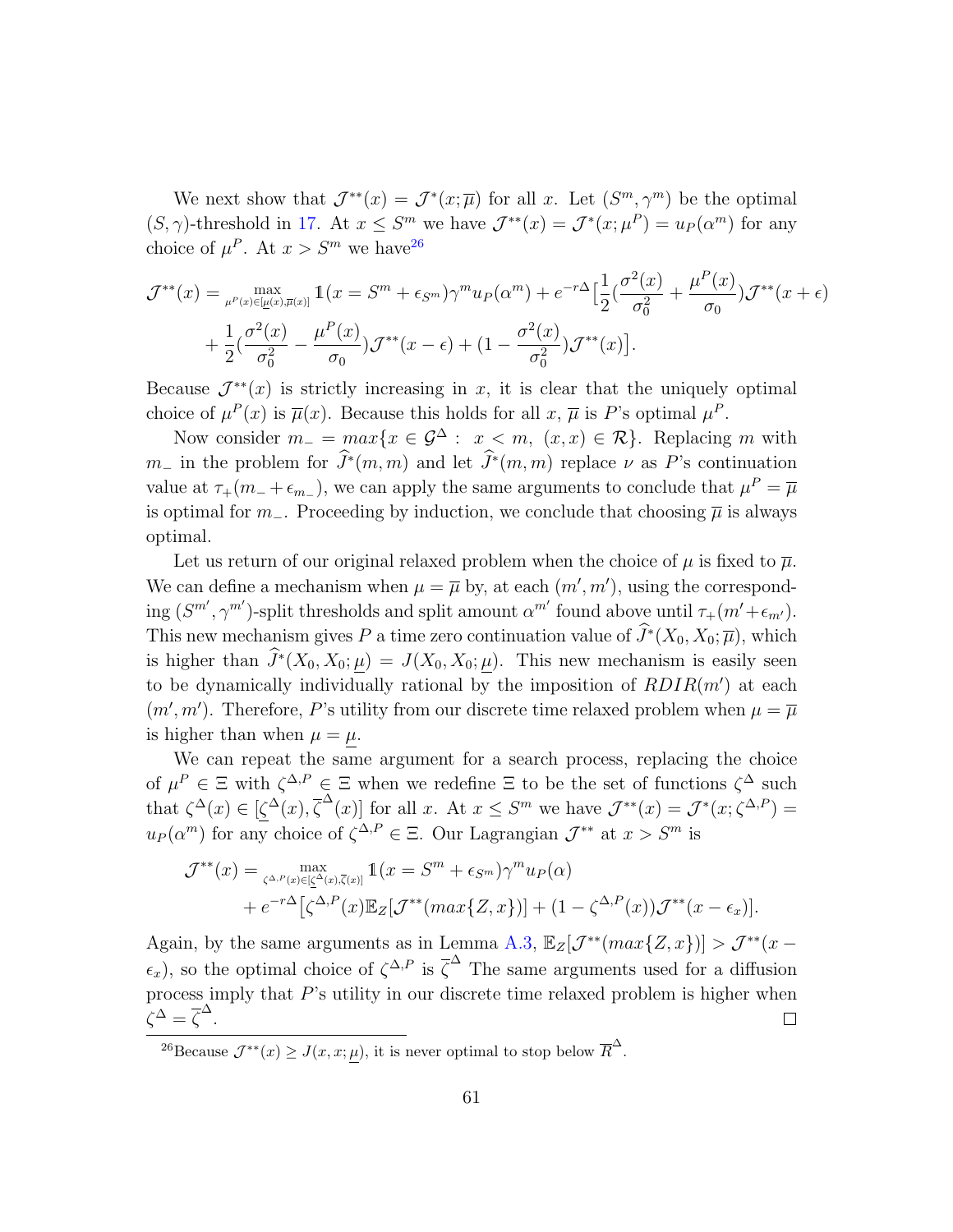### Proof of Proposition [4](#page-19-0)

Proof. Fixing the mechanism, the result is shown clearly through the HJB equation for P's continuation value. For a diffusion process, when  $J(y, m)$  is P's continuous time continuation value at  $(Y_t, M_t) = (y, m)$ , we have

$$
rJ(y,m) = \frac{\sigma^2(y)}{2} \frac{\partial^2 J(y,m)}{\partial y^2}.
$$

By Lemma [A.5,](#page-32-1)  $J(y, m) \ge \nu \ge 0$ , so we have  $\frac{\partial^2 J(y, m)}{\partial y^2} \ge 0$ . Therefore, an increase in  $\sigma(y)$  increases  $J(y, m)$ . For a search process, when  $y < \tilde{Y}$  we take  $\zeta(y) =$  $-\eta(y)$  $\frac{-\eta(y)}{\mathbb{E}_Z[max\{Z,y\}]}$  to ensure Y is a martingale. P's value function is then

$$
rJ(y,m) = \eta(y)\frac{\partial J(y,m)}{\partial y} + \zeta(y)\left[\mathbb{E}_Z[J(max\{Z,y\},max\{Z,m\})] - J(y,m)\right]
$$

$$
= \eta(y)\left(\frac{\partial J(y,m)}{\partial y} - \frac{\mathbb{E}_Z[J(max\{Z,y\},max\{Z,m\})] - J(y,m)\right]
$$

$$
\mathbb{E}_Z[max\{Z,min\{\widetilde{Y},y\}\}]
$$

which is decreasing in  $\eta(y)$  because, by  $J(y, m) \geq 0$  and  $\eta(y) < 0$ ,

$$
\frac{\partial J(y,m)}{\partial y}-\frac{\mathbb{E}_{\mathbb{Z}}[J(max\{Z,y\},max\{Z,m\})]-J(y,m)]}{\mathbb{E}_{Z}[max\{Z,y\}]}<0.
$$

Replacing  $J$  with  $V$ , we get that  $A$ 's continuation value is also increasing in  $\sigma(y)$ ,  $-\eta(y)$ . By reoptimizing the mechanism, P may do even better.  $\Box$ 

#### Proof of Proposition [5](#page-20-0)

*Proof.* We first consider an upper-bound on the value of  $J^*$  for a diffusion or search process. Let us replace  $DIR$  in P's problem [1](#page-14-0) with only  $RDIR(Y_0)$ :

<span id="page-61-0"></span>
$$
\sup_{(\tau,d_{\tau},\alpha_{\tau})} J(\tau,d_{\tau},\alpha_{\tau})
$$
\nsubject to  $V(\tau,d_{\tau},\alpha_{\tau}) \ge Y_0$ . (18)

It is straightforward to show by the arguments in the proof of Theorem [1](#page-12-0) that the solution to [18](#page-61-0) will take a stationary form: for some constants  $\widetilde{S}$ ,  $\widetilde{R}$  and  $\widetilde{\alpha}$ , the solution is

$$
\widetilde{\tau} = \inf \{ t : Y_t \notin (\widetilde{S}, \widetilde{R}) \}, \ \widetilde{d}_{\tau} = \mathbb{1}(Y_{\tau} \le \widetilde{S}), \ \widetilde{\alpha}_{\tau} = \widetilde{\alpha}.
$$